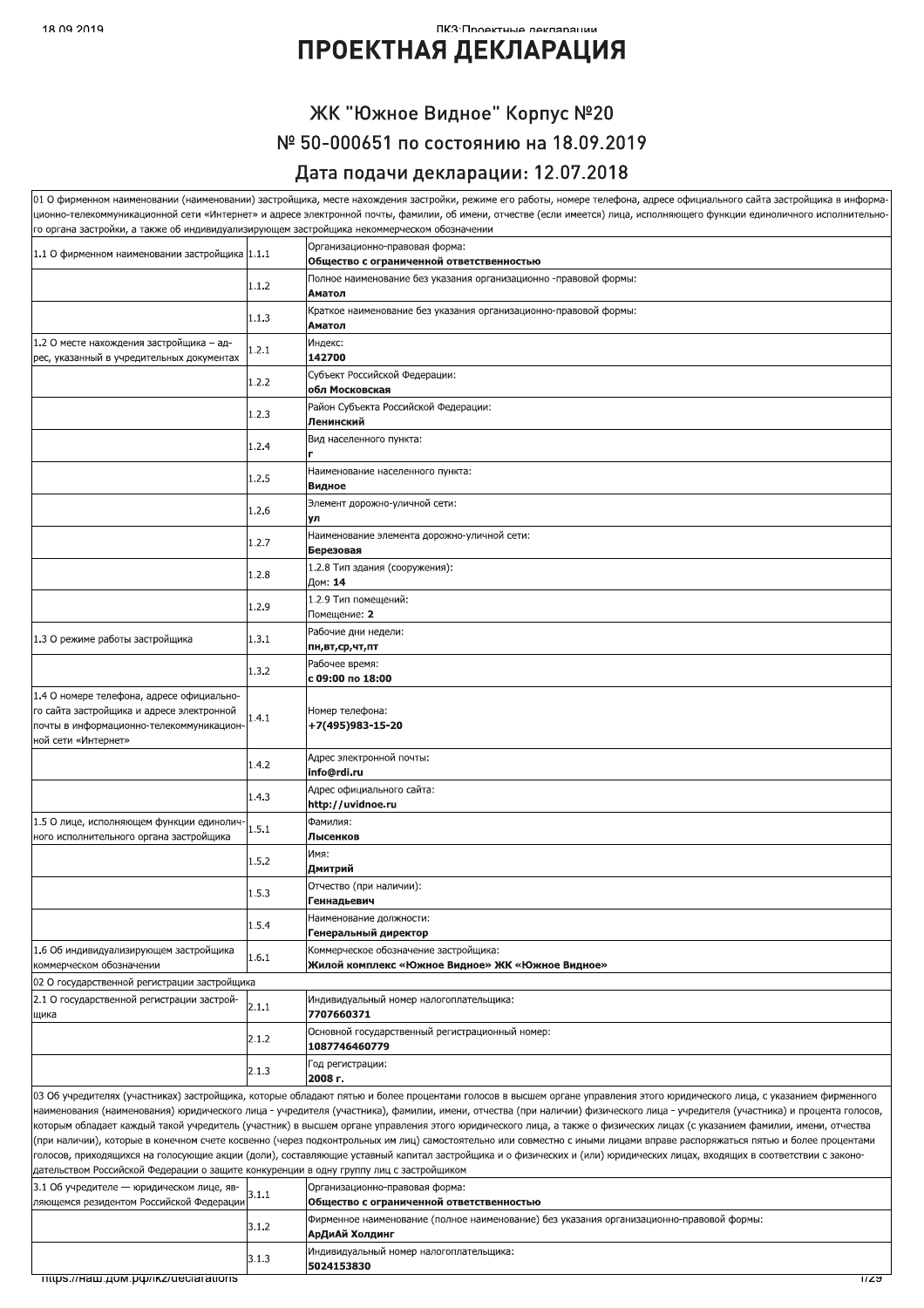| 18 09 2019                                                                                                                                                                                                                                                                                       |         | ПКЗ:Проектные лекпарации                                                                                                                                                                                            |
|--------------------------------------------------------------------------------------------------------------------------------------------------------------------------------------------------------------------------------------------------------------------------------------------------|---------|---------------------------------------------------------------------------------------------------------------------------------------------------------------------------------------------------------------------|
|                                                                                                                                                                                                                                                                                                  | 3.1.4   | % голосов в органе управления:<br>100 %                                                                                                                                                                             |
| 3.4 О бенефициарном владельце, который<br>освенно (через подконтрольных им лиц) са-<br>остоятельно или совместно с иными лицами<br>праве распоряжаться пятью и более процен-3.4.1<br>ами голосов, приходящихся на голосующие<br>ікции (доли), составляющие уставной ка-<br>іитал застройщика     |         | Фамилия:<br>Аксенов                                                                                                                                                                                                 |
|                                                                                                                                                                                                                                                                                                  | 3.4.2   | Имя:<br>Дмитрий                                                                                                                                                                                                     |
|                                                                                                                                                                                                                                                                                                  | 3.4.3   | Отчество (при наличии):<br>Юрьевич                                                                                                                                                                                  |
|                                                                                                                                                                                                                                                                                                  | 3.4.4   | Гражданство:<br>РОССИЯ                                                                                                                                                                                              |
|                                                                                                                                                                                                                                                                                                  | 3.4.5   | Доля учредителя (участника), акций, контролируемых бенефициарным владельцем, в уставном капитале застройщика:<br>95 %                                                                                               |
|                                                                                                                                                                                                                                                                                                  | 3.4.6   | Страховой номер индивидуального лицевого счета в системе обязательного пенсионного страхования (при наличии):<br>005-268-232 22                                                                                     |
|                                                                                                                                                                                                                                                                                                  | 3.4.7   | Идентификационный номер налогоплательщика (при наличии):<br>774300591700                                                                                                                                            |
|                                                                                                                                                                                                                                                                                                  | 3.4.8   | Описание обстоятельств (оснований), в соответствии с которым лицо является бенефициарным владельцем:<br>владение долей в размере 95% уставного капитала ООО АрДиАй Холдинг – единственного участника ООО<br>Аматол  |
| 3.4 (2) О бенефициарном владельце, который<br>освенно (через подконтрольных им лиц) са-<br>остоятельно или совместно с иными лицами<br>праве распоряжаться пятью и более процен-3.4.1<br>ами голосов, приходящихся на голосующие<br>ікции (доли), составляющие уставной ка-<br>іитал застройщика |         | Фамилия:<br>Калимов                                                                                                                                                                                                 |
|                                                                                                                                                                                                                                                                                                  | 3.4.2   | Имя:<br>Анвар                                                                                                                                                                                                       |
|                                                                                                                                                                                                                                                                                                  | 3.4.3   | Отчество (при наличии):<br>Мухамедович                                                                                                                                                                              |
|                                                                                                                                                                                                                                                                                                  | 3.4.4   | Гражданство:<br>РОССИЯ                                                                                                                                                                                              |
|                                                                                                                                                                                                                                                                                                  | 3.4.5   | Доля учредителя (участника), акций, контролируемых бенефициарным владельцем, в уставном капитале застройщика:<br>5 %                                                                                                |
|                                                                                                                                                                                                                                                                                                  | 3.4.6   | Страховой номер индивидуального лицевого счета в системе обязательного пенсионного страхования (при наличии):<br>022-007-591 92                                                                                     |
|                                                                                                                                                                                                                                                                                                  | 3.4.7   | Идентификационный номер налогоплательщика (при наличии):<br>773504169407                                                                                                                                            |
|                                                                                                                                                                                                                                                                                                  | 3.4.8   | Описание обстоятельств (оснований), в соответствии с которым лицо является бенефициарным владельцем:<br>владение долей в размере 5% уставного капитала ООО АрДиАй Холдинг – единственного участника ООО Ама-<br>тол |
|                                                                                                                                                                                                                                                                                                  |         | 1.5 О физических и (или) юридических лицах, входящих в соответствии с законодательством Российской Федерации о защите конкуренции в одну группу лиц с застройщиком                                                  |
| 3.5.1 О физических лицах, входящих в соот-<br>етствии с законодательством Российской<br>beдерации о защите конкуренции в одну<br>руппу лиц с застройщиком                                                                                                                                        | 3.5.1.1 | Фамилия:<br><b>XXXX</b>                                                                                                                                                                                             |
|                                                                                                                                                                                                                                                                                                  | 3.5.1.2 | Имя:<br><b>XXXX</b>                                                                                                                                                                                                 |
|                                                                                                                                                                                                                                                                                                  | 3.5.1.3 | Отчество (при наличии):<br>XXXX                                                                                                                                                                                     |
|                                                                                                                                                                                                                                                                                                  | 3.5.1.4 | Гражданство:<br>XXXX                                                                                                                                                                                                |
|                                                                                                                                                                                                                                                                                                  | 3.5.1.5 | Место жительства:<br>XXXX                                                                                                                                                                                           |
|                                                                                                                                                                                                                                                                                                  | 3.5.1.6 | Основания, по которому лицо входит в соответствии с законодательством Российской Федерации о защите конкуренции в од<br>ну группу лиц с застройщиком:<br>9                                                          |
| 3.5.1 (2) О физических лицах, входящих в со-<br>тветствии с законодательством Российской<br>bедерации о защите конкуренции в одну<br>руппу лиц с застройщиком                                                                                                                                    | 3.5.1.1 | Фамилия:<br>XXXX                                                                                                                                                                                                    |
|                                                                                                                                                                                                                                                                                                  | 3.5.1.2 | Имя:<br><b>XXXX</b>                                                                                                                                                                                                 |
|                                                                                                                                                                                                                                                                                                  | 3.5.1.3 | Отчество (при наличии):<br>XXXX                                                                                                                                                                                     |
|                                                                                                                                                                                                                                                                                                  | 3.5.1.4 | Гражданство:<br>XXXX                                                                                                                                                                                                |
|                                                                                                                                                                                                                                                                                                  | 3.5.1.5 | Место жительства:<br>XXXX                                                                                                                                                                                           |
|                                                                                                                                                                                                                                                                                                  | 3.5.1.6 | Основания, по которому лицо входит в соответствии с законодательством Российской Федерации о защите конкуренции в од<br>ну группу лиц с застройщиком:<br>9                                                          |

a<br>H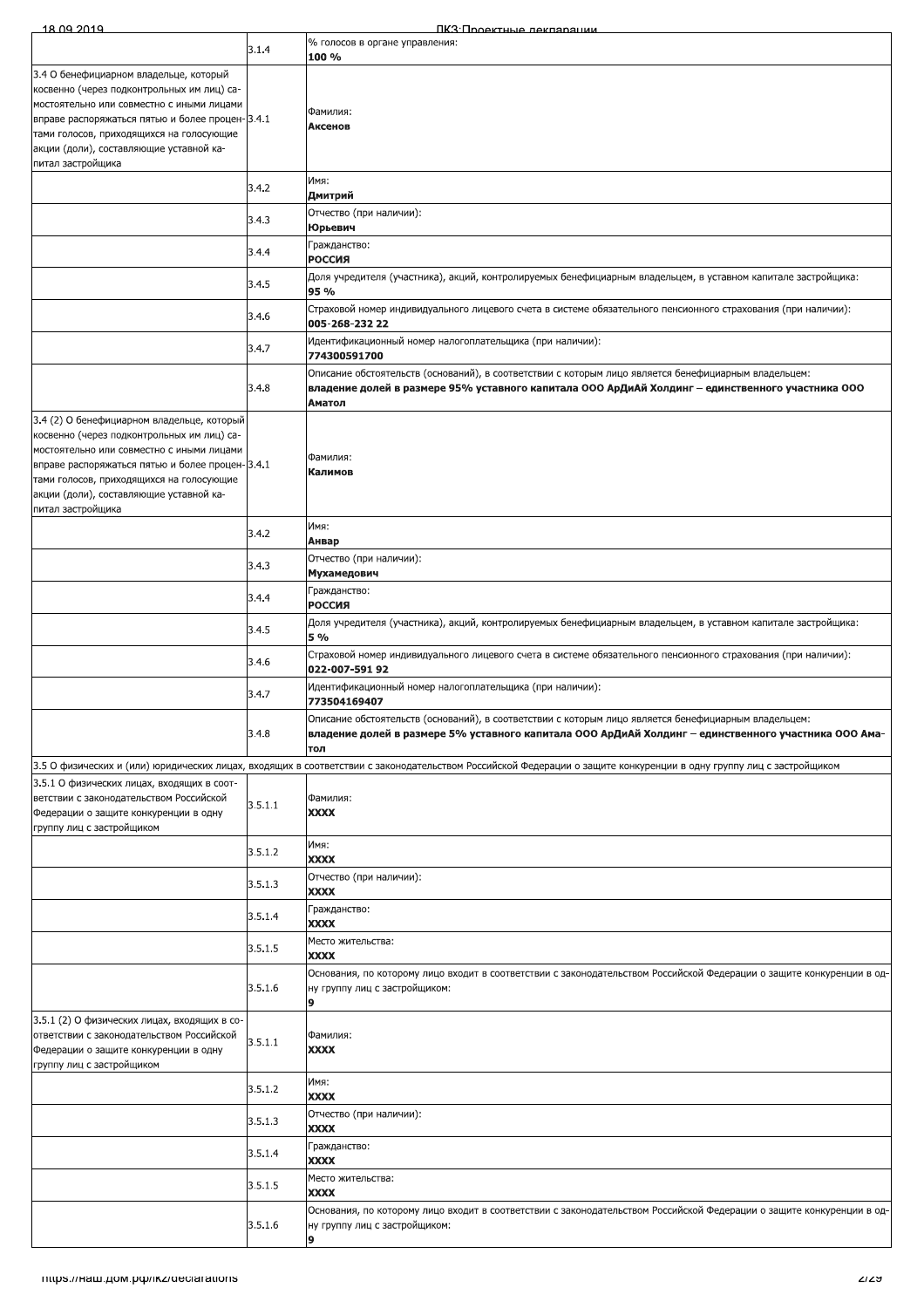| 3.5.1 (3) О физических лицах, входящих в со-<br>Фамилия:<br>3.5.1.1<br>Федерации о защите конкуренции в одну<br><b>XXXX</b><br>Имя:<br>3.5.1.2<br><b>XXXX</b><br>Отчество (при наличии):<br>3.5.1.3<br><b>XXXX</b><br>Гражданство:<br>3.5.1.4<br><b>XXXX</b><br>Место жительства:<br>3.5.1.5<br><b>XXXX</b><br>3.5.1.6<br>ну группу лиц с застройщиком:<br>$\overline{\mathbf{z}}$<br>3.5.2 О юридических лицах, входящих в соот-<br>ветствии с законодательством Российской<br>Организационно-правовая форма:<br>3.5.2.1<br>Федерации о защите конкуренции в одну<br>Общество с ограниченной ответственностью<br>группу лиц с застройщиком<br>Полное наименование без указания организационно-правовой формы:<br>3.5.2.2<br>Южный парк<br>Идентификационный номер налогоплательщика:<br>3.5.2.3<br>5003076127<br>Основной государственный регистрационный номер:<br>3.5.2.4<br>1095003006823<br>Основания, по которому лицо входит в соответствии с законодательством Российской Федерации о защите конкуренции в од-<br>3.5.2.5<br>ну группу лиц с застройщиком:<br>9<br>3.5.2 (2) О юридических лицах, входящих в<br>соответствии с законодательством Россий-<br>Организационно-правовая форма:<br>3.5.2.1<br>ской Федерации о защите конкуренции в од-<br>Общество с ограниченной ответственностью<br>ну группу лиц с застройщиком<br>Полное наименование без указания организационно-правовой формы:<br>3.5.2.2<br>Специализированный застройщик «Вента-Гранд»<br>Идентификационный номер налогоплательщика:<br>3.5.2.3<br>5003070661<br>Основной государственный регистрационный номер:<br>3.5.2.4<br>1075003009135<br>Основания, по которому лицо входит в соответствии с законодательством Российской Федерации о защите конкуренции в од-<br>3.5.2.5<br>ну группу лиц с застройщиком:<br>9<br>3.5.2 (3) О юридических лицах, входящих в<br>соответствии с законодательством Россий-<br>Организационно-правовая форма:<br>3.5.2.1<br>ской Федерации о защите конкуренции в од-<br>Общество с ограниченной ответственностью<br>ну группу лиц с застройщиком<br>Полное наименование без указания организационно-правовой формы:<br>3.5.2.2<br>Западная долина<br>Идентификационный номер налогоплательщика:<br>3.5.2.3<br>5015009189<br>Основной государственный регистрационный номер:<br>3.5.2.4<br>1075015001973<br>Основания, по которому лицо входит в соответствии с законодательством Российской Федерации о защите конкуренции в од-<br>ну группу лиц с застройщиком:<br>3.5.2.5<br>9<br>3.5.2 (4) О юридических лицах, входящих в<br>соответствии с законодательством Россий-<br>Организационно-правовая форма:<br>3.5.2.1<br>ской Федерации о защите конкуренции в од-<br>Общество с ограниченной ответственностью<br>ну группу лиц с застройщиком<br>Полное наименование без указания организационно-правовой формы:<br>3.5.2.2<br>Южные горки<br>Идентификационный номер налогоплательщика:<br>3.5.2.3<br>5050065154<br>Основной государственный регистрационный номер:<br>3.5.2.4<br>1075050004743<br>Основания, по которому лицо входит в соответствии с законодательством Российской Федерации о защите конкуренции в од-<br>ну группу лиц с застройщиком:<br>3.5.2.5<br>9<br>3.5.2 (5) О юридических лицах, входящих в<br>соответствии с законодательством Россий-<br>Организационно-правовая форма:<br>3.5.2.1<br>ской Федерации о защите конкуренции в од-<br>Общество с ограниченной ответственностью<br>ну группу лиц с застройщиком<br>Полное наименование без указания организационно-правовой формы:<br>3.5.2.2<br>АрДиАй Холдинг<br>Идентификационный номер налогоплательщика:<br>3.5.2.3<br>5024153830<br>Основной государственный регистрационный номер:<br>3.5.2.4<br>1155024003012 | 18 09 2019                                | ПКЗ: Проектные леклярации                                                                                             |
|----------------------------------------------------------------------------------------------------------------------------------------------------------------------------------------------------------------------------------------------------------------------------------------------------------------------------------------------------------------------------------------------------------------------------------------------------------------------------------------------------------------------------------------------------------------------------------------------------------------------------------------------------------------------------------------------------------------------------------------------------------------------------------------------------------------------------------------------------------------------------------------------------------------------------------------------------------------------------------------------------------------------------------------------------------------------------------------------------------------------------------------------------------------------------------------------------------------------------------------------------------------------------------------------------------------------------------------------------------------------------------------------------------------------------------------------------------------------------------------------------------------------------------------------------------------------------------------------------------------------------------------------------------------------------------------------------------------------------------------------------------------------------------------------------------------------------------------------------------------------------------------------------------------------------------------------------------------------------------------------------------------------------------------------------------------------------------------------------------------------------------------------------------------------------------------------------------------------------------------------------------------------------------------------------------------------------------------------------------------------------------------------------------------------------------------------------------------------------------------------------------------------------------------------------------------------------------------------------------------------------------------------------------------------------------------------------------------------------------------------------------------------------------------------------------------------------------------------------------------------------------------------------------------------------------------------------------------------------------------------------------------------------------------------------------------------------------------------------------------------------------------------------------------------------------------------------------------------------------------------------------------------------------------------------------------------------------------------------------------------------------------------------------------------------------------------------------------------------------------------------------------------------------------------------------------------------------------------------------------------------------------------------------------------------------------------------------------------|-------------------------------------------|-----------------------------------------------------------------------------------------------------------------------|
|                                                                                                                                                                                                                                                                                                                                                                                                                                                                                                                                                                                                                                                                                                                                                                                                                                                                                                                                                                                                                                                                                                                                                                                                                                                                                                                                                                                                                                                                                                                                                                                                                                                                                                                                                                                                                                                                                                                                                                                                                                                                                                                                                                                                                                                                                                                                                                                                                                                                                                                                                                                                                                                                                                                                                                                                                                                                                                                                                                                                                                                                                                                                                                                                                                                                                                                                                                                                                                                                                                                                                                                                                                                                                                                      | ответствии с законодательством Российской |                                                                                                                       |
|                                                                                                                                                                                                                                                                                                                                                                                                                                                                                                                                                                                                                                                                                                                                                                                                                                                                                                                                                                                                                                                                                                                                                                                                                                                                                                                                                                                                                                                                                                                                                                                                                                                                                                                                                                                                                                                                                                                                                                                                                                                                                                                                                                                                                                                                                                                                                                                                                                                                                                                                                                                                                                                                                                                                                                                                                                                                                                                                                                                                                                                                                                                                                                                                                                                                                                                                                                                                                                                                                                                                                                                                                                                                                                                      | группу лиц с застройщиком                 |                                                                                                                       |
|                                                                                                                                                                                                                                                                                                                                                                                                                                                                                                                                                                                                                                                                                                                                                                                                                                                                                                                                                                                                                                                                                                                                                                                                                                                                                                                                                                                                                                                                                                                                                                                                                                                                                                                                                                                                                                                                                                                                                                                                                                                                                                                                                                                                                                                                                                                                                                                                                                                                                                                                                                                                                                                                                                                                                                                                                                                                                                                                                                                                                                                                                                                                                                                                                                                                                                                                                                                                                                                                                                                                                                                                                                                                                                                      |                                           |                                                                                                                       |
|                                                                                                                                                                                                                                                                                                                                                                                                                                                                                                                                                                                                                                                                                                                                                                                                                                                                                                                                                                                                                                                                                                                                                                                                                                                                                                                                                                                                                                                                                                                                                                                                                                                                                                                                                                                                                                                                                                                                                                                                                                                                                                                                                                                                                                                                                                                                                                                                                                                                                                                                                                                                                                                                                                                                                                                                                                                                                                                                                                                                                                                                                                                                                                                                                                                                                                                                                                                                                                                                                                                                                                                                                                                                                                                      |                                           |                                                                                                                       |
|                                                                                                                                                                                                                                                                                                                                                                                                                                                                                                                                                                                                                                                                                                                                                                                                                                                                                                                                                                                                                                                                                                                                                                                                                                                                                                                                                                                                                                                                                                                                                                                                                                                                                                                                                                                                                                                                                                                                                                                                                                                                                                                                                                                                                                                                                                                                                                                                                                                                                                                                                                                                                                                                                                                                                                                                                                                                                                                                                                                                                                                                                                                                                                                                                                                                                                                                                                                                                                                                                                                                                                                                                                                                                                                      |                                           |                                                                                                                       |
|                                                                                                                                                                                                                                                                                                                                                                                                                                                                                                                                                                                                                                                                                                                                                                                                                                                                                                                                                                                                                                                                                                                                                                                                                                                                                                                                                                                                                                                                                                                                                                                                                                                                                                                                                                                                                                                                                                                                                                                                                                                                                                                                                                                                                                                                                                                                                                                                                                                                                                                                                                                                                                                                                                                                                                                                                                                                                                                                                                                                                                                                                                                                                                                                                                                                                                                                                                                                                                                                                                                                                                                                                                                                                                                      |                                           |                                                                                                                       |
|                                                                                                                                                                                                                                                                                                                                                                                                                                                                                                                                                                                                                                                                                                                                                                                                                                                                                                                                                                                                                                                                                                                                                                                                                                                                                                                                                                                                                                                                                                                                                                                                                                                                                                                                                                                                                                                                                                                                                                                                                                                                                                                                                                                                                                                                                                                                                                                                                                                                                                                                                                                                                                                                                                                                                                                                                                                                                                                                                                                                                                                                                                                                                                                                                                                                                                                                                                                                                                                                                                                                                                                                                                                                                                                      |                                           | Основания, по которому лицо входит в соответствии с законодательством Российской Федерации о защите конкуренции в од- |
|                                                                                                                                                                                                                                                                                                                                                                                                                                                                                                                                                                                                                                                                                                                                                                                                                                                                                                                                                                                                                                                                                                                                                                                                                                                                                                                                                                                                                                                                                                                                                                                                                                                                                                                                                                                                                                                                                                                                                                                                                                                                                                                                                                                                                                                                                                                                                                                                                                                                                                                                                                                                                                                                                                                                                                                                                                                                                                                                                                                                                                                                                                                                                                                                                                                                                                                                                                                                                                                                                                                                                                                                                                                                                                                      |                                           |                                                                                                                       |
|                                                                                                                                                                                                                                                                                                                                                                                                                                                                                                                                                                                                                                                                                                                                                                                                                                                                                                                                                                                                                                                                                                                                                                                                                                                                                                                                                                                                                                                                                                                                                                                                                                                                                                                                                                                                                                                                                                                                                                                                                                                                                                                                                                                                                                                                                                                                                                                                                                                                                                                                                                                                                                                                                                                                                                                                                                                                                                                                                                                                                                                                                                                                                                                                                                                                                                                                                                                                                                                                                                                                                                                                                                                                                                                      |                                           |                                                                                                                       |
|                                                                                                                                                                                                                                                                                                                                                                                                                                                                                                                                                                                                                                                                                                                                                                                                                                                                                                                                                                                                                                                                                                                                                                                                                                                                                                                                                                                                                                                                                                                                                                                                                                                                                                                                                                                                                                                                                                                                                                                                                                                                                                                                                                                                                                                                                                                                                                                                                                                                                                                                                                                                                                                                                                                                                                                                                                                                                                                                                                                                                                                                                                                                                                                                                                                                                                                                                                                                                                                                                                                                                                                                                                                                                                                      |                                           |                                                                                                                       |
|                                                                                                                                                                                                                                                                                                                                                                                                                                                                                                                                                                                                                                                                                                                                                                                                                                                                                                                                                                                                                                                                                                                                                                                                                                                                                                                                                                                                                                                                                                                                                                                                                                                                                                                                                                                                                                                                                                                                                                                                                                                                                                                                                                                                                                                                                                                                                                                                                                                                                                                                                                                                                                                                                                                                                                                                                                                                                                                                                                                                                                                                                                                                                                                                                                                                                                                                                                                                                                                                                                                                                                                                                                                                                                                      |                                           |                                                                                                                       |
|                                                                                                                                                                                                                                                                                                                                                                                                                                                                                                                                                                                                                                                                                                                                                                                                                                                                                                                                                                                                                                                                                                                                                                                                                                                                                                                                                                                                                                                                                                                                                                                                                                                                                                                                                                                                                                                                                                                                                                                                                                                                                                                                                                                                                                                                                                                                                                                                                                                                                                                                                                                                                                                                                                                                                                                                                                                                                                                                                                                                                                                                                                                                                                                                                                                                                                                                                                                                                                                                                                                                                                                                                                                                                                                      |                                           |                                                                                                                       |
|                                                                                                                                                                                                                                                                                                                                                                                                                                                                                                                                                                                                                                                                                                                                                                                                                                                                                                                                                                                                                                                                                                                                                                                                                                                                                                                                                                                                                                                                                                                                                                                                                                                                                                                                                                                                                                                                                                                                                                                                                                                                                                                                                                                                                                                                                                                                                                                                                                                                                                                                                                                                                                                                                                                                                                                                                                                                                                                                                                                                                                                                                                                                                                                                                                                                                                                                                                                                                                                                                                                                                                                                                                                                                                                      |                                           |                                                                                                                       |
|                                                                                                                                                                                                                                                                                                                                                                                                                                                                                                                                                                                                                                                                                                                                                                                                                                                                                                                                                                                                                                                                                                                                                                                                                                                                                                                                                                                                                                                                                                                                                                                                                                                                                                                                                                                                                                                                                                                                                                                                                                                                                                                                                                                                                                                                                                                                                                                                                                                                                                                                                                                                                                                                                                                                                                                                                                                                                                                                                                                                                                                                                                                                                                                                                                                                                                                                                                                                                                                                                                                                                                                                                                                                                                                      |                                           |                                                                                                                       |
|                                                                                                                                                                                                                                                                                                                                                                                                                                                                                                                                                                                                                                                                                                                                                                                                                                                                                                                                                                                                                                                                                                                                                                                                                                                                                                                                                                                                                                                                                                                                                                                                                                                                                                                                                                                                                                                                                                                                                                                                                                                                                                                                                                                                                                                                                                                                                                                                                                                                                                                                                                                                                                                                                                                                                                                                                                                                                                                                                                                                                                                                                                                                                                                                                                                                                                                                                                                                                                                                                                                                                                                                                                                                                                                      |                                           |                                                                                                                       |
|                                                                                                                                                                                                                                                                                                                                                                                                                                                                                                                                                                                                                                                                                                                                                                                                                                                                                                                                                                                                                                                                                                                                                                                                                                                                                                                                                                                                                                                                                                                                                                                                                                                                                                                                                                                                                                                                                                                                                                                                                                                                                                                                                                                                                                                                                                                                                                                                                                                                                                                                                                                                                                                                                                                                                                                                                                                                                                                                                                                                                                                                                                                                                                                                                                                                                                                                                                                                                                                                                                                                                                                                                                                                                                                      |                                           |                                                                                                                       |
|                                                                                                                                                                                                                                                                                                                                                                                                                                                                                                                                                                                                                                                                                                                                                                                                                                                                                                                                                                                                                                                                                                                                                                                                                                                                                                                                                                                                                                                                                                                                                                                                                                                                                                                                                                                                                                                                                                                                                                                                                                                                                                                                                                                                                                                                                                                                                                                                                                                                                                                                                                                                                                                                                                                                                                                                                                                                                                                                                                                                                                                                                                                                                                                                                                                                                                                                                                                                                                                                                                                                                                                                                                                                                                                      |                                           |                                                                                                                       |
|                                                                                                                                                                                                                                                                                                                                                                                                                                                                                                                                                                                                                                                                                                                                                                                                                                                                                                                                                                                                                                                                                                                                                                                                                                                                                                                                                                                                                                                                                                                                                                                                                                                                                                                                                                                                                                                                                                                                                                                                                                                                                                                                                                                                                                                                                                                                                                                                                                                                                                                                                                                                                                                                                                                                                                                                                                                                                                                                                                                                                                                                                                                                                                                                                                                                                                                                                                                                                                                                                                                                                                                                                                                                                                                      |                                           |                                                                                                                       |
|                                                                                                                                                                                                                                                                                                                                                                                                                                                                                                                                                                                                                                                                                                                                                                                                                                                                                                                                                                                                                                                                                                                                                                                                                                                                                                                                                                                                                                                                                                                                                                                                                                                                                                                                                                                                                                                                                                                                                                                                                                                                                                                                                                                                                                                                                                                                                                                                                                                                                                                                                                                                                                                                                                                                                                                                                                                                                                                                                                                                                                                                                                                                                                                                                                                                                                                                                                                                                                                                                                                                                                                                                                                                                                                      |                                           |                                                                                                                       |
|                                                                                                                                                                                                                                                                                                                                                                                                                                                                                                                                                                                                                                                                                                                                                                                                                                                                                                                                                                                                                                                                                                                                                                                                                                                                                                                                                                                                                                                                                                                                                                                                                                                                                                                                                                                                                                                                                                                                                                                                                                                                                                                                                                                                                                                                                                                                                                                                                                                                                                                                                                                                                                                                                                                                                                                                                                                                                                                                                                                                                                                                                                                                                                                                                                                                                                                                                                                                                                                                                                                                                                                                                                                                                                                      |                                           |                                                                                                                       |
|                                                                                                                                                                                                                                                                                                                                                                                                                                                                                                                                                                                                                                                                                                                                                                                                                                                                                                                                                                                                                                                                                                                                                                                                                                                                                                                                                                                                                                                                                                                                                                                                                                                                                                                                                                                                                                                                                                                                                                                                                                                                                                                                                                                                                                                                                                                                                                                                                                                                                                                                                                                                                                                                                                                                                                                                                                                                                                                                                                                                                                                                                                                                                                                                                                                                                                                                                                                                                                                                                                                                                                                                                                                                                                                      |                                           |                                                                                                                       |
|                                                                                                                                                                                                                                                                                                                                                                                                                                                                                                                                                                                                                                                                                                                                                                                                                                                                                                                                                                                                                                                                                                                                                                                                                                                                                                                                                                                                                                                                                                                                                                                                                                                                                                                                                                                                                                                                                                                                                                                                                                                                                                                                                                                                                                                                                                                                                                                                                                                                                                                                                                                                                                                                                                                                                                                                                                                                                                                                                                                                                                                                                                                                                                                                                                                                                                                                                                                                                                                                                                                                                                                                                                                                                                                      |                                           |                                                                                                                       |
|                                                                                                                                                                                                                                                                                                                                                                                                                                                                                                                                                                                                                                                                                                                                                                                                                                                                                                                                                                                                                                                                                                                                                                                                                                                                                                                                                                                                                                                                                                                                                                                                                                                                                                                                                                                                                                                                                                                                                                                                                                                                                                                                                                                                                                                                                                                                                                                                                                                                                                                                                                                                                                                                                                                                                                                                                                                                                                                                                                                                                                                                                                                                                                                                                                                                                                                                                                                                                                                                                                                                                                                                                                                                                                                      |                                           |                                                                                                                       |
|                                                                                                                                                                                                                                                                                                                                                                                                                                                                                                                                                                                                                                                                                                                                                                                                                                                                                                                                                                                                                                                                                                                                                                                                                                                                                                                                                                                                                                                                                                                                                                                                                                                                                                                                                                                                                                                                                                                                                                                                                                                                                                                                                                                                                                                                                                                                                                                                                                                                                                                                                                                                                                                                                                                                                                                                                                                                                                                                                                                                                                                                                                                                                                                                                                                                                                                                                                                                                                                                                                                                                                                                                                                                                                                      |                                           |                                                                                                                       |
|                                                                                                                                                                                                                                                                                                                                                                                                                                                                                                                                                                                                                                                                                                                                                                                                                                                                                                                                                                                                                                                                                                                                                                                                                                                                                                                                                                                                                                                                                                                                                                                                                                                                                                                                                                                                                                                                                                                                                                                                                                                                                                                                                                                                                                                                                                                                                                                                                                                                                                                                                                                                                                                                                                                                                                                                                                                                                                                                                                                                                                                                                                                                                                                                                                                                                                                                                                                                                                                                                                                                                                                                                                                                                                                      |                                           |                                                                                                                       |
|                                                                                                                                                                                                                                                                                                                                                                                                                                                                                                                                                                                                                                                                                                                                                                                                                                                                                                                                                                                                                                                                                                                                                                                                                                                                                                                                                                                                                                                                                                                                                                                                                                                                                                                                                                                                                                                                                                                                                                                                                                                                                                                                                                                                                                                                                                                                                                                                                                                                                                                                                                                                                                                                                                                                                                                                                                                                                                                                                                                                                                                                                                                                                                                                                                                                                                                                                                                                                                                                                                                                                                                                                                                                                                                      |                                           |                                                                                                                       |
|                                                                                                                                                                                                                                                                                                                                                                                                                                                                                                                                                                                                                                                                                                                                                                                                                                                                                                                                                                                                                                                                                                                                                                                                                                                                                                                                                                                                                                                                                                                                                                                                                                                                                                                                                                                                                                                                                                                                                                                                                                                                                                                                                                                                                                                                                                                                                                                                                                                                                                                                                                                                                                                                                                                                                                                                                                                                                                                                                                                                                                                                                                                                                                                                                                                                                                                                                                                                                                                                                                                                                                                                                                                                                                                      |                                           |                                                                                                                       |
|                                                                                                                                                                                                                                                                                                                                                                                                                                                                                                                                                                                                                                                                                                                                                                                                                                                                                                                                                                                                                                                                                                                                                                                                                                                                                                                                                                                                                                                                                                                                                                                                                                                                                                                                                                                                                                                                                                                                                                                                                                                                                                                                                                                                                                                                                                                                                                                                                                                                                                                                                                                                                                                                                                                                                                                                                                                                                                                                                                                                                                                                                                                                                                                                                                                                                                                                                                                                                                                                                                                                                                                                                                                                                                                      |                                           |                                                                                                                       |
|                                                                                                                                                                                                                                                                                                                                                                                                                                                                                                                                                                                                                                                                                                                                                                                                                                                                                                                                                                                                                                                                                                                                                                                                                                                                                                                                                                                                                                                                                                                                                                                                                                                                                                                                                                                                                                                                                                                                                                                                                                                                                                                                                                                                                                                                                                                                                                                                                                                                                                                                                                                                                                                                                                                                                                                                                                                                                                                                                                                                                                                                                                                                                                                                                                                                                                                                                                                                                                                                                                                                                                                                                                                                                                                      |                                           |                                                                                                                       |
|                                                                                                                                                                                                                                                                                                                                                                                                                                                                                                                                                                                                                                                                                                                                                                                                                                                                                                                                                                                                                                                                                                                                                                                                                                                                                                                                                                                                                                                                                                                                                                                                                                                                                                                                                                                                                                                                                                                                                                                                                                                                                                                                                                                                                                                                                                                                                                                                                                                                                                                                                                                                                                                                                                                                                                                                                                                                                                                                                                                                                                                                                                                                                                                                                                                                                                                                                                                                                                                                                                                                                                                                                                                                                                                      |                                           |                                                                                                                       |
|                                                                                                                                                                                                                                                                                                                                                                                                                                                                                                                                                                                                                                                                                                                                                                                                                                                                                                                                                                                                                                                                                                                                                                                                                                                                                                                                                                                                                                                                                                                                                                                                                                                                                                                                                                                                                                                                                                                                                                                                                                                                                                                                                                                                                                                                                                                                                                                                                                                                                                                                                                                                                                                                                                                                                                                                                                                                                                                                                                                                                                                                                                                                                                                                                                                                                                                                                                                                                                                                                                                                                                                                                                                                                                                      |                                           |                                                                                                                       |
|                                                                                                                                                                                                                                                                                                                                                                                                                                                                                                                                                                                                                                                                                                                                                                                                                                                                                                                                                                                                                                                                                                                                                                                                                                                                                                                                                                                                                                                                                                                                                                                                                                                                                                                                                                                                                                                                                                                                                                                                                                                                                                                                                                                                                                                                                                                                                                                                                                                                                                                                                                                                                                                                                                                                                                                                                                                                                                                                                                                                                                                                                                                                                                                                                                                                                                                                                                                                                                                                                                                                                                                                                                                                                                                      |                                           |                                                                                                                       |
|                                                                                                                                                                                                                                                                                                                                                                                                                                                                                                                                                                                                                                                                                                                                                                                                                                                                                                                                                                                                                                                                                                                                                                                                                                                                                                                                                                                                                                                                                                                                                                                                                                                                                                                                                                                                                                                                                                                                                                                                                                                                                                                                                                                                                                                                                                                                                                                                                                                                                                                                                                                                                                                                                                                                                                                                                                                                                                                                                                                                                                                                                                                                                                                                                                                                                                                                                                                                                                                                                                                                                                                                                                                                                                                      |                                           |                                                                                                                       |
| mups.//наш.дом.pф/ikz/declarations<br><i>সাহ</i> স্ত                                                                                                                                                                                                                                                                                                                                                                                                                                                                                                                                                                                                                                                                                                                                                                                                                                                                                                                                                                                                                                                                                                                                                                                                                                                                                                                                                                                                                                                                                                                                                                                                                                                                                                                                                                                                                                                                                                                                                                                                                                                                                                                                                                                                                                                                                                                                                                                                                                                                                                                                                                                                                                                                                                                                                                                                                                                                                                                                                                                                                                                                                                                                                                                                                                                                                                                                                                                                                                                                                                                                                                                                                                                                 |                                           |                                                                                                                       |
|                                                                                                                                                                                                                                                                                                                                                                                                                                                                                                                                                                                                                                                                                                                                                                                                                                                                                                                                                                                                                                                                                                                                                                                                                                                                                                                                                                                                                                                                                                                                                                                                                                                                                                                                                                                                                                                                                                                                                                                                                                                                                                                                                                                                                                                                                                                                                                                                                                                                                                                                                                                                                                                                                                                                                                                                                                                                                                                                                                                                                                                                                                                                                                                                                                                                                                                                                                                                                                                                                                                                                                                                                                                                                                                      |                                           |                                                                                                                       |
|                                                                                                                                                                                                                                                                                                                                                                                                                                                                                                                                                                                                                                                                                                                                                                                                                                                                                                                                                                                                                                                                                                                                                                                                                                                                                                                                                                                                                                                                                                                                                                                                                                                                                                                                                                                                                                                                                                                                                                                                                                                                                                                                                                                                                                                                                                                                                                                                                                                                                                                                                                                                                                                                                                                                                                                                                                                                                                                                                                                                                                                                                                                                                                                                                                                                                                                                                                                                                                                                                                                                                                                                                                                                                                                      |                                           |                                                                                                                       |
|                                                                                                                                                                                                                                                                                                                                                                                                                                                                                                                                                                                                                                                                                                                                                                                                                                                                                                                                                                                                                                                                                                                                                                                                                                                                                                                                                                                                                                                                                                                                                                                                                                                                                                                                                                                                                                                                                                                                                                                                                                                                                                                                                                                                                                                                                                                                                                                                                                                                                                                                                                                                                                                                                                                                                                                                                                                                                                                                                                                                                                                                                                                                                                                                                                                                                                                                                                                                                                                                                                                                                                                                                                                                                                                      |                                           |                                                                                                                       |
|                                                                                                                                                                                                                                                                                                                                                                                                                                                                                                                                                                                                                                                                                                                                                                                                                                                                                                                                                                                                                                                                                                                                                                                                                                                                                                                                                                                                                                                                                                                                                                                                                                                                                                                                                                                                                                                                                                                                                                                                                                                                                                                                                                                                                                                                                                                                                                                                                                                                                                                                                                                                                                                                                                                                                                                                                                                                                                                                                                                                                                                                                                                                                                                                                                                                                                                                                                                                                                                                                                                                                                                                                                                                                                                      |                                           |                                                                                                                       |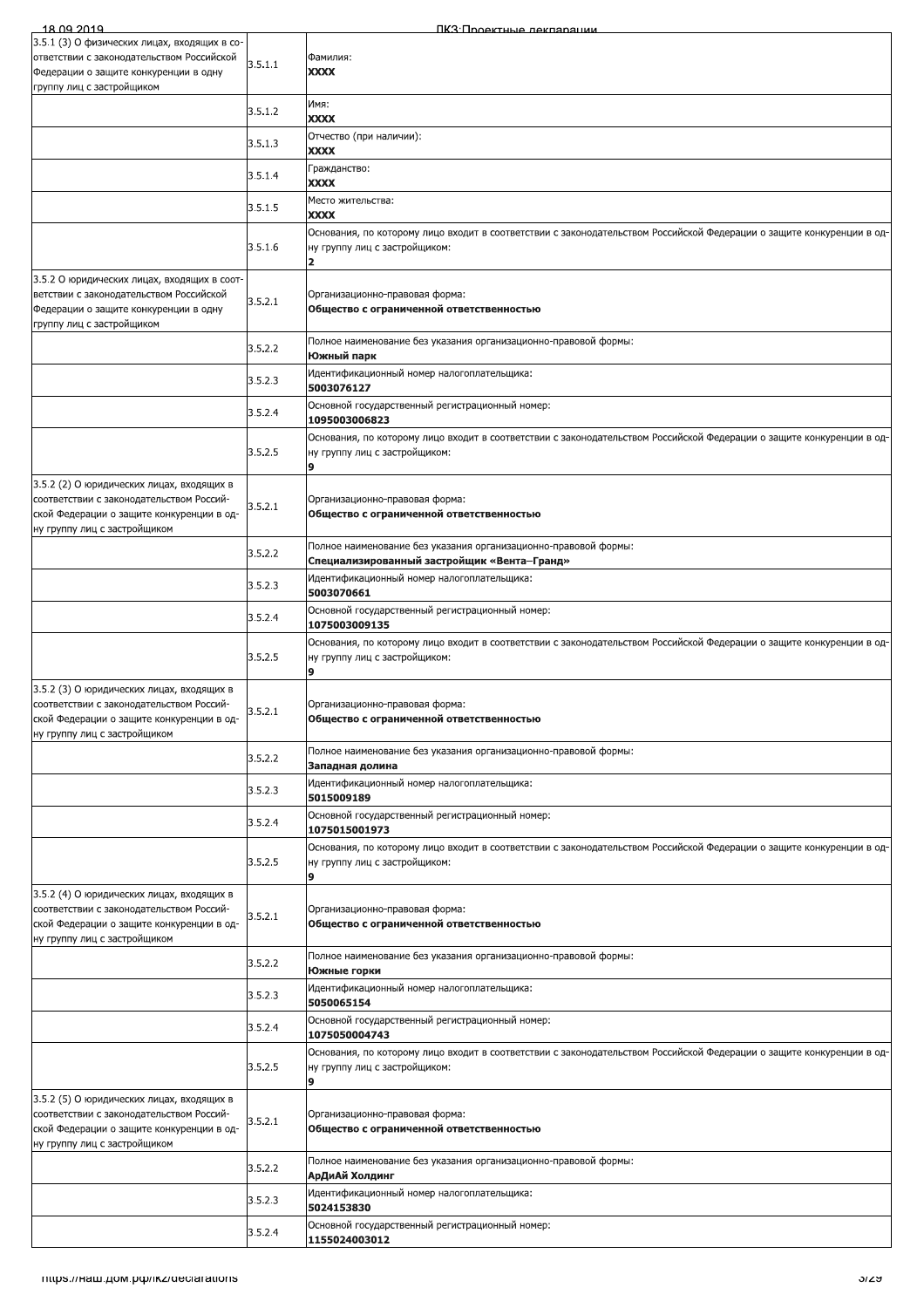| 18.09.2019                                                                                                                                                                                                                       |                | ПКЗ: Проектные лекпарации                                                                                                                                                                                                                                                                            |
|----------------------------------------------------------------------------------------------------------------------------------------------------------------------------------------------------------------------------------|----------------|------------------------------------------------------------------------------------------------------------------------------------------------------------------------------------------------------------------------------------------------------------------------------------------------------|
|                                                                                                                                                                                                                                  | 3.5.2.5        | Основания, по которому лицо входит в соответствии с законодательством Российской Федерации о защите конкуренции в од-<br>ну группу лиц с застройщиком:                                                                                                                                               |
|                                                                                                                                                                                                                                  |                | 04 О проектах строительства многоквартирных домов и (или) иных объектов недвижимости, в которых принимал участие застройщик в течение трех лет, предшествующих опубликова-<br>нию проектной декларации, с указанием места нахождения указанных объектов недвижимости, сроков ввода их в эксплуатацию |
| 4.1 О проектах строительства многоквартир-<br>ных домов и (или) иных объектов недви-<br>жимости, в которых принимал участие зас-<br>тройщик в течение трех лет, предшеству-<br>ющих опубликованию проектной декларации           | 4.1.1          | Вид объекта капитального строительства:<br>Многоэтажная жилая застройка с домами переменной этажности, с объектами социальной, инженерной и<br>транспортной инфраструктуры, 2-я очередь строительства, 1-й этап, жилые корпуса 10, 11, 13 и инженерное<br>обеспечение                                |
|                                                                                                                                                                                                                                  | 4.1.2          | Субъект Российской Федерации:<br>обл Московская                                                                                                                                                                                                                                                      |
|                                                                                                                                                                                                                                  | 4.1.3          | Район субъекта Российской Федерации:<br>Ленинский                                                                                                                                                                                                                                                    |
|                                                                                                                                                                                                                                  | 4.1.4          | Вид населенного пункта:                                                                                                                                                                                                                                                                              |
|                                                                                                                                                                                                                                  | 4.1.5          | Наименование населенного пункта:<br>вблизи д. Ермолино                                                                                                                                                                                                                                               |
|                                                                                                                                                                                                                                  | 4.1.6          | Элемент дорожно-уличной сети:                                                                                                                                                                                                                                                                        |
|                                                                                                                                                                                                                                  | 4.1.7          | Наименование элемента дорожно-уличной сети:                                                                                                                                                                                                                                                          |
|                                                                                                                                                                                                                                  | 4.1.8          | 4.1.8 Тип здания (сооружения):                                                                                                                                                                                                                                                                       |
|                                                                                                                                                                                                                                  | 4.1.9          | Индивидуализирующее объект, группу объектов капитального строительства коммерческое обозначение:<br>ЖК "Южное Видное"                                                                                                                                                                                |
|                                                                                                                                                                                                                                  | 4.1.10         | Срок ввода объекта капитального строительства в эксплуатацию:                                                                                                                                                                                                                                        |
|                                                                                                                                                                                                                                  | 4.1.11         | 4 квартал 2015 г.<br>Дата выдачи разрешения на ввод объекта в эксплуатацию:                                                                                                                                                                                                                          |
|                                                                                                                                                                                                                                  | 4.1.12         | 28.12.2015<br>Номер разрешения на ввод объекта капитального строительства в эксплуатацию:                                                                                                                                                                                                            |
|                                                                                                                                                                                                                                  |                | RU50-11-3489-2015                                                                                                                                                                                                                                                                                    |
|                                                                                                                                                                                                                                  | 4.1.13         | Орган, выдавший разрешение на ввод объекта капитального строительства:<br>Министерство строительного комплекса Московской области                                                                                                                                                                    |
| 4.1 (2) О проектах строительства многок-<br>вартирных домов и (или) иных объектов нед-<br>вижимости, в которых принимал участие зас- 4.1.1<br>тройщик в течение трех лет, предшеству-<br>ющих опубликованию проектной декларации |                | Вид объекта капитального строительства:<br>Многоэтажная жилая застройка с домами переменной этажности, с объектами социальной, инженерной и<br>транспортной инфраструктуры, 2-я очередь строительства, 1-й этап, жилые корпуса 6, 9 и инженерное обеспе-<br>чение                                    |
|                                                                                                                                                                                                                                  | 4.1.2          | Субъект Российской Федерации:<br>обл Московская                                                                                                                                                                                                                                                      |
|                                                                                                                                                                                                                                  | 4.1.3          | Район субъекта Российской Федерации:<br>Ленинский                                                                                                                                                                                                                                                    |
|                                                                                                                                                                                                                                  | 4.1.4          | Вид населенного пункта:                                                                                                                                                                                                                                                                              |
|                                                                                                                                                                                                                                  | 4.1.5          | город<br>Наименование населенного пункта:                                                                                                                                                                                                                                                            |
|                                                                                                                                                                                                                                  |                | Видное                                                                                                                                                                                                                                                                                               |
|                                                                                                                                                                                                                                  | 4.1.6          | Элемент дорожно-уличной сети:                                                                                                                                                                                                                                                                        |
|                                                                                                                                                                                                                                  | 4.1.7          | Наименование элемента дорожно-уличной сети:                                                                                                                                                                                                                                                          |
|                                                                                                                                                                                                                                  | 4.1.8<br>4.1.9 | 4.1.8 Тип здания (сооружения):<br>Индивидуализирующее объект, группу объектов капитального строительства коммерческое обозначение:                                                                                                                                                                   |
|                                                                                                                                                                                                                                  | 4.1.10         | ЖК "Южное Видное"<br>Срок ввода объекта капитального строительства в эксплуатацию:                                                                                                                                                                                                                   |
|                                                                                                                                                                                                                                  | 4.1.11         | 3 квартал 2016 г.<br>Дата выдачи разрешения на ввод объекта в эксплуатацию:                                                                                                                                                                                                                          |
|                                                                                                                                                                                                                                  | 4.1.12         | 05.09.2016<br>Номер разрешения на ввод объекта капитального строительства в эксплуатацию:                                                                                                                                                                                                            |
|                                                                                                                                                                                                                                  |                | RU50-11-5947-2016<br>Орган, выдавший разрешение на ввод объекта капитального строительства:                                                                                                                                                                                                          |
|                                                                                                                                                                                                                                  | 4.1.13         | Министерство строительного комплекса Московской области                                                                                                                                                                                                                                              |
| 4.1 (3) О проектах строительства многок-<br>вартирных домов и (или) иных объектов нед-<br>вижимости, в которых принимал участие зас- 4.1.1<br>тройщик в течение трех лет, предшеству-<br>ющих опубликованию проектной декларации |                | Вид объекта капитального строительства:<br>Многоэтажная жилая застройка с домами переменной этажности, с объектами социальной, инженерной и<br>транспортной инфраструктуры, 4-я очередь строительства, 1-й этап, жилые корпуса 7, 8 и инженерное обеспе-<br>чение                                    |
|                                                                                                                                                                                                                                  | 4.1.2          | Субъект Российской Федерации:<br>обл Московская                                                                                                                                                                                                                                                      |
|                                                                                                                                                                                                                                  | 4.1.3          | Район субъекта Российской Федерации:<br>Ленинский                                                                                                                                                                                                                                                    |
|                                                                                                                                                                                                                                  | 4.1.4          | Вид населенного пункта:                                                                                                                                                                                                                                                                              |
|                                                                                                                                                                                                                                  | 4.1.5          | Наименование населенного пункта:                                                                                                                                                                                                                                                                     |
|                                                                                                                                                                                                                                  |                | Вблизи д. Ермолино                                                                                                                                                                                                                                                                                   |
|                                                                                                                                                                                                                                  | 4.1.6          | Элемент дорожно-уличной сети:                                                                                                                                                                                                                                                                        |
|                                                                                                                                                                                                                                  | 4.1.7<br>4.1.8 | Наименование элемента дорожно-уличной сети:<br>4.1.8 Тип здания (сооружения):                                                                                                                                                                                                                        |
|                                                                                                                                                                                                                                  | 4.1.9          | Индивидуализирующее объект, группу объектов капитального строительства коммерческое обозначение:                                                                                                                                                                                                     |
|                                                                                                                                                                                                                                  | 4.1.10         | ЖК "Южное Видное"<br>Срок ввода объекта капитального строительства в эксплуатацию:                                                                                                                                                                                                                   |
|                                                                                                                                                                                                                                  |                | 3 квартал 2016 г.<br>Дата выдачи разрешения на ввод объекта в эксплуатацию:                                                                                                                                                                                                                          |
|                                                                                                                                                                                                                                  | 4.1.11         | 28.09.2016                                                                                                                                                                                                                                                                                           |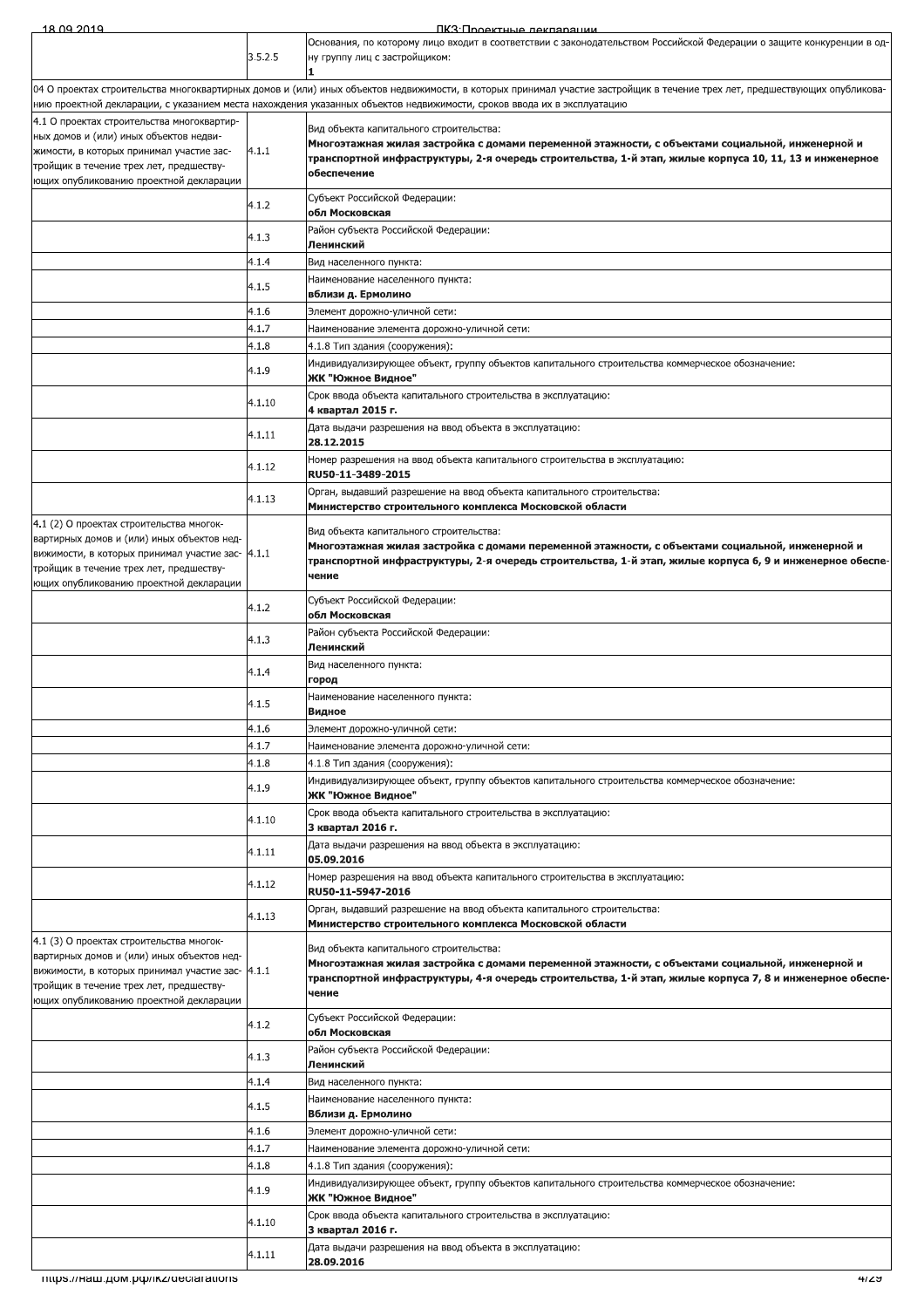| 18 09 2019                                                                                  |                | ПКЗ: Проектные леклярации                                                                                                                                                                            |
|---------------------------------------------------------------------------------------------|----------------|------------------------------------------------------------------------------------------------------------------------------------------------------------------------------------------------------|
|                                                                                             | 4.1.12         | Номер разрешения на ввод объекта капитального строительства в эксплуатацию:<br>RU50-11-6127-2016                                                                                                     |
|                                                                                             | 4.1.13         | Орган, выдавший разрешение на ввод объекта капитального строительства:                                                                                                                               |
| 4.1 (4) О проектах строительства многок-                                                    |                | Министерство строительного комплекса Московской области                                                                                                                                              |
| вартирных домов и (или) иных объектов нед-                                                  |                | Вид объекта капитального строительства:                                                                                                                                                              |
| вижимости, в которых принимал участие зас- 4.1.1<br>тройщик в течение трех лет, предшеству- |                | Дошкольное образовательное учреждение на 120 мест                                                                                                                                                    |
| ющих опубликованию проектной декларации                                                     |                |                                                                                                                                                                                                      |
|                                                                                             | 4.1.2          | Субъект Российской Федерации:<br>обл Московская                                                                                                                                                      |
|                                                                                             | 4.1.3          | Район субъекта Российской Федерации:<br>Ленинский                                                                                                                                                    |
|                                                                                             | 4.1.4          | Вид населенного пункта:                                                                                                                                                                              |
|                                                                                             | 4.1.5          | Наименование населенного пункта:<br>Южнее г. Видное                                                                                                                                                  |
|                                                                                             | 4.1.6          | Элемент дорожно-уличной сети:                                                                                                                                                                        |
|                                                                                             | 4.1.7<br>4.1.8 | Наименование элемента дорожно-уличной сети:<br>4.1.8 Тип здания (сооружения):                                                                                                                        |
|                                                                                             | 4.1.9          | Индивидуализирующее объект, группу объектов капитального строительства коммерческое обозначение:                                                                                                     |
|                                                                                             |                | ЖК «Южное Видное»<br>Срок ввода объекта капитального строительства в эксплуатацию:                                                                                                                   |
|                                                                                             | 4.1.10         | 4 квартал 2015 г.                                                                                                                                                                                    |
|                                                                                             | 4.1.11         | Дата выдачи разрешения на ввод объекта в эксплуатацию:<br>14.12.2015                                                                                                                                 |
|                                                                                             | 4.1.12         | Номер разрешения на ввод объекта капитального строительства в эксплуатацию:<br>RU50-11-3093-2015                                                                                                     |
|                                                                                             | 4.1.13         | Орган, выдавший разрешение на ввод объекта капитального строительства:                                                                                                                               |
|                                                                                             |                | Министерство строительного комплекса Московской области                                                                                                                                              |
| 4.1 (5) О проектах строительства многок-<br>вартирных домов и (или) иных объектов нед-      |                | Вид объекта капитального строительства:                                                                                                                                                              |
| вижимости, в которых принимал участие зас- 4.1.1<br>тройщик в течение трех лет, предшеству- |                | Многоэтажная жилая застройка с домами переменной этажности, объектами социальной, инженерной и тран-<br>спортной инфраструктуры, (2-ая очередь строительства, II этап, корпуса 12, 14, корпус № 14)  |
| ющих опубликованию проектной декларации                                                     |                |                                                                                                                                                                                                      |
|                                                                                             | 4.1.2          | Субъект Российской Федерации:<br>обл Московская                                                                                                                                                      |
|                                                                                             | 4.1.3          | Район субъекта Российской Федерации:<br>Ленинский                                                                                                                                                    |
|                                                                                             | 4.1.4          | Вид населенного пункта:                                                                                                                                                                              |
|                                                                                             | 4.1.5          | Наименование населенного пункта:<br>Восточнее д. Ермолино                                                                                                                                            |
|                                                                                             | 4.1.6          | Элемент дорожно-уличной сети:                                                                                                                                                                        |
|                                                                                             | 4.1.7<br>4.1.8 | Наименование элемента дорожно-уличной сети:<br>4.1.8 Тип здания (сооружения):                                                                                                                        |
|                                                                                             | 4.1.9          | Индивидуализирующее объект, группу объектов капитального строительства коммерческое обозначение:                                                                                                     |
|                                                                                             |                | ЖК «Южное Видное»<br>Срок ввода объекта капитального строительства в эксплуатацию:                                                                                                                   |
|                                                                                             | 4.1.10         | 1 квартал 2019 г.                                                                                                                                                                                    |
|                                                                                             | 4.1.11         | Дата выдачи разрешения на ввод объекта в эксплуатацию:<br>20.02.2019                                                                                                                                 |
|                                                                                             | 4.1.12         | Номер разрешения на ввод объекта капитального строительства в эксплуатацию:<br>RU50-21-13040-2019                                                                                                    |
|                                                                                             | 4.1.13         | Орган, выдавший разрешение на ввод объекта капитального строительства:                                                                                                                               |
| 4.1 (6) О проектах строительства многок-                                                    |                | Министерство Жилищной политики Московской области                                                                                                                                                    |
| вартирных домов и (или) иных объектов нед-                                                  |                | Вид объекта капитального строительства:                                                                                                                                                              |
| вижимости, в которых принимал участие зас- 4.1.1<br>тройщик в течение трех лет, предшеству- |                | Многоэтажная жилая застройка с домами переменной этажности, объектами социальной, инженерной и тран-<br>спортной инфраструктуры, 2-ая очередь строительства, II этап. Корпуса № 12, 14, (Корпус №12) |
| ющих опубликованию проектной декларации                                                     |                |                                                                                                                                                                                                      |
|                                                                                             | 4.1.2          | Субъект Российской Федерации:<br>обл Московская                                                                                                                                                      |
|                                                                                             | 4.1.3          | Район субъекта Российской Федерации:<br>Ленинский                                                                                                                                                    |
|                                                                                             | 4.1.4          | Вид населенного пункта:                                                                                                                                                                              |
|                                                                                             |                | город<br>Наименование населенного пункта:                                                                                                                                                            |
|                                                                                             | 4.1.5          | Видное                                                                                                                                                                                               |
|                                                                                             | 4.1.6<br>4.1.7 | Элемент дорожно-уличной сети:<br>Наименование элемента дорожно-уличной сети:                                                                                                                         |
|                                                                                             | 4.1.8          | 4.1.8 Тип здания (сооружения):<br>Дом: 16                                                                                                                                                            |
|                                                                                             | 4.1.9          | Индивидуализирующее объект, группу объектов капитального строительства коммерческое обозначение:                                                                                                     |
|                                                                                             |                | ЖК «Южное Видное»<br>Срок ввода объекта капитального строительства в эксплуатацию:                                                                                                                   |
|                                                                                             | 4.1.10         | 1 квартал 2019 г.                                                                                                                                                                                    |
|                                                                                             | 4.1.11         | Дата выдачи разрешения на ввод объекта в эксплуатацию:<br>18.02.2019                                                                                                                                 |
| mups.//наш.дом.pф/ikz/declarations                                                          |                | ລາຂອ                                                                                                                                                                                                 |
|                                                                                             |                |                                                                                                                                                                                                      |
|                                                                                             |                |                                                                                                                                                                                                      |
|                                                                                             |                |                                                                                                                                                                                                      |
|                                                                                             |                |                                                                                                                                                                                                      |
|                                                                                             |                |                                                                                                                                                                                                      |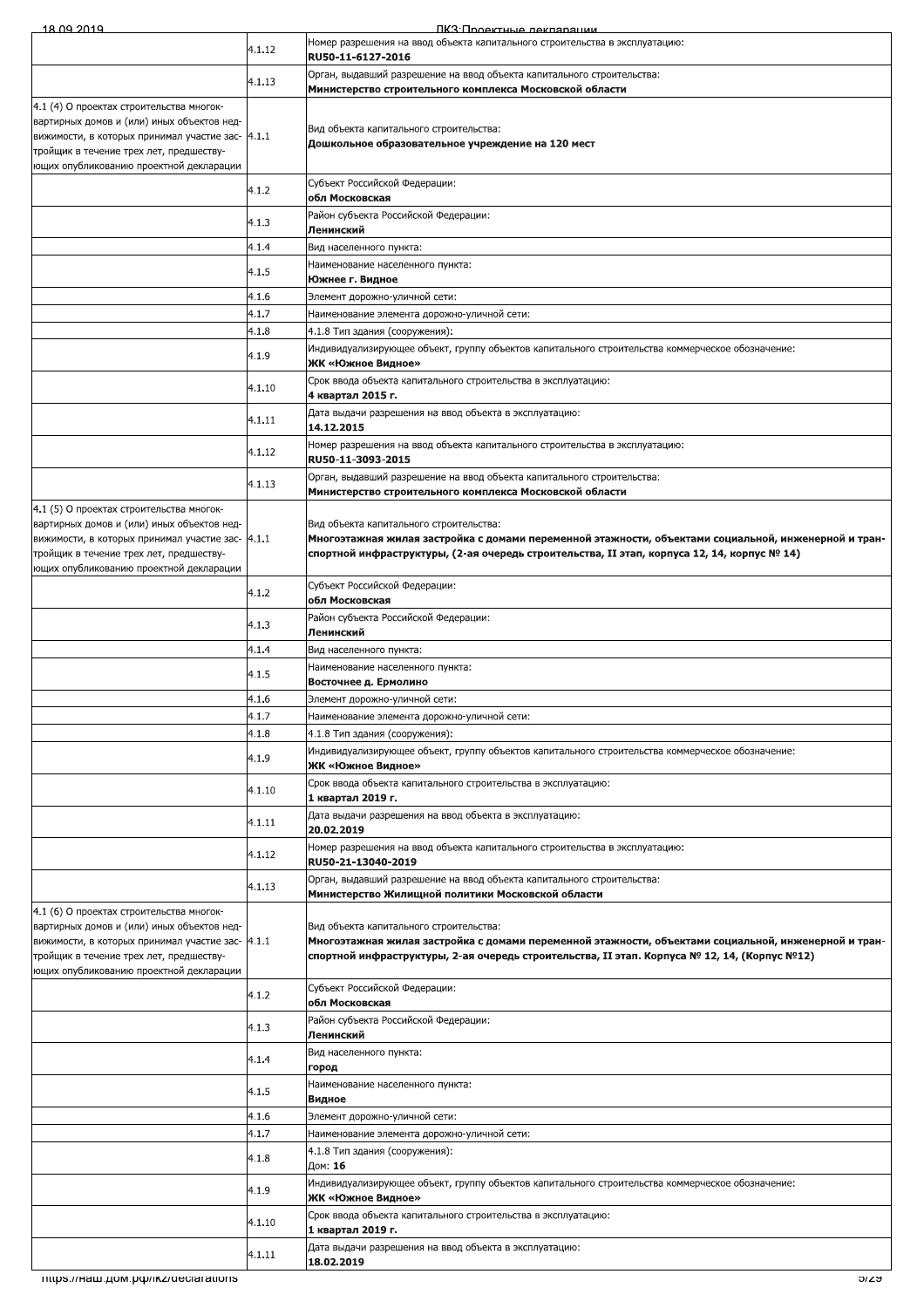| 18 09 2019                                                                                                                                                                                                                                                                                                                                                    |        | ПКЗ: Проектные леклярации                                                                                                                                                                                                                                                                                  |
|---------------------------------------------------------------------------------------------------------------------------------------------------------------------------------------------------------------------------------------------------------------------------------------------------------------------------------------------------------------|--------|------------------------------------------------------------------------------------------------------------------------------------------------------------------------------------------------------------------------------------------------------------------------------------------------------------|
|                                                                                                                                                                                                                                                                                                                                                               | 4.1.12 | Номер разрешения на ввод объекта капитального строительства в эксплуатацию:<br>RU50-21-13031-2019                                                                                                                                                                                                          |
|                                                                                                                                                                                                                                                                                                                                                               |        | Орган, выдавший разрешение на ввод объекта капитального строительства:                                                                                                                                                                                                                                     |
|                                                                                                                                                                                                                                                                                                                                                               | 4.1.13 | Министерство Жилищной политики Московской области                                                                                                                                                                                                                                                          |
| 4.1 (7) О проектах строительства многок-<br>вартирных домов и (или) иных объектов нед-<br>вижимости, в которых принимал участие зас- 4.1.1<br>тройщик в течение трех лет, предшеству-<br>ющих опубликованию проектной декларации                                                                                                                              |        | Вид объекта капитального строительства:<br>Многоэтажная жилая застройка с домами переменной этажности, с объектами социальной, инженерной и<br>транспортной инфраструктуры, 1-ая очередь строительства, I этап. Корпус 1 и корпус 3 с нежилыми помеще-<br>ниями первого этажа                              |
|                                                                                                                                                                                                                                                                                                                                                               | 4.1.2  | Субъект Российской Федерации:<br>обл Московская                                                                                                                                                                                                                                                            |
|                                                                                                                                                                                                                                                                                                                                                               | 4.1.3  | Район субъекта Российской Федерации:                                                                                                                                                                                                                                                                       |
|                                                                                                                                                                                                                                                                                                                                                               | 4.1.4  | Ленинский<br>Вид населенного пункта:                                                                                                                                                                                                                                                                       |
|                                                                                                                                                                                                                                                                                                                                                               | 4.1.5  | Наименование населенного пункта:                                                                                                                                                                                                                                                                           |
|                                                                                                                                                                                                                                                                                                                                                               | 4.1.6  | восточнее д. Ермолино, уч. 13<br>Элемент дорожно-уличной сети:                                                                                                                                                                                                                                             |
|                                                                                                                                                                                                                                                                                                                                                               | 4.1.7  | Наименование элемента дорожно-уличной сети:                                                                                                                                                                                                                                                                |
|                                                                                                                                                                                                                                                                                                                                                               | 4.1.8  | 4.1.8 Тип здания (сооружения):                                                                                                                                                                                                                                                                             |
|                                                                                                                                                                                                                                                                                                                                                               | 4.1.9  | Индивидуализирующее объект, группу объектов капитального строительства коммерческое обозначение:<br>ЖК «Южное Видное»                                                                                                                                                                                      |
|                                                                                                                                                                                                                                                                                                                                                               | 4.1.10 | Срок ввода объекта капитального строительства в эксплуатацию:<br>3 квартал 2014 г.                                                                                                                                                                                                                         |
|                                                                                                                                                                                                                                                                                                                                                               | 4.1.11 | Дата выдачи разрешения на ввод объекта в эксплуатацию:<br>25.07.2014                                                                                                                                                                                                                                       |
|                                                                                                                                                                                                                                                                                                                                                               | 4.1.12 | Номер разрешения на ввод объекта капитального строительства в эксплуатацию:                                                                                                                                                                                                                                |
|                                                                                                                                                                                                                                                                                                                                                               | 4.1.13 | RU50503000-063/14p/B<br>Орган, выдавший разрешение на ввод объекта капитального строительства:                                                                                                                                                                                                             |
|                                                                                                                                                                                                                                                                                                                                                               |        | Администрация Ленинского муниципального района Московской области                                                                                                                                                                                                                                          |
| 4.1 (8) О проектах строительства многок-<br>вартирных домов и (или) иных объектов нед-<br>вижимости, в которых принимал участие зас- 4.1.1<br>тройщик в течение трех лет, предшеству-<br>ющих опубликованию проектной декларации                                                                                                                              |        | Вид объекта капитального строительства:<br>Очистные сооружения хозяйственно-бытовых и ливневых стоков для жилой застройки территории западной<br>части 6 микрорайона г. Видное с внеплощадочными сетями объединенного хозяйственно-питьевого водопро-<br>вода, хозяйственно-бытовой и ливневой канализации |
|                                                                                                                                                                                                                                                                                                                                                               | 4.1.2  | Субъект Российской Федерации:<br>обл Московская                                                                                                                                                                                                                                                            |
|                                                                                                                                                                                                                                                                                                                                                               | 4.1.3  | Район субъекта Российской Федерации:<br>Ленинский                                                                                                                                                                                                                                                          |
|                                                                                                                                                                                                                                                                                                                                                               | 4.1.4  | Вид населенного пункта:<br>г. п. Горки Ленинские                                                                                                                                                                                                                                                           |
|                                                                                                                                                                                                                                                                                                                                                               | 4.1.5  | Наименование населенного пункта:                                                                                                                                                                                                                                                                           |
|                                                                                                                                                                                                                                                                                                                                                               | 4.1.6  | д. Сапроново<br>Элемент дорожно-уличной сети:                                                                                                                                                                                                                                                              |
|                                                                                                                                                                                                                                                                                                                                                               | 4.1.7  | Наименование элемента дорожно-уличной сети:                                                                                                                                                                                                                                                                |
|                                                                                                                                                                                                                                                                                                                                                               | 4.1.8  | 4.1.8 Тип здания (сооружения):<br>Дом: 1                                                                                                                                                                                                                                                                   |
|                                                                                                                                                                                                                                                                                                                                                               | 4.1.9  | Индивидуализирующее объект, группу объектов капитального строительства коммерческое обозначение:<br>ЖК «Южное Видное»                                                                                                                                                                                      |
|                                                                                                                                                                                                                                                                                                                                                               | 4.1.10 | Срок ввода объекта капитального строительства в эксплуатацию:<br>1 квартал 2019 г.                                                                                                                                                                                                                         |
|                                                                                                                                                                                                                                                                                                                                                               | 4.1.11 | Дата выдачи разрешения на ввод объекта в эксплуатацию:<br>28.02.2019                                                                                                                                                                                                                                       |
|                                                                                                                                                                                                                                                                                                                                                               | 4.1.12 | Номер разрешения на ввод объекта капитального строительства в эксплуатацию:                                                                                                                                                                                                                                |
|                                                                                                                                                                                                                                                                                                                                                               | 4.1.13 | RU50-21-13092-2019<br>Орган, выдавший разрешение на ввод объекта капитального строительства:                                                                                                                                                                                                               |
|                                                                                                                                                                                                                                                                                                                                                               |        | Министерство Жилищной политики Московской области<br>05 О членстве застройщика в саморегулируемых организациях в области инженерных изысканий, архитектурно-строительного проектирования, строительства, реконструкции, ка-                                                                                |
|                                                                                                                                                                                                                                                                                                                                                               |        | питального ремонта объектов капитального строительства и о выданных застройщику свидетельствах о допуске к работам, которые оказывают влияние на безопасность объектов ка-                                                                                                                                 |
|                                                                                                                                                                                                                                                                                                                                                               |        | питального строительства, а также о членстве застройщика в иных некоммерческих организациях (в том числе обществах взаимного страхования, ассоциациях), если он является чле-                                                                                                                              |
| ном таких организаций и (или) имеет указанные свидетельства<br>5.1 О членстве застройщика в саморегулиру-                                                                                                                                                                                                                                                     |        |                                                                                                                                                                                                                                                                                                            |
| емых организациях в области инженерных<br>изысканий, архитектурно-строительного про-<br>ектирования, строительства, реконструкции,<br>капитального ремонта объектов капитального 5.1.1<br>строительства и о выданных застройщику<br>свидетельствах о допуске к работам, которые<br>оказывают влияние на безопасность объек-<br>тов капитального строительства |        | Полное наименование саморегулируемой организации, членом которой является застройщик, без указания организационно-<br>правовой формы:                                                                                                                                                                      |
|                                                                                                                                                                                                                                                                                                                                                               | 5.1.2  | Индивидуальный номер налогоплательщика саморегулируемой организации, членом которой является застройщик:                                                                                                                                                                                                   |
|                                                                                                                                                                                                                                                                                                                                                               | 5.1.3  | Номер свидетельства о допуске к работам, которые оказывают влияние на безопасность объектов капитального строитель-                                                                                                                                                                                        |
|                                                                                                                                                                                                                                                                                                                                                               | 5.1.4  | ства:<br>Дата выдачи свидетельства о допуске к работам:                                                                                                                                                                                                                                                    |
|                                                                                                                                                                                                                                                                                                                                                               | 5.1.5  | Организационно-правовая форма некоммерческой организации, членом которой является застройщик:                                                                                                                                                                                                              |
| 5.2 О членстве застройщика в иных неком-<br>мерческих организациях                                                                                                                                                                                                                                                                                            | 5.2.1  | Полное наименование некоммерческой организации, членом которой является застройщик, без указания организационно-<br>правовой формы:                                                                                                                                                                        |
|                                                                                                                                                                                                                                                                                                                                                               | 5.2.2  | Индивидуальный номер налогоплательщика некоммерческой организации:                                                                                                                                                                                                                                         |
| mups.//наш.дом.рф/ikz/declarations                                                                                                                                                                                                                                                                                                                            |        | olza                                                                                                                                                                                                                                                                                                       |
|                                                                                                                                                                                                                                                                                                                                                               |        |                                                                                                                                                                                                                                                                                                            |
|                                                                                                                                                                                                                                                                                                                                                               |        |                                                                                                                                                                                                                                                                                                            |
|                                                                                                                                                                                                                                                                                                                                                               |        |                                                                                                                                                                                                                                                                                                            |
|                                                                                                                                                                                                                                                                                                                                                               |        |                                                                                                                                                                                                                                                                                                            |
|                                                                                                                                                                                                                                                                                                                                                               |        |                                                                                                                                                                                                                                                                                                            |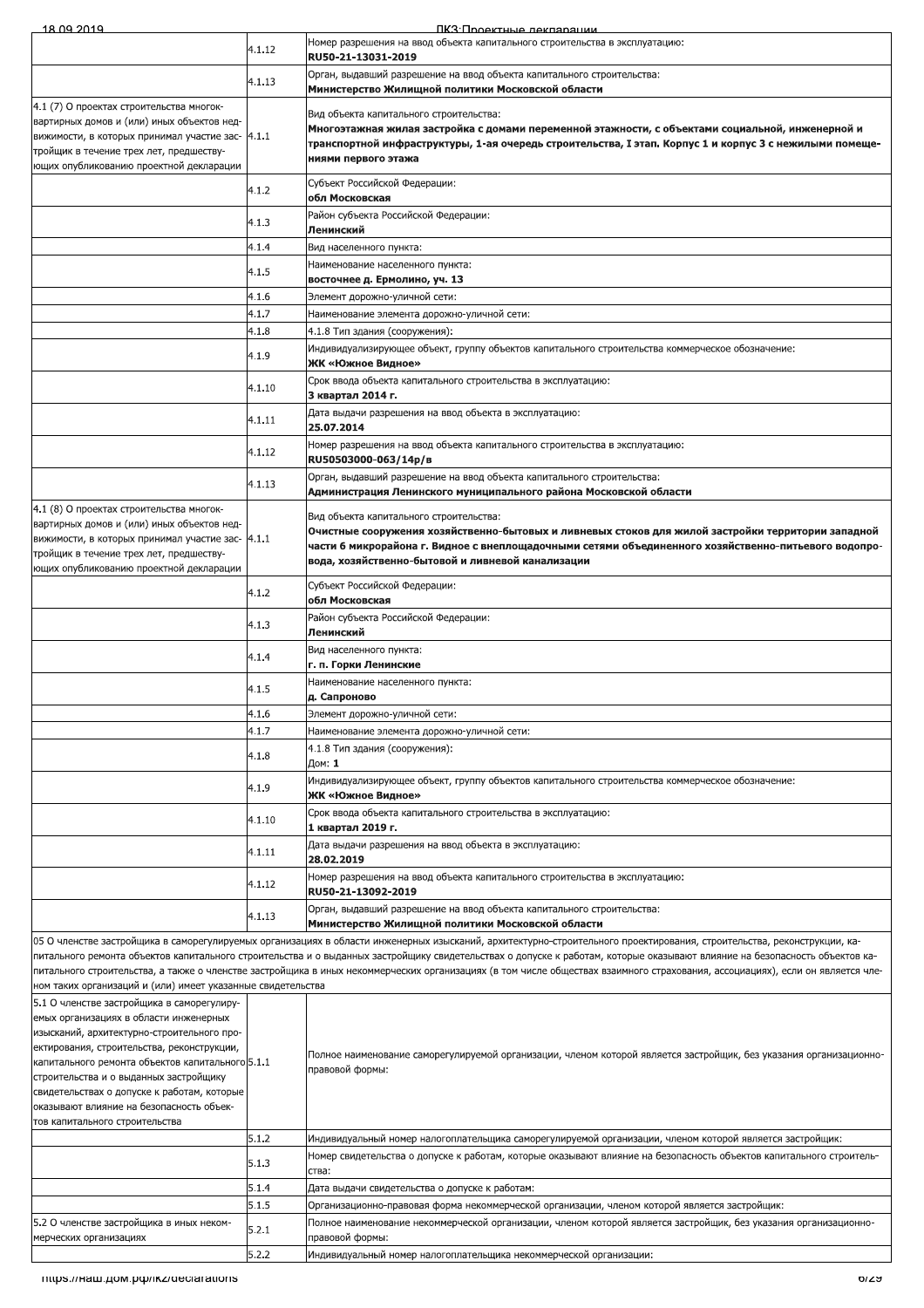| 18 09 2019                                                                                                                                                                                                                                                                                                                    |        | ПКЗ: Проектные леклярации                                                                                                                                                                                                                                                                                                                                                                                                                                                                                                                                                                                                                                                                                                                                                                                                                                                                                                               |
|-------------------------------------------------------------------------------------------------------------------------------------------------------------------------------------------------------------------------------------------------------------------------------------------------------------------------------|--------|-----------------------------------------------------------------------------------------------------------------------------------------------------------------------------------------------------------------------------------------------------------------------------------------------------------------------------------------------------------------------------------------------------------------------------------------------------------------------------------------------------------------------------------------------------------------------------------------------------------------------------------------------------------------------------------------------------------------------------------------------------------------------------------------------------------------------------------------------------------------------------------------------------------------------------------------|
|                                                                                                                                                                                                                                                                                                                               |        | 06 О финансовом результате текущего года, размерах кредиторской и дебиторской задолженности на последнюю отчетную дату                                                                                                                                                                                                                                                                                                                                                                                                                                                                                                                                                                                                                                                                                                                                                                                                                  |
| 6.1 О финансовом результате текущего года,<br>о размерах кредиторской и дебиторской за-<br>долженности на последнюю отчетную дату                                                                                                                                                                                             | 6.1.1  | Последняя отчетная дата:<br>30.06.2019                                                                                                                                                                                                                                                                                                                                                                                                                                                                                                                                                                                                                                                                                                                                                                                                                                                                                                  |
|                                                                                                                                                                                                                                                                                                                               | 6.1.2  | Размер чистой прибыли (убытков) по данным промежуточной или годовой бухгалтерской (финансовой) отчетности:<br>(28 253,00) тыс. руб.                                                                                                                                                                                                                                                                                                                                                                                                                                                                                                                                                                                                                                                                                                                                                                                                     |
|                                                                                                                                                                                                                                                                                                                               | 6.1.3  | Размер кредиторской задолженности по данным промежуточной или годовой бухгалтерской (финансовой) отчетности:<br>1 565 194,00 тыс. руб.                                                                                                                                                                                                                                                                                                                                                                                                                                                                                                                                                                                                                                                                                                                                                                                                  |
|                                                                                                                                                                                                                                                                                                                               | 6.1.3  | Расшифровка размера задолженности:                                                                                                                                                                                                                                                                                                                                                                                                                                                                                                                                                                                                                                                                                                                                                                                                                                                                                                      |
|                                                                                                                                                                                                                                                                                                                               | 6.1.4  | Размер дебиторской задолженности по данным промежуточной или годовой бухгалтерской (финансовой) отчетности:<br>805 693,00 тыс. руб.                                                                                                                                                                                                                                                                                                                                                                                                                                                                                                                                                                                                                                                                                                                                                                                                     |
|                                                                                                                                                                                                                                                                                                                               | 6.1.4  | Расшифровка размера задолженности:                                                                                                                                                                                                                                                                                                                                                                                                                                                                                                                                                                                                                                                                                                                                                                                                                                                                                                      |
|                                                                                                                                                                                                                                                                                                                               |        | 07 Декларация застройщика о соответствии застройщика требованиям, установленным частью 2 статьи 3 Федерального закона от 30 декабря 2004г. № 214-ФЗ «Об участии в долевом<br>строительстве многоквартирных домов и иных объектов недвижимости и о внесении изменений в некоторые законодательные акты Российской Федерации», а также о соответствии<br>заключивших с застройщиком договор поручительства юридических лиц требованиям, установленным частью 3 статьи 15.3 Федерального закона от 30 декабря 2004г. № 214-ФЗ «06<br>участии в долевом строительстве многоквартирных домов и иных объектов недвижимости и о внесении изменений в некоторые законодательные акты Российской Федерации»                                                                                                                                                                                                                                      |
| 7.1 О соответствии застройщика требовани-<br>ям, установленным частью 2 статьи 3 Фе-<br>дерального закона от 30 декабря 2004г. №<br>214-ФЗ «Об участии в долевом строительстве<br>многоквартирных домов и иных объектов<br>недвижимости и о внесении изменений в не-<br>которые законодательные акты Российской<br>Федерации» | 7.1.1  | Размер уставного (складочного) капитала застройщика установленным требованиям:<br>Соответствует                                                                                                                                                                                                                                                                                                                                                                                                                                                                                                                                                                                                                                                                                                                                                                                                                                         |
|                                                                                                                                                                                                                                                                                                                               | 7.1.2  | Процедуры ликвидации юридического лица - застройщика:<br>Не проводятся                                                                                                                                                                                                                                                                                                                                                                                                                                                                                                                                                                                                                                                                                                                                                                                                                                                                  |
|                                                                                                                                                                                                                                                                                                                               | 7.1.3  | Решение арбитражного суда о введении одной из процедур, применяемых в деле о банкротстве в соответствии с законо-<br>дательством Российской Федерации о несостоятельности (банкротстве), в отношении юридического лица - застройщика:<br>Отсутствует                                                                                                                                                                                                                                                                                                                                                                                                                                                                                                                                                                                                                                                                                    |
|                                                                                                                                                                                                                                                                                                                               | 7.1.4  | Решение арбитражного суда о приостановлении деятельности в качестве меры административного наказания юридического<br>лица — застройщика:<br>Отсутствует                                                                                                                                                                                                                                                                                                                                                                                                                                                                                                                                                                                                                                                                                                                                                                                 |
|                                                                                                                                                                                                                                                                                                                               | 7.1.5  | В реестре недобросовестных поставщиков, ведение которою осуществляется в соответствии с законодательством Российской<br>Федерации о закупках товаров, работ, услуг отдельными видами юридических лиц, сведения о юридическом лице - застрой-<br>щике (в том числе о лице, исполняющем функции единоличного исполнительного органа юридического лица) в части ис-<br>полнения им обязательств, предусмотренных контрактами или договорами, предметом которых является выполнение работ,<br>оказание услуг в сфере строительства, реконструкции и капитального ремонта объектов капитального строительства или ор-<br>-ганизации таких строительства, реконструкции и капитального ремонта либо приобретение у юридического лица жилых по-<br>мещений:<br>Отсутствует                                                                                                                                                                     |
|                                                                                                                                                                                                                                                                                                                               | 7.1.6  | В реестре недобросовестных поставщиков (подрядчиков, исполнителей), ведение которою осуществляется в соответствии с<br>законодательством Российской Федерации о контрактной системе в сфере закупок товаров, работ, услуг для обеспечения го-<br>сударственных и муниципальных нужд», сведения о юридическом лице - застройщике (в том числе о лице, исполняющем<br>функции единоличного исполнительного органа юридического лица) в части исполнения им обязательств, предусмотренных<br>контрактами или договорами, предметом которых является выполнение работ, оказание услуг в сфере строительства, ре-<br>конструкции и капитального ремонта объектов капитального строительства или организации таких строительства, реконс-<br>трукции и капитального ремонта либо приобретение у юридического лица жилых помещений:<br>Отсутствует                                                                                             |
|                                                                                                                                                                                                                                                                                                                               | 7.1.7  | В реестре недобросовестных участников аукциона по продаже земельного участка, находящегося в государственной или му-<br>ниципальной собственности, либо аукциона на право заключения договора аренды земельного участка, находящегося в го-<br>сударственной или муниципальной собственности, ведение которого осуществляется в соответствии с земельным законо-<br>дательством Российской Федерации, сведения о юридическом лице - застройщике (в том числе о лице, исполняющем фун-<br>кции единоличного исполнительного органа юридического лица):<br>Отсутствует                                                                                                                                                                                                                                                                                                                                                                    |
|                                                                                                                                                                                                                                                                                                                               | 7.1.8  | Недоимка по налогам, сборам, задолженность по иным обязательным платежам в бюджеты бюджетной системы Российской<br>Федерации (за исключением сумм, на которые предоставлены отсрочка, рассрочка, инвестиционный налоговый кредит в со-<br>ответствии с законодательством Российской Федерации о налогах и сборах, которые реструктурированы в соответствии с за-<br>конодательством Российской Федерации, по которым имеется вступившее в законную силу решение суда о признании обя-<br>занности заявителя по уплате этих сумм исполненной или которые признаны безнадежными к взысканию в соответствии с<br>законодательством Российской Федерации о налогах и сборах; за прошедший календарный год, размер которых превышает<br>двадцать пять процентов балансовой стоимости активов застройщика, по данным бухгалтерской (финансовой) отчетности за<br>последний отчетный период, у юридического лица - застройщика:<br>Отсутствует |
|                                                                                                                                                                                                                                                                                                                               | 7.1.9  | Заявление об обжаловании указанных в п. 7.1.8 недоимки, задолженности застройщиков в установленном порядке:<br>Не подано                                                                                                                                                                                                                                                                                                                                                                                                                                                                                                                                                                                                                                                                                                                                                                                                                |
|                                                                                                                                                                                                                                                                                                                               | 7.1.10 | Решение по указанному в п. 7.1.9 заявлению на дату направления проектной декларации в уполномоченный орган исполни-<br>тельной власти субъекта Российской Федерации:<br>Не принято                                                                                                                                                                                                                                                                                                                                                                                                                                                                                                                                                                                                                                                                                                                                                      |
|                                                                                                                                                                                                                                                                                                                               | 7.1.11 | Судимость за преступления в сфере экономики (за исключением лиц, у которых такая судимость погашена или снята) у лица,<br>осуществляющего функции единоличного исполнительного органа застройщика, и главного бухгалтера застройщика или<br>иного должностного лица, на которое возложено ведение бухгалтерского учета, либо лица, с которым заключен договор об<br>оказании услуг по ведению бухгалтерского учета застройщика:<br>Отсутствует                                                                                                                                                                                                                                                                                                                                                                                                                                                                                          |
|                                                                                                                                                                                                                                                                                                                               | 7.1.12 | Наказания в виде лишения права занимать определенные должности или заниматься определенной деятельностью в сфере<br>строительства, реконструкции объектов капитального строительства или организации таких строительства, реконструкции и<br>административное наказание в виде дисквалификации в отношении лица, осуществляющего функции единоличного исполни-<br>тельного органа застройщика, и главного бухгалтера застройщика или иного должностного лица, на которое возложено ве-<br>дение бухгалтерского учета, либо лица, с которым заключен договор об оказании услуг по ведению бухгалтерского учета<br>застройщика:<br>Не применялись                                                                                                                                                                                                                                                                                         |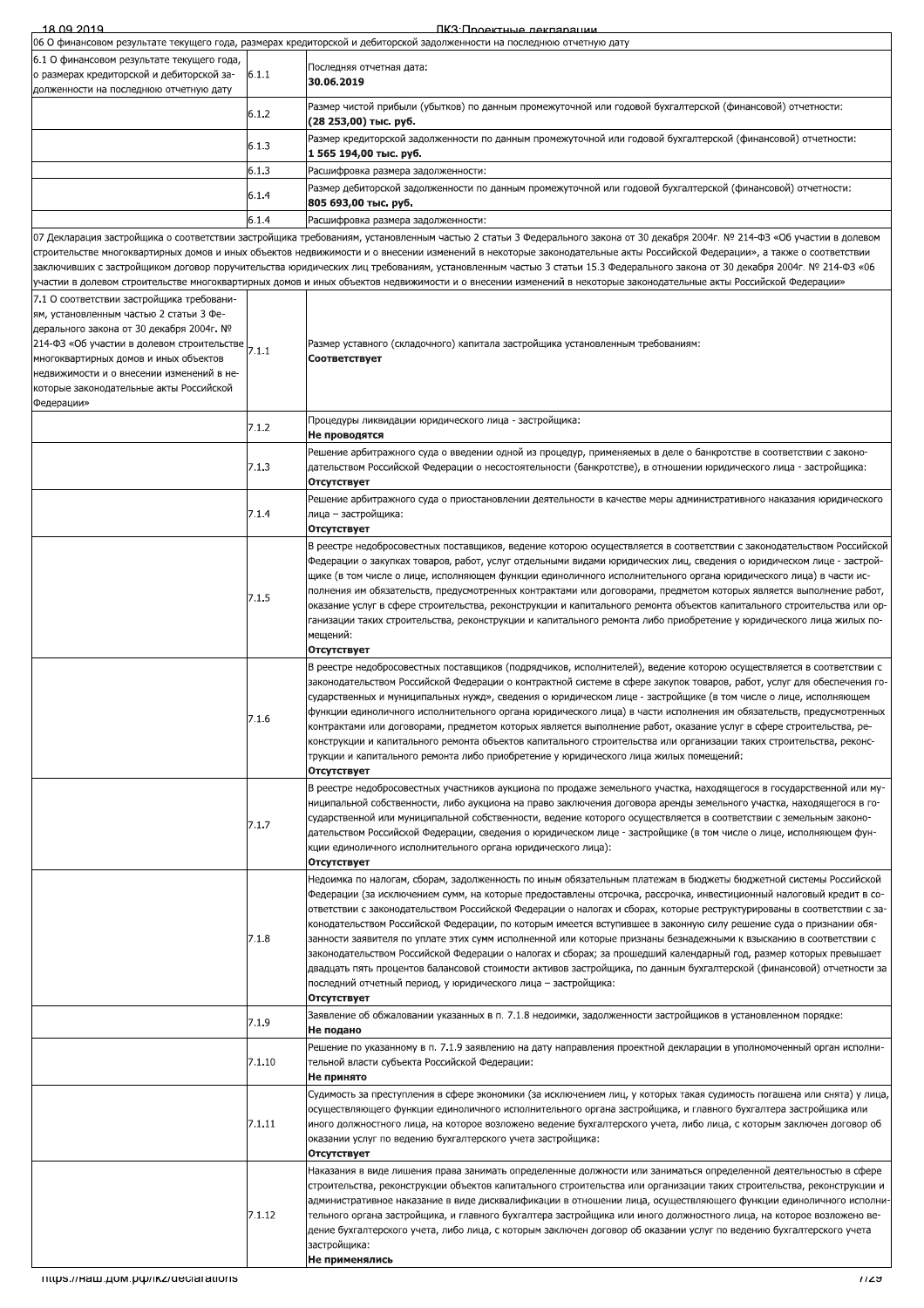| 18.09.2019<br>ПКЗ:Проектные лекпарации                                                                                                             |                                    |                                                                                                                                                                                |  |
|----------------------------------------------------------------------------------------------------------------------------------------------------|------------------------------------|--------------------------------------------------------------------------------------------------------------------------------------------------------------------------------|--|
| 08 Иная, не противоречащая законодательству информация о застройщике                                                                               |                                    |                                                                                                                                                                                |  |
| 8.1 Информация о застройщике                                                                                                                       | 8.1.1<br>Информация о застройщике: |                                                                                                                                                                                |  |
| всех жилых и нежилых помещений                                                                                                                     |                                    | 09 О видах строящихся (создаваемых) в рамках проекта строительства объектов капитального строительства, их местоположении и основных характеристиках, сумме общей площади      |  |
| 9.1 О количестве объектов капитального<br>строительства, в отношении которых запол-<br>няется проектная декларация                                 | 9.1.1                              | Количество объектов капитального строительства, в отношении которых заполняется проектная декларация:<br>11                                                                    |  |
|                                                                                                                                                    | 9.1.2                              | Обоснование строительства нескольких объектов капитального строительства в пределах одного разрешения на строитель-<br>ство:                                                   |  |
| 9.2 О видах строящихся в рамках проекта<br>строительства объектов капитального стро-<br>ительства, их местоположении и основных<br>характеристиках | 9.2.1                              | Вид строящегося (создаваемого) объекта капитального строительства:<br>многоквартирный дом                                                                                      |  |
|                                                                                                                                                    | 9.2.2                              | Субъект Российской Федерации:<br>обл Московская                                                                                                                                |  |
|                                                                                                                                                    | 9.2.3                              | Район субъекта Российской Федерации:<br>Ленинский                                                                                                                              |  |
|                                                                                                                                                    | 9.2.4                              | Вид населенного пункта:                                                                                                                                                        |  |
|                                                                                                                                                    | 9.2.5                              | Наименование населенного пункта:<br>Видное                                                                                                                                     |  |
|                                                                                                                                                    | 9.2.6                              | Округ в населенном пункте:                                                                                                                                                     |  |
|                                                                                                                                                    | 9.2.7                              | Район в населенном пункте:                                                                                                                                                     |  |
|                                                                                                                                                    | 9.2.8                              | Вид обозначения улицы:                                                                                                                                                         |  |
|                                                                                                                                                    | 9.2.9                              | Наименование улицы:                                                                                                                                                            |  |
|                                                                                                                                                    | 9.2.10                             | Дом:                                                                                                                                                                           |  |
|                                                                                                                                                    | 9.2.11                             | 20<br>Литера:                                                                                                                                                                  |  |
|                                                                                                                                                    | 9.2.12                             | Корпус:<br>1, 2                                                                                                                                                                |  |
|                                                                                                                                                    | 9.2.13                             | Строение:                                                                                                                                                                      |  |
|                                                                                                                                                    | 9.2.14                             | Владение:                                                                                                                                                                      |  |
|                                                                                                                                                    | 9.2.15                             | Блок-секция:                                                                                                                                                                   |  |
|                                                                                                                                                    | 9.2.16                             | Уточнение адреса:                                                                                                                                                              |  |
|                                                                                                                                                    | 9.2.17                             | Назначение объекта:<br>Жилое                                                                                                                                                   |  |
|                                                                                                                                                    | 9.2.18                             | Минимальное кол-во этажей:<br>18                                                                                                                                               |  |
|                                                                                                                                                    | 9.2.19                             | Максимальное кол-во этажей:<br>18                                                                                                                                              |  |
|                                                                                                                                                    | 9.2.20                             | Общая площадь объекта:<br>33 749,71 M2                                                                                                                                         |  |
|                                                                                                                                                    | 9.2.21                             | Материал наружных стен и каркаса объекта:<br>с монолитным железобетонным каркасом и стенами из мелкоштучных каменных материалов (кирпич, керами-<br>ческие камни, блоки и др.) |  |
|                                                                                                                                                    | 9.2.22                             | Материал перекрытий:<br>Монолитные железобетонные                                                                                                                              |  |
|                                                                                                                                                    | 9.2.23                             | Класс энергоэффективности:<br>в                                                                                                                                                |  |
|                                                                                                                                                    | 9.2.24                             | Сейсмостойкость:<br>5 и менее баллов                                                                                                                                           |  |
| 9.3 О сумме общей площади всех жилых и не-<br>жилых помещений                                                                                      | 9.3.1                              | Сумма общей площади всех жилых помещений:<br>23860,42 m2                                                                                                                       |  |
|                                                                                                                                                    | 9.3.2                              | Сумма общей площади всех нежилых помещений:<br>179,95 m2                                                                                                                       |  |
|                                                                                                                                                    | 9.3.3                              | Сумма общей площади всех жилых и нежилых помещений:<br>24040,37 m2                                                                                                             |  |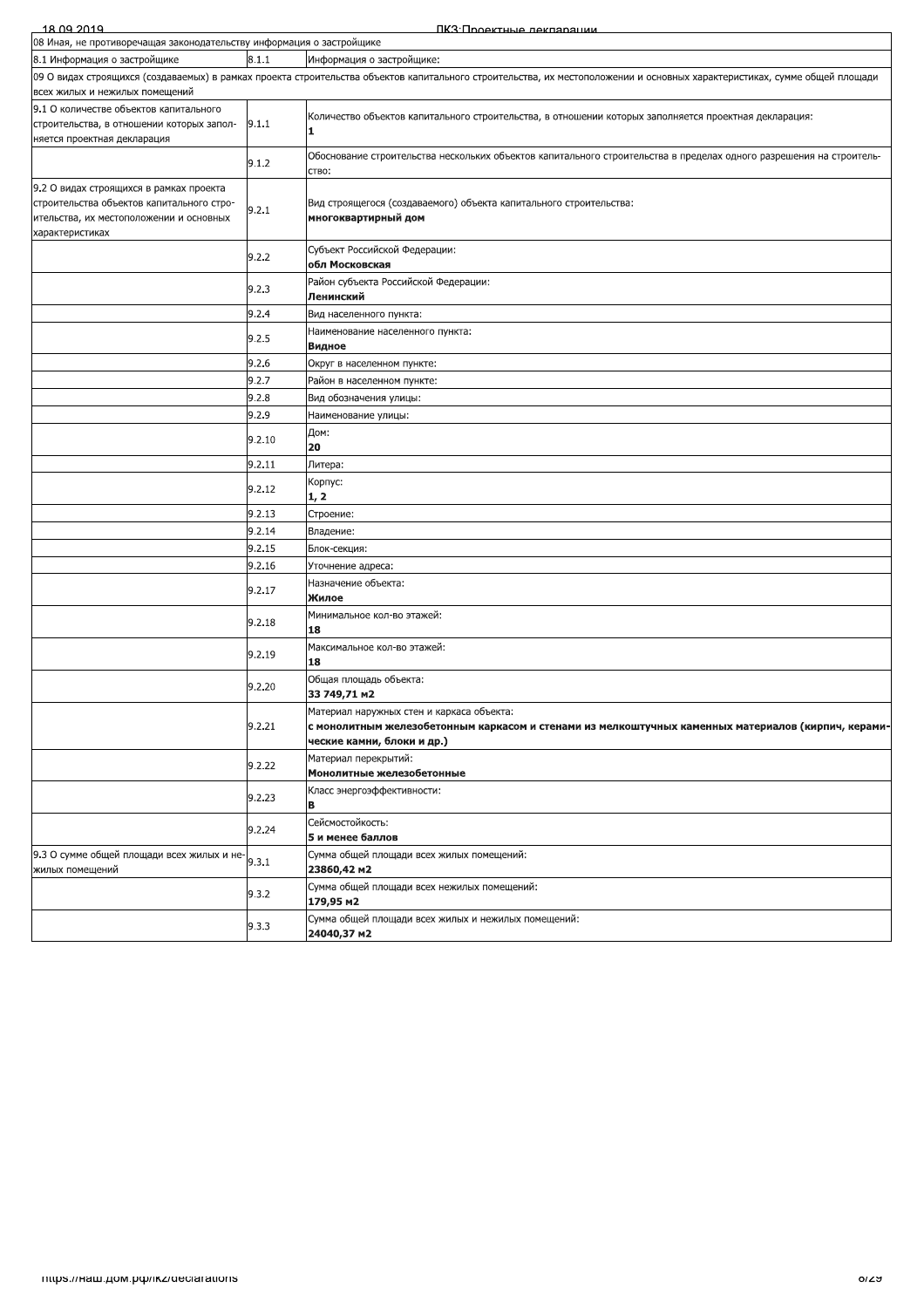#### $06$ ъект  $N<sup>°</sup>1$

.<br>10 О виде договора, для исполнения которого застройщиком осуществляется реализация проекта строительства (в случае заключения такого договора), в том числе договора, предусмотренного законодательством Российской Федерации о градостроительной деятельности, о лицах, выполнивших инженерные изыскания, архитектурно-строительное проектирование, , результатах экспертизы проектной документации и результатах инженерных изысканий, о результатах государственной экологической экспертизы, если требование о проведении таих экспертиз установлено федеральным закон<mark>ом</mark> 10.1 О виде договора, для исполнения которого застройщиком осуществляется реали-Вил логовора: .<br>иной вид договора или соглашения (Инвестиционный контракт на осуществление комплексной жилой засзация проекта строительства, в том числе до- $10.1.1$ тройки территории западной части микрорайона 6 города Видное городского поселения Видное Ленинского овора, предусмотренного законодательство муниципального района Московской области) Российской Федерации о градостроительной деятельности Номер договора:  $10.1.2$ 259 Дата заключения договора:  $10.1.3$ 25.12.2012 .<br>Даты внесения изменений в договор: 10.1.4 30.01.2017 10.2 О лицах, выполнивших инженерные Организационно-правовая форма организации, выполнившей инженерные изыскания:  $10.2.1$ изыскания Общество с ограниченной ответственностью .<br>Полное наименование организации, выполнившей инженерные изыскания, без указания организационно - правовой формы 10.2.2 «АрДиАй Гео» (прежнее наименование «ГеоЭкспресс»  $10.2.3$ Фамилия индивидуального предпринимателя, выполнившего инженерные изыскания:  $1024$ Имя индивидуального предпринимателя, выполнившего инженерные изыскания:  $10.2.5$ Отчество (при наличии) индивидуального предпринимателя, выполнившего инженерные изыскания: Индивидуальный номер налогоплательщика, выполнившего инженерные изыскания: 10.2.6 5029129221 10.2 (2) О лицах, выполнивших инженерные Организационно-правовая форма организации, выполнившей инженерные изыскания:  $10.2.1$ Общество с ограниченной ответственностью изыскания Толное наименование организации, выполнившей инженерные изыскания, без указания организационно - правовой формы: 10.2.2 «Лабораторный центр «ЭкоПоле»  $10.2.3$ Фамилия индивидуального предпринимателя, выполнившего инженерные изыскания:  $10.2.4$ Имя индивидуального предпринимателя, выполнившего инженерные изыскания:  $10.2.5$ Отчество (при наличии) индивидуального предпринимателя, выполнившего инженерные изыскания: Инливилуальный номер налогоплательшика, выполнившего инженерные изыскания: 10.2.6 7702663509 10.2 (3) О лицах, выполнивших инженерные Организационно-правовая форма организации, выполнившей инженерные изыскания:  $10.2.1$ лзыскания Непубличное акционерное общество .<br>Полное наименование организации, выполнившей инженерные изыскания, без указания организационно - правовой формы 10.2.2 «Центр – Инвест»  $10.2.3$ .<br>Фамилия индивидуального предпринимателя, выполнившего инженерные изыскания:  $10.2.4$ Имя индивидуального предпринимателя, выполнившего инженерные изыскания  $10.2.5$ .<br>Отчество (при наличии) индивидуального предпринимателя, выполнившего инженерные изыскания: Индивидуальный номер налогоплательщика, выполнившего инженерные изыскания:  $10.2.6$ 5050055131 10.3 О лицах, выполнивших архитектурно-.<br>Организационно-правовая форма организации, выполнившей архитектурно-строительное проектирование  $10.3.1$ строительное проектирование Общество с ограниченной ответственностью Полное наименование организации, выполнившей архитектурно-строительное проектирование, без указания организацион-10.3.2 но-правовой формы: «РД-Проект» 10.3.3 Фамилия индивидуального предпринимателя, выполнившего архитектурно-строительное проектирование: 10.3.4 Имя индивидуального предпринимателя, выполнившего архитектурно-строительное проектирование: 10.3.5 Отчество (при наличии) индивидуального предпринимателя, выполнившего архитектурно-строительное проектирование: Индивидуальный номер налогоплательщика, выполнившего архитектурно-строительное проектирование: 10.3.6 7714854120 10.3 (2) О лицах, выполнивших архитек-.<br>Организационно-правовая форма организации, выполнившей архитектурно-строительное проектирование 10.3.1 гурно-строительное проектирование Обшество с ограниченной ответственностью Полное наименование организации, выполнившей архитектурно-строительное проектирование, без указания организацион-10.3.2 но-правовой формы: «Проектная мастерская Перспектива»  $10.3.3$ Фамилия индивидуального предпринимателя, выполнившего архитектурно-строительное проектирование:  $10.3.4$ Лмя индивидуального предпринимателя, выполнившего архитектурно-строительное проектирование  $10.3.5$ .<br>Отчество (при наличии) индивидуального предпринимателя, выполнившего архитектурно-строительное проектирование: .<br>Индивидуальный номер налогоплательщика, выполнившего архитектурно-строительное проектирование: 10.3.6 5053031107 10.3 (3) О линах, выполнивших архитек-.<br>Организационно-правовая форма организации, выполнившей архитектурно-строительное проектирование  $10.3.1$ турно-строительное проектирование Общество с ограниченной ответственностью Полное наименование организации, выполнившей архитектурно-строительное проектирование, без указания организацион-10.3.2 но-правовой формы: «ИнжСпецПроект» 10.3.3 Фамилия индивидуального предпринимателя, выполнившего архитектурно-строительное проектирование: 10.3.4 Имя индивидуального предпринимателя, выполнившего архитектурно-строительное проектирование

Отчество (при наличии) индивидуального предпринимателя, выполнившего архитектурно-строительное проектирование:

 $10.35$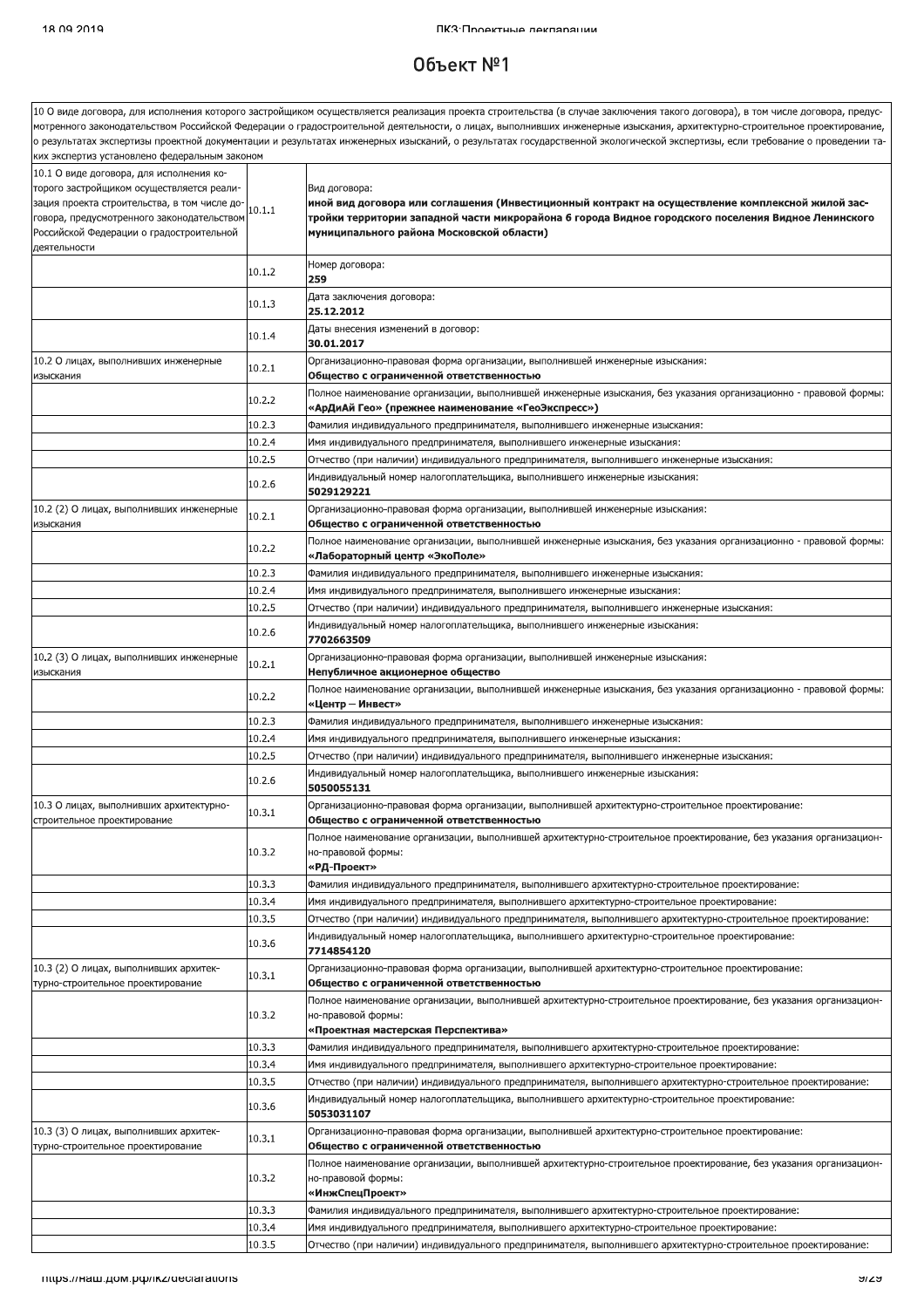|  | 18 NQ 2010 |  |
|--|------------|--|

ПКЗ:Проектные лекларации

| 10.4 О результатах экспертизы проектной до-                                                       |        | Вид заключения экспертизы:                                                                                                                                                                                                               |
|---------------------------------------------------------------------------------------------------|--------|------------------------------------------------------------------------------------------------------------------------------------------------------------------------------------------------------------------------------------------|
| кументации и результатов инженерных изыс-<br>каний                                                | 10.4.1 | Положительное заключение экспертизы проектной документации                                                                                                                                                                               |
|                                                                                                   | 10.4.2 | Дата выдачи заключения экспертизы проектной документации и (или) результатов инженерных изысканий:<br>24.12.2014                                                                                                                         |
|                                                                                                   | 10.4.3 | Номер заключения экспертизы проектной документации и (или) результатов инженерных изысканий:<br>77-1-2-0241-14                                                                                                                           |
|                                                                                                   | 10.4.4 | Организационно-правовая форма организации, выдавшей заключение экспертизы проектной документации и (или) результа-<br>тов инженерных изысканий:                                                                                          |
|                                                                                                   |        | Общество с ограниченной ответственностью                                                                                                                                                                                                 |
|                                                                                                   | 10.4.5 | Полное наименование организации, выдавшей заключение экспертизы проектной документации и (или) результатов инже-<br>нерных изысканий, без указания организационно - правовой формы:<br>«Проектное бюро № 1»                              |
|                                                                                                   | 10.4.6 | Индивидуальный номер налогоплательщика организации, выдавшей заключение государственной экспертизы проектной до-<br>кументации и (или) результатов инженерных изысканий:                                                                 |
| 10.4 (2) О результатах экспертизы проектной                                                       |        | 7714656714                                                                                                                                                                                                                               |
| документации и результатов инженерных<br>изысканий                                                | 10.4.1 | Вид заключения экспертизы:<br>Положительное заключение экспертизы проектной документации                                                                                                                                                 |
|                                                                                                   | 10.4.2 | Дата выдачи заключения экспертизы проектной документации и (или) результатов инженерных изысканий:<br>18.12.2014                                                                                                                         |
|                                                                                                   | 10.4.3 | Номер заключения экспертизы проектной документации и (или) результатов инженерных изысканий:<br>$1 - 1 - 1 - 0106 - 14$                                                                                                                  |
|                                                                                                   | 10.4.4 | Организационно-правовая форма организации, выдавшей заключение экспертизы проектной документации и (или) результа-<br>тов инженерных изысканий:                                                                                          |
|                                                                                                   | 10.4.5 | Общество с ограниченной ответственностью<br>Полное наименование организации, выдавшей заключение экспертизы проектной документации и (или) результатов инже-<br>нерных изысканий, без указания организационно - правовой формы:<br>ОКБ-1 |
|                                                                                                   | 10.4.6 | Индивидуальный номер налогоплательщика организации, выдавшей заключение государственной экспертизы проектной до-<br>кументации и (или) результатов инженерных изысканий:<br>7723854582                                                   |
| 10.4 (3) О результатах экспертизы проектной<br>документации и результатов инженерных<br>изысканий | 10.4.1 | Вид заключения экспертизы:<br>Положительное заключение экспертизы проектной документации                                                                                                                                                 |
|                                                                                                   | 10.4.2 | Дата выдачи заключения экспертизы проектной документации и (или) результатов инженерных изысканий:                                                                                                                                       |
|                                                                                                   | 10.4.3 | 05.12.2016<br>Номер заключения экспертизы проектной документации и (или) результатов инженерных изысканий:                                                                                                                               |
|                                                                                                   |        | 77-2-1-2-0196-16 (корректировка)<br>Организационно-правовая форма организации, выдавшей заключение экспертизы проектной документации и (или) результа-                                                                                   |
|                                                                                                   | 10.4.4 | тов инженерных изысканий:<br>Общество с ограниченной ответственностью                                                                                                                                                                    |
|                                                                                                   |        | Полное наименование организации, выдавшей заключение экспертизы проектной документации и (или) результатов инже-                                                                                                                         |
|                                                                                                   | 10.4.5 | нерных изысканий, без указания организационно - правовой формы:<br>«Проектное бюро № 1»                                                                                                                                                  |
|                                                                                                   | 10.4.6 | Индивидуальный номер налогоплательщика организации, выдавшей заключение государственной экспертизы проектной до-<br>кументации и (или) результатов инженерных изысканий:                                                                 |
| 10.4 (4) О результатах экспертизы проектной                                                       |        | 7714656714                                                                                                                                                                                                                               |
| документации и результатов инженерных<br>изысканий                                                | 10.4.1 | Вид заключения экспертизы:<br>Положительное заключение экспертизы проектной документации                                                                                                                                                 |
|                                                                                                   | 10.4.2 | Дата выдачи заключения экспертизы проектной документации и (или) результатов инженерных изысканий:<br>30.12.2016                                                                                                                         |
|                                                                                                   | 10.4.3 | Номер заключения экспертизы проектной документации и (или) результатов инженерных изысканий:<br>77-2-1-2-0287-16 (корректировка 2)                                                                                                       |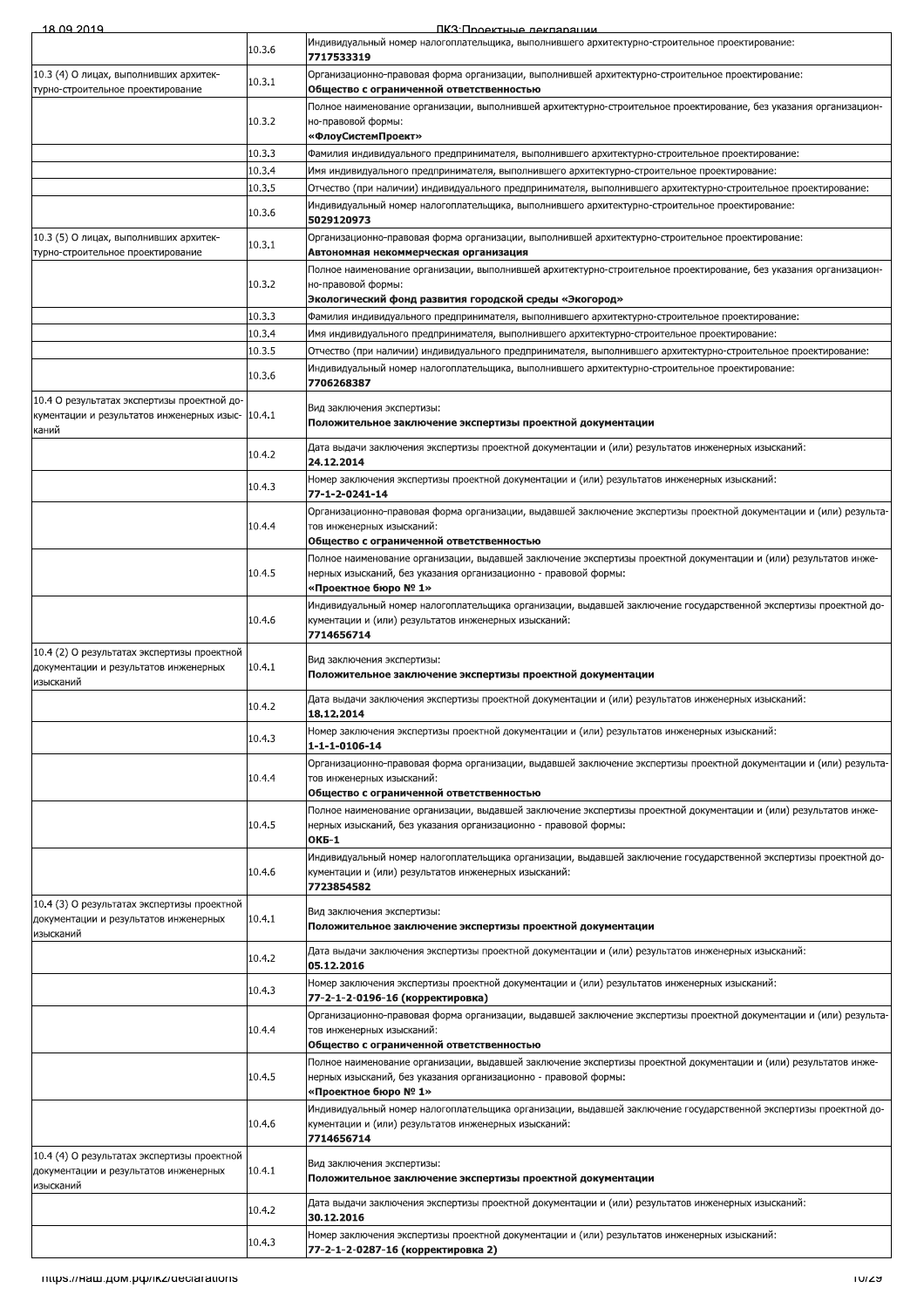|                                                                                                                         |                  | ПКЗ: Проектные леклярации                                                                                                                                                                                                                                                                                                                                    |
|-------------------------------------------------------------------------------------------------------------------------|------------------|--------------------------------------------------------------------------------------------------------------------------------------------------------------------------------------------------------------------------------------------------------------------------------------------------------------------------------------------------------------|
|                                                                                                                         | 10.4.4           | Организационно-правовая форма организации, выдавшей заключение экспертизы проектной документации и (или) результа-<br>тов инженерных изысканий:                                                                                                                                                                                                              |
|                                                                                                                         |                  | Общество с ограниченной ответственностью                                                                                                                                                                                                                                                                                                                     |
|                                                                                                                         | 10.4.5           | Полное наименование организации, выдавшей заключение экспертизы проектной документации и (или) результатов инже-<br>нерных изысканий, без указания организационно - правовой формы:<br>«Проектное бюро № 1»                                                                                                                                                  |
|                                                                                                                         | 10.4.6           | Индивидуальный номер налогоплательщика организации, выдавшей заключение государственной экспертизы проектной до-<br>кументации и (или) результатов инженерных изысканий:<br>7714656714                                                                                                                                                                       |
| 10.5 О результатах государственной экологи-<br>ческой экспертизы                                                        | 10.5.1           | Дата выдачи заключения государственной экологической экспертизы:                                                                                                                                                                                                                                                                                             |
|                                                                                                                         | 10.5.2           | Номер заключения государственной экологической экспертизы:                                                                                                                                                                                                                                                                                                   |
|                                                                                                                         | 10.5.3           | Организационно-правовая форма организации, выдавшей заключение государственной экологической экспертизы:                                                                                                                                                                                                                                                     |
|                                                                                                                         | 10.5.4           | Полное наименование организации, выдавшей заключение государственной экологической экспертизы, без указания орга-                                                                                                                                                                                                                                            |
|                                                                                                                         | 10.5.5           | низационно - правовой формы:<br>"Индивидуальный номер налогоплательщика организации, выдавшей заключение экологической экспертизы                                                                                                                                                                                                                            |
| 10.6 Об индивидуализирующем объект, груп-<br>пу объектов капитального строительства ком-10.6.1<br>мерческом обозначении |                  | Коммерческое обозначение, индивидуализирующее объект, группу объектов:<br>Жилой комплекс «Южное Видное» ЖК «Южное Видное»                                                                                                                                                                                                                                    |
| 11 О разрешении на строительство                                                                                        |                  |                                                                                                                                                                                                                                                                                                                                                              |
| 11.1 О разрешении на строительство                                                                                      | 11.1.1           | Номер разрешения на строительство:<br>RU50-48-9002-2017                                                                                                                                                                                                                                                                                                      |
|                                                                                                                         | 11.1.2           | Дата выдачи разрешения на строительство:<br>01.09.2017                                                                                                                                                                                                                                                                                                       |
|                                                                                                                         | 11.1.3           | Срок действия разрешения на строительство:<br>31.01.2019                                                                                                                                                                                                                                                                                                     |
|                                                                                                                         | 11.1.4           | Последняя дата продления срока действия разрешения на строительство:<br>20.12.2018                                                                                                                                                                                                                                                                           |
|                                                                                                                         | 11.1.5           | Наименование органа, выдавшего разрешение на строительство:<br>Министерство строительного комплекса Московской области                                                                                                                                                                                                                                       |
| 11.1 (2) О разрешении на строительство                                                                                  | 11.1.1           | Номер разрешения на строительство:<br>RU50-21-12997-2019                                                                                                                                                                                                                                                                                                     |
|                                                                                                                         | 11.1.2           | Дата выдачи разрешения на строительство:<br>12.02.2019                                                                                                                                                                                                                                                                                                       |
|                                                                                                                         | 11.1.3           | Срок действия разрешения на строительство:<br>12.09.2020                                                                                                                                                                                                                                                                                                     |
|                                                                                                                         | 11.1.4           | Последняя дата продления срока действия разрешения на строительство:                                                                                                                                                                                                                                                                                         |
|                                                                                                                         | 11.1.5           | Наименование органа, выдавшего разрешение на строительство:<br>Министерство Жилищной политики Московской области                                                                                                                                                                                                                                             |
| ником земельного участка), о кадастровом номере и площади земельного участка                                            |                  | 12 О правах застройщика на земельный участок, на котором осуществляется строительство (создание) многоквартирного дома либо многоквартирных домов и (или) иных объектов нед-<br>вижимости, в том числе о реквизитах правоустанавливающего документа на земельный участок, о собственнике земельного участка (в случае, если застройщик не является собствен- |
|                                                                                                                         |                  |                                                                                                                                                                                                                                                                                                                                                              |
| 12.1 О правах застройщика на земельный<br>участок, на котором осуществляется стро-<br>ительство (создание)              | 12.1.1           | Вид права застройщика на земельный участок:<br>право собственности                                                                                                                                                                                                                                                                                           |
|                                                                                                                         | 12.1.2           | Вид договора:<br>Свидетельство о государственной регистрации права                                                                                                                                                                                                                                                                                           |
|                                                                                                                         |                  | Номер договора, определяющего права застройщика на земельный участок:                                                                                                                                                                                                                                                                                        |
|                                                                                                                         | 12.1.3           | Дата подписания договора, определяющего права застройщика на земельный участок:                                                                                                                                                                                                                                                                              |
|                                                                                                                         | 12.1.4           | 24.02.2015                                                                                                                                                                                                                                                                                                                                                   |
|                                                                                                                         | 12.1.5           | Дата государственной регистрации договора, определяющего права застройщика на земельный участок:                                                                                                                                                                                                                                                             |
|                                                                                                                         | 12.1.6           | Дата окончания действия права застройщика на земельный участок:                                                                                                                                                                                                                                                                                              |
|                                                                                                                         | 12.1.7<br>12.1.8 | Дата государственной регистрации изменений в договор:<br>Наименование уполномоченного органа, предоставившего земельный участок в собственность:                                                                                                                                                                                                             |
|                                                                                                                         | 12.1.9           | Номер правового акта уполномоченного органа о предоставление земельного участка в собственность:                                                                                                                                                                                                                                                             |
|                                                                                                                         | 12.1.10          | Дата правового акта уполномоченного органа о предоставление земельного участка в собственность:<br>24.02.2015                                                                                                                                                                                                                                                |
|                                                                                                                         | 12.1.11          | Дата государственной регистрации права собственности:<br>24.02.2015                                                                                                                                                                                                                                                                                          |
| 12.1 (2) О правах застройщика на земельный<br>участок, на котором осуществляется стро-<br>ительство (создание)          | 12.1.1           | Вид права застройщика на земельный участок:<br>право собственности                                                                                                                                                                                                                                                                                           |
|                                                                                                                         | 12.1.2           | Вид договора:<br>Свидетельство о государственной регистрации права                                                                                                                                                                                                                                                                                           |
|                                                                                                                         | 12.1.3           | Номер договора, определяющего права застройщика на земельный участок:                                                                                                                                                                                                                                                                                        |
|                                                                                                                         | 12.1.4           | Дата подписания договора, определяющего права застройщика на земельный участок:<br>23.08.2013                                                                                                                                                                                                                                                                |
|                                                                                                                         | 12.1.5           | Дата государственной регистрации договора, определяющего права застройщика на земельный участок:                                                                                                                                                                                                                                                             |
|                                                                                                                         | 12.1.6           | Дата окончания действия права застройщика на земельный участок:                                                                                                                                                                                                                                                                                              |
|                                                                                                                         | 12.1.7           | Дата государственной регистрации изменений в договор:<br>Наименование уполномоченного органа, предоставившего земельный участок в собственность:                                                                                                                                                                                                             |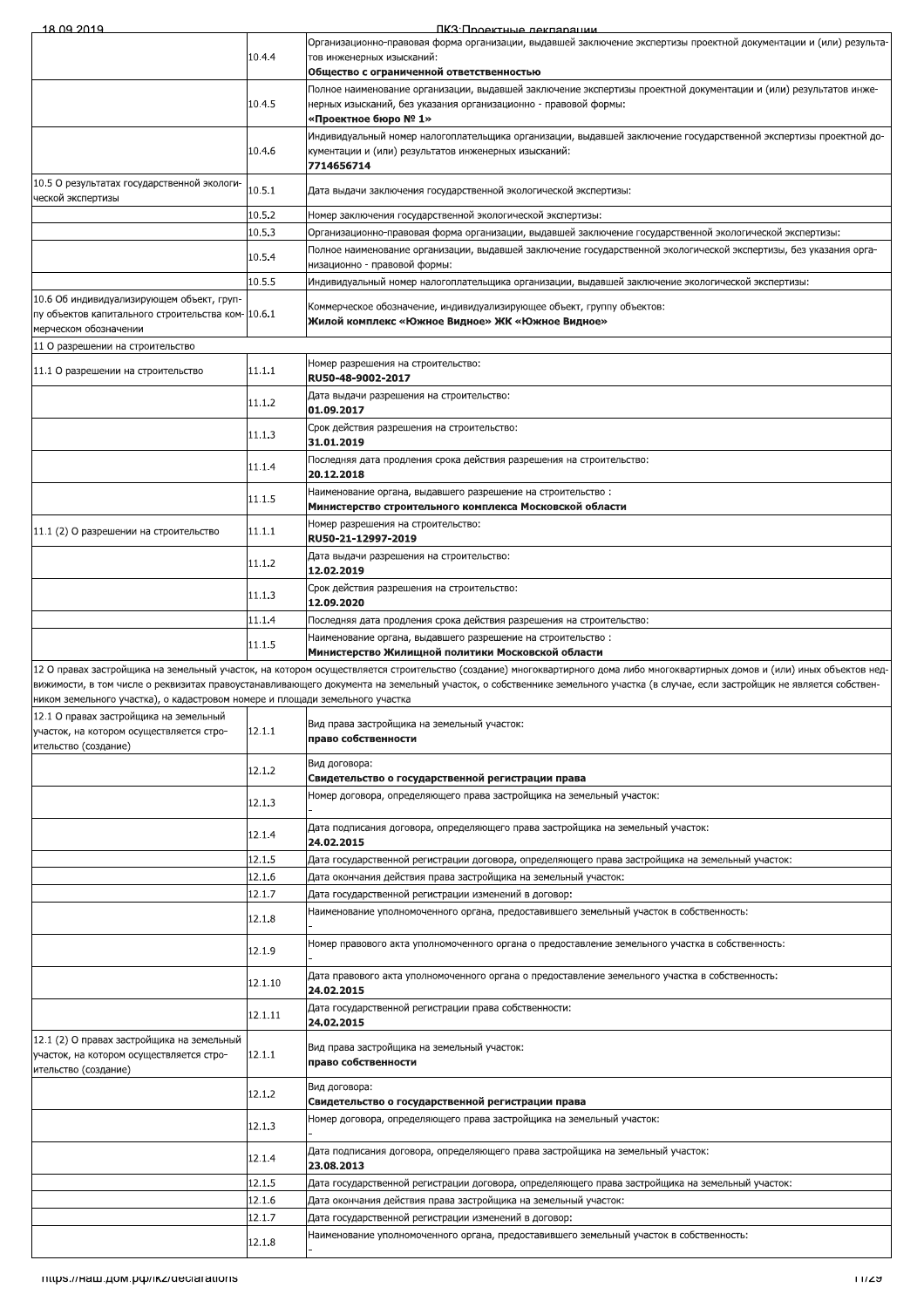| 18.09.2019                                                                                                          |         | ПКЗ Подектные лекляряции                                                                                                                                                                                                                                                                                                                                                                                                                                                                                                                                                                                                                                                                                                                             |
|---------------------------------------------------------------------------------------------------------------------|---------|------------------------------------------------------------------------------------------------------------------------------------------------------------------------------------------------------------------------------------------------------------------------------------------------------------------------------------------------------------------------------------------------------------------------------------------------------------------------------------------------------------------------------------------------------------------------------------------------------------------------------------------------------------------------------------------------------------------------------------------------------|
|                                                                                                                     | 12.1.9  | "Номер правового акта уполномоченного органа о предоставление земельного участка в собственность                                                                                                                                                                                                                                                                                                                                                                                                                                                                                                                                                                                                                                                     |
|                                                                                                                     | 12.1.10 | Дата правового акта уполномоченного органа о предоставление земельного участка в собственность:<br>23.08.2013                                                                                                                                                                                                                                                                                                                                                                                                                                                                                                                                                                                                                                        |
|                                                                                                                     | 12.1.11 | Дата государственной регистрации права собственности:<br>23.08.2013                                                                                                                                                                                                                                                                                                                                                                                                                                                                                                                                                                                                                                                                                  |
| 12.2 О собственнике земельного участка                                                                              | 12.2.1  | Собственник земельного участка:<br>застройщик                                                                                                                                                                                                                                                                                                                                                                                                                                                                                                                                                                                                                                                                                                        |
|                                                                                                                     | 12.2.2  | Организационно-правовая форма собственника земельного участка:                                                                                                                                                                                                                                                                                                                                                                                                                                                                                                                                                                                                                                                                                       |
|                                                                                                                     | 12.2.3  | .Полное наименование собственника земельного участка, без указания организационно - правовой формы                                                                                                                                                                                                                                                                                                                                                                                                                                                                                                                                                                                                                                                   |
|                                                                                                                     | 12.2.4  | Фамилия собственника земельного участка:                                                                                                                                                                                                                                                                                                                                                                                                                                                                                                                                                                                                                                                                                                             |
|                                                                                                                     | 12.2.5  | Имя собственника земельного участка:                                                                                                                                                                                                                                                                                                                                                                                                                                                                                                                                                                                                                                                                                                                 |
|                                                                                                                     | 12.2.6  | Отчество собственника земельного участка (при наличии):                                                                                                                                                                                                                                                                                                                                                                                                                                                                                                                                                                                                                                                                                              |
|                                                                                                                     | 12.2.7  | Индивидуальный номер налогоплательщика юридического лица, индивидуального предпринимателя - собственника земель-<br>ного участка:                                                                                                                                                                                                                                                                                                                                                                                                                                                                                                                                                                                                                    |
|                                                                                                                     | 12.2.8  | Форма собственности земельного участка:                                                                                                                                                                                                                                                                                                                                                                                                                                                                                                                                                                                                                                                                                                              |
|                                                                                                                     | 12.2.9  | Наименование органа уполномоченного на распоряжение земельного участка:                                                                                                                                                                                                                                                                                                                                                                                                                                                                                                                                                                                                                                                                              |
| 12.3 О кадастровом номере и площади зе-<br>мельного участка                                                         | 12.3.1  | Кадастровый номер земельного участка:<br>50:21:10105:5738                                                                                                                                                                                                                                                                                                                                                                                                                                                                                                                                                                                                                                                                                            |
|                                                                                                                     | 12.3.2  | Площадь земельного участка:<br>6 504,00 м <sup>2</sup>                                                                                                                                                                                                                                                                                                                                                                                                                                                                                                                                                                                                                                                                                               |
| 12.3 (2) О кадастровом номере и площади зе-<br>мельного участка                                                     | 12.3.1  | Кадастровый номер земельного участка:<br>50:21:80105:222                                                                                                                                                                                                                                                                                                                                                                                                                                                                                                                                                                                                                                                                                             |
|                                                                                                                     | 12.3.2  | Площадь земельного участка:<br>4 020,00 m <sup>2</sup>                                                                                                                                                                                                                                                                                                                                                                                                                                                                                                                                                                                                                                                                                               |
| 13 О планируемых элементах благоустройства территории                                                               |         |                                                                                                                                                                                                                                                                                                                                                                                                                                                                                                                                                                                                                                                                                                                                                      |
| 13.1 Об элементах благоустройства терри-<br>тории                                                                   | 13.1.1  | Наличие планируемых проездов, площадок, велосипедных дорожек, пешеходных переходов, тротуаров:<br>Проектными решениями предусматривается размещение детских площадок и площадок для отдыха взрослых<br>устройство газонов, посадка деревьев и кустарников, а также размещение малых архитектурных форм. Про-<br>-ектом предусмотрено устройство внутриквартальных проездов двухстороннего движения с шириной проез<br>жей части 4,5 м. Покрытие проездов запроектировано из асфальтобетона. Организован кольцевой пожарный<br>проезд вокруг здания. Расположение проездов обеспечивает доступ пожарных подразделений во все помеще<br>ния корпуса. Конструкция дорожного покрытия пожарных проездов рассчитана на нагрузку от пожарной тех-<br>ники. |
|                                                                                                                     | 13.1.2  | Наличие парковочного пространства вне объекта строительства (расположение, планируемое количество машино - мест):<br>В соответствии с проектом планировки территории                                                                                                                                                                                                                                                                                                                                                                                                                                                                                                                                                                                 |
|                                                                                                                     | 13.1.3  | Наличие дворового пространства, в том числе детских и спортивных площадок (расположение относительно объекта стро-<br>ительства, описание игрового и спортивного оборудования, малых архитектурных форм, иных планируемых элементов):<br>На территории предусмотрены детские игровые площадки, площадки для отдыха взрослых. Малые архитек-<br>турные формы: урны, скамейки, игровое оборудование                                                                                                                                                                                                                                                                                                                                                    |
|                                                                                                                     | 13.1.4  | Площадки для размещения контейнеров для сбора твердых отходов (расположение относительно объекта строительства):<br>Проектными решениями предусмотрено размещение на отведенной территории контейнеров для сбора твёр-<br>ных бытовых отходов.                                                                                                                                                                                                                                                                                                                                                                                                                                                                                                       |
|                                                                                                                     | 13.1.5  | Описание планируемых мероприятий по озеленению:<br>Озеленение территории осуществляется высадкой деревьев и кустарников с учётом их санитарно-защитных и<br>декоративных свойств, а также устройством газонов.                                                                                                                                                                                                                                                                                                                                                                                                                                                                                                                                       |
|                                                                                                                     | 13.1.6  | Соответствие требованиям по созданию безбарьерной среды для маломобильных лиц:<br>Соответствует                                                                                                                                                                                                                                                                                                                                                                                                                                                                                                                                                                                                                                                      |
|                                                                                                                     | 13.1.7  | Наличие наружного освещения дорожных покрытий, пространств в транспортных и пешеходных зонах, архитектурного осве-<br>щения (дата выдачи технических условий, срок действия, наименование организации, выдавшей технические условия):<br>Проектными решениями предусматривается освещение территории и дорожных проездов. Проектом предус-<br>мотрена установка фонарей уличного освещения на опорах.                                                                                                                                                                                                                                                                                                                                                |
|                                                                                                                     | 13.1.8  | Описание иных планируемых элементов благоустройства:                                                                                                                                                                                                                                                                                                                                                                                                                                                                                                                                                                                                                                                                                                 |
| ре платы за такое подключение и планируемом подключении к сетям связи                                               |         | 14 О планируемом подключении (технологическом присоединении) многоквартирных домов и (или) иных объектов недвижимости к сетям инженерно-технического обеспечения, разме-                                                                                                                                                                                                                                                                                                                                                                                                                                                                                                                                                                             |
| 14.1 О планируемом подключении (техно-<br>логическом присоединении) к сетям инже-<br>нерно-технического обеспечения | 14.1.1  | Вид сети инженерно-технического обеспечения:<br>холодное водоснабжение                                                                                                                                                                                                                                                                                                                                                                                                                                                                                                                                                                                                                                                                               |
|                                                                                                                     | 14.1.2  | Организационно-правовая форма организации, выдавшей технические условия на подключение к сети инженерно-техничес-<br>кого обеспечения:<br>Общество с ограниченной ответственностью                                                                                                                                                                                                                                                                                                                                                                                                                                                                                                                                                                   |
|                                                                                                                     | 14.1.3  | Полное наименование организации, выдавшей технические условия на подключение к сети инженерно-технического обеспе<br>чения, без указания организационно - правовой формы:<br>«АрДиАй Ресурс»                                                                                                                                                                                                                                                                                                                                                                                                                                                                                                                                                         |
|                                                                                                                     | 14.1.4  | Индивидуальный номер налогоплательщика организации, выдавшей технические условия на подключение к сети инженерно<br>технического обеспечения:<br>5030055180                                                                                                                                                                                                                                                                                                                                                                                                                                                                                                                                                                                          |
|                                                                                                                     | 14.1.5  | Дата выдачи технических условий на подключения к сети инженерно-технического обеспечения:<br>15.12.2015                                                                                                                                                                                                                                                                                                                                                                                                                                                                                                                                                                                                                                              |
|                                                                                                                     | 14.1.6  | Номер выдачи технических условий подключения к сети инженерно-технического обеспечения:<br>12/12/B1                                                                                                                                                                                                                                                                                                                                                                                                                                                                                                                                                                                                                                                  |
|                                                                                                                     | 14.1.7  | Срок действия технических условий подключения к сети инженерно-технического обеспечения:<br>15.12.2017                                                                                                                                                                                                                                                                                                                                                                                                                                                                                                                                                                                                                                               |
|                                                                                                                     | 14.1.8  | Размер платы за подключение к сети инженерно-технического обеспечения:<br>0 руб.                                                                                                                                                                                                                                                                                                                                                                                                                                                                                                                                                                                                                                                                     |
| 14.1 (2) О планируемом подключении (техно-<br>логическом присоединении) к сетям инже-                               | 14.1.1  | Вид сети инженерно-технического обеспечения:<br>бытовое или общесплавное водоотведение                                                                                                                                                                                                                                                                                                                                                                                                                                                                                                                                                                                                                                                               |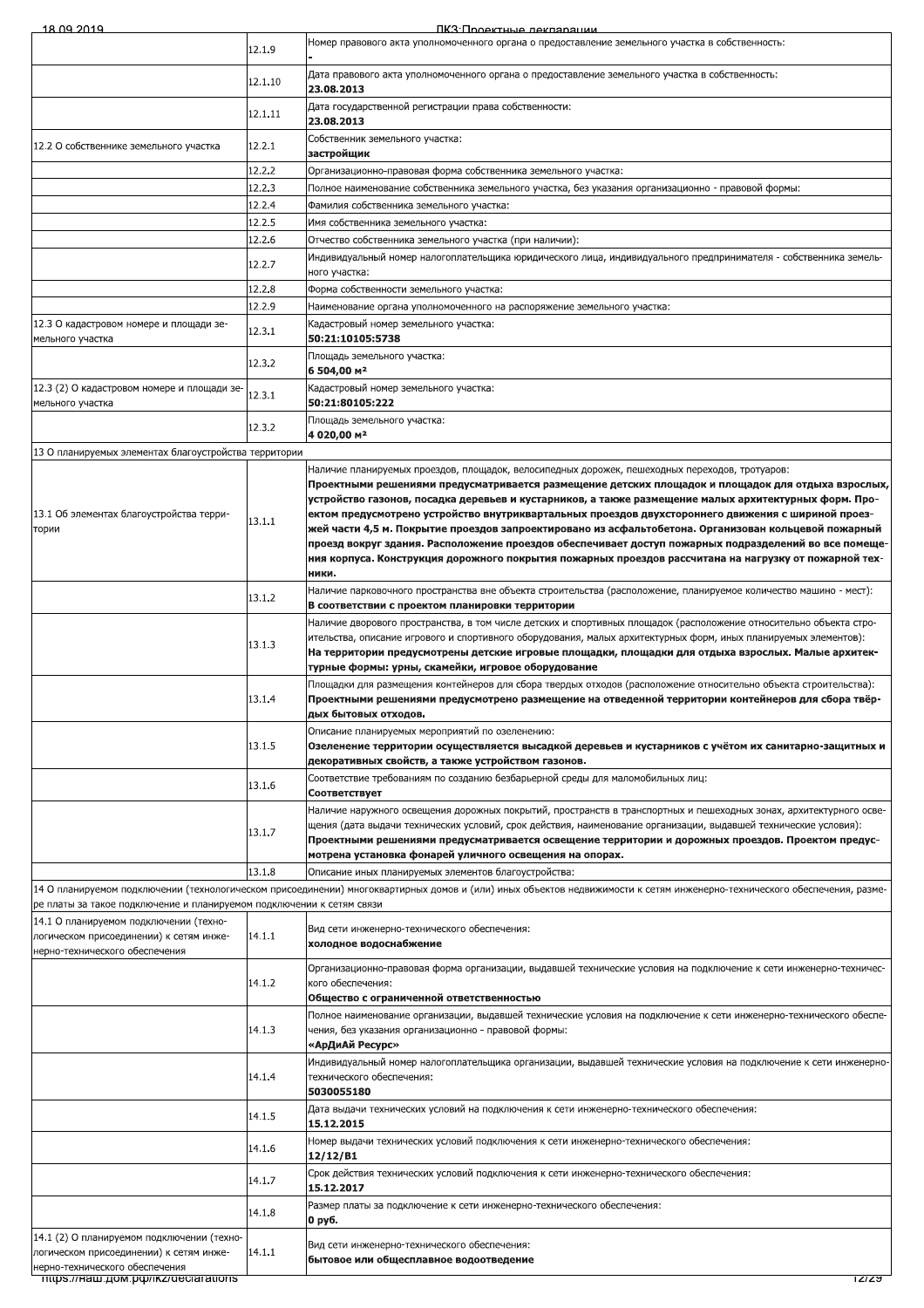ПКЗ: Проектные лекларации

|                                                                                                                         |        | <u>IK.STIMOPKTHEIP NAKTISMSIIMM</u>                                                                                                    |
|-------------------------------------------------------------------------------------------------------------------------|--------|----------------------------------------------------------------------------------------------------------------------------------------|
|                                                                                                                         | 14.1.2 | Организационно-правовая форма организации, выдавшей технические условия на подключение к сети инженерно-техничес-<br>кого обеспечения: |
|                                                                                                                         |        | Общество с ограниченной ответственностью                                                                                               |
|                                                                                                                         |        | Полное наименование организации, выдавшей технические условия на подключение к сети инженерно-технического обеспе-                     |
|                                                                                                                         | 14.1.3 | чения, без указания организационно - правовой формы:<br>«АрДиАй Ресурс»                                                                |
|                                                                                                                         |        | Индивидуальный номер налогоплательщика организации, выдавшей технические условия на подключение к сети инженерно-                      |
|                                                                                                                         | 14.1.4 | технического обеспечения:<br>5030055180                                                                                                |
|                                                                                                                         | 14.1.5 | Дата выдачи технических условий на подключения к сети инженерно-технического обеспечения:                                              |
|                                                                                                                         |        | 15.12.2015                                                                                                                             |
|                                                                                                                         | 14.1.6 | Номер выдачи технических условий подключения к сети инженерно-технического обеспечения:<br>12/12/K1                                    |
|                                                                                                                         | 14.1.7 | Срок действия технических условий подключения к сети инженерно-технического обеспечения:<br>15.12.2017                                 |
|                                                                                                                         | 14.1.8 | Размер платы за подключение к сети инженерно-технического обеспечения:                                                                 |
|                                                                                                                         |        | 0 руб.                                                                                                                                 |
| 14.1 (3) О планируемом подключении (техно-<br>логическом присоединении) к сетям инже-<br>нерно-технического обеспечения | 14.1.1 | Вид сети инженерно-технического обеспечения:<br>ливневое водоотведение                                                                 |
|                                                                                                                         | 14.1.2 | Организационно-правовая форма организации, выдавшей технические условия на подключение к сети инженерно-техничес-<br>кого обеспечения: |
|                                                                                                                         |        | Общество с ограниченной ответственностью                                                                                               |
|                                                                                                                         |        | Полное наименование организации, выдавшей технические условия на подключение к сети инженерно-технического обеспе-                     |
|                                                                                                                         | 14.1.3 | чения, без указания организационно - правовой формы:<br>АрДиАй Ресурс                                                                  |
|                                                                                                                         |        | Индивидуальный номер налогоплательщика организации, выдавшей технические условия на подключение к сети инженерно-                      |
|                                                                                                                         | 14.1.4 | технического обеспечения:<br>5030055180                                                                                                |
|                                                                                                                         | 14.1.5 | Дата выдачи технических условий на подключения к сети инженерно-технического обеспечения:<br>15.12.2015                                |
|                                                                                                                         | 14.1.6 | Номер выдачи технических условий подключения к сети инженерно-технического обеспечения:<br>12/12/K2                                    |
|                                                                                                                         | 14.1.7 | Срок действия технических условий подключения к сети инженерно-технического обеспечения:                                               |
|                                                                                                                         |        | 15.12.2017<br>Размер платы за подключение к сети инженерно-технического обеспечения:                                                   |
|                                                                                                                         | 14.1.8 | 0 руб.                                                                                                                                 |
| 14.1 (4) О планируемом подключении (техно-<br>логическом присоединении) к сетям инже-<br>нерно-технического обеспечения | 14.1.1 | Вид сети инженерно-технического обеспечения:<br>теплоснабжение                                                                         |
|                                                                                                                         |        | Организационно-правовая форма организации, выдавшей технические условия на подключение к сети инженерно-техничес-                      |
|                                                                                                                         | 14.1.2 | кого обеспечения:<br>Общество с ограниченной ответственностью                                                                          |
|                                                                                                                         |        | Полное наименование организации, выдавшей технические условия на подключение к сети инженерно-технического обеспе-                     |
|                                                                                                                         | 14.1.3 | чения, без указания организационно - правовой формы:<br>Сапфир                                                                         |
|                                                                                                                         |        | Индивидуальный номер налогоплательщика организации, выдавшей технические условия на подключение к сети инженерно-                      |
|                                                                                                                         | 14.1.4 | технического обеспечения:<br>7751001762                                                                                                |
|                                                                                                                         | 14.1.5 | Дата выдачи технических условий на подключения к сети инженерно-технического обеспечения:                                              |
|                                                                                                                         |        | 01.06.2016<br>Номер выдачи технических условий подключения к сети инженерно-технического обеспечения:                                  |
|                                                                                                                         | 14.1.6 | 01/07/16                                                                                                                               |
|                                                                                                                         | 14.1.7 | Срок действия технических условий подключения к сети инженерно-технического обеспечения:<br>01.06.2019                                 |
|                                                                                                                         | 14.1.8 | Размер платы за подключение к сети инженерно-технического обеспечения:                                                                 |
|                                                                                                                         |        | 0 руб.                                                                                                                                 |
| 14.1 (5) О планируемом подключении (техно-<br>логическом присоединении) к сетям инже-<br>нерно-технического обеспечения | 14.1.1 | Вид сети инженерно-технического обеспечения:<br>электроснабжение                                                                       |
|                                                                                                                         | 14.1.2 | Организационно-правовая форма организации, выдавшей технические условия на подключение к сети инженерно-техничес-                      |
|                                                                                                                         |        | кого обеспечения:<br>Общество с ограниченной ответственностью                                                                          |
|                                                                                                                         |        | Полное наименование организации, выдавшей технические условия на подключение к сети инженерно-технического обеспе-                     |
|                                                                                                                         | 14.1.3 | чения, без указания организационно - правовой формы:<br>Вертикаль                                                                      |
|                                                                                                                         |        | Индивидуальный номер налогоплательщика организации, выдавшей технические условия на подключение к сети инженерно-                      |
|                                                                                                                         | 14.1.4 | технического обеспечения:<br>7725696701                                                                                                |
|                                                                                                                         | 14.1.5 | Дата выдачи технических условий на подключения к сети инженерно-технического обеспечения:                                              |
|                                                                                                                         |        | 04.05.2016<br>Номер выдачи технических условий подключения к сети инженерно-технического обеспечения:                                  |
|                                                                                                                         | 14.1.6 | Приложение№1 к Дополнительному соглашению № 1 от 04 мая 2016 года к договору №ДО/16-01-036/10 от                                       |
|                                                                                                                         |        | 04 мая 2016 года                                                                                                                       |
|                                                                                                                         | 14.1.7 | Срок действия технических условий подключения к сети инженерно-технического обеспечения:<br>04.05.2019                                 |
|                                                                                                                         | 14.1.8 | Размер платы за подключение к сети инженерно-технического обеспечения:<br>24 874 982.07 pv6.                                           |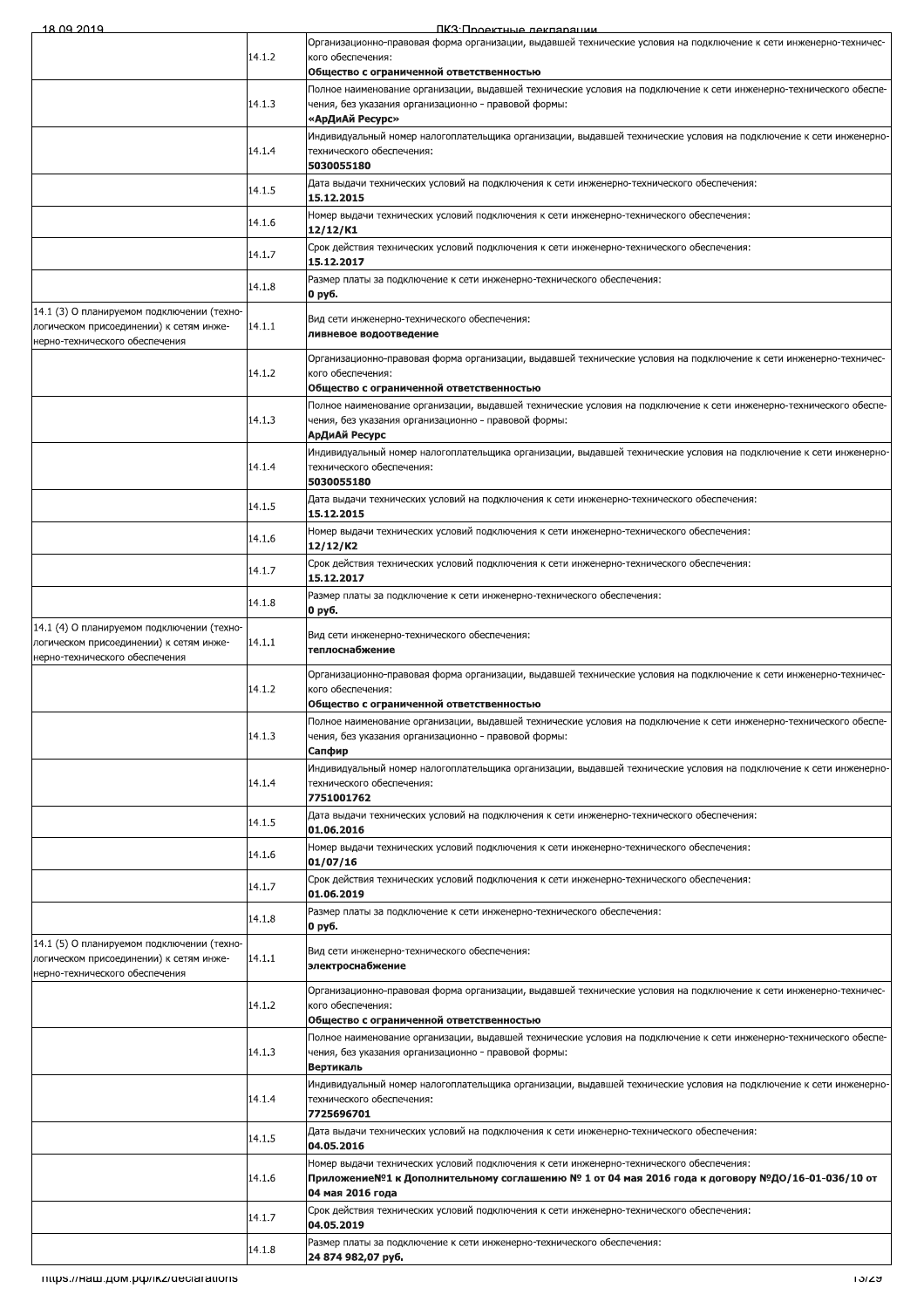| 18.09.2019                  |                                                                                     |          |      |                         |                                           | ПКЗ: Проектные лекляряции                                                                                                                                                  |                          |  |  |  |
|-----------------------------|-------------------------------------------------------------------------------------|----------|------|-------------------------|-------------------------------------------|----------------------------------------------------------------------------------------------------------------------------------------------------------------------------|--------------------------|--|--|--|
|                             | 14.2 О планируемом подключении к сетям                                              | 14.2.1   |      |                         | Вид сети связи:                           |                                                                                                                                                                            |                          |  |  |  |
| СВЯЗИ                       |                                                                                     |          |      |                         | Устройства сети связи                     | Организационно-правовая форма организации, выдавшей технические условия, заключившей договор на подключение к се-                                                          |                          |  |  |  |
|                             |                                                                                     | 14.2.2   |      | ти связи:               |                                           |                                                                                                                                                                            |                          |  |  |  |
|                             |                                                                                     |          |      |                         | Общество с ограниченной ответственностью  |                                                                                                                                                                            |                          |  |  |  |
|                             |                                                                                     | 14.2.3   |      |                         | указания организационно - правовой формы: | Полное наименование организации, выдавшей технические условия, заключившей договор на подключение к сети связи, без                                                        |                          |  |  |  |
|                             |                                                                                     |          |      |                         | <b>ЗагородТелеком</b>                     |                                                                                                                                                                            |                          |  |  |  |
|                             |                                                                                     |          |      |                         |                                           | Индивидуальный номер налогоплательщика организации, выдавшей технические условия, заключившей договор на подклю-                                                           |                          |  |  |  |
|                             |                                                                                     | 14.2.4   |      |                         | чение к сети связи:<br>5030072298         |                                                                                                                                                                            |                          |  |  |  |
|                             | 14.2 (2) О планируемом подключении к сетям                                          |          |      |                         | Вид сети связи:                           |                                                                                                                                                                            |                          |  |  |  |
| СВЯЗИ                       |                                                                                     | 14.2.1   |      |                         | передача данных и доступа в интернет      |                                                                                                                                                                            |                          |  |  |  |
|                             |                                                                                     |          |      |                         |                                           | Организационно-правовая форма организации, выдавшей технические условия, заключившей договор на подключение к се-                                                          |                          |  |  |  |
|                             |                                                                                     | 14.2.2   |      | ти связи:               | Общество с ограниченной ответственностью  |                                                                                                                                                                            |                          |  |  |  |
|                             |                                                                                     |          |      |                         |                                           | Полное наименование организации, выдавшей технические условия, заключившей договор на подключение к сети связи, без                                                        |                          |  |  |  |
|                             |                                                                                     | 14.2.3   |      |                         | указания организационно - правовой формы: |                                                                                                                                                                            |                          |  |  |  |
|                             |                                                                                     |          |      |                         | <b>ЗагородТелеком</b>                     |                                                                                                                                                                            |                          |  |  |  |
|                             |                                                                                     | 14.2.4   |      |                         | чение к сети связи:                       | Индивидуальный номер налогоплательщика организации, выдавшей технические условия, заключившей договор на подклю-                                                           |                          |  |  |  |
|                             |                                                                                     |          |      |                         | 5030072298                                |                                                                                                                                                                            |                          |  |  |  |
|                             |                                                                                     |          |      |                         |                                           | 15 О количестве в составе строящихся (создаваемых) в рамках проекта строительства многоквартирных домов и (или) иных объектов недвижимости жилых помещений и нежилых по-   |                          |  |  |  |
|                             | нии), о наличии и площади частей нежилого помещения                                 |          |      |                         |                                           | мещений, а также об их основных характеристиках (за исключением площади комнат, помещений вспомогательного использования, лоджий, веранд, балконов, террас в жилом помеще- |                          |  |  |  |
|                             | 15.1 О количестве в составе строящихся (соз-                                        |          |      |                         |                                           |                                                                                                                                                                            |                          |  |  |  |
|                             | даваемых) в рамках проекта строительства                                            |          |      |                         | Количество жилых помещений:               |                                                                                                                                                                            |                          |  |  |  |
|                             | многоквартирных домов и (или) иных объек-<br>тов недвижимости жилых помещений и не- | 15.1.1   |      | 450                     |                                           |                                                                                                                                                                            |                          |  |  |  |
|                             | жилых помещений                                                                     |          |      |                         |                                           |                                                                                                                                                                            |                          |  |  |  |
|                             |                                                                                     | 15.1.2   |      |                         | Количество нежилых помещений:             |                                                                                                                                                                            |                          |  |  |  |
|                             |                                                                                     |          |      | $\overline{\mathbf{2}}$ |                                           |                                                                                                                                                                            |                          |  |  |  |
|                             |                                                                                     | 15.1.2.1 |      | O                       | В том числе машино-мест:                  |                                                                                                                                                                            |                          |  |  |  |
|                             |                                                                                     |          |      |                         | В том числе иных нежилых помещений:       |                                                                                                                                                                            |                          |  |  |  |
|                             |                                                                                     | 15.1.2.2 |      | $\overline{2}$          |                                           |                                                                                                                                                                            |                          |  |  |  |
|                             | 15.2 Об основных характеристиках жилых по-                                          | 15.2.1   |      |                         |                                           |                                                                                                                                                                            |                          |  |  |  |
| мещений<br>N <sub>o</sub>   | Назначение                                                                          |          | Этаж |                         | Номер подъезда                            | Общая площадь (м2)                                                                                                                                                         | Кол-во комнат            |  |  |  |
| 1                           | Жилое помещение                                                                     |          |      |                         | 1/1                                       | 42.51                                                                                                                                                                      |                          |  |  |  |
| $\overline{2}$              | Жилое помещение                                                                     |          |      |                         | 1/1                                       | 42.39                                                                                                                                                                      | 1                        |  |  |  |
| 3                           | Жилое помещение                                                                     |          |      |                         | 1/1                                       | 41.04                                                                                                                                                                      | 1                        |  |  |  |
| 4                           | Жилое помещение                                                                     |          |      |                         | 1/1                                       | 71.41                                                                                                                                                                      | $\overline{\phantom{a}}$ |  |  |  |
| 5                           | Жилое помещение                                                                     |          |      |                         | 1/1                                       | 68.31                                                                                                                                                                      |                          |  |  |  |
| 6<br>$\overline{7}$         | Жилое помещение<br>Жилое помещение                                                  |          |      |                         | 1/1<br>1/1                                | 41.94<br>43.55                                                                                                                                                             |                          |  |  |  |
| 8                           | Жилое помещение                                                                     |          |      |                         | 1/1                                       | 42.2                                                                                                                                                                       |                          |  |  |  |
| 9                           | Жилое помещение                                                                     |          |      |                         | 1/1                                       | 72.47                                                                                                                                                                      | $\overline{2}$           |  |  |  |
| 10                          | Жилое помещение                                                                     |          |      |                         | 1/1                                       | 67.54                                                                                                                                                                      |                          |  |  |  |
| 11                          | Жилое помещение                                                                     |          |      |                         | 1/1                                       | 41.56                                                                                                                                                                      |                          |  |  |  |
| 12                          | Жилое помещение                                                                     |          |      |                         | 1/1                                       | 43.17                                                                                                                                                                      |                          |  |  |  |
| 13                          | Жилое помещение                                                                     |          |      |                         | 1/1                                       | 41.83                                                                                                                                                                      |                          |  |  |  |
| 14<br>15                    | Жилое помещение<br>Жилое помещение                                                  |          |      |                         | 1/1<br>1/1                                | 72.09<br>67.54                                                                                                                                                             | フ                        |  |  |  |
| 16                          | Жилое помещение                                                                     |          |      |                         | 1/1                                       | 41.56                                                                                                                                                                      |                          |  |  |  |
| 17                          | Жилое помещение                                                                     |          |      |                         | 1/1                                       | 43.17                                                                                                                                                                      |                          |  |  |  |
| 18                          | Жилое помещение                                                                     |          |      |                         | 1/1                                       | 41.83                                                                                                                                                                      |                          |  |  |  |
| 19                          | Жилое помещение                                                                     |          |      |                         | 1/1                                       | 72.09                                                                                                                                                                      | $\overline{\phantom{a}}$ |  |  |  |
| 20                          | Жилое помещение                                                                     |          |      |                         | 1/1                                       | 67.54                                                                                                                                                                      |                          |  |  |  |
| 21<br>22                    | Жилое помещение<br>Жилое помещение                                                  |          | 5    |                         | $1/\sqrt{1}$<br>1/1                       | 41.56<br>43.17                                                                                                                                                             |                          |  |  |  |
| 23                          | Жилое помещение                                                                     |          | 5    |                         | 1/1                                       | 41.83                                                                                                                                                                      |                          |  |  |  |
| 24                          | Жилое помещение                                                                     |          |      |                         | 1/1                                       | 72.09                                                                                                                                                                      |                          |  |  |  |
| 25                          | Жилое помещение<br>6                                                                |          |      |                         | 1/1                                       | 67.54                                                                                                                                                                      |                          |  |  |  |
| 26<br>Жилое помещение       |                                                                                     |          |      |                         | 1/1                                       | 41.56                                                                                                                                                                      |                          |  |  |  |
| 27<br>Жилое помещение       |                                                                                     |          |      |                         | 1/1                                       | 43.17                                                                                                                                                                      |                          |  |  |  |
| 28                          | Жилое помещение                                                                     |          | 6    |                         | 1/1                                       | 41.83                                                                                                                                                                      | 1                        |  |  |  |
| 29<br>Жилое помещение<br>30 |                                                                                     |          | 6    |                         | 1/1<br>1/1                                | 72.09<br>67.54                                                                                                                                                             |                          |  |  |  |
| 31                          | Жилое помещение<br>Жилое помещение                                                  |          |      |                         | 1/1                                       | 41.56                                                                                                                                                                      |                          |  |  |  |
| 32                          | Жилое помещение                                                                     |          |      |                         | 1/1                                       | 43.17                                                                                                                                                                      |                          |  |  |  |
| 33                          | Жилое помещение                                                                     |          |      |                         | 1/1                                       | 41.83                                                                                                                                                                      |                          |  |  |  |
| 34                          | Жилое помещение                                                                     |          |      |                         | 1/1                                       | 72.09                                                                                                                                                                      | フ                        |  |  |  |
| 35<br>36                    | Жилое помещение<br>Жилое помещение                                                  |          | 8    |                         | 1/1                                       | 67.14<br>41 43                                                                                                                                                             | $\overline{2}$           |  |  |  |
|                             |                                                                                     |          |      |                         |                                           |                                                                                                                                                                            |                          |  |  |  |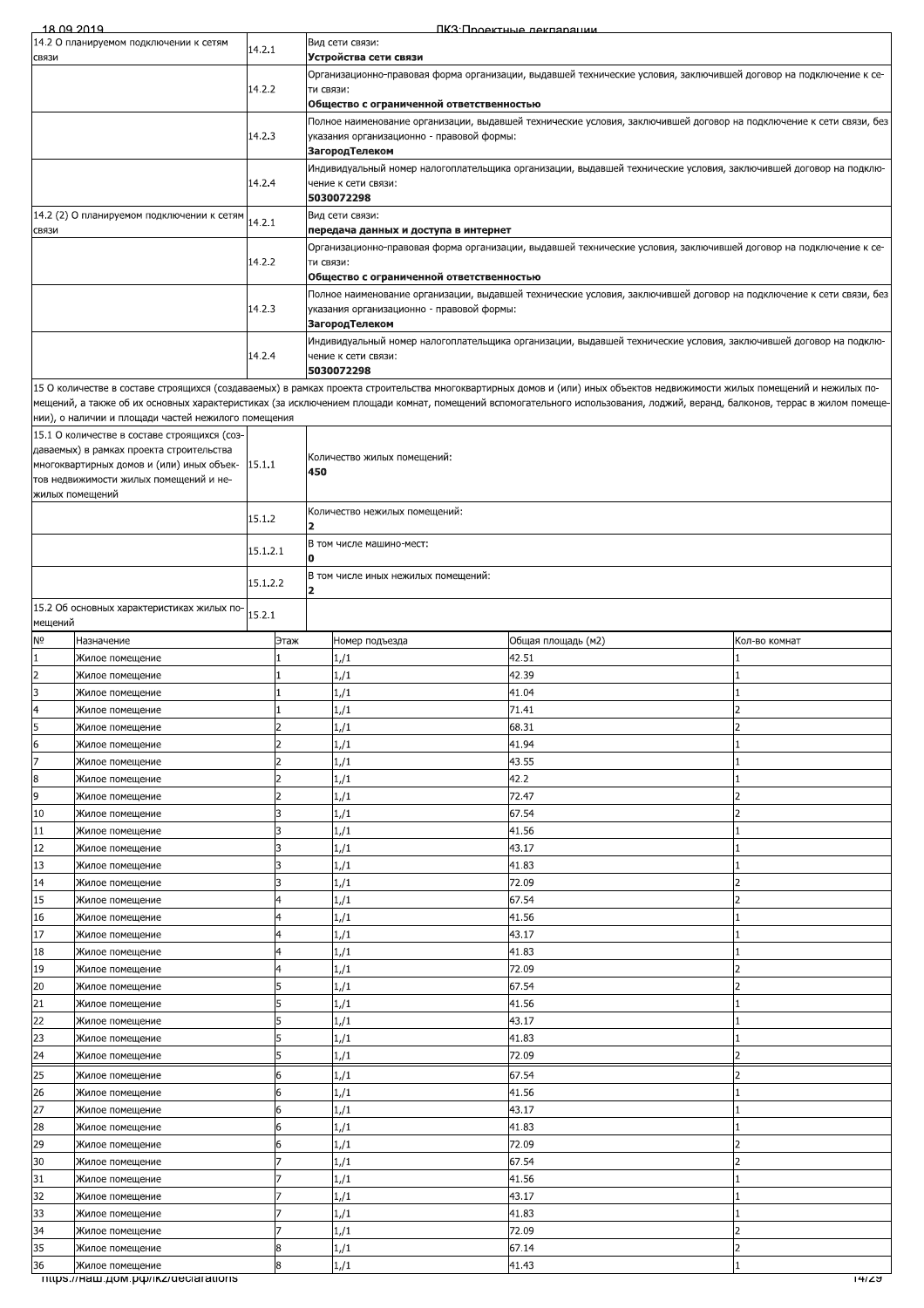| 18.09.2019 |                                     |                |      | ПКЗ Проектные лекпарации |                          |
|------------|-------------------------------------|----------------|------|--------------------------|--------------------------|
| 37         | Жилое помещение                     | 8              | 1/1  | 43.04                    |                          |
| 38         | Жилое помещение                     | 8              | 1/1  | 41.69                    |                          |
| 39         | Жилое помещение                     | 8              | 1/1  | 71.96                    | $\overline{\phantom{a}}$ |
| 40         | Жилое помещение                     | 9              | 1/1  | 67.14                    | 2                        |
| 41         | Жилое помещение                     | 9              | 1/1  | 41.43                    |                          |
| 42         | Жилое помещение                     | 9              | 1/1  | 43.04                    |                          |
| 43         |                                     | 9              |      | 41.69                    |                          |
|            | Жилое помещение                     |                | 1/1  |                          |                          |
| 44         | Жилое помещение                     | 9              | 1/1  | 71.96                    | $\overline{\phantom{a}}$ |
| 45         | Жилое помещение                     | 10             | 1/1  | 67.14                    | フ                        |
| 46         | Жилое помещение                     | 10             | 1/1  | 41.43                    |                          |
| 47         | Жилое помещение                     | 10             | 1/1  | 43.04                    |                          |
| 48         | Жилое помещение                     | 10             | 1/1  | 41.69                    |                          |
| 49         | Жилое помещение                     | 10             | 1/1  | 71.96                    |                          |
| 50         | Жилое помещение                     | 11             | 1/1  | 67.14                    | フ                        |
| 51         | Жилое помещение                     | 11             | 1/1  | 41.43                    |                          |
| 52         | Жилое помещение                     | 11             | 1/1  | 43.04                    |                          |
| 53         | Жилое помещение                     | 11             | 1/1  | 41.69                    |                          |
| 54         |                                     | 11             |      | 71.96                    |                          |
|            | Жилое помещение                     |                | 1/1  |                          |                          |
| 55         | Жилое помещение                     | 12             | 1/1  | 67.14                    |                          |
| 56         | Жилое помещение                     | 12             | 1/1  | 41.43                    |                          |
| 57         | Жилое помещение                     | 12             | 1/1  | 43.04                    |                          |
| 58         | Жилое помещение                     | 12             | 1/1  | 41.69                    |                          |
| 59         | Жилое помещение                     | 12             | 1/1  | 71.96                    |                          |
| 60         | Жилое помещение                     | 13             | 1/1  | 67.14                    | っ                        |
| 61         | Жилое помещение                     | 13             | 1/1  | 41.43                    |                          |
| 62         | Жилое помещение                     | 13             | 1/1  | 43.04                    |                          |
| 63         | Жилое помещение                     | 13             | 1/1  | 41.69                    |                          |
| 64         | Жилое помещение                     | 13             | 1/1  | 71.96                    | 2                        |
| 65         |                                     | 14             |      | 67.14                    |                          |
|            | Жилое помещение                     |                | 1/1  |                          |                          |
| 66         | Жилое помещение                     | 14             | 1/1  | 41.43                    |                          |
| 67         | Жилое помещение                     | 14             | 1/1  | 43.04                    |                          |
| 68         | Жилое помещение                     | 14             | 1/1  | 41.69                    |                          |
| 69         | Жилое помещение                     | 14             | 1/1  | 71.96                    |                          |
| 70         | Жилое помещение                     | 15             | 1/1  | 67.14                    | $\overline{\phantom{a}}$ |
| 71         | Жилое помещение                     | 15             | 1/1  | 41.43                    |                          |
| 72         | Жилое помещение                     | 15             | 1/1  | 43.04                    |                          |
| 73         | Жилое помещение                     | 15             | 1/1  | 41.69                    |                          |
| 74         | Жилое помещение                     | 15             | 1/1  | 71.96                    | っ                        |
| 75         | Жилое помещение                     | 16             | 1/1  | 67.14                    | $\overline{\phantom{a}}$ |
| 76         | Жилое помещение                     | 16             | 1/1  | 41.43                    |                          |
| 77         |                                     |                |      |                          |                          |
|            | Жилое помещение                     | 16             | 1/1  | 43.04                    |                          |
| 78         | Жилое помещение                     | 16             | 1/1  | 41.69                    |                          |
| 79         | Жилое помещение                     | 16             | 1/1  | 71.96                    | フ                        |
| 80         | Жилое помещение                     | 17             | 1/1  | 67.13                    | フ                        |
| 81         | Жилое помещение                     | 17             | 1/1  | 41.43                    |                          |
| 82         | Жилое помещение                     | 17             | 1/1  | 54.93                    |                          |
| 83         | Жилое помещение                     | 17             | 1/1  | 104.48                   |                          |
| 84         | Жилое помещение                     |                | 1/2  | 54.72                    |                          |
| 85         | Жилое помещение                     | $\overline{2}$ | 1,/2 | 77.16                    | 2                        |
| 86         | Жилое помещение                     | $\overline{2}$ | 1/2  | 60.85                    | 2                        |
| 87         | Жилое помещение                     | $\overline{c}$ | 1/2  | 68.92                    | 2                        |
| 88         |                                     | 3              |      | 76.25                    | $\overline{\mathbf{c}}$  |
| 89         | Жилое помещение                     | k              | 1/2  | 60.58                    | $\overline{2}$           |
|            | Жилое помещение                     |                | 1/2  |                          |                          |
| 90         | Жилое помещение                     | 3              | 1/2  | 68.15                    | フ                        |
| 91         | Жилое помещение                     | 4              | 1/2  | 76.25                    | $\overline{\phantom{a}}$ |
| 92         | Жилое помещение                     | 4              | 1/2  | 60.58                    | 2                        |
| 93         | Жилое помещение                     | 4              | 1/2  | 68.15                    | 2                        |
| 94         | Жилое помещение                     | 5              | 1/2  | 76.25                    | $\overline{2}$           |
| 95         | Жилое помещение                     | 5              | 1/2  | 60.58                    | 2                        |
| 96         | Жилое помещение                     | 5              | 1/2  | 68.15                    | 2                        |
| 97         | Жилое помещение                     | 6              | 1,/2 | 76.25                    |                          |
| 98         | Жилое помещение                     | 6              | 1/2  | 60.58                    | $\mathcal{P}$            |
| 99         | Жилое помещение                     | 6              | 1/2  | 68.15                    | 2                        |
| 100        | Жилое помещение                     |                | 1/2  | 76.25                    | $\overline{\phantom{a}}$ |
| 101        | Жилое помещение                     |                | 1/2  | 60.58                    | $\overline{2}$           |
| 102        |                                     |                |      | 68.15                    | 2                        |
| 103        | Жилое помещение                     | 8              | 1/2  | 76.11                    |                          |
|            | Жилое помещение                     |                | 1/2  |                          |                          |
| 104        | Жилое помещение                     | 8              | 1,/2 | 60.39                    |                          |
| 105        | Жилое помещение                     | 8              | 1/2  | 67.69                    | $\overline{\phantom{a}}$ |
| 106        | Жилое помещение                     | 9              | 1/2  | 76.11                    | $\overline{2}$           |
| 107        | Жилое помещение                     | 9              | 1/2  | 60.39                    | $\overline{2}$           |
|            | mtps://Ham.pom.po//ikz/declarations |                |      |                          | າວາzອ                    |
|            |                                     |                |      |                          |                          |
|            |                                     |                |      |                          |                          |
|            |                                     |                |      |                          |                          |
|            |                                     |                |      |                          |                          |
|            |                                     |                |      |                          |                          |
|            |                                     |                |      |                          |                          |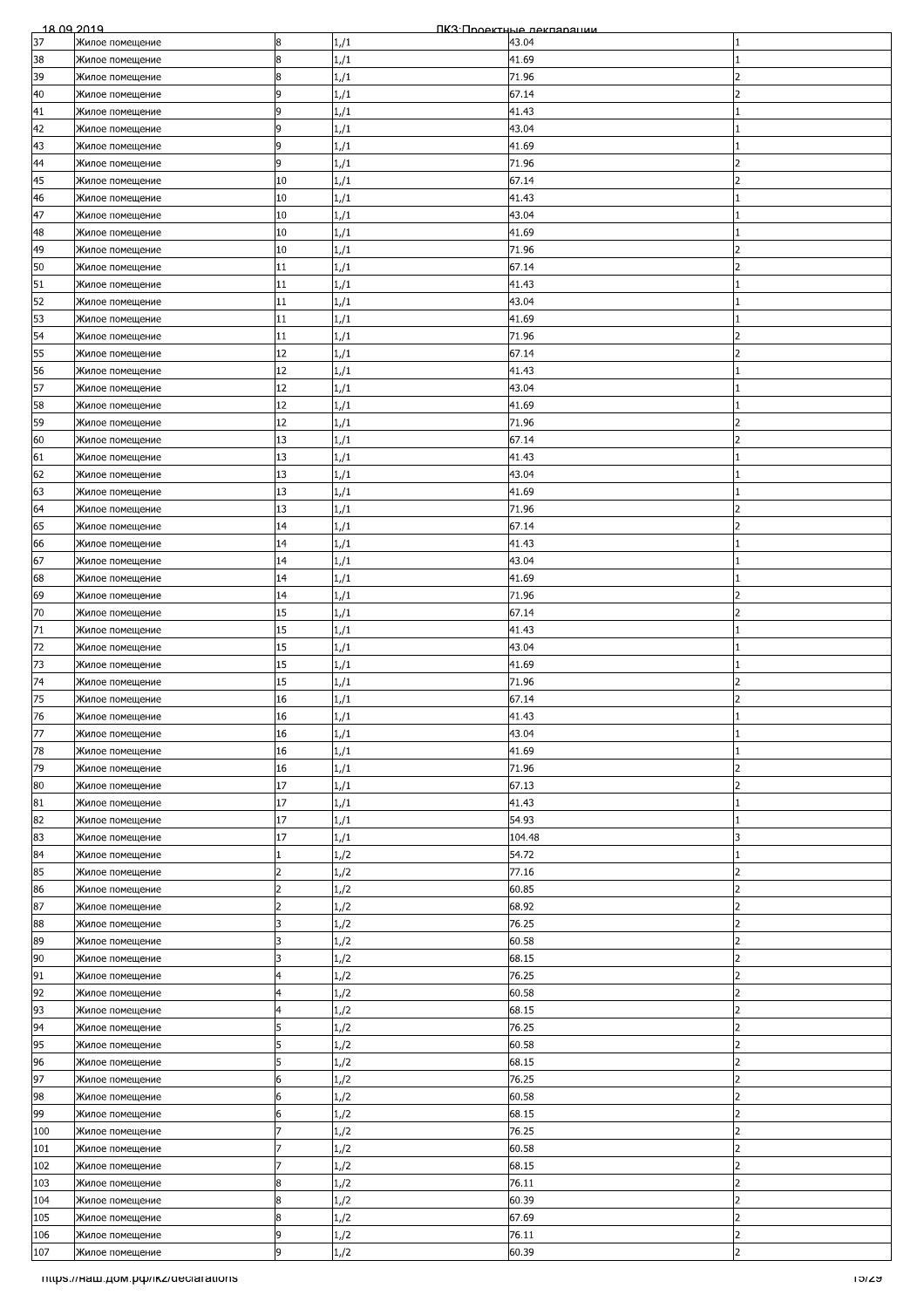| 108<br>Жилое помещение<br>109<br>Жилое помещение<br>110<br>Жилое помещение<br>111<br>Жилое помещение<br>112<br>Жилое помещение<br>113<br>Жилое помещение<br>114<br>Жилое помещение<br>115<br>Жилое помещение<br>116<br>Жилое помещение<br>117<br>Жилое помещение<br>118<br>Жилое помещение<br>119<br>Жилое помещение<br>120<br>Жилое помещение |                                     | 9<br>10<br>10<br>10<br>11<br>11<br>11 | 1,/2<br>1/2<br>1/2<br>1/2<br>1/2 | 67.69<br>76.11<br>60.39<br>67.69<br>76.11 | 2<br>フ<br>$\mathcal{P}$<br>2 |
|------------------------------------------------------------------------------------------------------------------------------------------------------------------------------------------------------------------------------------------------------------------------------------------------------------------------------------------------|-------------------------------------|---------------------------------------|----------------------------------|-------------------------------------------|------------------------------|
|                                                                                                                                                                                                                                                                                                                                                |                                     |                                       |                                  |                                           |                              |
|                                                                                                                                                                                                                                                                                                                                                |                                     |                                       |                                  |                                           |                              |
|                                                                                                                                                                                                                                                                                                                                                |                                     |                                       |                                  |                                           |                              |
|                                                                                                                                                                                                                                                                                                                                                |                                     |                                       |                                  |                                           |                              |
|                                                                                                                                                                                                                                                                                                                                                |                                     |                                       |                                  |                                           |                              |
|                                                                                                                                                                                                                                                                                                                                                |                                     |                                       |                                  | 60.39                                     |                              |
|                                                                                                                                                                                                                                                                                                                                                |                                     |                                       | 1/2                              |                                           | $\overline{\phantom{a}}$     |
|                                                                                                                                                                                                                                                                                                                                                |                                     |                                       | 1/2                              | 67.69                                     |                              |
|                                                                                                                                                                                                                                                                                                                                                |                                     | 12                                    | 1/2                              | 76.11                                     | $\overline{2}$               |
|                                                                                                                                                                                                                                                                                                                                                |                                     | 12                                    | 1/2                              | 60.39                                     | フ                            |
|                                                                                                                                                                                                                                                                                                                                                |                                     | 12                                    | 1/2                              | 67.69                                     | っ                            |
|                                                                                                                                                                                                                                                                                                                                                |                                     | 13                                    | 1/2                              | 76.11                                     | 2                            |
|                                                                                                                                                                                                                                                                                                                                                |                                     | 13                                    | 1/2                              | 60.39                                     |                              |
|                                                                                                                                                                                                                                                                                                                                                |                                     | 13                                    | 1/2                              | 67.69                                     |                              |
| 121<br>Жилое помещение                                                                                                                                                                                                                                                                                                                         |                                     | 14                                    | 1,/2                             | 76.11                                     | フ                            |
| 122                                                                                                                                                                                                                                                                                                                                            |                                     | 14                                    | 1/2                              | 60.39                                     | 2                            |
| Жилое помещение                                                                                                                                                                                                                                                                                                                                |                                     |                                       |                                  |                                           |                              |
| 123<br>Жилое помещение                                                                                                                                                                                                                                                                                                                         |                                     | 14                                    | 1/2                              | 67.69                                     | 2                            |
| 124<br>Жилое помещение                                                                                                                                                                                                                                                                                                                         |                                     | 15                                    | 1/2                              | 76.11                                     | フ                            |
| 125<br>Жилое помещение                                                                                                                                                                                                                                                                                                                         |                                     | 15                                    | 1,/2                             | 60.39                                     | 2                            |
| 126<br>Жилое помещение                                                                                                                                                                                                                                                                                                                         |                                     | 15                                    | 1/2                              | 67.69                                     |                              |
| 127<br>Жилое помещение                                                                                                                                                                                                                                                                                                                         |                                     | 16                                    | 1/2                              | 76.11                                     |                              |
| 128<br>Жилое помещение                                                                                                                                                                                                                                                                                                                         |                                     | 16                                    | 1,/2                             | 60.39                                     | $\mathcal{P}$                |
| 129<br>Жилое помещение                                                                                                                                                                                                                                                                                                                         |                                     | 16                                    | 1/2                              | 67.69                                     | 2                            |
| 130<br>Жилое помещение                                                                                                                                                                                                                                                                                                                         |                                     | 17                                    | 1/2                              | 76.11                                     | 2                            |
|                                                                                                                                                                                                                                                                                                                                                |                                     |                                       |                                  |                                           | っ                            |
| 131<br>Жилое помещение                                                                                                                                                                                                                                                                                                                         |                                     | 17                                    | 1/2                              | 60.39                                     |                              |
| 132<br>Жилое помещение                                                                                                                                                                                                                                                                                                                         |                                     | 17                                    | 1/2                              | 67.69                                     | 2                            |
| 133<br>Жилое помещение                                                                                                                                                                                                                                                                                                                         |                                     |                                       | $\mathbf{1}$                     | 95.74                                     |                              |
| 134<br>Жилое помещение                                                                                                                                                                                                                                                                                                                         |                                     |                                       | 1                                | 68.41                                     | $\overline{\phantom{0}}$     |
| 135<br>Жилое помещение                                                                                                                                                                                                                                                                                                                         |                                     | フ                                     | 1                                | 78.78                                     | 2                            |
| 136<br>Жилое помещение                                                                                                                                                                                                                                                                                                                         |                                     | 2                                     | 1                                | 59.7                                      | 2                            |
| 137<br>Жилое помещение                                                                                                                                                                                                                                                                                                                         |                                     | $\overline{2}$                        | $\mathbf{1}$                     | 69.94                                     |                              |
| 138<br>Жилое помещение                                                                                                                                                                                                                                                                                                                         |                                     | R                                     | 1                                | 78.41                                     | っ                            |
| 139<br>Жилое помещение                                                                                                                                                                                                                                                                                                                         |                                     | 3                                     | 1                                | 59.7                                      | 2                            |
|                                                                                                                                                                                                                                                                                                                                                |                                     | 3                                     |                                  |                                           | フ                            |
| 140<br>Жилое помещение                                                                                                                                                                                                                                                                                                                         |                                     |                                       | 1                                | 69.51                                     |                              |
| 141<br>Жилое помещение                                                                                                                                                                                                                                                                                                                         |                                     |                                       | 1                                | 78.41                                     | $\overline{\phantom{a}}$     |
| 142<br>Жилое помещение                                                                                                                                                                                                                                                                                                                         |                                     | 4                                     | 1                                | 59.7                                      | 2                            |
| 143<br>Жилое помещение                                                                                                                                                                                                                                                                                                                         |                                     | 4                                     | 1                                | 69.51                                     | 2                            |
| Жилое помещение<br>144                                                                                                                                                                                                                                                                                                                         |                                     | 5                                     | 1                                | 78.41                                     | 2                            |
| 145<br>Жилое помещение                                                                                                                                                                                                                                                                                                                         |                                     | 5                                     | 1                                | 59.7                                      | フ                            |
| 146<br>Жилое помещение                                                                                                                                                                                                                                                                                                                         |                                     | 5                                     | 1                                | 69.51                                     | $\overline{\phantom{a}}$     |
| 147<br>Жилое помещение                                                                                                                                                                                                                                                                                                                         |                                     | 6                                     |                                  | 78.41                                     | $\overline{ }$               |
| 148                                                                                                                                                                                                                                                                                                                                            |                                     | 6                                     | 1                                | 59.7                                      | $\overline{2}$               |
| Жилое помещение                                                                                                                                                                                                                                                                                                                                |                                     |                                       |                                  |                                           |                              |
| 149<br>Жилое помещение                                                                                                                                                                                                                                                                                                                         |                                     | 6                                     | 1                                | 69.51                                     |                              |
| 150<br>Жилое помещение                                                                                                                                                                                                                                                                                                                         |                                     |                                       | $\mathbf{1}$                     | 78.41                                     | フ                            |
| 151<br>Жилое помещение                                                                                                                                                                                                                                                                                                                         |                                     | 7                                     | 1                                | 59.7                                      | 2                            |
| 152<br>Жилое помещение                                                                                                                                                                                                                                                                                                                         |                                     |                                       | 1                                | 69.51                                     | 2                            |
| 153<br>Жилое помещение                                                                                                                                                                                                                                                                                                                         |                                     | 8                                     | 1                                | 78.27                                     | $\overline{2}$               |
| 154<br>Жилое помещение                                                                                                                                                                                                                                                                                                                         |                                     | 8                                     | 1                                | 59.26                                     | 2                            |
| 155<br>Жилое помещение                                                                                                                                                                                                                                                                                                                         |                                     | 8                                     | 1                                | 69.38                                     | $\overline{\phantom{a}}$     |
| 156<br>Жилое помещение                                                                                                                                                                                                                                                                                                                         |                                     | 9                                     | 1                                | 78.27                                     | 2                            |
| 157                                                                                                                                                                                                                                                                                                                                            |                                     | 9                                     | $\mathbf{1}$                     | 59.26                                     | 2                            |
| Жилое помещение                                                                                                                                                                                                                                                                                                                                |                                     |                                       |                                  |                                           | フ                            |
| 158<br>Жилое помещение                                                                                                                                                                                                                                                                                                                         |                                     | 9                                     | 1                                | 69.38                                     |                              |
| 159<br>Жилое помещение                                                                                                                                                                                                                                                                                                                         |                                     | 10                                    | $\mathbf{1}$                     | 78.27                                     | $\overline{\mathbf{c}}$      |
| 160<br>Жилое помещение                                                                                                                                                                                                                                                                                                                         |                                     | 10                                    | 1                                | 59.26                                     | $\overline{2}$               |
| 161<br>Жилое помещение                                                                                                                                                                                                                                                                                                                         |                                     | 10                                    | $\mathbf{1}$                     | 69.38                                     | フ                            |
| 162<br>Жилое помещение                                                                                                                                                                                                                                                                                                                         |                                     | 11                                    | 1                                | 78.27                                     | $\overline{\phantom{a}}$     |
| 163<br>Жилое помещение                                                                                                                                                                                                                                                                                                                         |                                     | 11                                    | 1                                | 59.26                                     | 2                            |
| 164<br>Жилое помещение                                                                                                                                                                                                                                                                                                                         |                                     | 11                                    | 1                                | 69.38                                     | 2                            |
| 165<br>Жилое помещение                                                                                                                                                                                                                                                                                                                         |                                     | 12                                    | 1                                | 78.27                                     | $\overline{2}$               |
| 166<br>Жилое помещение                                                                                                                                                                                                                                                                                                                         |                                     | 12                                    | 1                                | 59.26                                     | 2                            |
| 167                                                                                                                                                                                                                                                                                                                                            |                                     | 12                                    | $\mathbf{1}$                     | 69.38                                     | 2                            |
| Жилое помещение                                                                                                                                                                                                                                                                                                                                |                                     |                                       |                                  |                                           |                              |
| 168<br>Жилое помещение                                                                                                                                                                                                                                                                                                                         |                                     | 13                                    | 1                                | 78.27                                     |                              |
| 169<br>Жилое помещение                                                                                                                                                                                                                                                                                                                         |                                     | 13                                    | $\mathbf{1}$                     | 59.26                                     | $\mathcal{P}$                |
| 170<br>Жилое помещение                                                                                                                                                                                                                                                                                                                         |                                     | 13                                    | 1                                | 69.38                                     | 2                            |
| 171<br>Жилое помещение                                                                                                                                                                                                                                                                                                                         |                                     | 14                                    | 1                                | 78.27                                     | $\overline{\phantom{a}}$     |
| 172<br>Жилое помещение                                                                                                                                                                                                                                                                                                                         |                                     | 14                                    | 1                                | 59.26                                     | $\overline{2}$               |
| 173<br>Жилое помещение                                                                                                                                                                                                                                                                                                                         |                                     | 14                                    | 1                                | 69.38                                     | 2                            |
| 174<br>Жилое помещение                                                                                                                                                                                                                                                                                                                         |                                     | 15                                    | 1                                | 78.27                                     |                              |
| 175<br>Жилое помещение                                                                                                                                                                                                                                                                                                                         |                                     | 15                                    | 1                                | 59.26                                     |                              |
| 176                                                                                                                                                                                                                                                                                                                                            |                                     | 15                                    | 1                                | 69.38                                     | $\overline{\phantom{a}}$     |
| Жилое помещение                                                                                                                                                                                                                                                                                                                                |                                     |                                       |                                  |                                           |                              |
| 177<br>Жилое помещение                                                                                                                                                                                                                                                                                                                         |                                     | 16                                    | 1                                | 78.27                                     | $\overline{2}$               |
| 178<br>Жилое помещение                                                                                                                                                                                                                                                                                                                         |                                     | 16                                    | $\mathbf{1}$                     | 59.26                                     | $\overline{2}$               |
|                                                                                                                                                                                                                                                                                                                                                | mtps://Ham.pom.po//ikz/declarations |                                       |                                  |                                           | באטו                         |
|                                                                                                                                                                                                                                                                                                                                                |                                     |                                       |                                  |                                           |                              |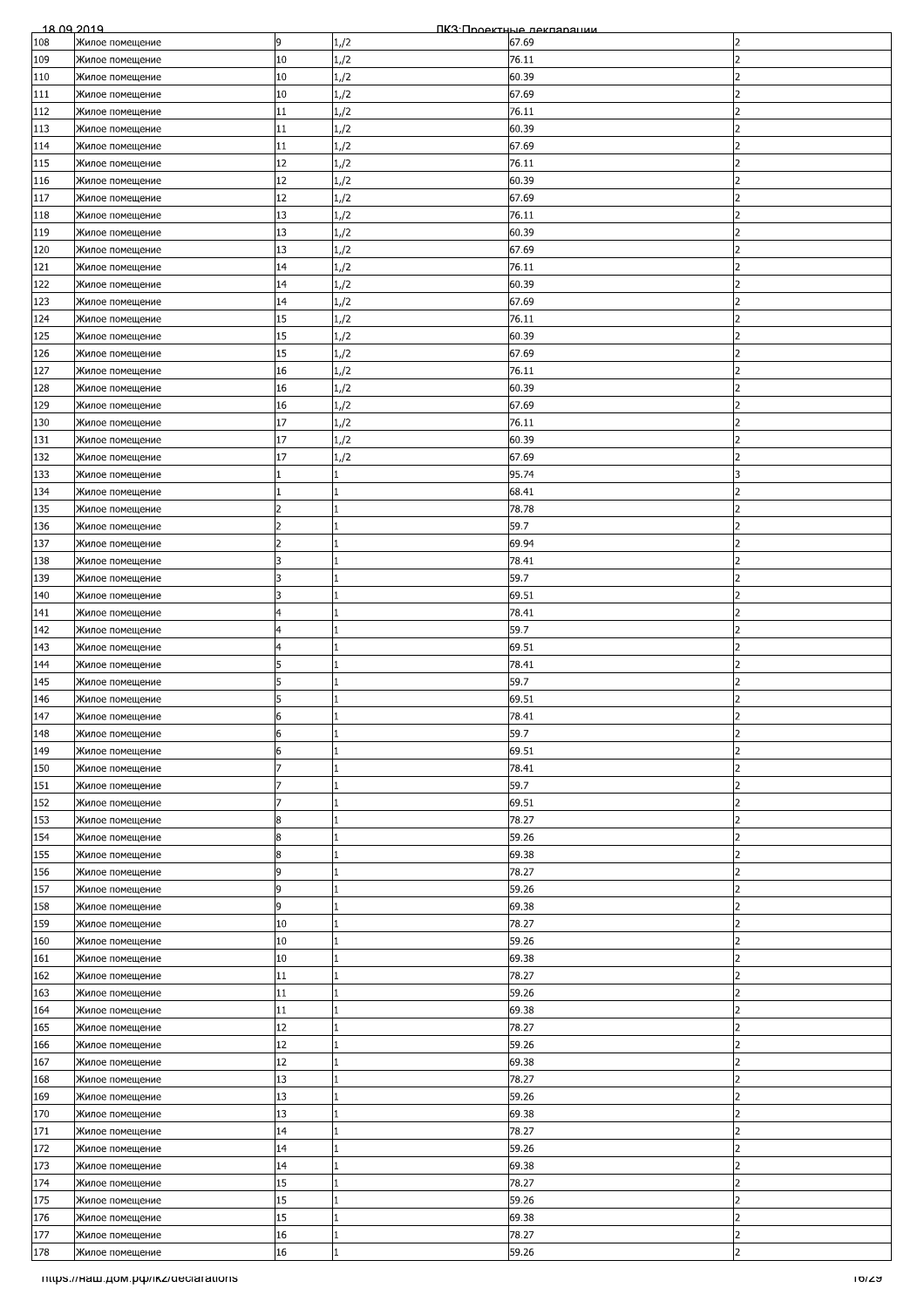| 179 | Жилое помещение                    |                |                |       |                          |
|-----|------------------------------------|----------------|----------------|-------|--------------------------|
|     |                                    | 16             | 1              | 69.38 | 2                        |
| 180 | Жилое помещение                    | 17             | 1              | 78.27 | フ                        |
| 181 | Жилое помещение                    | 17             | 1              | 59.26 | $\overline{\phantom{a}}$ |
| 182 | Жилое помещение                    | 17             | 1              | 69.38 | 2                        |
| 183 | Жилое помещение                    |                | 2              | 63.26 |                          |
| 184 |                                    |                |                | 40.04 |                          |
|     | Жилое помещение                    |                |                |       |                          |
| 185 | Жилое помещение                    |                | 2              | 61.78 |                          |
| 186 | Жилое помещение                    | 11             | $\overline{2}$ | 62.53 |                          |
| 187 | Жилое помещение                    |                | $\overline{2}$ | 40.71 |                          |
| 188 | Жилое помещение                    |                | $\overline{2}$ | 75.47 | $\overline{\phantom{a}}$ |
| 189 | Жилое помещение                    |                | 2              | 64.68 |                          |
| 190 | Жилое помещение                    |                | 2              | 41.04 |                          |
| 191 | Жилое помещение                    |                | $\overline{2}$ | 39.05 |                          |
|     |                                    | $\overline{2}$ | 2              | 39.9  |                          |
| 192 | Жилое помещение                    |                |                |       |                          |
| 193 | Жилое помещение                    | 2              | $\overline{2}$ | 39.15 |                          |
| 194 | Жилое помещение                    | $\overline{2}$ | 2              | 39.79 |                          |
| 195 | Жилое помещение                    | $\overline{z}$ | $\overline{2}$ | 41.71 |                          |
| 196 | Жилое помещение                    | 2              | 2              | 76.32 | 2                        |
| 197 | Жилое помещение                    | 3              | 2              | 64.3  |                          |
| 198 | Жилое помещение                    |                | l2             | 40.67 |                          |
| 199 | Жилое помещение                    | 3              | $\overline{2}$ | 39.05 |                          |
| 200 | Жилое помещение                    | 3              | $\overline{2}$ | 38.9  |                          |
|     |                                    |                | 2              |       |                          |
| 201 | Жилое помещение                    | 3              |                | 38.15 |                          |
| 202 | Жилое помещение                    | 3              | $\overline{2}$ | 39.79 |                          |
| 203 | Жилое помещение                    | 3              | 2              | 41.34 |                          |
| 204 | Жилое помещение                    | 3              | 2              | 76.32 |                          |
| 205 | Жилое помещение                    | $\overline{4}$ | l2             | 64.3  | っ                        |
| 206 | Жилое помещение                    | 4              | l2             | 40.67 |                          |
| 207 | Жилое помещение                    | 4              | $\overline{2}$ | 39.05 |                          |
|     |                                    | 4              | $\overline{2}$ | 38.9  |                          |
| 208 | Жилое помещение                    |                |                |       |                          |
| 209 | Жилое помещение                    | $\overline{4}$ | 2              | 38.15 |                          |
| 210 | Жилое помещение                    | 4              | 2              | 39.79 |                          |
| 211 | Жилое помещение                    | 4              | 2              | 41.34 |                          |
| 212 | Жилое помещение                    | $\overline{4}$ | 2              | 76.32 | $\overline{\phantom{a}}$ |
| 213 | Жилое помещение                    | 5              | 2              | 64.3  | 2                        |
| 214 | Жилое помещение                    | 5              | 2              | 40.67 |                          |
| 215 | Жилое помещение                    |                | $\overline{2}$ | 39.05 |                          |
|     |                                    |                | $\overline{2}$ |       |                          |
| 216 | Жилое помещение                    | 5              |                | 38.9  |                          |
| 217 | Жилое помещение                    | 5              | 2              | 38.15 |                          |
| 218 | Жилое помещение                    | 5              | b              | 39.79 |                          |
| 219 | Жилое помещение                    | 5              | 2              | 41.34 |                          |
| 220 | Жилое помещение                    | 5              | 2              | 76.32 |                          |
| 221 | Жилое помещение                    | 6              | $\overline{2}$ | 64.3  | 2                        |
| 222 | Жилое помещение                    | 6              | 2              | 40.67 |                          |
| 223 |                                    | 6              | $\overline{2}$ | 39.05 |                          |
|     | Жилое помещение                    |                |                |       |                          |
| 224 | Жилое помещение                    | 6              | $\overline{2}$ | 38.9  |                          |
| 225 | Жилое помещение                    | 6              | $\overline{2}$ | 38.15 |                          |
| 226 | Жилое помещение                    | 6              | $\overline{2}$ | 39.79 |                          |
| 227 | Жилое помещение                    | 6              | $\overline{2}$ | 41.34 |                          |
| 228 | Жилое помещение                    | 6              | 2              | 76.32 | 2                        |
| 229 | Жилое помещение                    |                | $\overline{2}$ | 64.3  | 2                        |
| 230 | Жилое помещение                    |                | 2              | 40.67 |                          |
|     |                                    |                | l2             |       |                          |
| 231 | Жилое помещение                    |                |                | 39.05 |                          |
| 232 | Жилое помещение                    |                | $\overline{2}$ | 38.9  |                          |
| 233 | Жилое помещение                    |                | $\overline{2}$ | 38.15 |                          |
| 234 | Жилое помещение                    |                | $\overline{2}$ | 39.79 |                          |
| 235 | Жилое помещение                    |                | $\overline{2}$ | 41.34 |                          |
| 236 | Жилое помещение                    |                | $\overline{2}$ | 76.32 | $\overline{\phantom{a}}$ |
| 237 | Жилое помещение                    | 8              | 2              | 64.17 | 2                        |
| 238 | Жилое помещение                    | 8              | 2              | 40.53 |                          |
| 239 | Жилое помещение                    | 8              |                | 39.05 |                          |
| 240 |                                    | 8              | 2              | 38.9  |                          |
|     | Жилое помещение                    |                |                |       |                          |
| 241 | Жилое помещение                    | 8              | 2              | 38.15 |                          |
| 242 | Жилое помещение                    | 8              | $\overline{2}$ | 39.79 |                          |
| 243 | Жилое помещение                    | 8              | 2              | 41.34 |                          |
| 244 | Жилое помещение                    | 8              | $\overline{2}$ | 76.18 | 2                        |
| 245 | Жилое помещение                    | 9              | 2              | 64.17 | 2                        |
| 246 | Жилое помещение                    | 9              | $\overline{2}$ | 40.53 |                          |
| 247 | Жилое помещение                    | 9              | 2              | 39.05 |                          |
|     |                                    | 9              | $\overline{2}$ |       |                          |
| 248 | Жилое помещение                    | 9              | $\overline{2}$ | 38.9  |                          |
| 249 | Жилое помещение                    |                |                | 38.15 |                          |
|     | mups.//наш.дом.рф/ikz/declarations |                |                |       | 1772 T                   |
|     |                                    |                |                |       |                          |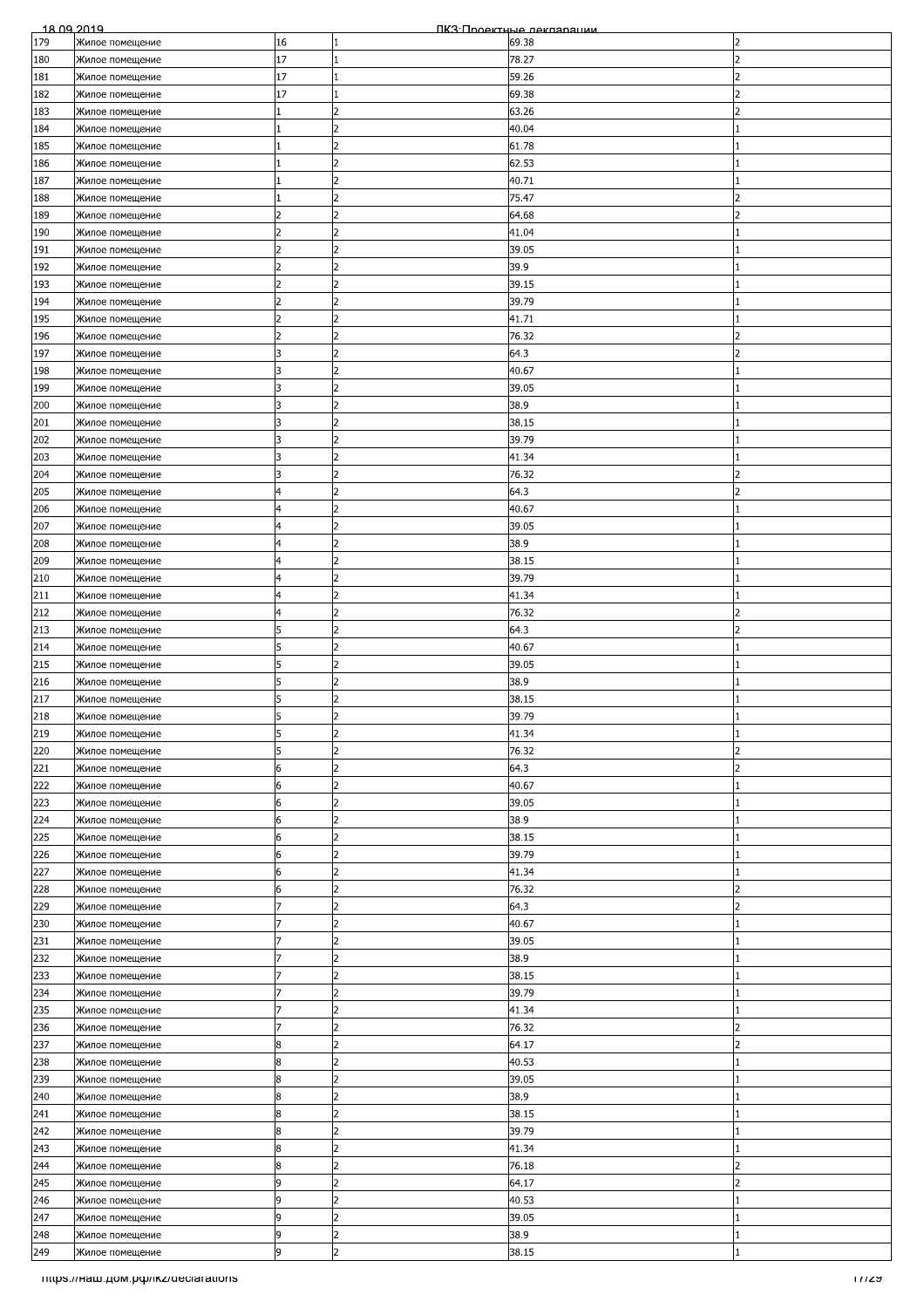| 18.09.2019 |                                      |    |                | ПКЗ Проектные лекляряции |                          |
|------------|--------------------------------------|----|----------------|--------------------------|--------------------------|
| 250        | Жилое помещение                      | 9  | 2              | 39.79                    |                          |
| 251        | Жилое помещение                      | 9  | $\overline{2}$ | 41.34                    |                          |
| 252        | Жилое помещение                      | 9  | 2              | 76.18                    | $\overline{\phantom{a}}$ |
| 253        | Жилое помещение                      | 10 | 2              | 64.17                    | $\overline{2}$           |
| 254        | Жилое помещение                      | 10 | $\overline{2}$ | 40.53                    |                          |
|            |                                      | 10 |                | 39.05                    |                          |
| 255        | Жилое помещение                      |    |                |                          |                          |
| 256        | Жилое помещение                      | 10 | $\overline{2}$ | 38.9                     |                          |
| 257        | Жилое помещение                      | 10 | $\overline{2}$ | 38.15                    |                          |
| 258        | Жилое помещение                      | 10 | $\overline{2}$ | 39.79                    |                          |
| 259        | Жилое помещение                      | 10 | $\overline{2}$ | 41.34                    |                          |
| 260        | Жилое помещение                      | 10 | 2              | 76.18                    |                          |
| 261        | Жилое помещение                      | 11 | 2              | 64.17                    |                          |
| 262        | Жилое помещение                      | 11 | l2             | 40.53                    |                          |
|            |                                      | 11 | $\overline{2}$ |                          |                          |
| 263        | Жилое помещение                      |    |                | 39.05                    |                          |
| 264        | Жилое помещение                      | 11 | $\overline{2}$ | 38.9                     |                          |
| 265        | Жилое помещение                      | 11 | $\overline{2}$ | 38.15                    |                          |
| 266        | Жилое помещение                      | 11 | $\overline{2}$ | 39.79                    |                          |
| 267        | Жилое помещение                      | 11 | 2              | 41.34                    |                          |
| 268        | Жилое помещение                      | 11 | $\overline{2}$ | 76.18                    |                          |
| 269        | Жилое помещение                      | 12 | 2              | 64.17                    |                          |
| 270        | Жилое помещение                      | 12 | $\overline{2}$ | 40.53                    |                          |
| 271        | Жилое помещение                      | 12 | $\overline{2}$ | 39.05                    |                          |
|            |                                      |    | $\overline{2}$ |                          |                          |
| 272        | Жилое помещение                      | 12 |                | 38.9                     |                          |
| 273        | Жилое помещение                      | 12 | 2              | 38.15                    |                          |
| 274        | Жилое помещение                      | 12 | 2              | 39.79                    |                          |
| 275        | Жилое помещение                      | 12 | 2              | 41.34                    |                          |
| 276        | Жилое помещение                      | 12 | $\overline{2}$ | 76.18                    |                          |
| 277        | Жилое помещение                      | 13 | l2             | 64.17                    | 2                        |
| 278        | Жилое помещение                      | 13 | $\overline{2}$ | 40.53                    |                          |
| 279        | Жилое помещение                      | 13 | $\overline{2}$ | 39.05                    |                          |
|            |                                      |    | 2              |                          |                          |
| 280        | Жилое помещение                      | 13 |                | 38.9                     |                          |
| 281        | Жилое помещение                      | 13 | 2              | 38.15                    |                          |
| 282        | Жилое помещение                      | 13 | 2              | 39.79                    |                          |
| 283        | Жилое помещение                      | 13 | 2              | 41.34                    |                          |
| 284        | Жилое помещение                      | 13 | 2              | 76.18                    | 2                        |
| 285        | Жилое помещение                      | 14 | $\overline{2}$ | 64.17                    | $\overline{\phantom{a}}$ |
| 286        | Жилое помещение                      | 14 | 2              | 40.53                    |                          |
| 287        | Жилое помещение                      | 14 | $\overline{2}$ | 39.05                    |                          |
|            |                                      | 14 | $\overline{2}$ | 38.9                     |                          |
| 288        | Жилое помещение                      |    |                |                          |                          |
| 289        | Жилое помещение                      | 14 | $\overline{2}$ | 38.15                    |                          |
| 290        | Жилое помещение                      | 14 | 2              | 39.79                    |                          |
| 291        | Жилое помещение                      | 14 | 2              | 41.34                    |                          |
| 292        | Жилое помещение                      | 14 | $\overline{2}$ | 76.18                    | フ                        |
| 293        | Жилое помещение                      | 15 | 2              | 64.17                    | $\overline{2}$           |
| 294        | Жилое помещение                      | 15 | $\overline{2}$ | 40.53                    |                          |
| 295        | Жилое помещение                      | 15 | $\overline{2}$ | 39.05                    |                          |
| 296        |                                      | 15 | 2              | 38.9                     |                          |
|            | Жилое помещение                      |    |                |                          |                          |
| 297        | Жилое помещение                      | 15 | 2              | 38.15                    |                          |
| 298        | Жилое помещение                      | 15 | $\overline{2}$ | 39.79                    |                          |
| 299        | Жилое помещение                      | 15 | 2              | 41.34                    |                          |
| 300        | Жилое помещение                      | 15 | 2              | 76.18                    | 2                        |
| 301        | Жилое помещение                      | 16 | $\overline{2}$ | 64.17                    | $\overline{2}$           |
| 302        | Жилое помещение                      | 16 | 2              | 40.53                    |                          |
| 303        | Жилое помещение                      | 16 | 2              | 39.05                    |                          |
| 304        | Жилое помещение                      | 16 | 2              | 38.9                     |                          |
|            |                                      |    | $\overline{2}$ |                          |                          |
| 305        | Жилое помещение                      | 16 |                | 38.15                    |                          |
| 306        | Жилое помещение                      | 16 | 2              | 39.79                    |                          |
| 307        | Жилое помещение                      | 16 | $\overline{2}$ | 41.34                    |                          |
| 308        | Жилое помещение                      | 16 | 2              | 76.18                    | 2                        |
| 309        | Жилое помещение                      | 17 | 2              | 64.17                    | フ                        |
| 310        | Жилое помещение                      | 17 | $\overline{2}$ | 40.53                    |                          |
| 311        | Жилое помещение                      | 17 | 2              | 39.05                    |                          |
| 312        | Жилое помещение                      | 17 | $\overline{2}$ | 38.9                     |                          |
| 313        | Жилое помещение                      | 17 | $\overline{2}$ | 38.15                    |                          |
|            |                                      |    | 2              |                          |                          |
| 314        | Жилое помещение                      | 17 |                | 39.79                    |                          |
| 315        | Жилое помещение                      | 17 | 2              | 41.34                    |                          |
| 316        | Жилое помещение                      | 17 | 2              | 76.18                    | 2                        |
| 317        | Жилое помещение                      |    | 3              | 38.87                    |                          |
| 318        | Жилое помещение                      |    | l3             | 53.49                    | $\overline{2}$           |
| 319        | Жилое помещение                      | 11 | 3              | 62.52                    |                          |
| 320        | Жилое помещение                      | 1  | 3              | 62.34                    |                          |
|            | Titips.//Ham.pom.po/ikz/declarations |    |                |                          | 101ZA                    |
|            |                                      |    |                |                          |                          |
|            |                                      |    |                |                          |                          |
|            |                                      |    |                |                          |                          |
|            |                                      |    |                |                          |                          |
|            |                                      |    |                |                          |                          |
|            |                                      |    |                |                          |                          |
|            |                                      |    |                |                          |                          |
|            |                                      |    |                |                          |                          |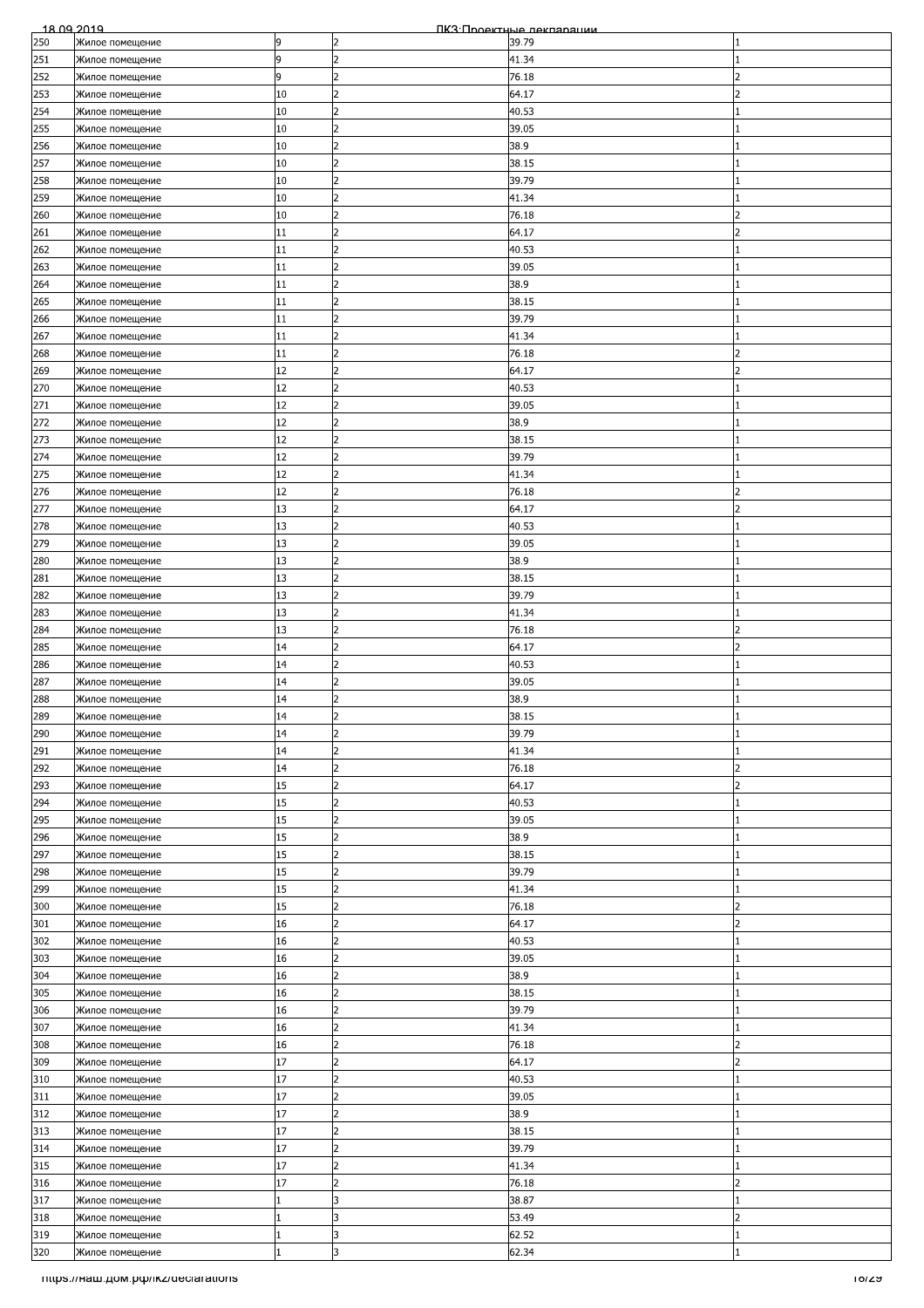| <u> 18 NQ 2019</u> |                 |                |    | ПКЗ Проектные леклярации |                          |
|--------------------|-----------------|----------------|----|--------------------------|--------------------------|
| 321                | Жилое помещение |                | l3 | 40.04                    |                          |
| 322                | Жилое помещение |                | 3  | 75.43                    | 2                        |
|                    |                 |                |    |                          |                          |
| 323                | Жилое помещение |                | 3  | 39.31                    |                          |
| 324                | Жилое помещение |                | ß. | 54.22                    |                          |
|                    |                 |                |    |                          |                          |
| 325                | Жилое помещение | 2              | 3  | 39.79                    |                          |
| 326                | Жилое помещение | 2              | 3  | 39.9                     |                          |
| 327                | Жилое помещение |                | 3  | 39.15                    |                          |
|                    |                 |                |    |                          |                          |
| 328                | Жилое помещение | $\overline{2}$ | l3 | 39.79                    |                          |
| 329                | Жилое помещение | 12             | l3 | 41.05                    |                          |
|                    |                 |                |    |                          |                          |
| 330                | Жилое помещение |                | 3  | 76.69                    |                          |
| 331                | Жилое помещение |                | l3 | 39.31                    |                          |
|                    |                 |                | 3  |                          | 2                        |
| 332                | Жилое помещение | 3              |    | 53.9                     |                          |
| 333                | Жилое помещение | 3              | l3 | 39.79                    |                          |
| 334                | Жилое помещение |                | 3  | 38.9                     |                          |
|                    |                 |                |    |                          |                          |
| 335                | Жилое помещение | 3              | l3 | 38.15                    |                          |
| 336                | Жилое помещение | 3              | 3  | 39.79                    |                          |
|                    |                 |                |    |                          |                          |
| 337                | Жилое помещение | 3              | 3  | 40.67                    |                          |
| 338                | Жилое помещение | 3              | 3  | 76.31                    | $\overline{\phantom{0}}$ |
| 339                |                 | 4              | 3  | 39.31                    |                          |
|                    | Жилое помещение |                |    |                          |                          |
| 340                | Жилое помещение | 4              | 3  | 53.9                     | 2                        |
| 341                | Жилое помещение | 4              | 3  | 39.79                    |                          |
|                    |                 |                |    |                          |                          |
| 342                | Жилое помещение | $\overline{4}$ | l3 | 38.9                     |                          |
| 343                | Жилое помещение | 4              | 3  | 38.15                    |                          |
|                    |                 |                |    |                          |                          |
| 344                | Жилое помещение | 4              | 3  | 39.79                    |                          |
| 345                | Жилое помещение | $\overline{4}$ | l3 | 40.67                    |                          |
|                    |                 |                |    |                          |                          |
| 346                | Жилое помещение | 4              | l3 | 76.31                    | 2                        |
| 347                | Жилое помещение | 5              | 3  | 39.31                    |                          |
| 348                |                 | 5              | 3  | 53.9                     | 2                        |
|                    | Жилое помещение |                |    |                          |                          |
| 349                | Жилое помещение | 5              | l3 | 39.79                    |                          |
| 350                | Жилое помещение | 5              | 3  | 38.9                     |                          |
|                    |                 |                |    |                          |                          |
| 351                | Жилое помещение | 5              | l3 | 38.15                    |                          |
| 352                | Жилое помещение | 5              | l3 | 39.79                    |                          |
|                    |                 |                |    |                          |                          |
| 353                | Жилое помещение | 5              | 3  | 40.67                    |                          |
| 354                | Жилое помещение | 5              | 3  | 76.31                    | フ                        |
| 355                |                 | 6              | 3  | 39.31                    |                          |
|                    | Жилое помещение |                |    |                          |                          |
| 356                | Жилое помещение | 6              | 3  | 53.9                     | 2                        |
| 357                | Жилое помещение | 6              | l3 | 39.79                    |                          |
|                    |                 |                |    |                          |                          |
| 358                | Жилое помещение | 6              | 3  | 38.9                     |                          |
| 359                | Жилое помещение | 6              | 3  | 38.15                    |                          |
|                    |                 |                |    |                          |                          |
| 360                | Жилое помещение | 6              | 3  | 39.79                    |                          |
| 361                | Жилое помещение | 6              | 3  | 40.67                    |                          |
| 362                | Жилое помещение | 6              | 3  | 76.31                    | $\overline{\phantom{a}}$ |
|                    |                 |                |    |                          |                          |
| 363                | Жилое помещение |                | l3 | 39.31                    |                          |
| 364                | Жилое помещение | 7              | 3  | 53.9                     | $\overline{2}$           |
|                    |                 |                |    |                          |                          |
| 365                | Жилое помещение |                | 3  | 39.79                    |                          |
| 366                | Жилое помещение |                | l3 | 38.9                     |                          |
|                    |                 |                |    |                          |                          |
| 367                | Жилое помещение |                | 3  | 38.15                    |                          |
| 368                | Жилое помещение |                | 3  | 39.79                    |                          |
|                    |                 |                | lз | 40.67                    |                          |
| 369                | Жилое помещение |                |    |                          |                          |
| 370                | Жилое помещение |                | l3 | 76.31                    | 2                        |
| 371                | Жилое помещение | 8              | l3 | 39.31                    |                          |
|                    |                 |                |    |                          |                          |
| 372                | Жилое помещение | 8              | 3  | 53.77                    |                          |
| 373                | Жилое помещение | 8              | l3 | 39.79                    |                          |
|                    |                 |                |    |                          |                          |
| 374                | Жилое помещение | 8              | 3  | 38.9                     |                          |
| 375                | Жилое помещение | 8              | 3  | 38.15                    |                          |
| 376                |                 | 8              | l3 | 39.79                    |                          |
|                    | Жилое помещение |                |    |                          |                          |
| 377                | Жилое помещение | 8              | l3 | 40.54                    |                          |
| 378                | Жилое помещение | 8              | 3  | 76.18                    | フ                        |
|                    |                 |                |    |                          |                          |
| 379                | Жилое помещение | 9              | 3  | 39.31                    |                          |
| 380                | Жилое помещение | 9              | l3 | 53.77                    | $\overline{\phantom{a}}$ |
|                    |                 |                |    |                          |                          |
| 381                | Жилое помещение | 9              | 3  | 39.79                    |                          |
| 382                | Жилое помещение | 9              | 3  | 38.9                     |                          |
|                    |                 |                |    |                          |                          |
| 383                | Жилое помещение | 8              | l3 | 38.15                    |                          |
| 384                | Жилое помещение | 9              | 3  | 39.79                    |                          |
| 385                | Жилое помещение | 9              | 3  | 40.54                    |                          |
|                    |                 |                |    |                          |                          |
| 386                | Жилое помещение | 9              | 3  | 76.18                    |                          |
| 387                | Жилое помещение | 10             | l3 | 39.31                    |                          |
|                    |                 |                |    |                          |                          |
| 388                | Жилое помещение | 10             | 3  | 53.77                    | $\overline{2}$           |
| 389                | Жилое помещение | 10             | 3  | 39.79                    |                          |
|                    |                 |                |    |                          |                          |
| 390                | Жилое помещение | 10             | lз | 38.9                     |                          |
| 391                | Жилое помещение | 10             | l3 | 38.15                    |                          |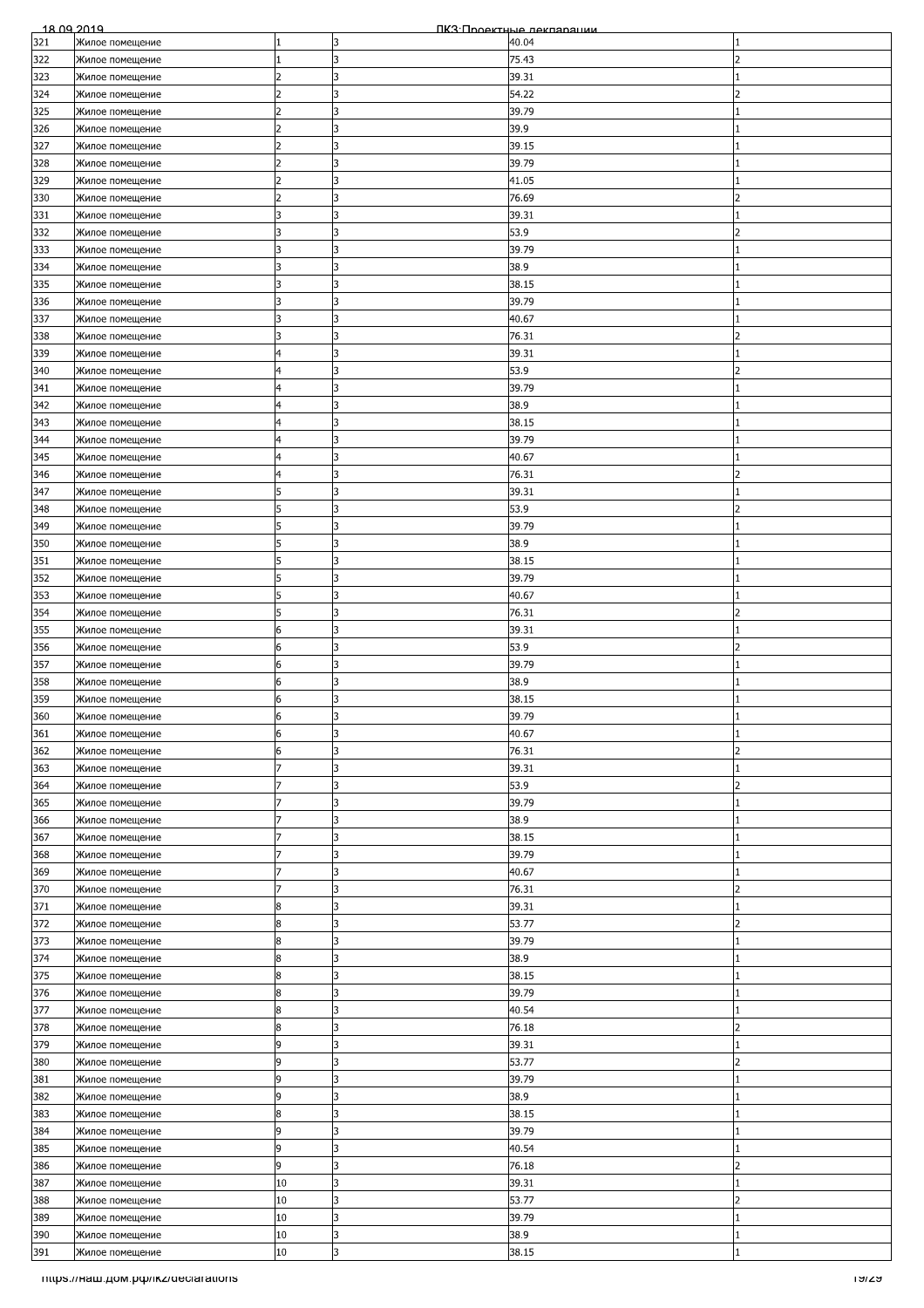|                | <u>18 09 2019</u><br>ПКЗ Проектные лекляряции |                |          |              |             |                                                                                                                                                    |       |                                                                                                                                                                           |
|----------------|-----------------------------------------------|----------------|----------|--------------|-------------|----------------------------------------------------------------------------------------------------------------------------------------------------|-------|---------------------------------------------------------------------------------------------------------------------------------------------------------------------------|
| 392            | Жилое помещение                               |                | 10       | 3            |             | 39.79                                                                                                                                              |       |                                                                                                                                                                           |
| 393            | Жилое помещение                               |                | 10       | 3            |             | 40.54                                                                                                                                              |       |                                                                                                                                                                           |
| 394            | Жилое помещение                               |                | 10       |              |             | 76.18                                                                                                                                              |       |                                                                                                                                                                           |
| 395            | Жилое помещение                               |                | 11       | 3            |             | 39.31                                                                                                                                              |       |                                                                                                                                                                           |
| 396            | Жилое помещение                               |                | 11       | 3            |             | 53.77                                                                                                                                              |       |                                                                                                                                                                           |
| 397            | Жилое помещение                               |                | 11       | 3            |             | 39.79                                                                                                                                              |       |                                                                                                                                                                           |
| 398            | Жилое помещение                               |                | 11       | <sub>3</sub> |             | 38.9                                                                                                                                               |       |                                                                                                                                                                           |
| 399            | Жилое помещение                               |                | 11       | 3            |             | 38.15                                                                                                                                              |       |                                                                                                                                                                           |
| 400            | Жилое помещение                               |                | 11       | 3            |             | 39.79                                                                                                                                              |       |                                                                                                                                                                           |
| 401            | Жилое помещение                               |                | 11       | 3            |             | 40.54                                                                                                                                              |       |                                                                                                                                                                           |
| 402            | Жилое помещение                               |                | 11       | 3            |             | 76.18                                                                                                                                              |       |                                                                                                                                                                           |
| 403            | Жилое помещение                               |                | 12       | 3            |             | 39.31                                                                                                                                              |       |                                                                                                                                                                           |
| 404            | Жилое помещение                               |                | 12       | 3            |             | 53.77                                                                                                                                              |       |                                                                                                                                                                           |
| 405            | Жилое помещение                               |                | 12       | 3            |             | 39.79                                                                                                                                              |       |                                                                                                                                                                           |
| 406            | Жилое помещение                               |                | 12       | 3            |             | 38.9                                                                                                                                               |       |                                                                                                                                                                           |
| 407            | Жилое помещение                               |                | 12       | 3            |             | 38.15                                                                                                                                              |       |                                                                                                                                                                           |
| 408            | Жилое помещение                               |                | 12       | 3            |             | 39.79                                                                                                                                              |       |                                                                                                                                                                           |
| 409            | Жилое помещение                               |                | 12       | 3            |             | 40.54                                                                                                                                              |       |                                                                                                                                                                           |
| 410            | Жилое помещение                               |                | 12       | 3            |             | 76.18                                                                                                                                              |       |                                                                                                                                                                           |
| 411            | Жилое помещение                               |                | 13       | 3            |             | 39.31                                                                                                                                              |       |                                                                                                                                                                           |
| 412            | Жилое помещение                               |                | 13       | 3            |             | 53.77                                                                                                                                              |       |                                                                                                                                                                           |
| 413            | Жилое помещение                               |                | 13       | 3            |             | 39.79                                                                                                                                              |       |                                                                                                                                                                           |
| 414            | Жилое помещение                               |                | 13       | 3            |             | 38.9                                                                                                                                               |       |                                                                                                                                                                           |
| 415            | Жилое помещение                               |                | 13       | k.           |             | 38.15                                                                                                                                              |       |                                                                                                                                                                           |
| 416            | Жилое помещение                               |                | 13       | 3            |             | 39.79                                                                                                                                              |       |                                                                                                                                                                           |
| 417            | Жилое помещение                               |                | 13       | 3            |             | 40.54                                                                                                                                              |       |                                                                                                                                                                           |
| 418            | Жилое помещение                               |                | 13       | 3            |             | 76.18                                                                                                                                              |       |                                                                                                                                                                           |
| 419            | Жилое помещение                               |                | 14       | R.           |             | 39.31                                                                                                                                              |       |                                                                                                                                                                           |
| 420            | Жилое помещение                               |                | 14       | 3            |             | 53.77                                                                                                                                              |       |                                                                                                                                                                           |
| 421            | Жилое помещение                               |                | 14       | 3            |             | 39.79                                                                                                                                              |       |                                                                                                                                                                           |
| 422            | Жилое помещение                               |                | 14       | 3            |             | 38.9                                                                                                                                               |       |                                                                                                                                                                           |
| 423            | Жилое помещение                               |                | 14       | 3            |             | 38.15                                                                                                                                              |       |                                                                                                                                                                           |
| 424            | Жилое помещение                               |                | 14       | 3<br>3       |             | 39.79                                                                                                                                              |       |                                                                                                                                                                           |
| 425            | Жилое помещение<br>Жилое помещение            |                | 14<br>14 | 3            |             | 40.54<br>76.18                                                                                                                                     |       |                                                                                                                                                                           |
| 426<br>427     | Жилое помещение                               |                | 15       | 3            |             | 39.31                                                                                                                                              |       |                                                                                                                                                                           |
| 428            | Жилое помещение                               |                | 15       | 3            |             | 53.77                                                                                                                                              |       |                                                                                                                                                                           |
| 429            | Жилое помещение                               |                | 15       | <sub>3</sub> |             | 39.79                                                                                                                                              |       |                                                                                                                                                                           |
| 430            | Жилое помещение                               |                | 15       | 3            |             | 38.9                                                                                                                                               |       |                                                                                                                                                                           |
| 431            | Жилое помещение                               |                | 15       | IJ.          |             | 38.15                                                                                                                                              |       |                                                                                                                                                                           |
| 432            | Жилое помещение                               |                | 15       | 3            |             | 39.79                                                                                                                                              |       |                                                                                                                                                                           |
| 433            | Жилое помещение                               |                | 15       | 3            |             | 40.54                                                                                                                                              |       |                                                                                                                                                                           |
| 434            | Жилое помещение                               |                | 15       | 3            |             | 76.18                                                                                                                                              |       |                                                                                                                                                                           |
| 435            | Жилое помещение                               |                | 16       | 3            |             | 39.31                                                                                                                                              |       |                                                                                                                                                                           |
| 436            | Жилое помещение                               |                | 16       | 3            |             | 53.77                                                                                                                                              |       | <b>C</b>                                                                                                                                                                  |
| 437            | Жилое помещение                               |                | 16       | 3            |             | 39.79                                                                                                                                              |       |                                                                                                                                                                           |
| 438            | Жилое помещение                               |                | 16       | 3            |             | 38.9                                                                                                                                               |       |                                                                                                                                                                           |
| 439            | Жилое помещение                               |                | 16       | 3            |             | 38.15                                                                                                                                              |       |                                                                                                                                                                           |
| 440            | Жилое помещение                               |                | 16       | 3            |             | 39.79                                                                                                                                              |       |                                                                                                                                                                           |
| 441            | Жилое помещение                               |                | 16       | 3            |             | 40.54                                                                                                                                              |       |                                                                                                                                                                           |
| 442            | Жилое помещение                               |                | 16       | 3            |             | 76.18                                                                                                                                              |       |                                                                                                                                                                           |
| 443            | Жилое помещение                               |                | 17       | 3            |             | 39.31                                                                                                                                              |       |                                                                                                                                                                           |
| 444            | Жилое помещение                               |                | 17       | 3            |             | 53.77                                                                                                                                              |       |                                                                                                                                                                           |
| 445            | Жилое помещение                               |                | 17       | 3            |             | 39.79                                                                                                                                              |       |                                                                                                                                                                           |
| 446            | Жилое помещение                               |                | 17       | 3            |             | 38.9                                                                                                                                               |       |                                                                                                                                                                           |
| 447            | Жилое помещение                               |                | 17       | 3            |             | 38.15                                                                                                                                              |       |                                                                                                                                                                           |
| 448            | Жилое помещение                               |                | 17       | 3            |             | 39.79                                                                                                                                              |       |                                                                                                                                                                           |
| 449            | Жилое помещение                               |                | 17       | 3            |             | 40.54                                                                                                                                              |       |                                                                                                                                                                           |
| 450            | Жилое помещение                               |                | 17       | 3            |             | 76.18                                                                                                                                              |       | $\mathcal{P}$                                                                                                                                                             |
|                | 15.3 Об основных характеристиках нежилых      |                |          |              |             |                                                                                                                                                    |       |                                                                                                                                                                           |
| помещений      |                                               | 15.3.1         |          |              |             |                                                                                                                                                    |       |                                                                                                                                                                           |
| N <sub>o</sub> | Назначение<br>Этаж                            | Номер подъезда |          |              | Площадь, м2 | Площадь частей нежилого помещения                                                                                                                  |       |                                                                                                                                                                           |
|                |                                               |                |          |              |             | Наименование                                                                                                                                       |       | Площадь(м2)                                                                                                                                                               |
|                | 1<br>Офис                                     | 1/1            |          |              | 69.23       | Офис                                                                                                                                               | 61.53 |                                                                                                                                                                           |
|                |                                               |                |          |              |             | с/у офиса                                                                                                                                          | 2.93  |                                                                                                                                                                           |
|                |                                               |                |          |              |             | тамбур                                                                                                                                             | 4.77  |                                                                                                                                                                           |
| 2              | Офис<br>1                                     | 1/2            |          |              | 110.26      | Офис                                                                                                                                               | 99.44 |                                                                                                                                                                           |
|                |                                               |                |          |              |             | с/у офиса                                                                                                                                          | 4.48  |                                                                                                                                                                           |
|                |                                               |                |          |              |             | тамбур                                                                                                                                             | 6.34  |                                                                                                                                                                           |
|                |                                               |                |          |              |             |                                                                                                                                                    |       | 16 О составе общего имущества в строящемся (создаваемом) в рамках проекта строительства многоквартирном доме (перечень помещений общего пользования с указанием их назна- |
|                |                                               |                |          |              |             | чения и площади, перечень технологического и инженерного оборудования, предназначенного для обслуживания более чем одного помещения в данном доме) |       |                                                                                                                                                                           |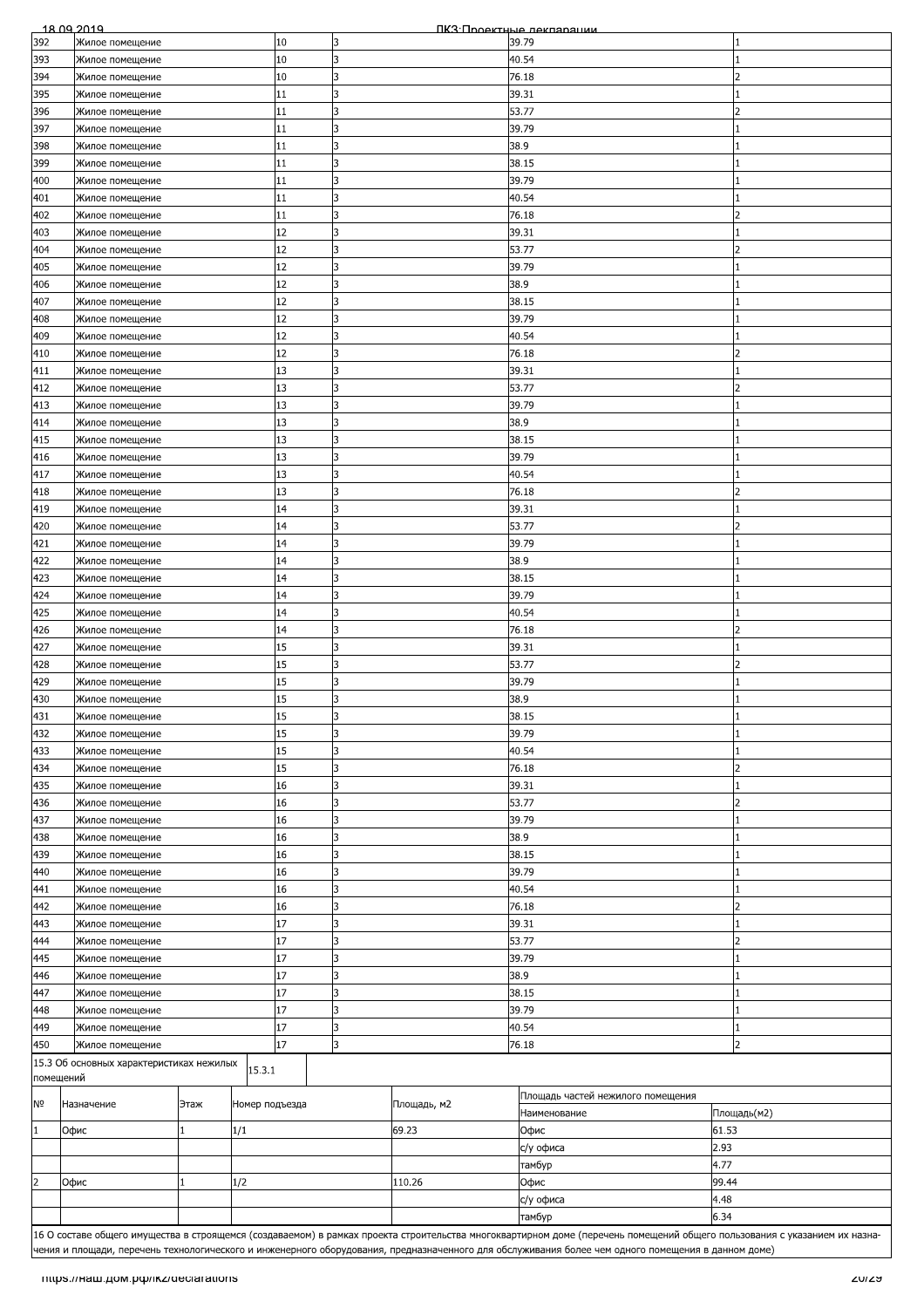| 18.09.2019                             |  |
|----------------------------------------|--|
| 16.1 Перечень помещений общего пользо- |  |
|                                        |  |

|                | TO'T LIGhGAGHP LIOMEITIGHNN OOITIGI O LIONPRO-<br>вания с указанием их назначения и площади | 16.1.1                                               |                                                      |               |
|----------------|---------------------------------------------------------------------------------------------|------------------------------------------------------|------------------------------------------------------|---------------|
| N <sub>o</sub> | Вид помещения                                                                               | Описание места расположения помещения                | Назначение помещения                                 | Площадь (м2)  |
| $\mathbf{1}$   | <b>BHC</b>                                                                                  | Подвал, Корпус 1                                     | техническое                                          | 56.08         |
| $\overline{2}$ | Электрощитовая                                                                              | Подвал, Корпус 1                                     | техническое                                          | 11.95         |
| 3              | итп                                                                                         | Тодвал, Корпус 1                                     | техническое                                          | 115.39        |
| 4              | Электрощитовая                                                                              | Подвал, Корпус 2                                     | техническое                                          | 15.79         |
| 5              | Электрощитовая                                                                              | Подвал, Корпус 2                                     | техническое                                          | 15.23         |
| 6              | Коридор                                                                                     | 1 этаж корпус 1                                      | Место общего пользования                             | 78.97         |
| 7              | Тамбур                                                                                      | 1 этаж корпус 1                                      | Место общего пользования                             | 4.77          |
| 8              | Тамбур                                                                                      | 1 этаж корпус 1                                      | Место общего пользования                             | 5.41          |
| 9              | Помещение консьержа                                                                         | 1 этаж корпус 1                                      | Место общего пользования                             | 4.76<br>3.78  |
| 10<br>11       | С/у консьержа<br>Лестница                                                                   | 1 этаж корпус 1<br>1 этаж корпус 1                   | Место общего пользования<br>Место общего пользования | 11.52         |
| 12             | Лестница                                                                                    | 1 этаж корпус 1                                      | Место общего пользования                             | 11.51         |
| 13             | Тамбур                                                                                      | 1 этаж корпус 2 секция 1                             | Место общего пользования                             | 4.98          |
| 14             | Тамбур                                                                                      | 1 этаж корпус 2 секция 1                             | Место общего пользования                             | 4.98          |
| 15             | Холл                                                                                        | 1 этаж корпус 2 секция 1                             | Место общего пользования                             | 15.19         |
| 16             | Коридор                                                                                     | 1 этаж корпус 2 секция 1                             | Место общего пользования                             | 23.43         |
| 17             | Помещение консьержа                                                                         | 1 этаж корпус 2 секция 1                             | Место общего пользования                             | 6.31          |
| 18             | С/у консьержа                                                                               | 1 этаж корпус 2 секция 1                             | Место общего пользования                             | 6.29          |
| 19             | Лестница                                                                                    | 1 этаж корпус 2 секция 1                             | Место общего пользования                             | 11.51         |
| 20             | Тамбур                                                                                      | 1 этаж корпус 2 секция 2                             | Место общего пользования                             | 3.82          |
| 21             | Тамбур                                                                                      | 1 этаж корпус 2 секция 2                             | Место общего пользования                             | 3.82          |
| 22             | Помещение консьержа                                                                         | 1 этаж корпус 2 секция 2                             | Место общего пользования                             | 10.01         |
| 23             | С/у консьержа                                                                               | 1 этаж корпус 2 секция 2                             | Место общего пользования                             | 3.25          |
| 24             | Холл                                                                                        | 1 этаж корпус 2 секция 2                             | Место общего пользования                             | 12.46         |
| 25             | Коридор                                                                                     | 1 этаж корпус 2 секция 2                             | Место общего пользования                             | 49.9          |
| 26             | Лестница                                                                                    | 1 этаж корпус 2 секция 2                             | Место общего пользования                             | 12.57         |
| 27<br>28       | Тамбур                                                                                      | 1 этаж корпус 2 секция 3                             | Место общего пользования                             | 3.82<br>3.82  |
| 29             | Тамбур                                                                                      | 1 этаж корпус 2 секция 3                             | Место общего пользования                             | 10.01         |
| 30             | Помещение консьержа<br>С/у консьержа                                                        | 1 этаж корпус 2 секция 3<br>1 этаж корпус 2 секция 3 | Место общего пользования<br>Место общего пользования | 3.25          |
| 31             | Холл                                                                                        | 1 этаж корпус 2 секция 3                             | Место общего пользования                             | 12.46         |
| 32             | Коридор                                                                                     | 1 этаж корпус 2 секция 3                             | Место общего пользования                             | 49.9          |
| 33             | Лестница                                                                                    | 1 этаж корпус 2 секция 3                             | Место общего пользования                             | 12.57         |
| 34             | Лифтовой холл                                                                               | 2 этаж корпус 1                                      | Место общего пользования                             | 7.94          |
| 35             | Лифтовой холл                                                                               | 2 этаж корпус 1                                      | Место общего пользования                             | 7.94          |
| 36             | Коридор                                                                                     | 2 этаж корпус 1                                      | Место общего пользования                             | 18.5          |
| 37             | Коридор                                                                                     | 2 этаж корпус 1                                      | Место общего пользования                             | 16.2          |
| 38             | Лестница                                                                                    | 2 этаж корпус 1                                      | Место общего пользования                             | 11.52         |
| 39             | Лестница                                                                                    | 2 этаж корпус 1                                      | Место общего пользования                             | 11.51         |
| 40             | Лифтовой холл                                                                               | 2 этаж корпус 2 секция 1                             | Место общего пользования                             | 7.65          |
| 41             | Коридор                                                                                     | 2 этаж корпус 2 секция 1                             | Место общего пользования                             | 13.11         |
| 42             | Лестница                                                                                    | 2 этаж корпус 2 секция 1                             | Место общего пользования                             | 11.51         |
| 43             | Коридор                                                                                     | 2 этаж корпус 2 секция 2                             | Место общего пользования                             | 41.06         |
| 44             | Лифтовой холл                                                                               | 2 этаж корпус 2 секция 2                             | Место общего пользования                             | 6.28          |
| 45             | Лестница                                                                                    | 2 этаж корпус 2 секция 2                             | Место общего пользования                             | 12.57         |
| 46             | Коридор                                                                                     | 2 этаж корпус 2 секция 3                             | Место общего пользования                             | 37.72         |
| 47             | Лифтовой холл                                                                               | 2 этаж корпус 2 секция 3<br>2 этаж корпус 2 секция 3 | Место общего пользования<br>Место общего пользования | 6.28<br>12.57 |
| 48             | Лестница<br>Лифтовой холл                                                                   | 3 этаж корпус 1                                      | Место общего пользования                             | 7.94          |
| 49             | Лифтовой холл                                                                               | 3 этаж корпус 1                                      | Место общего пользования                             | 7.94          |
| 50             | Коридор                                                                                     | 3 этаж корпус 1                                      | Место общего пользования                             | 18.5          |
| 51             | Коридор                                                                                     | 3 этаж корпус 1                                      | Место общего пользования                             | 16.2          |
| 52             | Лестница                                                                                    | 3 этаж корпус 1                                      | Место общего пользования                             | 11.52         |
| 53             | Лестница                                                                                    | 3 этаж корпус 1                                      | Место общего пользования                             | 11.51         |
| 54             | Лифтовой холл                                                                               | 3 этаж корпус 2 секция 1                             | Место общего пользования                             | 7.65          |
| 54             | Коридор                                                                                     | 3 этаж корпус 2 секция 1                             | Место общего пользования                             | 13.11         |
| 55             | Лестница                                                                                    | 3 этаж корпус 2 секция 1                             | Место общего пользования                             | 11.51         |
| 56             | Коридор                                                                                     | 3 этаж корпус 2 секция 2                             | Место общего пользования                             | 41.06         |
| 57             | Лифтовой холл                                                                               | 3 этаж корпус 2 секция 2                             | Место общего пользования                             | 6.28          |
| 58             | Лестница                                                                                    | 3 этаж корпус 2 секция 2                             | Место общего пользования                             | 12.57         |
| 59             | Коридор                                                                                     | 3 этаж корпус 2 секция 3                             | Место общего пользования                             | 37.72         |
| 60             | Лифтовой холл                                                                               | 3 этаж корпус 2 секция 3                             | Место общего пользования                             | 6.28          |
|                | Лестница                                                                                    | 3 этаж корпус 2 секция 3                             | Место общего пользования                             | 12.57         |
| 61             | Лифтовой холл                                                                               | 4 этаж корпус 1                                      | Место общего пользования                             | 7.94          |
| 62             | Лифтовой холл                                                                               | 4 этаж корпус 1                                      | Место общего пользования                             | 7.94          |
| 63<br>64       | Коридор                                                                                     | 4 этаж корпус 1                                      | Место общего пользования                             | 18.5<br>16.2  |
| 65             | Коридор<br>Лестница                                                                         | 4 этаж корпус 1<br>4 этаж корпус 1                   | Место общего пользования<br>Место общего пользования | 11.52         |
| 66             | Лестница                                                                                    | 4 этаж корпус 1                                      | Место общего пользования                             | 11.51         |
|                | mups.//наш.дом.pф/ikz/declarations                                                          |                                                      |                                                      | 21129         |
|                |                                                                                             |                                                      |                                                      |               |
|                |                                                                                             |                                                      |                                                      |               |
|                |                                                                                             |                                                      |                                                      |               |
|                |                                                                                             |                                                      |                                                      |               |
|                |                                                                                             |                                                      |                                                      |               |
|                |                                                                                             |                                                      |                                                      |               |
|                |                                                                                             |                                                      |                                                      |               |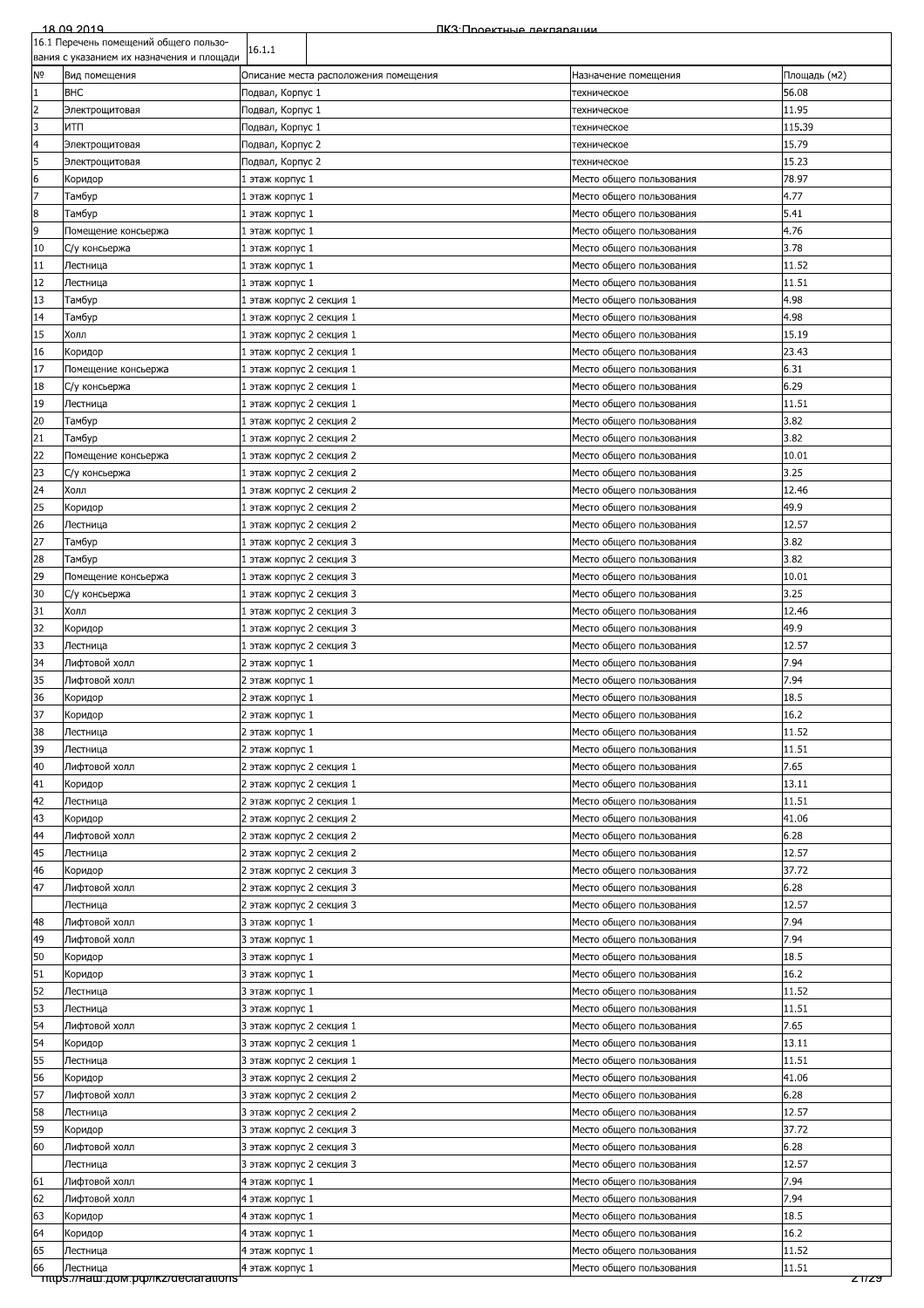| 67<br>7.65<br>Лифтовой холл<br>4 этаж корпус 2 секция 1<br>Место общего пользования<br>68<br>13.11<br>4 этаж корпус 2 секция 1<br>Коридор<br>Место общего пользования<br>69<br>Лестница<br>4 этаж корпус 2 секция 1<br>11.51<br>Место общего пользования<br>70<br>41.06<br>Коридор<br>4 этаж корпус 2 секция 2<br>Место общего пользования<br>71<br>6.28<br>Лифтовой холл<br>4 этаж корпус 2 секция 2<br>Место общего пользования<br>72<br>12.57<br>4 этаж корпус 2 секция 2<br>Место общего пользования<br>Лестница<br>73<br>37.72<br>Коридор<br>4 этаж корпус 2 секция 3<br>Место общего пользования<br>74<br>6.28<br>Лифтовой холл<br>4 этаж корпус 2 секция 3<br>Место общего пользования<br>75<br>12.57<br>Лестница<br>4 этаж корпус 2 секция 3<br>Место общего пользования<br>76<br>7.94<br>Лифтовой холл<br>Место общего пользования<br>5 этаж корпус 1<br>77<br>Лифтовой холл<br>7.94<br>5 этаж корпус 1<br>Место общего пользования<br>78<br>18.5<br>5 этаж корпус 1<br>Место общего пользования<br>Коридор<br>79<br>16.2<br>5 этаж корпус 1<br>Место общего пользования<br>Коридор<br>80<br>11.52<br>Лестница<br>5 этаж корпус 1<br>Место общего пользования<br>81<br>11.51<br>5 этаж корпус 1<br>Место общего пользования<br>Лестница<br>82<br>7.65<br>Лифтовой холл<br>5 этаж корпус 2 секция 1<br>Место общего пользования<br>83<br>13.11<br>5 этаж корпус 2 секция 1<br>Место общего пользования<br>Коридор<br>84<br>Лестница<br>5 этаж корпус 2 секция 1<br>11.51<br>Место общего пользования<br>5 этаж корпус 2 секция 2<br>41.06<br>Коридор<br>Место общего пользования<br>85<br>Лифтовой холл<br>5 этаж корпус 2 секция 2<br>6.28<br>Место общего пользования<br>86<br>12.57<br>5 этаж корпус 2 секция 2<br>Лестница<br>Место общего пользования<br>87<br>5 этаж корпус 2 секция 3<br>37.72<br>Коридор<br>Место общего пользования<br>88<br>6.28<br>Лифтовой холл<br>5 этаж корпус 2 секция 3<br>Место общего пользования<br>89<br>12.57<br>Лестница<br>5 этаж корпус 2 секция 3<br>Место общего пользования<br>90<br>7.94<br>Лифтовой холл<br>Место общего пользования<br>6 этаж корпус 1<br>91<br>7.94<br>Лифтовой холл<br>Место общего пользования<br>6 этаж корпус 1<br>92<br>18.5<br>6 этаж корпус 1<br>Место общего пользования<br>Коридор<br>93<br>16.2<br>6 этаж корпус 1<br>Место общего пользования<br>Коридор<br>94<br>11.52<br>Лестница<br>6 этаж корпус 1<br>Место общего пользования<br>95<br>11.51<br>Лестница<br>6 этаж корпус 1<br>Место общего пользования<br>96<br>7.65<br>Лифтовой холл<br>6 этаж корпус 2 секция 1<br>Место общего пользования<br>97<br>13.11<br>6 этаж корпус 2 секция 1<br>Место общего пользования<br>Коридор<br>98<br>11.51<br>6 этаж корпус 2 секция 1<br>Место общего пользования<br>Лестница<br>99<br>41.06<br>Коридор<br>6 этаж корпус 2 секция 2<br>Место общего пользования<br>100<br>6.28<br>Лифтовой холл<br>6 этаж корпус 2 секция 2<br>Место общего пользования<br>101<br>12.57<br>6 этаж корпус 2 секция 2<br>Место общего пользования<br>Лестница<br>102<br>37.72<br>6 этаж корпус 2 секция 3<br>Место общего пользования<br>Коридор<br>6.28<br>103<br>Лифтовой холл<br>6 этаж корпус 2 секция 3<br>Место общего пользования<br>104<br>12.57<br>Лестница<br>6 этаж корпус 2 секция 3<br>Место общего пользования<br>105<br>Лифтовой холл<br>7.94<br>7 этаж корпус 1<br>Место общего пользования<br>106<br>7.94<br>Лифтовой холл<br>7 этаж корпус 1<br>Место общего пользования<br>107<br>18.5<br>Коридор<br>7 этаж корпус 1<br>Место общего пользования<br>16.2<br>108<br>7 этаж корпус 1<br>Место общего пользования<br>Коридор<br>109<br>11.52<br>Лестница<br>7 этаж корпус 1<br>Место общего пользования<br>110<br>11.51<br>Лестница<br>7 этаж корпус 1<br>Место общего пользования<br>111<br>7.65<br>Лифтовой холл<br>7 этаж корпус 2 секция 1<br>Место общего пользования<br>112<br>13.11<br>Коридор<br>7 этаж корпус 2 секция 1<br>Место общего пользования<br>113<br>11.51<br>Лестница<br>7 этаж корпус 2 секция 1<br>Место общего пользования<br>114<br>41.06<br>Коридор<br>7 этаж корпус 2 секция 2<br>Место общего пользования<br>115<br>6.28<br>Лифтовой холл<br>7 этаж корпус 2 секция 2<br>Место общего пользования<br>12.57<br>116<br>7 этаж корпус 2 секция 2<br>Лестница<br>Место общего пользования<br>37.72<br>Коридор<br>7 этаж корпус 2 секция 3<br>Место общего пользования<br>117<br>Лифтовой холл<br>7 этаж корпус 2 секция 3<br>6.28<br>Место общего пользования<br>118<br>7 этаж корпус 2 секция 3<br>12.57<br>Лестница<br>Место общего пользования<br>119<br>7.94<br>Лифтовой холл<br>8 этаж корпус 1<br>Место общего пользования<br>120<br>7.94<br>Лифтовой холл<br>8 этаж корпус 1<br>Место общего пользования<br>121<br>18.5<br>8 этаж корпус 1<br>Место общего пользования<br>Коридор<br>16.2<br>122<br>8 этаж корпус 1<br>Коридор<br>Место общего пользования<br>123<br>11.52<br>Лестница<br>8 этаж корпус 1<br>Место общего пользования<br>124<br>11.51<br>Лестница<br>8 этаж корпус 1<br>Место общего пользования<br>125<br>7.65<br>Лифтовой холл<br>8 этаж корпус 2 секция 1<br>Место общего пользования<br>126<br>13.11<br>8 этаж корпус 2 секция 1<br>Место общего пользования<br>Коридор<br>127<br>11.51<br>8 этаж корпус 2 секция 1<br>Лестница<br>Место общего пользования<br>128<br>8 этаж корпус 2 секция 2<br>41.06<br>Коридор<br>Место общего пользования<br>129<br>8 этаж корпус 2 секция 2<br>6.28<br>Лифтовой холл<br>Место общего пользования<br>130<br>12.57<br>Лестница<br>8 этаж корпус 2 секция 2<br>Место общего пользования<br>131<br>37.72<br>8 этаж корпус 2 секция 3<br>Место общего пользования<br>Коридор<br>132<br>Лифтовой холл<br>8 этаж корпус 2 секция 3<br>6.28<br>Место общего пользования<br>133<br>12.57<br>Лестница<br>8 этаж корпус 2 секция 3<br>Место общего пользования<br>134<br>7.94<br>Лифтовой холл<br>9 этаж корпус 1<br>Место общего пользования<br>135<br>7.94<br>Лифтовой холл<br>9 этаж корпус 1<br>Место общего пользования<br>mups.//наш.дом.pф/ikz/declarations<br>771 <i>7</i> 2 | 18.09.2019 | ПКЗ: Проектные лекпарации |  |
|----------------------------------------------------------------------------------------------------------------------------------------------------------------------------------------------------------------------------------------------------------------------------------------------------------------------------------------------------------------------------------------------------------------------------------------------------------------------------------------------------------------------------------------------------------------------------------------------------------------------------------------------------------------------------------------------------------------------------------------------------------------------------------------------------------------------------------------------------------------------------------------------------------------------------------------------------------------------------------------------------------------------------------------------------------------------------------------------------------------------------------------------------------------------------------------------------------------------------------------------------------------------------------------------------------------------------------------------------------------------------------------------------------------------------------------------------------------------------------------------------------------------------------------------------------------------------------------------------------------------------------------------------------------------------------------------------------------------------------------------------------------------------------------------------------------------------------------------------------------------------------------------------------------------------------------------------------------------------------------------------------------------------------------------------------------------------------------------------------------------------------------------------------------------------------------------------------------------------------------------------------------------------------------------------------------------------------------------------------------------------------------------------------------------------------------------------------------------------------------------------------------------------------------------------------------------------------------------------------------------------------------------------------------------------------------------------------------------------------------------------------------------------------------------------------------------------------------------------------------------------------------------------------------------------------------------------------------------------------------------------------------------------------------------------------------------------------------------------------------------------------------------------------------------------------------------------------------------------------------------------------------------------------------------------------------------------------------------------------------------------------------------------------------------------------------------------------------------------------------------------------------------------------------------------------------------------------------------------------------------------------------------------------------------------------------------------------------------------------------------------------------------------------------------------------------------------------------------------------------------------------------------------------------------------------------------------------------------------------------------------------------------------------------------------------------------------------------------------------------------------------------------------------------------------------------------------------------------------------------------------------------------------------------------------------------------------------------------------------------------------------------------------------------------------------------------------------------------------------------------------------------------------------------------------------------------------------------------------------------------------------------------------------------------------------------------------------------------------------------------------------------------------------------------------------------------------------------------------------------------------------------------------------------------------------------------------------------------------------------------------------------------------------------------------------------------------------------------------------------------------------------------------------------------------------------------------------------------------------------------------------------------------------------------------------------------------------------------------------------------------------------------------------------------------------------------------------------------------------------------------------------------------------------------------------------------------------------------------------------------------------------------------------------------------------------------------------------------------------------------------------------------------------------------------------------------------------------------------------------------------------------------------------------------------------------------------------------------------------------------------------------------------------------------|------------|---------------------------|--|
|                                                                                                                                                                                                                                                                                                                                                                                                                                                                                                                                                                                                                                                                                                                                                                                                                                                                                                                                                                                                                                                                                                                                                                                                                                                                                                                                                                                                                                                                                                                                                                                                                                                                                                                                                                                                                                                                                                                                                                                                                                                                                                                                                                                                                                                                                                                                                                                                                                                                                                                                                                                                                                                                                                                                                                                                                                                                                                                                                                                                                                                                                                                                                                                                                                                                                                                                                                                                                                                                                                                                                                                                                                                                                                                                                                                                                                                                                                                                                                                                                                                                                                                                                                                                                                                                                                                                                                                                                                                                                                                                                                                                                                                                                                                                                                                                                                                                                                                                                                                                                                                                                                                                                                                                                                                                                                                                                                                                                                                                                                                                                                                                                                                                                                                                                                                                                                                                                                                                                                                                                                              |            |                           |  |
|                                                                                                                                                                                                                                                                                                                                                                                                                                                                                                                                                                                                                                                                                                                                                                                                                                                                                                                                                                                                                                                                                                                                                                                                                                                                                                                                                                                                                                                                                                                                                                                                                                                                                                                                                                                                                                                                                                                                                                                                                                                                                                                                                                                                                                                                                                                                                                                                                                                                                                                                                                                                                                                                                                                                                                                                                                                                                                                                                                                                                                                                                                                                                                                                                                                                                                                                                                                                                                                                                                                                                                                                                                                                                                                                                                                                                                                                                                                                                                                                                                                                                                                                                                                                                                                                                                                                                                                                                                                                                                                                                                                                                                                                                                                                                                                                                                                                                                                                                                                                                                                                                                                                                                                                                                                                                                                                                                                                                                                                                                                                                                                                                                                                                                                                                                                                                                                                                                                                                                                                                                              |            |                           |  |
|                                                                                                                                                                                                                                                                                                                                                                                                                                                                                                                                                                                                                                                                                                                                                                                                                                                                                                                                                                                                                                                                                                                                                                                                                                                                                                                                                                                                                                                                                                                                                                                                                                                                                                                                                                                                                                                                                                                                                                                                                                                                                                                                                                                                                                                                                                                                                                                                                                                                                                                                                                                                                                                                                                                                                                                                                                                                                                                                                                                                                                                                                                                                                                                                                                                                                                                                                                                                                                                                                                                                                                                                                                                                                                                                                                                                                                                                                                                                                                                                                                                                                                                                                                                                                                                                                                                                                                                                                                                                                                                                                                                                                                                                                                                                                                                                                                                                                                                                                                                                                                                                                                                                                                                                                                                                                                                                                                                                                                                                                                                                                                                                                                                                                                                                                                                                                                                                                                                                                                                                                                              |            |                           |  |
|                                                                                                                                                                                                                                                                                                                                                                                                                                                                                                                                                                                                                                                                                                                                                                                                                                                                                                                                                                                                                                                                                                                                                                                                                                                                                                                                                                                                                                                                                                                                                                                                                                                                                                                                                                                                                                                                                                                                                                                                                                                                                                                                                                                                                                                                                                                                                                                                                                                                                                                                                                                                                                                                                                                                                                                                                                                                                                                                                                                                                                                                                                                                                                                                                                                                                                                                                                                                                                                                                                                                                                                                                                                                                                                                                                                                                                                                                                                                                                                                                                                                                                                                                                                                                                                                                                                                                                                                                                                                                                                                                                                                                                                                                                                                                                                                                                                                                                                                                                                                                                                                                                                                                                                                                                                                                                                                                                                                                                                                                                                                                                                                                                                                                                                                                                                                                                                                                                                                                                                                                                              |            |                           |  |
|                                                                                                                                                                                                                                                                                                                                                                                                                                                                                                                                                                                                                                                                                                                                                                                                                                                                                                                                                                                                                                                                                                                                                                                                                                                                                                                                                                                                                                                                                                                                                                                                                                                                                                                                                                                                                                                                                                                                                                                                                                                                                                                                                                                                                                                                                                                                                                                                                                                                                                                                                                                                                                                                                                                                                                                                                                                                                                                                                                                                                                                                                                                                                                                                                                                                                                                                                                                                                                                                                                                                                                                                                                                                                                                                                                                                                                                                                                                                                                                                                                                                                                                                                                                                                                                                                                                                                                                                                                                                                                                                                                                                                                                                                                                                                                                                                                                                                                                                                                                                                                                                                                                                                                                                                                                                                                                                                                                                                                                                                                                                                                                                                                                                                                                                                                                                                                                                                                                                                                                                                                              |            |                           |  |
|                                                                                                                                                                                                                                                                                                                                                                                                                                                                                                                                                                                                                                                                                                                                                                                                                                                                                                                                                                                                                                                                                                                                                                                                                                                                                                                                                                                                                                                                                                                                                                                                                                                                                                                                                                                                                                                                                                                                                                                                                                                                                                                                                                                                                                                                                                                                                                                                                                                                                                                                                                                                                                                                                                                                                                                                                                                                                                                                                                                                                                                                                                                                                                                                                                                                                                                                                                                                                                                                                                                                                                                                                                                                                                                                                                                                                                                                                                                                                                                                                                                                                                                                                                                                                                                                                                                                                                                                                                                                                                                                                                                                                                                                                                                                                                                                                                                                                                                                                                                                                                                                                                                                                                                                                                                                                                                                                                                                                                                                                                                                                                                                                                                                                                                                                                                                                                                                                                                                                                                                                                              |            |                           |  |
|                                                                                                                                                                                                                                                                                                                                                                                                                                                                                                                                                                                                                                                                                                                                                                                                                                                                                                                                                                                                                                                                                                                                                                                                                                                                                                                                                                                                                                                                                                                                                                                                                                                                                                                                                                                                                                                                                                                                                                                                                                                                                                                                                                                                                                                                                                                                                                                                                                                                                                                                                                                                                                                                                                                                                                                                                                                                                                                                                                                                                                                                                                                                                                                                                                                                                                                                                                                                                                                                                                                                                                                                                                                                                                                                                                                                                                                                                                                                                                                                                                                                                                                                                                                                                                                                                                                                                                                                                                                                                                                                                                                                                                                                                                                                                                                                                                                                                                                                                                                                                                                                                                                                                                                                                                                                                                                                                                                                                                                                                                                                                                                                                                                                                                                                                                                                                                                                                                                                                                                                                                              |            |                           |  |
|                                                                                                                                                                                                                                                                                                                                                                                                                                                                                                                                                                                                                                                                                                                                                                                                                                                                                                                                                                                                                                                                                                                                                                                                                                                                                                                                                                                                                                                                                                                                                                                                                                                                                                                                                                                                                                                                                                                                                                                                                                                                                                                                                                                                                                                                                                                                                                                                                                                                                                                                                                                                                                                                                                                                                                                                                                                                                                                                                                                                                                                                                                                                                                                                                                                                                                                                                                                                                                                                                                                                                                                                                                                                                                                                                                                                                                                                                                                                                                                                                                                                                                                                                                                                                                                                                                                                                                                                                                                                                                                                                                                                                                                                                                                                                                                                                                                                                                                                                                                                                                                                                                                                                                                                                                                                                                                                                                                                                                                                                                                                                                                                                                                                                                                                                                                                                                                                                                                                                                                                                                              |            |                           |  |
|                                                                                                                                                                                                                                                                                                                                                                                                                                                                                                                                                                                                                                                                                                                                                                                                                                                                                                                                                                                                                                                                                                                                                                                                                                                                                                                                                                                                                                                                                                                                                                                                                                                                                                                                                                                                                                                                                                                                                                                                                                                                                                                                                                                                                                                                                                                                                                                                                                                                                                                                                                                                                                                                                                                                                                                                                                                                                                                                                                                                                                                                                                                                                                                                                                                                                                                                                                                                                                                                                                                                                                                                                                                                                                                                                                                                                                                                                                                                                                                                                                                                                                                                                                                                                                                                                                                                                                                                                                                                                                                                                                                                                                                                                                                                                                                                                                                                                                                                                                                                                                                                                                                                                                                                                                                                                                                                                                                                                                                                                                                                                                                                                                                                                                                                                                                                                                                                                                                                                                                                                                              |            |                           |  |
|                                                                                                                                                                                                                                                                                                                                                                                                                                                                                                                                                                                                                                                                                                                                                                                                                                                                                                                                                                                                                                                                                                                                                                                                                                                                                                                                                                                                                                                                                                                                                                                                                                                                                                                                                                                                                                                                                                                                                                                                                                                                                                                                                                                                                                                                                                                                                                                                                                                                                                                                                                                                                                                                                                                                                                                                                                                                                                                                                                                                                                                                                                                                                                                                                                                                                                                                                                                                                                                                                                                                                                                                                                                                                                                                                                                                                                                                                                                                                                                                                                                                                                                                                                                                                                                                                                                                                                                                                                                                                                                                                                                                                                                                                                                                                                                                                                                                                                                                                                                                                                                                                                                                                                                                                                                                                                                                                                                                                                                                                                                                                                                                                                                                                                                                                                                                                                                                                                                                                                                                                                              |            |                           |  |
|                                                                                                                                                                                                                                                                                                                                                                                                                                                                                                                                                                                                                                                                                                                                                                                                                                                                                                                                                                                                                                                                                                                                                                                                                                                                                                                                                                                                                                                                                                                                                                                                                                                                                                                                                                                                                                                                                                                                                                                                                                                                                                                                                                                                                                                                                                                                                                                                                                                                                                                                                                                                                                                                                                                                                                                                                                                                                                                                                                                                                                                                                                                                                                                                                                                                                                                                                                                                                                                                                                                                                                                                                                                                                                                                                                                                                                                                                                                                                                                                                                                                                                                                                                                                                                                                                                                                                                                                                                                                                                                                                                                                                                                                                                                                                                                                                                                                                                                                                                                                                                                                                                                                                                                                                                                                                                                                                                                                                                                                                                                                                                                                                                                                                                                                                                                                                                                                                                                                                                                                                                              |            |                           |  |
|                                                                                                                                                                                                                                                                                                                                                                                                                                                                                                                                                                                                                                                                                                                                                                                                                                                                                                                                                                                                                                                                                                                                                                                                                                                                                                                                                                                                                                                                                                                                                                                                                                                                                                                                                                                                                                                                                                                                                                                                                                                                                                                                                                                                                                                                                                                                                                                                                                                                                                                                                                                                                                                                                                                                                                                                                                                                                                                                                                                                                                                                                                                                                                                                                                                                                                                                                                                                                                                                                                                                                                                                                                                                                                                                                                                                                                                                                                                                                                                                                                                                                                                                                                                                                                                                                                                                                                                                                                                                                                                                                                                                                                                                                                                                                                                                                                                                                                                                                                                                                                                                                                                                                                                                                                                                                                                                                                                                                                                                                                                                                                                                                                                                                                                                                                                                                                                                                                                                                                                                                                              |            |                           |  |
|                                                                                                                                                                                                                                                                                                                                                                                                                                                                                                                                                                                                                                                                                                                                                                                                                                                                                                                                                                                                                                                                                                                                                                                                                                                                                                                                                                                                                                                                                                                                                                                                                                                                                                                                                                                                                                                                                                                                                                                                                                                                                                                                                                                                                                                                                                                                                                                                                                                                                                                                                                                                                                                                                                                                                                                                                                                                                                                                                                                                                                                                                                                                                                                                                                                                                                                                                                                                                                                                                                                                                                                                                                                                                                                                                                                                                                                                                                                                                                                                                                                                                                                                                                                                                                                                                                                                                                                                                                                                                                                                                                                                                                                                                                                                                                                                                                                                                                                                                                                                                                                                                                                                                                                                                                                                                                                                                                                                                                                                                                                                                                                                                                                                                                                                                                                                                                                                                                                                                                                                                                              |            |                           |  |
|                                                                                                                                                                                                                                                                                                                                                                                                                                                                                                                                                                                                                                                                                                                                                                                                                                                                                                                                                                                                                                                                                                                                                                                                                                                                                                                                                                                                                                                                                                                                                                                                                                                                                                                                                                                                                                                                                                                                                                                                                                                                                                                                                                                                                                                                                                                                                                                                                                                                                                                                                                                                                                                                                                                                                                                                                                                                                                                                                                                                                                                                                                                                                                                                                                                                                                                                                                                                                                                                                                                                                                                                                                                                                                                                                                                                                                                                                                                                                                                                                                                                                                                                                                                                                                                                                                                                                                                                                                                                                                                                                                                                                                                                                                                                                                                                                                                                                                                                                                                                                                                                                                                                                                                                                                                                                                                                                                                                                                                                                                                                                                                                                                                                                                                                                                                                                                                                                                                                                                                                                                              |            |                           |  |
|                                                                                                                                                                                                                                                                                                                                                                                                                                                                                                                                                                                                                                                                                                                                                                                                                                                                                                                                                                                                                                                                                                                                                                                                                                                                                                                                                                                                                                                                                                                                                                                                                                                                                                                                                                                                                                                                                                                                                                                                                                                                                                                                                                                                                                                                                                                                                                                                                                                                                                                                                                                                                                                                                                                                                                                                                                                                                                                                                                                                                                                                                                                                                                                                                                                                                                                                                                                                                                                                                                                                                                                                                                                                                                                                                                                                                                                                                                                                                                                                                                                                                                                                                                                                                                                                                                                                                                                                                                                                                                                                                                                                                                                                                                                                                                                                                                                                                                                                                                                                                                                                                                                                                                                                                                                                                                                                                                                                                                                                                                                                                                                                                                                                                                                                                                                                                                                                                                                                                                                                                                              |            |                           |  |
|                                                                                                                                                                                                                                                                                                                                                                                                                                                                                                                                                                                                                                                                                                                                                                                                                                                                                                                                                                                                                                                                                                                                                                                                                                                                                                                                                                                                                                                                                                                                                                                                                                                                                                                                                                                                                                                                                                                                                                                                                                                                                                                                                                                                                                                                                                                                                                                                                                                                                                                                                                                                                                                                                                                                                                                                                                                                                                                                                                                                                                                                                                                                                                                                                                                                                                                                                                                                                                                                                                                                                                                                                                                                                                                                                                                                                                                                                                                                                                                                                                                                                                                                                                                                                                                                                                                                                                                                                                                                                                                                                                                                                                                                                                                                                                                                                                                                                                                                                                                                                                                                                                                                                                                                                                                                                                                                                                                                                                                                                                                                                                                                                                                                                                                                                                                                                                                                                                                                                                                                                                              |            |                           |  |
|                                                                                                                                                                                                                                                                                                                                                                                                                                                                                                                                                                                                                                                                                                                                                                                                                                                                                                                                                                                                                                                                                                                                                                                                                                                                                                                                                                                                                                                                                                                                                                                                                                                                                                                                                                                                                                                                                                                                                                                                                                                                                                                                                                                                                                                                                                                                                                                                                                                                                                                                                                                                                                                                                                                                                                                                                                                                                                                                                                                                                                                                                                                                                                                                                                                                                                                                                                                                                                                                                                                                                                                                                                                                                                                                                                                                                                                                                                                                                                                                                                                                                                                                                                                                                                                                                                                                                                                                                                                                                                                                                                                                                                                                                                                                                                                                                                                                                                                                                                                                                                                                                                                                                                                                                                                                                                                                                                                                                                                                                                                                                                                                                                                                                                                                                                                                                                                                                                                                                                                                                                              |            |                           |  |
|                                                                                                                                                                                                                                                                                                                                                                                                                                                                                                                                                                                                                                                                                                                                                                                                                                                                                                                                                                                                                                                                                                                                                                                                                                                                                                                                                                                                                                                                                                                                                                                                                                                                                                                                                                                                                                                                                                                                                                                                                                                                                                                                                                                                                                                                                                                                                                                                                                                                                                                                                                                                                                                                                                                                                                                                                                                                                                                                                                                                                                                                                                                                                                                                                                                                                                                                                                                                                                                                                                                                                                                                                                                                                                                                                                                                                                                                                                                                                                                                                                                                                                                                                                                                                                                                                                                                                                                                                                                                                                                                                                                                                                                                                                                                                                                                                                                                                                                                                                                                                                                                                                                                                                                                                                                                                                                                                                                                                                                                                                                                                                                                                                                                                                                                                                                                                                                                                                                                                                                                                                              |            |                           |  |
|                                                                                                                                                                                                                                                                                                                                                                                                                                                                                                                                                                                                                                                                                                                                                                                                                                                                                                                                                                                                                                                                                                                                                                                                                                                                                                                                                                                                                                                                                                                                                                                                                                                                                                                                                                                                                                                                                                                                                                                                                                                                                                                                                                                                                                                                                                                                                                                                                                                                                                                                                                                                                                                                                                                                                                                                                                                                                                                                                                                                                                                                                                                                                                                                                                                                                                                                                                                                                                                                                                                                                                                                                                                                                                                                                                                                                                                                                                                                                                                                                                                                                                                                                                                                                                                                                                                                                                                                                                                                                                                                                                                                                                                                                                                                                                                                                                                                                                                                                                                                                                                                                                                                                                                                                                                                                                                                                                                                                                                                                                                                                                                                                                                                                                                                                                                                                                                                                                                                                                                                                                              |            |                           |  |
|                                                                                                                                                                                                                                                                                                                                                                                                                                                                                                                                                                                                                                                                                                                                                                                                                                                                                                                                                                                                                                                                                                                                                                                                                                                                                                                                                                                                                                                                                                                                                                                                                                                                                                                                                                                                                                                                                                                                                                                                                                                                                                                                                                                                                                                                                                                                                                                                                                                                                                                                                                                                                                                                                                                                                                                                                                                                                                                                                                                                                                                                                                                                                                                                                                                                                                                                                                                                                                                                                                                                                                                                                                                                                                                                                                                                                                                                                                                                                                                                                                                                                                                                                                                                                                                                                                                                                                                                                                                                                                                                                                                                                                                                                                                                                                                                                                                                                                                                                                                                                                                                                                                                                                                                                                                                                                                                                                                                                                                                                                                                                                                                                                                                                                                                                                                                                                                                                                                                                                                                                                              |            |                           |  |
|                                                                                                                                                                                                                                                                                                                                                                                                                                                                                                                                                                                                                                                                                                                                                                                                                                                                                                                                                                                                                                                                                                                                                                                                                                                                                                                                                                                                                                                                                                                                                                                                                                                                                                                                                                                                                                                                                                                                                                                                                                                                                                                                                                                                                                                                                                                                                                                                                                                                                                                                                                                                                                                                                                                                                                                                                                                                                                                                                                                                                                                                                                                                                                                                                                                                                                                                                                                                                                                                                                                                                                                                                                                                                                                                                                                                                                                                                                                                                                                                                                                                                                                                                                                                                                                                                                                                                                                                                                                                                                                                                                                                                                                                                                                                                                                                                                                                                                                                                                                                                                                                                                                                                                                                                                                                                                                                                                                                                                                                                                                                                                                                                                                                                                                                                                                                                                                                                                                                                                                                                                              |            |                           |  |
|                                                                                                                                                                                                                                                                                                                                                                                                                                                                                                                                                                                                                                                                                                                                                                                                                                                                                                                                                                                                                                                                                                                                                                                                                                                                                                                                                                                                                                                                                                                                                                                                                                                                                                                                                                                                                                                                                                                                                                                                                                                                                                                                                                                                                                                                                                                                                                                                                                                                                                                                                                                                                                                                                                                                                                                                                                                                                                                                                                                                                                                                                                                                                                                                                                                                                                                                                                                                                                                                                                                                                                                                                                                                                                                                                                                                                                                                                                                                                                                                                                                                                                                                                                                                                                                                                                                                                                                                                                                                                                                                                                                                                                                                                                                                                                                                                                                                                                                                                                                                                                                                                                                                                                                                                                                                                                                                                                                                                                                                                                                                                                                                                                                                                                                                                                                                                                                                                                                                                                                                                                              |            |                           |  |
|                                                                                                                                                                                                                                                                                                                                                                                                                                                                                                                                                                                                                                                                                                                                                                                                                                                                                                                                                                                                                                                                                                                                                                                                                                                                                                                                                                                                                                                                                                                                                                                                                                                                                                                                                                                                                                                                                                                                                                                                                                                                                                                                                                                                                                                                                                                                                                                                                                                                                                                                                                                                                                                                                                                                                                                                                                                                                                                                                                                                                                                                                                                                                                                                                                                                                                                                                                                                                                                                                                                                                                                                                                                                                                                                                                                                                                                                                                                                                                                                                                                                                                                                                                                                                                                                                                                                                                                                                                                                                                                                                                                                                                                                                                                                                                                                                                                                                                                                                                                                                                                                                                                                                                                                                                                                                                                                                                                                                                                                                                                                                                                                                                                                                                                                                                                                                                                                                                                                                                                                                                              |            |                           |  |
|                                                                                                                                                                                                                                                                                                                                                                                                                                                                                                                                                                                                                                                                                                                                                                                                                                                                                                                                                                                                                                                                                                                                                                                                                                                                                                                                                                                                                                                                                                                                                                                                                                                                                                                                                                                                                                                                                                                                                                                                                                                                                                                                                                                                                                                                                                                                                                                                                                                                                                                                                                                                                                                                                                                                                                                                                                                                                                                                                                                                                                                                                                                                                                                                                                                                                                                                                                                                                                                                                                                                                                                                                                                                                                                                                                                                                                                                                                                                                                                                                                                                                                                                                                                                                                                                                                                                                                                                                                                                                                                                                                                                                                                                                                                                                                                                                                                                                                                                                                                                                                                                                                                                                                                                                                                                                                                                                                                                                                                                                                                                                                                                                                                                                                                                                                                                                                                                                                                                                                                                                                              |            |                           |  |
|                                                                                                                                                                                                                                                                                                                                                                                                                                                                                                                                                                                                                                                                                                                                                                                                                                                                                                                                                                                                                                                                                                                                                                                                                                                                                                                                                                                                                                                                                                                                                                                                                                                                                                                                                                                                                                                                                                                                                                                                                                                                                                                                                                                                                                                                                                                                                                                                                                                                                                                                                                                                                                                                                                                                                                                                                                                                                                                                                                                                                                                                                                                                                                                                                                                                                                                                                                                                                                                                                                                                                                                                                                                                                                                                                                                                                                                                                                                                                                                                                                                                                                                                                                                                                                                                                                                                                                                                                                                                                                                                                                                                                                                                                                                                                                                                                                                                                                                                                                                                                                                                                                                                                                                                                                                                                                                                                                                                                                                                                                                                                                                                                                                                                                                                                                                                                                                                                                                                                                                                                                              |            |                           |  |
|                                                                                                                                                                                                                                                                                                                                                                                                                                                                                                                                                                                                                                                                                                                                                                                                                                                                                                                                                                                                                                                                                                                                                                                                                                                                                                                                                                                                                                                                                                                                                                                                                                                                                                                                                                                                                                                                                                                                                                                                                                                                                                                                                                                                                                                                                                                                                                                                                                                                                                                                                                                                                                                                                                                                                                                                                                                                                                                                                                                                                                                                                                                                                                                                                                                                                                                                                                                                                                                                                                                                                                                                                                                                                                                                                                                                                                                                                                                                                                                                                                                                                                                                                                                                                                                                                                                                                                                                                                                                                                                                                                                                                                                                                                                                                                                                                                                                                                                                                                                                                                                                                                                                                                                                                                                                                                                                                                                                                                                                                                                                                                                                                                                                                                                                                                                                                                                                                                                                                                                                                                              |            |                           |  |
|                                                                                                                                                                                                                                                                                                                                                                                                                                                                                                                                                                                                                                                                                                                                                                                                                                                                                                                                                                                                                                                                                                                                                                                                                                                                                                                                                                                                                                                                                                                                                                                                                                                                                                                                                                                                                                                                                                                                                                                                                                                                                                                                                                                                                                                                                                                                                                                                                                                                                                                                                                                                                                                                                                                                                                                                                                                                                                                                                                                                                                                                                                                                                                                                                                                                                                                                                                                                                                                                                                                                                                                                                                                                                                                                                                                                                                                                                                                                                                                                                                                                                                                                                                                                                                                                                                                                                                                                                                                                                                                                                                                                                                                                                                                                                                                                                                                                                                                                                                                                                                                                                                                                                                                                                                                                                                                                                                                                                                                                                                                                                                                                                                                                                                                                                                                                                                                                                                                                                                                                                                              |            |                           |  |
|                                                                                                                                                                                                                                                                                                                                                                                                                                                                                                                                                                                                                                                                                                                                                                                                                                                                                                                                                                                                                                                                                                                                                                                                                                                                                                                                                                                                                                                                                                                                                                                                                                                                                                                                                                                                                                                                                                                                                                                                                                                                                                                                                                                                                                                                                                                                                                                                                                                                                                                                                                                                                                                                                                                                                                                                                                                                                                                                                                                                                                                                                                                                                                                                                                                                                                                                                                                                                                                                                                                                                                                                                                                                                                                                                                                                                                                                                                                                                                                                                                                                                                                                                                                                                                                                                                                                                                                                                                                                                                                                                                                                                                                                                                                                                                                                                                                                                                                                                                                                                                                                                                                                                                                                                                                                                                                                                                                                                                                                                                                                                                                                                                                                                                                                                                                                                                                                                                                                                                                                                                              |            |                           |  |
|                                                                                                                                                                                                                                                                                                                                                                                                                                                                                                                                                                                                                                                                                                                                                                                                                                                                                                                                                                                                                                                                                                                                                                                                                                                                                                                                                                                                                                                                                                                                                                                                                                                                                                                                                                                                                                                                                                                                                                                                                                                                                                                                                                                                                                                                                                                                                                                                                                                                                                                                                                                                                                                                                                                                                                                                                                                                                                                                                                                                                                                                                                                                                                                                                                                                                                                                                                                                                                                                                                                                                                                                                                                                                                                                                                                                                                                                                                                                                                                                                                                                                                                                                                                                                                                                                                                                                                                                                                                                                                                                                                                                                                                                                                                                                                                                                                                                                                                                                                                                                                                                                                                                                                                                                                                                                                                                                                                                                                                                                                                                                                                                                                                                                                                                                                                                                                                                                                                                                                                                                                              |            |                           |  |
|                                                                                                                                                                                                                                                                                                                                                                                                                                                                                                                                                                                                                                                                                                                                                                                                                                                                                                                                                                                                                                                                                                                                                                                                                                                                                                                                                                                                                                                                                                                                                                                                                                                                                                                                                                                                                                                                                                                                                                                                                                                                                                                                                                                                                                                                                                                                                                                                                                                                                                                                                                                                                                                                                                                                                                                                                                                                                                                                                                                                                                                                                                                                                                                                                                                                                                                                                                                                                                                                                                                                                                                                                                                                                                                                                                                                                                                                                                                                                                                                                                                                                                                                                                                                                                                                                                                                                                                                                                                                                                                                                                                                                                                                                                                                                                                                                                                                                                                                                                                                                                                                                                                                                                                                                                                                                                                                                                                                                                                                                                                                                                                                                                                                                                                                                                                                                                                                                                                                                                                                                                              |            |                           |  |
|                                                                                                                                                                                                                                                                                                                                                                                                                                                                                                                                                                                                                                                                                                                                                                                                                                                                                                                                                                                                                                                                                                                                                                                                                                                                                                                                                                                                                                                                                                                                                                                                                                                                                                                                                                                                                                                                                                                                                                                                                                                                                                                                                                                                                                                                                                                                                                                                                                                                                                                                                                                                                                                                                                                                                                                                                                                                                                                                                                                                                                                                                                                                                                                                                                                                                                                                                                                                                                                                                                                                                                                                                                                                                                                                                                                                                                                                                                                                                                                                                                                                                                                                                                                                                                                                                                                                                                                                                                                                                                                                                                                                                                                                                                                                                                                                                                                                                                                                                                                                                                                                                                                                                                                                                                                                                                                                                                                                                                                                                                                                                                                                                                                                                                                                                                                                                                                                                                                                                                                                                                              |            |                           |  |
|                                                                                                                                                                                                                                                                                                                                                                                                                                                                                                                                                                                                                                                                                                                                                                                                                                                                                                                                                                                                                                                                                                                                                                                                                                                                                                                                                                                                                                                                                                                                                                                                                                                                                                                                                                                                                                                                                                                                                                                                                                                                                                                                                                                                                                                                                                                                                                                                                                                                                                                                                                                                                                                                                                                                                                                                                                                                                                                                                                                                                                                                                                                                                                                                                                                                                                                                                                                                                                                                                                                                                                                                                                                                                                                                                                                                                                                                                                                                                                                                                                                                                                                                                                                                                                                                                                                                                                                                                                                                                                                                                                                                                                                                                                                                                                                                                                                                                                                                                                                                                                                                                                                                                                                                                                                                                                                                                                                                                                                                                                                                                                                                                                                                                                                                                                                                                                                                                                                                                                                                                                              |            |                           |  |
|                                                                                                                                                                                                                                                                                                                                                                                                                                                                                                                                                                                                                                                                                                                                                                                                                                                                                                                                                                                                                                                                                                                                                                                                                                                                                                                                                                                                                                                                                                                                                                                                                                                                                                                                                                                                                                                                                                                                                                                                                                                                                                                                                                                                                                                                                                                                                                                                                                                                                                                                                                                                                                                                                                                                                                                                                                                                                                                                                                                                                                                                                                                                                                                                                                                                                                                                                                                                                                                                                                                                                                                                                                                                                                                                                                                                                                                                                                                                                                                                                                                                                                                                                                                                                                                                                                                                                                                                                                                                                                                                                                                                                                                                                                                                                                                                                                                                                                                                                                                                                                                                                                                                                                                                                                                                                                                                                                                                                                                                                                                                                                                                                                                                                                                                                                                                                                                                                                                                                                                                                                              |            |                           |  |
|                                                                                                                                                                                                                                                                                                                                                                                                                                                                                                                                                                                                                                                                                                                                                                                                                                                                                                                                                                                                                                                                                                                                                                                                                                                                                                                                                                                                                                                                                                                                                                                                                                                                                                                                                                                                                                                                                                                                                                                                                                                                                                                                                                                                                                                                                                                                                                                                                                                                                                                                                                                                                                                                                                                                                                                                                                                                                                                                                                                                                                                                                                                                                                                                                                                                                                                                                                                                                                                                                                                                                                                                                                                                                                                                                                                                                                                                                                                                                                                                                                                                                                                                                                                                                                                                                                                                                                                                                                                                                                                                                                                                                                                                                                                                                                                                                                                                                                                                                                                                                                                                                                                                                                                                                                                                                                                                                                                                                                                                                                                                                                                                                                                                                                                                                                                                                                                                                                                                                                                                                                              |            |                           |  |
|                                                                                                                                                                                                                                                                                                                                                                                                                                                                                                                                                                                                                                                                                                                                                                                                                                                                                                                                                                                                                                                                                                                                                                                                                                                                                                                                                                                                                                                                                                                                                                                                                                                                                                                                                                                                                                                                                                                                                                                                                                                                                                                                                                                                                                                                                                                                                                                                                                                                                                                                                                                                                                                                                                                                                                                                                                                                                                                                                                                                                                                                                                                                                                                                                                                                                                                                                                                                                                                                                                                                                                                                                                                                                                                                                                                                                                                                                                                                                                                                                                                                                                                                                                                                                                                                                                                                                                                                                                                                                                                                                                                                                                                                                                                                                                                                                                                                                                                                                                                                                                                                                                                                                                                                                                                                                                                                                                                                                                                                                                                                                                                                                                                                                                                                                                                                                                                                                                                                                                                                                                              |            |                           |  |
|                                                                                                                                                                                                                                                                                                                                                                                                                                                                                                                                                                                                                                                                                                                                                                                                                                                                                                                                                                                                                                                                                                                                                                                                                                                                                                                                                                                                                                                                                                                                                                                                                                                                                                                                                                                                                                                                                                                                                                                                                                                                                                                                                                                                                                                                                                                                                                                                                                                                                                                                                                                                                                                                                                                                                                                                                                                                                                                                                                                                                                                                                                                                                                                                                                                                                                                                                                                                                                                                                                                                                                                                                                                                                                                                                                                                                                                                                                                                                                                                                                                                                                                                                                                                                                                                                                                                                                                                                                                                                                                                                                                                                                                                                                                                                                                                                                                                                                                                                                                                                                                                                                                                                                                                                                                                                                                                                                                                                                                                                                                                                                                                                                                                                                                                                                                                                                                                                                                                                                                                                                              |            |                           |  |
|                                                                                                                                                                                                                                                                                                                                                                                                                                                                                                                                                                                                                                                                                                                                                                                                                                                                                                                                                                                                                                                                                                                                                                                                                                                                                                                                                                                                                                                                                                                                                                                                                                                                                                                                                                                                                                                                                                                                                                                                                                                                                                                                                                                                                                                                                                                                                                                                                                                                                                                                                                                                                                                                                                                                                                                                                                                                                                                                                                                                                                                                                                                                                                                                                                                                                                                                                                                                                                                                                                                                                                                                                                                                                                                                                                                                                                                                                                                                                                                                                                                                                                                                                                                                                                                                                                                                                                                                                                                                                                                                                                                                                                                                                                                                                                                                                                                                                                                                                                                                                                                                                                                                                                                                                                                                                                                                                                                                                                                                                                                                                                                                                                                                                                                                                                                                                                                                                                                                                                                                                                              |            |                           |  |
|                                                                                                                                                                                                                                                                                                                                                                                                                                                                                                                                                                                                                                                                                                                                                                                                                                                                                                                                                                                                                                                                                                                                                                                                                                                                                                                                                                                                                                                                                                                                                                                                                                                                                                                                                                                                                                                                                                                                                                                                                                                                                                                                                                                                                                                                                                                                                                                                                                                                                                                                                                                                                                                                                                                                                                                                                                                                                                                                                                                                                                                                                                                                                                                                                                                                                                                                                                                                                                                                                                                                                                                                                                                                                                                                                                                                                                                                                                                                                                                                                                                                                                                                                                                                                                                                                                                                                                                                                                                                                                                                                                                                                                                                                                                                                                                                                                                                                                                                                                                                                                                                                                                                                                                                                                                                                                                                                                                                                                                                                                                                                                                                                                                                                                                                                                                                                                                                                                                                                                                                                                              |            |                           |  |
|                                                                                                                                                                                                                                                                                                                                                                                                                                                                                                                                                                                                                                                                                                                                                                                                                                                                                                                                                                                                                                                                                                                                                                                                                                                                                                                                                                                                                                                                                                                                                                                                                                                                                                                                                                                                                                                                                                                                                                                                                                                                                                                                                                                                                                                                                                                                                                                                                                                                                                                                                                                                                                                                                                                                                                                                                                                                                                                                                                                                                                                                                                                                                                                                                                                                                                                                                                                                                                                                                                                                                                                                                                                                                                                                                                                                                                                                                                                                                                                                                                                                                                                                                                                                                                                                                                                                                                                                                                                                                                                                                                                                                                                                                                                                                                                                                                                                                                                                                                                                                                                                                                                                                                                                                                                                                                                                                                                                                                                                                                                                                                                                                                                                                                                                                                                                                                                                                                                                                                                                                                              |            |                           |  |
|                                                                                                                                                                                                                                                                                                                                                                                                                                                                                                                                                                                                                                                                                                                                                                                                                                                                                                                                                                                                                                                                                                                                                                                                                                                                                                                                                                                                                                                                                                                                                                                                                                                                                                                                                                                                                                                                                                                                                                                                                                                                                                                                                                                                                                                                                                                                                                                                                                                                                                                                                                                                                                                                                                                                                                                                                                                                                                                                                                                                                                                                                                                                                                                                                                                                                                                                                                                                                                                                                                                                                                                                                                                                                                                                                                                                                                                                                                                                                                                                                                                                                                                                                                                                                                                                                                                                                                                                                                                                                                                                                                                                                                                                                                                                                                                                                                                                                                                                                                                                                                                                                                                                                                                                                                                                                                                                                                                                                                                                                                                                                                                                                                                                                                                                                                                                                                                                                                                                                                                                                                              |            |                           |  |
|                                                                                                                                                                                                                                                                                                                                                                                                                                                                                                                                                                                                                                                                                                                                                                                                                                                                                                                                                                                                                                                                                                                                                                                                                                                                                                                                                                                                                                                                                                                                                                                                                                                                                                                                                                                                                                                                                                                                                                                                                                                                                                                                                                                                                                                                                                                                                                                                                                                                                                                                                                                                                                                                                                                                                                                                                                                                                                                                                                                                                                                                                                                                                                                                                                                                                                                                                                                                                                                                                                                                                                                                                                                                                                                                                                                                                                                                                                                                                                                                                                                                                                                                                                                                                                                                                                                                                                                                                                                                                                                                                                                                                                                                                                                                                                                                                                                                                                                                                                                                                                                                                                                                                                                                                                                                                                                                                                                                                                                                                                                                                                                                                                                                                                                                                                                                                                                                                                                                                                                                                                              |            |                           |  |
|                                                                                                                                                                                                                                                                                                                                                                                                                                                                                                                                                                                                                                                                                                                                                                                                                                                                                                                                                                                                                                                                                                                                                                                                                                                                                                                                                                                                                                                                                                                                                                                                                                                                                                                                                                                                                                                                                                                                                                                                                                                                                                                                                                                                                                                                                                                                                                                                                                                                                                                                                                                                                                                                                                                                                                                                                                                                                                                                                                                                                                                                                                                                                                                                                                                                                                                                                                                                                                                                                                                                                                                                                                                                                                                                                                                                                                                                                                                                                                                                                                                                                                                                                                                                                                                                                                                                                                                                                                                                                                                                                                                                                                                                                                                                                                                                                                                                                                                                                                                                                                                                                                                                                                                                                                                                                                                                                                                                                                                                                                                                                                                                                                                                                                                                                                                                                                                                                                                                                                                                                                              |            |                           |  |
|                                                                                                                                                                                                                                                                                                                                                                                                                                                                                                                                                                                                                                                                                                                                                                                                                                                                                                                                                                                                                                                                                                                                                                                                                                                                                                                                                                                                                                                                                                                                                                                                                                                                                                                                                                                                                                                                                                                                                                                                                                                                                                                                                                                                                                                                                                                                                                                                                                                                                                                                                                                                                                                                                                                                                                                                                                                                                                                                                                                                                                                                                                                                                                                                                                                                                                                                                                                                                                                                                                                                                                                                                                                                                                                                                                                                                                                                                                                                                                                                                                                                                                                                                                                                                                                                                                                                                                                                                                                                                                                                                                                                                                                                                                                                                                                                                                                                                                                                                                                                                                                                                                                                                                                                                                                                                                                                                                                                                                                                                                                                                                                                                                                                                                                                                                                                                                                                                                                                                                                                                                              |            |                           |  |
|                                                                                                                                                                                                                                                                                                                                                                                                                                                                                                                                                                                                                                                                                                                                                                                                                                                                                                                                                                                                                                                                                                                                                                                                                                                                                                                                                                                                                                                                                                                                                                                                                                                                                                                                                                                                                                                                                                                                                                                                                                                                                                                                                                                                                                                                                                                                                                                                                                                                                                                                                                                                                                                                                                                                                                                                                                                                                                                                                                                                                                                                                                                                                                                                                                                                                                                                                                                                                                                                                                                                                                                                                                                                                                                                                                                                                                                                                                                                                                                                                                                                                                                                                                                                                                                                                                                                                                                                                                                                                                                                                                                                                                                                                                                                                                                                                                                                                                                                                                                                                                                                                                                                                                                                                                                                                                                                                                                                                                                                                                                                                                                                                                                                                                                                                                                                                                                                                                                                                                                                                                              |            |                           |  |
|                                                                                                                                                                                                                                                                                                                                                                                                                                                                                                                                                                                                                                                                                                                                                                                                                                                                                                                                                                                                                                                                                                                                                                                                                                                                                                                                                                                                                                                                                                                                                                                                                                                                                                                                                                                                                                                                                                                                                                                                                                                                                                                                                                                                                                                                                                                                                                                                                                                                                                                                                                                                                                                                                                                                                                                                                                                                                                                                                                                                                                                                                                                                                                                                                                                                                                                                                                                                                                                                                                                                                                                                                                                                                                                                                                                                                                                                                                                                                                                                                                                                                                                                                                                                                                                                                                                                                                                                                                                                                                                                                                                                                                                                                                                                                                                                                                                                                                                                                                                                                                                                                                                                                                                                                                                                                                                                                                                                                                                                                                                                                                                                                                                                                                                                                                                                                                                                                                                                                                                                                                              |            |                           |  |
|                                                                                                                                                                                                                                                                                                                                                                                                                                                                                                                                                                                                                                                                                                                                                                                                                                                                                                                                                                                                                                                                                                                                                                                                                                                                                                                                                                                                                                                                                                                                                                                                                                                                                                                                                                                                                                                                                                                                                                                                                                                                                                                                                                                                                                                                                                                                                                                                                                                                                                                                                                                                                                                                                                                                                                                                                                                                                                                                                                                                                                                                                                                                                                                                                                                                                                                                                                                                                                                                                                                                                                                                                                                                                                                                                                                                                                                                                                                                                                                                                                                                                                                                                                                                                                                                                                                                                                                                                                                                                                                                                                                                                                                                                                                                                                                                                                                                                                                                                                                                                                                                                                                                                                                                                                                                                                                                                                                                                                                                                                                                                                                                                                                                                                                                                                                                                                                                                                                                                                                                                                              |            |                           |  |
|                                                                                                                                                                                                                                                                                                                                                                                                                                                                                                                                                                                                                                                                                                                                                                                                                                                                                                                                                                                                                                                                                                                                                                                                                                                                                                                                                                                                                                                                                                                                                                                                                                                                                                                                                                                                                                                                                                                                                                                                                                                                                                                                                                                                                                                                                                                                                                                                                                                                                                                                                                                                                                                                                                                                                                                                                                                                                                                                                                                                                                                                                                                                                                                                                                                                                                                                                                                                                                                                                                                                                                                                                                                                                                                                                                                                                                                                                                                                                                                                                                                                                                                                                                                                                                                                                                                                                                                                                                                                                                                                                                                                                                                                                                                                                                                                                                                                                                                                                                                                                                                                                                                                                                                                                                                                                                                                                                                                                                                                                                                                                                                                                                                                                                                                                                                                                                                                                                                                                                                                                                              |            |                           |  |
|                                                                                                                                                                                                                                                                                                                                                                                                                                                                                                                                                                                                                                                                                                                                                                                                                                                                                                                                                                                                                                                                                                                                                                                                                                                                                                                                                                                                                                                                                                                                                                                                                                                                                                                                                                                                                                                                                                                                                                                                                                                                                                                                                                                                                                                                                                                                                                                                                                                                                                                                                                                                                                                                                                                                                                                                                                                                                                                                                                                                                                                                                                                                                                                                                                                                                                                                                                                                                                                                                                                                                                                                                                                                                                                                                                                                                                                                                                                                                                                                                                                                                                                                                                                                                                                                                                                                                                                                                                                                                                                                                                                                                                                                                                                                                                                                                                                                                                                                                                                                                                                                                                                                                                                                                                                                                                                                                                                                                                                                                                                                                                                                                                                                                                                                                                                                                                                                                                                                                                                                                                              |            |                           |  |
|                                                                                                                                                                                                                                                                                                                                                                                                                                                                                                                                                                                                                                                                                                                                                                                                                                                                                                                                                                                                                                                                                                                                                                                                                                                                                                                                                                                                                                                                                                                                                                                                                                                                                                                                                                                                                                                                                                                                                                                                                                                                                                                                                                                                                                                                                                                                                                                                                                                                                                                                                                                                                                                                                                                                                                                                                                                                                                                                                                                                                                                                                                                                                                                                                                                                                                                                                                                                                                                                                                                                                                                                                                                                                                                                                                                                                                                                                                                                                                                                                                                                                                                                                                                                                                                                                                                                                                                                                                                                                                                                                                                                                                                                                                                                                                                                                                                                                                                                                                                                                                                                                                                                                                                                                                                                                                                                                                                                                                                                                                                                                                                                                                                                                                                                                                                                                                                                                                                                                                                                                                              |            |                           |  |
|                                                                                                                                                                                                                                                                                                                                                                                                                                                                                                                                                                                                                                                                                                                                                                                                                                                                                                                                                                                                                                                                                                                                                                                                                                                                                                                                                                                                                                                                                                                                                                                                                                                                                                                                                                                                                                                                                                                                                                                                                                                                                                                                                                                                                                                                                                                                                                                                                                                                                                                                                                                                                                                                                                                                                                                                                                                                                                                                                                                                                                                                                                                                                                                                                                                                                                                                                                                                                                                                                                                                                                                                                                                                                                                                                                                                                                                                                                                                                                                                                                                                                                                                                                                                                                                                                                                                                                                                                                                                                                                                                                                                                                                                                                                                                                                                                                                                                                                                                                                                                                                                                                                                                                                                                                                                                                                                                                                                                                                                                                                                                                                                                                                                                                                                                                                                                                                                                                                                                                                                                                              |            |                           |  |
|                                                                                                                                                                                                                                                                                                                                                                                                                                                                                                                                                                                                                                                                                                                                                                                                                                                                                                                                                                                                                                                                                                                                                                                                                                                                                                                                                                                                                                                                                                                                                                                                                                                                                                                                                                                                                                                                                                                                                                                                                                                                                                                                                                                                                                                                                                                                                                                                                                                                                                                                                                                                                                                                                                                                                                                                                                                                                                                                                                                                                                                                                                                                                                                                                                                                                                                                                                                                                                                                                                                                                                                                                                                                                                                                                                                                                                                                                                                                                                                                                                                                                                                                                                                                                                                                                                                                                                                                                                                                                                                                                                                                                                                                                                                                                                                                                                                                                                                                                                                                                                                                                                                                                                                                                                                                                                                                                                                                                                                                                                                                                                                                                                                                                                                                                                                                                                                                                                                                                                                                                                              |            |                           |  |
|                                                                                                                                                                                                                                                                                                                                                                                                                                                                                                                                                                                                                                                                                                                                                                                                                                                                                                                                                                                                                                                                                                                                                                                                                                                                                                                                                                                                                                                                                                                                                                                                                                                                                                                                                                                                                                                                                                                                                                                                                                                                                                                                                                                                                                                                                                                                                                                                                                                                                                                                                                                                                                                                                                                                                                                                                                                                                                                                                                                                                                                                                                                                                                                                                                                                                                                                                                                                                                                                                                                                                                                                                                                                                                                                                                                                                                                                                                                                                                                                                                                                                                                                                                                                                                                                                                                                                                                                                                                                                                                                                                                                                                                                                                                                                                                                                                                                                                                                                                                                                                                                                                                                                                                                                                                                                                                                                                                                                                                                                                                                                                                                                                                                                                                                                                                                                                                                                                                                                                                                                                              |            |                           |  |
|                                                                                                                                                                                                                                                                                                                                                                                                                                                                                                                                                                                                                                                                                                                                                                                                                                                                                                                                                                                                                                                                                                                                                                                                                                                                                                                                                                                                                                                                                                                                                                                                                                                                                                                                                                                                                                                                                                                                                                                                                                                                                                                                                                                                                                                                                                                                                                                                                                                                                                                                                                                                                                                                                                                                                                                                                                                                                                                                                                                                                                                                                                                                                                                                                                                                                                                                                                                                                                                                                                                                                                                                                                                                                                                                                                                                                                                                                                                                                                                                                                                                                                                                                                                                                                                                                                                                                                                                                                                                                                                                                                                                                                                                                                                                                                                                                                                                                                                                                                                                                                                                                                                                                                                                                                                                                                                                                                                                                                                                                                                                                                                                                                                                                                                                                                                                                                                                                                                                                                                                                                              |            |                           |  |
|                                                                                                                                                                                                                                                                                                                                                                                                                                                                                                                                                                                                                                                                                                                                                                                                                                                                                                                                                                                                                                                                                                                                                                                                                                                                                                                                                                                                                                                                                                                                                                                                                                                                                                                                                                                                                                                                                                                                                                                                                                                                                                                                                                                                                                                                                                                                                                                                                                                                                                                                                                                                                                                                                                                                                                                                                                                                                                                                                                                                                                                                                                                                                                                                                                                                                                                                                                                                                                                                                                                                                                                                                                                                                                                                                                                                                                                                                                                                                                                                                                                                                                                                                                                                                                                                                                                                                                                                                                                                                                                                                                                                                                                                                                                                                                                                                                                                                                                                                                                                                                                                                                                                                                                                                                                                                                                                                                                                                                                                                                                                                                                                                                                                                                                                                                                                                                                                                                                                                                                                                                              |            |                           |  |
|                                                                                                                                                                                                                                                                                                                                                                                                                                                                                                                                                                                                                                                                                                                                                                                                                                                                                                                                                                                                                                                                                                                                                                                                                                                                                                                                                                                                                                                                                                                                                                                                                                                                                                                                                                                                                                                                                                                                                                                                                                                                                                                                                                                                                                                                                                                                                                                                                                                                                                                                                                                                                                                                                                                                                                                                                                                                                                                                                                                                                                                                                                                                                                                                                                                                                                                                                                                                                                                                                                                                                                                                                                                                                                                                                                                                                                                                                                                                                                                                                                                                                                                                                                                                                                                                                                                                                                                                                                                                                                                                                                                                                                                                                                                                                                                                                                                                                                                                                                                                                                                                                                                                                                                                                                                                                                                                                                                                                                                                                                                                                                                                                                                                                                                                                                                                                                                                                                                                                                                                                                              |            |                           |  |
|                                                                                                                                                                                                                                                                                                                                                                                                                                                                                                                                                                                                                                                                                                                                                                                                                                                                                                                                                                                                                                                                                                                                                                                                                                                                                                                                                                                                                                                                                                                                                                                                                                                                                                                                                                                                                                                                                                                                                                                                                                                                                                                                                                                                                                                                                                                                                                                                                                                                                                                                                                                                                                                                                                                                                                                                                                                                                                                                                                                                                                                                                                                                                                                                                                                                                                                                                                                                                                                                                                                                                                                                                                                                                                                                                                                                                                                                                                                                                                                                                                                                                                                                                                                                                                                                                                                                                                                                                                                                                                                                                                                                                                                                                                                                                                                                                                                                                                                                                                                                                                                                                                                                                                                                                                                                                                                                                                                                                                                                                                                                                                                                                                                                                                                                                                                                                                                                                                                                                                                                                                              |            |                           |  |
|                                                                                                                                                                                                                                                                                                                                                                                                                                                                                                                                                                                                                                                                                                                                                                                                                                                                                                                                                                                                                                                                                                                                                                                                                                                                                                                                                                                                                                                                                                                                                                                                                                                                                                                                                                                                                                                                                                                                                                                                                                                                                                                                                                                                                                                                                                                                                                                                                                                                                                                                                                                                                                                                                                                                                                                                                                                                                                                                                                                                                                                                                                                                                                                                                                                                                                                                                                                                                                                                                                                                                                                                                                                                                                                                                                                                                                                                                                                                                                                                                                                                                                                                                                                                                                                                                                                                                                                                                                                                                                                                                                                                                                                                                                                                                                                                                                                                                                                                                                                                                                                                                                                                                                                                                                                                                                                                                                                                                                                                                                                                                                                                                                                                                                                                                                                                                                                                                                                                                                                                                                              |            |                           |  |
|                                                                                                                                                                                                                                                                                                                                                                                                                                                                                                                                                                                                                                                                                                                                                                                                                                                                                                                                                                                                                                                                                                                                                                                                                                                                                                                                                                                                                                                                                                                                                                                                                                                                                                                                                                                                                                                                                                                                                                                                                                                                                                                                                                                                                                                                                                                                                                                                                                                                                                                                                                                                                                                                                                                                                                                                                                                                                                                                                                                                                                                                                                                                                                                                                                                                                                                                                                                                                                                                                                                                                                                                                                                                                                                                                                                                                                                                                                                                                                                                                                                                                                                                                                                                                                                                                                                                                                                                                                                                                                                                                                                                                                                                                                                                                                                                                                                                                                                                                                                                                                                                                                                                                                                                                                                                                                                                                                                                                                                                                                                                                                                                                                                                                                                                                                                                                                                                                                                                                                                                                                              |            |                           |  |
|                                                                                                                                                                                                                                                                                                                                                                                                                                                                                                                                                                                                                                                                                                                                                                                                                                                                                                                                                                                                                                                                                                                                                                                                                                                                                                                                                                                                                                                                                                                                                                                                                                                                                                                                                                                                                                                                                                                                                                                                                                                                                                                                                                                                                                                                                                                                                                                                                                                                                                                                                                                                                                                                                                                                                                                                                                                                                                                                                                                                                                                                                                                                                                                                                                                                                                                                                                                                                                                                                                                                                                                                                                                                                                                                                                                                                                                                                                                                                                                                                                                                                                                                                                                                                                                                                                                                                                                                                                                                                                                                                                                                                                                                                                                                                                                                                                                                                                                                                                                                                                                                                                                                                                                                                                                                                                                                                                                                                                                                                                                                                                                                                                                                                                                                                                                                                                                                                                                                                                                                                                              |            |                           |  |
|                                                                                                                                                                                                                                                                                                                                                                                                                                                                                                                                                                                                                                                                                                                                                                                                                                                                                                                                                                                                                                                                                                                                                                                                                                                                                                                                                                                                                                                                                                                                                                                                                                                                                                                                                                                                                                                                                                                                                                                                                                                                                                                                                                                                                                                                                                                                                                                                                                                                                                                                                                                                                                                                                                                                                                                                                                                                                                                                                                                                                                                                                                                                                                                                                                                                                                                                                                                                                                                                                                                                                                                                                                                                                                                                                                                                                                                                                                                                                                                                                                                                                                                                                                                                                                                                                                                                                                                                                                                                                                                                                                                                                                                                                                                                                                                                                                                                                                                                                                                                                                                                                                                                                                                                                                                                                                                                                                                                                                                                                                                                                                                                                                                                                                                                                                                                                                                                                                                                                                                                                                              |            |                           |  |
|                                                                                                                                                                                                                                                                                                                                                                                                                                                                                                                                                                                                                                                                                                                                                                                                                                                                                                                                                                                                                                                                                                                                                                                                                                                                                                                                                                                                                                                                                                                                                                                                                                                                                                                                                                                                                                                                                                                                                                                                                                                                                                                                                                                                                                                                                                                                                                                                                                                                                                                                                                                                                                                                                                                                                                                                                                                                                                                                                                                                                                                                                                                                                                                                                                                                                                                                                                                                                                                                                                                                                                                                                                                                                                                                                                                                                                                                                                                                                                                                                                                                                                                                                                                                                                                                                                                                                                                                                                                                                                                                                                                                                                                                                                                                                                                                                                                                                                                                                                                                                                                                                                                                                                                                                                                                                                                                                                                                                                                                                                                                                                                                                                                                                                                                                                                                                                                                                                                                                                                                                                              |            |                           |  |
|                                                                                                                                                                                                                                                                                                                                                                                                                                                                                                                                                                                                                                                                                                                                                                                                                                                                                                                                                                                                                                                                                                                                                                                                                                                                                                                                                                                                                                                                                                                                                                                                                                                                                                                                                                                                                                                                                                                                                                                                                                                                                                                                                                                                                                                                                                                                                                                                                                                                                                                                                                                                                                                                                                                                                                                                                                                                                                                                                                                                                                                                                                                                                                                                                                                                                                                                                                                                                                                                                                                                                                                                                                                                                                                                                                                                                                                                                                                                                                                                                                                                                                                                                                                                                                                                                                                                                                                                                                                                                                                                                                                                                                                                                                                                                                                                                                                                                                                                                                                                                                                                                                                                                                                                                                                                                                                                                                                                                                                                                                                                                                                                                                                                                                                                                                                                                                                                                                                                                                                                                                              |            |                           |  |
|                                                                                                                                                                                                                                                                                                                                                                                                                                                                                                                                                                                                                                                                                                                                                                                                                                                                                                                                                                                                                                                                                                                                                                                                                                                                                                                                                                                                                                                                                                                                                                                                                                                                                                                                                                                                                                                                                                                                                                                                                                                                                                                                                                                                                                                                                                                                                                                                                                                                                                                                                                                                                                                                                                                                                                                                                                                                                                                                                                                                                                                                                                                                                                                                                                                                                                                                                                                                                                                                                                                                                                                                                                                                                                                                                                                                                                                                                                                                                                                                                                                                                                                                                                                                                                                                                                                                                                                                                                                                                                                                                                                                                                                                                                                                                                                                                                                                                                                                                                                                                                                                                                                                                                                                                                                                                                                                                                                                                                                                                                                                                                                                                                                                                                                                                                                                                                                                                                                                                                                                                                              |            |                           |  |
|                                                                                                                                                                                                                                                                                                                                                                                                                                                                                                                                                                                                                                                                                                                                                                                                                                                                                                                                                                                                                                                                                                                                                                                                                                                                                                                                                                                                                                                                                                                                                                                                                                                                                                                                                                                                                                                                                                                                                                                                                                                                                                                                                                                                                                                                                                                                                                                                                                                                                                                                                                                                                                                                                                                                                                                                                                                                                                                                                                                                                                                                                                                                                                                                                                                                                                                                                                                                                                                                                                                                                                                                                                                                                                                                                                                                                                                                                                                                                                                                                                                                                                                                                                                                                                                                                                                                                                                                                                                                                                                                                                                                                                                                                                                                                                                                                                                                                                                                                                                                                                                                                                                                                                                                                                                                                                                                                                                                                                                                                                                                                                                                                                                                                                                                                                                                                                                                                                                                                                                                                                              |            |                           |  |
|                                                                                                                                                                                                                                                                                                                                                                                                                                                                                                                                                                                                                                                                                                                                                                                                                                                                                                                                                                                                                                                                                                                                                                                                                                                                                                                                                                                                                                                                                                                                                                                                                                                                                                                                                                                                                                                                                                                                                                                                                                                                                                                                                                                                                                                                                                                                                                                                                                                                                                                                                                                                                                                                                                                                                                                                                                                                                                                                                                                                                                                                                                                                                                                                                                                                                                                                                                                                                                                                                                                                                                                                                                                                                                                                                                                                                                                                                                                                                                                                                                                                                                                                                                                                                                                                                                                                                                                                                                                                                                                                                                                                                                                                                                                                                                                                                                                                                                                                                                                                                                                                                                                                                                                                                                                                                                                                                                                                                                                                                                                                                                                                                                                                                                                                                                                                                                                                                                                                                                                                                                              |            |                           |  |
|                                                                                                                                                                                                                                                                                                                                                                                                                                                                                                                                                                                                                                                                                                                                                                                                                                                                                                                                                                                                                                                                                                                                                                                                                                                                                                                                                                                                                                                                                                                                                                                                                                                                                                                                                                                                                                                                                                                                                                                                                                                                                                                                                                                                                                                                                                                                                                                                                                                                                                                                                                                                                                                                                                                                                                                                                                                                                                                                                                                                                                                                                                                                                                                                                                                                                                                                                                                                                                                                                                                                                                                                                                                                                                                                                                                                                                                                                                                                                                                                                                                                                                                                                                                                                                                                                                                                                                                                                                                                                                                                                                                                                                                                                                                                                                                                                                                                                                                                                                                                                                                                                                                                                                                                                                                                                                                                                                                                                                                                                                                                                                                                                                                                                                                                                                                                                                                                                                                                                                                                                                              |            |                           |  |
|                                                                                                                                                                                                                                                                                                                                                                                                                                                                                                                                                                                                                                                                                                                                                                                                                                                                                                                                                                                                                                                                                                                                                                                                                                                                                                                                                                                                                                                                                                                                                                                                                                                                                                                                                                                                                                                                                                                                                                                                                                                                                                                                                                                                                                                                                                                                                                                                                                                                                                                                                                                                                                                                                                                                                                                                                                                                                                                                                                                                                                                                                                                                                                                                                                                                                                                                                                                                                                                                                                                                                                                                                                                                                                                                                                                                                                                                                                                                                                                                                                                                                                                                                                                                                                                                                                                                                                                                                                                                                                                                                                                                                                                                                                                                                                                                                                                                                                                                                                                                                                                                                                                                                                                                                                                                                                                                                                                                                                                                                                                                                                                                                                                                                                                                                                                                                                                                                                                                                                                                                                              |            |                           |  |
|                                                                                                                                                                                                                                                                                                                                                                                                                                                                                                                                                                                                                                                                                                                                                                                                                                                                                                                                                                                                                                                                                                                                                                                                                                                                                                                                                                                                                                                                                                                                                                                                                                                                                                                                                                                                                                                                                                                                                                                                                                                                                                                                                                                                                                                                                                                                                                                                                                                                                                                                                                                                                                                                                                                                                                                                                                                                                                                                                                                                                                                                                                                                                                                                                                                                                                                                                                                                                                                                                                                                                                                                                                                                                                                                                                                                                                                                                                                                                                                                                                                                                                                                                                                                                                                                                                                                                                                                                                                                                                                                                                                                                                                                                                                                                                                                                                                                                                                                                                                                                                                                                                                                                                                                                                                                                                                                                                                                                                                                                                                                                                                                                                                                                                                                                                                                                                                                                                                                                                                                                                              |            |                           |  |
|                                                                                                                                                                                                                                                                                                                                                                                                                                                                                                                                                                                                                                                                                                                                                                                                                                                                                                                                                                                                                                                                                                                                                                                                                                                                                                                                                                                                                                                                                                                                                                                                                                                                                                                                                                                                                                                                                                                                                                                                                                                                                                                                                                                                                                                                                                                                                                                                                                                                                                                                                                                                                                                                                                                                                                                                                                                                                                                                                                                                                                                                                                                                                                                                                                                                                                                                                                                                                                                                                                                                                                                                                                                                                                                                                                                                                                                                                                                                                                                                                                                                                                                                                                                                                                                                                                                                                                                                                                                                                                                                                                                                                                                                                                                                                                                                                                                                                                                                                                                                                                                                                                                                                                                                                                                                                                                                                                                                                                                                                                                                                                                                                                                                                                                                                                                                                                                                                                                                                                                                                                              |            |                           |  |
|                                                                                                                                                                                                                                                                                                                                                                                                                                                                                                                                                                                                                                                                                                                                                                                                                                                                                                                                                                                                                                                                                                                                                                                                                                                                                                                                                                                                                                                                                                                                                                                                                                                                                                                                                                                                                                                                                                                                                                                                                                                                                                                                                                                                                                                                                                                                                                                                                                                                                                                                                                                                                                                                                                                                                                                                                                                                                                                                                                                                                                                                                                                                                                                                                                                                                                                                                                                                                                                                                                                                                                                                                                                                                                                                                                                                                                                                                                                                                                                                                                                                                                                                                                                                                                                                                                                                                                                                                                                                                                                                                                                                                                                                                                                                                                                                                                                                                                                                                                                                                                                                                                                                                                                                                                                                                                                                                                                                                                                                                                                                                                                                                                                                                                                                                                                                                                                                                                                                                                                                                                              |            |                           |  |
|                                                                                                                                                                                                                                                                                                                                                                                                                                                                                                                                                                                                                                                                                                                                                                                                                                                                                                                                                                                                                                                                                                                                                                                                                                                                                                                                                                                                                                                                                                                                                                                                                                                                                                                                                                                                                                                                                                                                                                                                                                                                                                                                                                                                                                                                                                                                                                                                                                                                                                                                                                                                                                                                                                                                                                                                                                                                                                                                                                                                                                                                                                                                                                                                                                                                                                                                                                                                                                                                                                                                                                                                                                                                                                                                                                                                                                                                                                                                                                                                                                                                                                                                                                                                                                                                                                                                                                                                                                                                                                                                                                                                                                                                                                                                                                                                                                                                                                                                                                                                                                                                                                                                                                                                                                                                                                                                                                                                                                                                                                                                                                                                                                                                                                                                                                                                                                                                                                                                                                                                                                              |            |                           |  |
|                                                                                                                                                                                                                                                                                                                                                                                                                                                                                                                                                                                                                                                                                                                                                                                                                                                                                                                                                                                                                                                                                                                                                                                                                                                                                                                                                                                                                                                                                                                                                                                                                                                                                                                                                                                                                                                                                                                                                                                                                                                                                                                                                                                                                                                                                                                                                                                                                                                                                                                                                                                                                                                                                                                                                                                                                                                                                                                                                                                                                                                                                                                                                                                                                                                                                                                                                                                                                                                                                                                                                                                                                                                                                                                                                                                                                                                                                                                                                                                                                                                                                                                                                                                                                                                                                                                                                                                                                                                                                                                                                                                                                                                                                                                                                                                                                                                                                                                                                                                                                                                                                                                                                                                                                                                                                                                                                                                                                                                                                                                                                                                                                                                                                                                                                                                                                                                                                                                                                                                                                                              |            |                           |  |
|                                                                                                                                                                                                                                                                                                                                                                                                                                                                                                                                                                                                                                                                                                                                                                                                                                                                                                                                                                                                                                                                                                                                                                                                                                                                                                                                                                                                                                                                                                                                                                                                                                                                                                                                                                                                                                                                                                                                                                                                                                                                                                                                                                                                                                                                                                                                                                                                                                                                                                                                                                                                                                                                                                                                                                                                                                                                                                                                                                                                                                                                                                                                                                                                                                                                                                                                                                                                                                                                                                                                                                                                                                                                                                                                                                                                                                                                                                                                                                                                                                                                                                                                                                                                                                                                                                                                                                                                                                                                                                                                                                                                                                                                                                                                                                                                                                                                                                                                                                                                                                                                                                                                                                                                                                                                                                                                                                                                                                                                                                                                                                                                                                                                                                                                                                                                                                                                                                                                                                                                                                              |            |                           |  |
|                                                                                                                                                                                                                                                                                                                                                                                                                                                                                                                                                                                                                                                                                                                                                                                                                                                                                                                                                                                                                                                                                                                                                                                                                                                                                                                                                                                                                                                                                                                                                                                                                                                                                                                                                                                                                                                                                                                                                                                                                                                                                                                                                                                                                                                                                                                                                                                                                                                                                                                                                                                                                                                                                                                                                                                                                                                                                                                                                                                                                                                                                                                                                                                                                                                                                                                                                                                                                                                                                                                                                                                                                                                                                                                                                                                                                                                                                                                                                                                                                                                                                                                                                                                                                                                                                                                                                                                                                                                                                                                                                                                                                                                                                                                                                                                                                                                                                                                                                                                                                                                                                                                                                                                                                                                                                                                                                                                                                                                                                                                                                                                                                                                                                                                                                                                                                                                                                                                                                                                                                                              |            |                           |  |
|                                                                                                                                                                                                                                                                                                                                                                                                                                                                                                                                                                                                                                                                                                                                                                                                                                                                                                                                                                                                                                                                                                                                                                                                                                                                                                                                                                                                                                                                                                                                                                                                                                                                                                                                                                                                                                                                                                                                                                                                                                                                                                                                                                                                                                                                                                                                                                                                                                                                                                                                                                                                                                                                                                                                                                                                                                                                                                                                                                                                                                                                                                                                                                                                                                                                                                                                                                                                                                                                                                                                                                                                                                                                                                                                                                                                                                                                                                                                                                                                                                                                                                                                                                                                                                                                                                                                                                                                                                                                                                                                                                                                                                                                                                                                                                                                                                                                                                                                                                                                                                                                                                                                                                                                                                                                                                                                                                                                                                                                                                                                                                                                                                                                                                                                                                                                                                                                                                                                                                                                                                              |            |                           |  |
|                                                                                                                                                                                                                                                                                                                                                                                                                                                                                                                                                                                                                                                                                                                                                                                                                                                                                                                                                                                                                                                                                                                                                                                                                                                                                                                                                                                                                                                                                                                                                                                                                                                                                                                                                                                                                                                                                                                                                                                                                                                                                                                                                                                                                                                                                                                                                                                                                                                                                                                                                                                                                                                                                                                                                                                                                                                                                                                                                                                                                                                                                                                                                                                                                                                                                                                                                                                                                                                                                                                                                                                                                                                                                                                                                                                                                                                                                                                                                                                                                                                                                                                                                                                                                                                                                                                                                                                                                                                                                                                                                                                                                                                                                                                                                                                                                                                                                                                                                                                                                                                                                                                                                                                                                                                                                                                                                                                                                                                                                                                                                                                                                                                                                                                                                                                                                                                                                                                                                                                                                                              |            |                           |  |
|                                                                                                                                                                                                                                                                                                                                                                                                                                                                                                                                                                                                                                                                                                                                                                                                                                                                                                                                                                                                                                                                                                                                                                                                                                                                                                                                                                                                                                                                                                                                                                                                                                                                                                                                                                                                                                                                                                                                                                                                                                                                                                                                                                                                                                                                                                                                                                                                                                                                                                                                                                                                                                                                                                                                                                                                                                                                                                                                                                                                                                                                                                                                                                                                                                                                                                                                                                                                                                                                                                                                                                                                                                                                                                                                                                                                                                                                                                                                                                                                                                                                                                                                                                                                                                                                                                                                                                                                                                                                                                                                                                                                                                                                                                                                                                                                                                                                                                                                                                                                                                                                                                                                                                                                                                                                                                                                                                                                                                                                                                                                                                                                                                                                                                                                                                                                                                                                                                                                                                                                                                              |            |                           |  |
|                                                                                                                                                                                                                                                                                                                                                                                                                                                                                                                                                                                                                                                                                                                                                                                                                                                                                                                                                                                                                                                                                                                                                                                                                                                                                                                                                                                                                                                                                                                                                                                                                                                                                                                                                                                                                                                                                                                                                                                                                                                                                                                                                                                                                                                                                                                                                                                                                                                                                                                                                                                                                                                                                                                                                                                                                                                                                                                                                                                                                                                                                                                                                                                                                                                                                                                                                                                                                                                                                                                                                                                                                                                                                                                                                                                                                                                                                                                                                                                                                                                                                                                                                                                                                                                                                                                                                                                                                                                                                                                                                                                                                                                                                                                                                                                                                                                                                                                                                                                                                                                                                                                                                                                                                                                                                                                                                                                                                                                                                                                                                                                                                                                                                                                                                                                                                                                                                                                                                                                                                                              |            |                           |  |
|                                                                                                                                                                                                                                                                                                                                                                                                                                                                                                                                                                                                                                                                                                                                                                                                                                                                                                                                                                                                                                                                                                                                                                                                                                                                                                                                                                                                                                                                                                                                                                                                                                                                                                                                                                                                                                                                                                                                                                                                                                                                                                                                                                                                                                                                                                                                                                                                                                                                                                                                                                                                                                                                                                                                                                                                                                                                                                                                                                                                                                                                                                                                                                                                                                                                                                                                                                                                                                                                                                                                                                                                                                                                                                                                                                                                                                                                                                                                                                                                                                                                                                                                                                                                                                                                                                                                                                                                                                                                                                                                                                                                                                                                                                                                                                                                                                                                                                                                                                                                                                                                                                                                                                                                                                                                                                                                                                                                                                                                                                                                                                                                                                                                                                                                                                                                                                                                                                                                                                                                                                              |            |                           |  |
|                                                                                                                                                                                                                                                                                                                                                                                                                                                                                                                                                                                                                                                                                                                                                                                                                                                                                                                                                                                                                                                                                                                                                                                                                                                                                                                                                                                                                                                                                                                                                                                                                                                                                                                                                                                                                                                                                                                                                                                                                                                                                                                                                                                                                                                                                                                                                                                                                                                                                                                                                                                                                                                                                                                                                                                                                                                                                                                                                                                                                                                                                                                                                                                                                                                                                                                                                                                                                                                                                                                                                                                                                                                                                                                                                                                                                                                                                                                                                                                                                                                                                                                                                                                                                                                                                                                                                                                                                                                                                                                                                                                                                                                                                                                                                                                                                                                                                                                                                                                                                                                                                                                                                                                                                                                                                                                                                                                                                                                                                                                                                                                                                                                                                                                                                                                                                                                                                                                                                                                                                                              |            |                           |  |
|                                                                                                                                                                                                                                                                                                                                                                                                                                                                                                                                                                                                                                                                                                                                                                                                                                                                                                                                                                                                                                                                                                                                                                                                                                                                                                                                                                                                                                                                                                                                                                                                                                                                                                                                                                                                                                                                                                                                                                                                                                                                                                                                                                                                                                                                                                                                                                                                                                                                                                                                                                                                                                                                                                                                                                                                                                                                                                                                                                                                                                                                                                                                                                                                                                                                                                                                                                                                                                                                                                                                                                                                                                                                                                                                                                                                                                                                                                                                                                                                                                                                                                                                                                                                                                                                                                                                                                                                                                                                                                                                                                                                                                                                                                                                                                                                                                                                                                                                                                                                                                                                                                                                                                                                                                                                                                                                                                                                                                                                                                                                                                                                                                                                                                                                                                                                                                                                                                                                                                                                                                              |            |                           |  |
|                                                                                                                                                                                                                                                                                                                                                                                                                                                                                                                                                                                                                                                                                                                                                                                                                                                                                                                                                                                                                                                                                                                                                                                                                                                                                                                                                                                                                                                                                                                                                                                                                                                                                                                                                                                                                                                                                                                                                                                                                                                                                                                                                                                                                                                                                                                                                                                                                                                                                                                                                                                                                                                                                                                                                                                                                                                                                                                                                                                                                                                                                                                                                                                                                                                                                                                                                                                                                                                                                                                                                                                                                                                                                                                                                                                                                                                                                                                                                                                                                                                                                                                                                                                                                                                                                                                                                                                                                                                                                                                                                                                                                                                                                                                                                                                                                                                                                                                                                                                                                                                                                                                                                                                                                                                                                                                                                                                                                                                                                                                                                                                                                                                                                                                                                                                                                                                                                                                                                                                                                                              |            |                           |  |
|                                                                                                                                                                                                                                                                                                                                                                                                                                                                                                                                                                                                                                                                                                                                                                                                                                                                                                                                                                                                                                                                                                                                                                                                                                                                                                                                                                                                                                                                                                                                                                                                                                                                                                                                                                                                                                                                                                                                                                                                                                                                                                                                                                                                                                                                                                                                                                                                                                                                                                                                                                                                                                                                                                                                                                                                                                                                                                                                                                                                                                                                                                                                                                                                                                                                                                                                                                                                                                                                                                                                                                                                                                                                                                                                                                                                                                                                                                                                                                                                                                                                                                                                                                                                                                                                                                                                                                                                                                                                                                                                                                                                                                                                                                                                                                                                                                                                                                                                                                                                                                                                                                                                                                                                                                                                                                                                                                                                                                                                                                                                                                                                                                                                                                                                                                                                                                                                                                                                                                                                                                              |            |                           |  |
|                                                                                                                                                                                                                                                                                                                                                                                                                                                                                                                                                                                                                                                                                                                                                                                                                                                                                                                                                                                                                                                                                                                                                                                                                                                                                                                                                                                                                                                                                                                                                                                                                                                                                                                                                                                                                                                                                                                                                                                                                                                                                                                                                                                                                                                                                                                                                                                                                                                                                                                                                                                                                                                                                                                                                                                                                                                                                                                                                                                                                                                                                                                                                                                                                                                                                                                                                                                                                                                                                                                                                                                                                                                                                                                                                                                                                                                                                                                                                                                                                                                                                                                                                                                                                                                                                                                                                                                                                                                                                                                                                                                                                                                                                                                                                                                                                                                                                                                                                                                                                                                                                                                                                                                                                                                                                                                                                                                                                                                                                                                                                                                                                                                                                                                                                                                                                                                                                                                                                                                                                                              |            |                           |  |
|                                                                                                                                                                                                                                                                                                                                                                                                                                                                                                                                                                                                                                                                                                                                                                                                                                                                                                                                                                                                                                                                                                                                                                                                                                                                                                                                                                                                                                                                                                                                                                                                                                                                                                                                                                                                                                                                                                                                                                                                                                                                                                                                                                                                                                                                                                                                                                                                                                                                                                                                                                                                                                                                                                                                                                                                                                                                                                                                                                                                                                                                                                                                                                                                                                                                                                                                                                                                                                                                                                                                                                                                                                                                                                                                                                                                                                                                                                                                                                                                                                                                                                                                                                                                                                                                                                                                                                                                                                                                                                                                                                                                                                                                                                                                                                                                                                                                                                                                                                                                                                                                                                                                                                                                                                                                                                                                                                                                                                                                                                                                                                                                                                                                                                                                                                                                                                                                                                                                                                                                                                              |            |                           |  |
|                                                                                                                                                                                                                                                                                                                                                                                                                                                                                                                                                                                                                                                                                                                                                                                                                                                                                                                                                                                                                                                                                                                                                                                                                                                                                                                                                                                                                                                                                                                                                                                                                                                                                                                                                                                                                                                                                                                                                                                                                                                                                                                                                                                                                                                                                                                                                                                                                                                                                                                                                                                                                                                                                                                                                                                                                                                                                                                                                                                                                                                                                                                                                                                                                                                                                                                                                                                                                                                                                                                                                                                                                                                                                                                                                                                                                                                                                                                                                                                                                                                                                                                                                                                                                                                                                                                                                                                                                                                                                                                                                                                                                                                                                                                                                                                                                                                                                                                                                                                                                                                                                                                                                                                                                                                                                                                                                                                                                                                                                                                                                                                                                                                                                                                                                                                                                                                                                                                                                                                                                                              |            |                           |  |
|                                                                                                                                                                                                                                                                                                                                                                                                                                                                                                                                                                                                                                                                                                                                                                                                                                                                                                                                                                                                                                                                                                                                                                                                                                                                                                                                                                                                                                                                                                                                                                                                                                                                                                                                                                                                                                                                                                                                                                                                                                                                                                                                                                                                                                                                                                                                                                                                                                                                                                                                                                                                                                                                                                                                                                                                                                                                                                                                                                                                                                                                                                                                                                                                                                                                                                                                                                                                                                                                                                                                                                                                                                                                                                                                                                                                                                                                                                                                                                                                                                                                                                                                                                                                                                                                                                                                                                                                                                                                                                                                                                                                                                                                                                                                                                                                                                                                                                                                                                                                                                                                                                                                                                                                                                                                                                                                                                                                                                                                                                                                                                                                                                                                                                                                                                                                                                                                                                                                                                                                                                              |            |                           |  |
|                                                                                                                                                                                                                                                                                                                                                                                                                                                                                                                                                                                                                                                                                                                                                                                                                                                                                                                                                                                                                                                                                                                                                                                                                                                                                                                                                                                                                                                                                                                                                                                                                                                                                                                                                                                                                                                                                                                                                                                                                                                                                                                                                                                                                                                                                                                                                                                                                                                                                                                                                                                                                                                                                                                                                                                                                                                                                                                                                                                                                                                                                                                                                                                                                                                                                                                                                                                                                                                                                                                                                                                                                                                                                                                                                                                                                                                                                                                                                                                                                                                                                                                                                                                                                                                                                                                                                                                                                                                                                                                                                                                                                                                                                                                                                                                                                                                                                                                                                                                                                                                                                                                                                                                                                                                                                                                                                                                                                                                                                                                                                                                                                                                                                                                                                                                                                                                                                                                                                                                                                                              |            |                           |  |
|                                                                                                                                                                                                                                                                                                                                                                                                                                                                                                                                                                                                                                                                                                                                                                                                                                                                                                                                                                                                                                                                                                                                                                                                                                                                                                                                                                                                                                                                                                                                                                                                                                                                                                                                                                                                                                                                                                                                                                                                                                                                                                                                                                                                                                                                                                                                                                                                                                                                                                                                                                                                                                                                                                                                                                                                                                                                                                                                                                                                                                                                                                                                                                                                                                                                                                                                                                                                                                                                                                                                                                                                                                                                                                                                                                                                                                                                                                                                                                                                                                                                                                                                                                                                                                                                                                                                                                                                                                                                                                                                                                                                                                                                                                                                                                                                                                                                                                                                                                                                                                                                                                                                                                                                                                                                                                                                                                                                                                                                                                                                                                                                                                                                                                                                                                                                                                                                                                                                                                                                                                              |            |                           |  |
|                                                                                                                                                                                                                                                                                                                                                                                                                                                                                                                                                                                                                                                                                                                                                                                                                                                                                                                                                                                                                                                                                                                                                                                                                                                                                                                                                                                                                                                                                                                                                                                                                                                                                                                                                                                                                                                                                                                                                                                                                                                                                                                                                                                                                                                                                                                                                                                                                                                                                                                                                                                                                                                                                                                                                                                                                                                                                                                                                                                                                                                                                                                                                                                                                                                                                                                                                                                                                                                                                                                                                                                                                                                                                                                                                                                                                                                                                                                                                                                                                                                                                                                                                                                                                                                                                                                                                                                                                                                                                                                                                                                                                                                                                                                                                                                                                                                                                                                                                                                                                                                                                                                                                                                                                                                                                                                                                                                                                                                                                                                                                                                                                                                                                                                                                                                                                                                                                                                                                                                                                                              |            |                           |  |
|                                                                                                                                                                                                                                                                                                                                                                                                                                                                                                                                                                                                                                                                                                                                                                                                                                                                                                                                                                                                                                                                                                                                                                                                                                                                                                                                                                                                                                                                                                                                                                                                                                                                                                                                                                                                                                                                                                                                                                                                                                                                                                                                                                                                                                                                                                                                                                                                                                                                                                                                                                                                                                                                                                                                                                                                                                                                                                                                                                                                                                                                                                                                                                                                                                                                                                                                                                                                                                                                                                                                                                                                                                                                                                                                                                                                                                                                                                                                                                                                                                                                                                                                                                                                                                                                                                                                                                                                                                                                                                                                                                                                                                                                                                                                                                                                                                                                                                                                                                                                                                                                                                                                                                                                                                                                                                                                                                                                                                                                                                                                                                                                                                                                                                                                                                                                                                                                                                                                                                                                                                              |            |                           |  |
|                                                                                                                                                                                                                                                                                                                                                                                                                                                                                                                                                                                                                                                                                                                                                                                                                                                                                                                                                                                                                                                                                                                                                                                                                                                                                                                                                                                                                                                                                                                                                                                                                                                                                                                                                                                                                                                                                                                                                                                                                                                                                                                                                                                                                                                                                                                                                                                                                                                                                                                                                                                                                                                                                                                                                                                                                                                                                                                                                                                                                                                                                                                                                                                                                                                                                                                                                                                                                                                                                                                                                                                                                                                                                                                                                                                                                                                                                                                                                                                                                                                                                                                                                                                                                                                                                                                                                                                                                                                                                                                                                                                                                                                                                                                                                                                                                                                                                                                                                                                                                                                                                                                                                                                                                                                                                                                                                                                                                                                                                                                                                                                                                                                                                                                                                                                                                                                                                                                                                                                                                                              |            |                           |  |
|                                                                                                                                                                                                                                                                                                                                                                                                                                                                                                                                                                                                                                                                                                                                                                                                                                                                                                                                                                                                                                                                                                                                                                                                                                                                                                                                                                                                                                                                                                                                                                                                                                                                                                                                                                                                                                                                                                                                                                                                                                                                                                                                                                                                                                                                                                                                                                                                                                                                                                                                                                                                                                                                                                                                                                                                                                                                                                                                                                                                                                                                                                                                                                                                                                                                                                                                                                                                                                                                                                                                                                                                                                                                                                                                                                                                                                                                                                                                                                                                                                                                                                                                                                                                                                                                                                                                                                                                                                                                                                                                                                                                                                                                                                                                                                                                                                                                                                                                                                                                                                                                                                                                                                                                                                                                                                                                                                                                                                                                                                                                                                                                                                                                                                                                                                                                                                                                                                                                                                                                                                              |            |                           |  |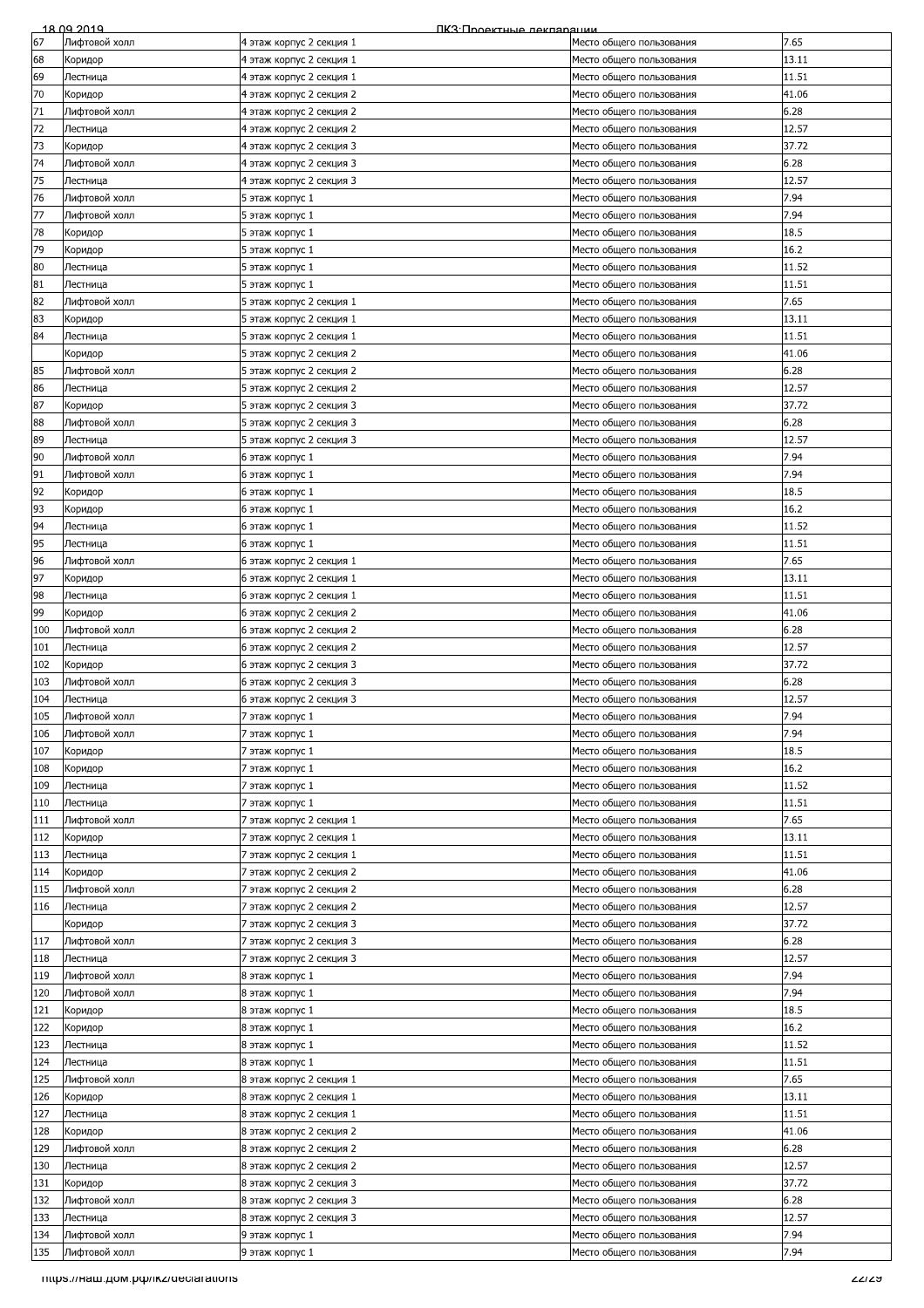|     | 18 09 2019                            | ПКЗ: Проектные лекляряции |                          |              |
|-----|---------------------------------------|---------------------------|--------------------------|--------------|
| 136 | Коридор                               | 9 этаж корпус 1           | Место общего пользования | 18.5         |
| 137 | Коридор                               | 9 этаж корпус 1           | Место общего пользования | 16.2         |
|     |                                       |                           |                          |              |
| 138 | Лестница                              | 9 этаж корпус 1           | Место общего пользования | 11.52        |
| 139 | Лестница                              | 9 этаж корпус 1           | Место общего пользования | 11.51        |
| 140 | Лифтовой холл                         | 9 этаж корпус 2 секция 1  | Место общего пользования | 7.65         |
| 141 | Коридор                               | 9 этаж корпус 2 секция 1  | Место общего пользования | 13.11        |
| 142 | Лестница                              | 9 этаж корпус 2 секция 1  | Место общего пользования | 11.51        |
|     |                                       |                           |                          |              |
| 143 | Коридор                               | 9 этаж корпус 2 секция 2  | Место общего пользования | 41.06        |
| 144 | Лифтовой холл                         | 9 этаж корпус 2 секция 2  | Место общего пользования | 6.28         |
| 145 | Лестница                              | 9 этаж корпус 2 секция 2  | Место общего пользования | 12.57        |
| 146 | Коридор                               | 9 этаж корпус 2 секция 3  | Место общего пользования | 37.72        |
|     |                                       |                           | Место общего пользования |              |
| 147 | Лифтовой холл                         | 9 этаж корпус 2 секция 3  |                          | 6.28         |
| 148 | Лестница                              | 9 этаж корпус 2 секция 3  | Место общего пользования | 12.57        |
| 149 | Лифтовой холл                         | 10 этаж корпус 1          | Место общего пользования | 7.94         |
| 150 | Лифтовой холл                         | 10 этаж корпус 1          | Место общего пользования | 7.94         |
| 151 | Коридор                               | 10 этаж корпус 1          | Место общего пользования | 18.5         |
|     |                                       |                           |                          | 16.2         |
| 152 | Коридор                               | 10 этаж корпус 1          | Место общего пользования |              |
| 153 | Лестница                              | 10 этаж корпус 1          | Место общего пользования | 11.52        |
| 154 | Лестница                              | 10 этаж корпус 1          | Место общего пользования | 11.51        |
| 155 | Лифтовой холл                         | 10 этаж корпус 2 секция 1 | Место общего пользования | 7.65         |
| 156 | Коридор                               | 10 этаж корпус 2 секция 1 | Место общего пользования | 13.11        |
|     |                                       |                           |                          | 11.51        |
| 157 | Лестница                              | 10 этаж корпус 2 секция 1 | Место общего пользования |              |
| 158 | Коридор                               | 10 этаж корпус 2 секция 2 | Место общего пользования | 41.06        |
| 159 | Лифтовой холл                         | 10 этаж корпус 2 секция 2 | Место общего пользования | 6.28         |
| 160 | Лестница                              | 10 этаж корпус 2 секция 2 | Место общего пользования | 12.57        |
| 161 | Коридор                               | 10 этаж корпус 2 секция 3 | Место общего пользования | 37.72        |
|     |                                       |                           |                          |              |
| 162 | Лифтовой холл                         | 10 этаж корпус 2 секция 3 | Место общего пользования | 6.28         |
| 163 | Лестница                              | 10 этаж корпус 2 секция 3 | Место общего пользования | 12.57        |
| 164 | Лифтовой холл                         | 11 этаж корпус 1          | Место общего пользования | 7.94         |
| 165 | Лифтовой холл                         | 11 этаж корпус 1          | Место общего пользования | 7.94         |
| 166 | Коридор                               | 11 этаж корпус 1          | Место общего пользования | 18.5         |
|     |                                       |                           |                          |              |
| 167 | Коридор                               | 11 этаж корпус 1          | Место общего пользования | 16.2         |
| 168 | Лестница                              | 11 этаж корпус 1          | Место общего пользования | 11.52        |
| 169 | Лестница                              | 11 этаж корпус 1          | Место общего пользования | 11.51        |
| 170 | Лифтовой холл                         | 11 этаж корпус 2 секция 1 | Место общего пользования | 7.65         |
| 171 | Коридор                               | 11 этаж корпус 2 секция 1 | Место общего пользования | 13.11        |
|     |                                       |                           |                          |              |
| 172 | Лестница                              | 11 этаж корпус 2 секция 1 | Место общего пользования | 11.51        |
| 173 | Коридор                               | 11 этаж корпус 2 секция 2 | Место общего пользования | 41.06        |
| 174 | Лифтовой холл                         | 11 этаж корпус 2 секция 2 | Место общего пользования | 6.28         |
| 175 | Лестница                              | 11 этаж корпус 2 секция 2 | Место общего пользования | 12.57        |
| 176 | Коридор                               | 11 этаж корпус 2 секция 3 |                          | 37.72        |
|     |                                       |                           | Место общего пользования |              |
| 177 | Лифтовой холл                         | 11 этаж корпус 2 секция 3 | Место общего пользования | 6.28         |
| 178 | Лестница                              | 11 этаж корпус 2 секция 3 | Место общего пользования | 12.57        |
| 179 | Лифтовой холл                         | 12 этаж корпус 1          | Место общего пользования | 7.94         |
| 180 | Лифтовой холл                         | 12 этаж корпус 1          | Место общего пользования | 7.94         |
| 181 |                                       |                           | Место общего пользования | 18.5         |
|     | Коридор                               | 12 этаж корпус 1          |                          |              |
| 182 | Коридор                               | 12 этаж корпус 1          | Место общего пользования | 16.2         |
| 183 | Лестница                              | 12 этаж корпус 1          | Место общего пользования | 11.52        |
| 184 | Лестница                              | 12 этаж корпус 1          | Место общего пользования | 11.51        |
| 185 | Лифтовой холл                         | 12 этаж корпус 2 секция 1 | Место общего пользования | 7.65         |
|     |                                       | 12 этаж корпус 2 секция 1 |                          | 13.11        |
| 186 | Коридор                               |                           | Место общего пользования |              |
| 187 | Лестница                              | 12 этаж корпус 2 секция 1 | Место общего пользования | 11.51        |
| 188 | Коридор                               | 12 этаж корпус 2 секция 2 | Место общего пользования | 41.06        |
| 189 | Лифтовой холл                         | 12 этаж корпус 2 секция 2 | Место общего пользования | 6.28         |
| 190 | Лестница                              | 12 этаж корпус 2 секция 2 | Место общего пользования | 12.57        |
| 191 | Коридор                               | 12 этаж корпус 2 секция 3 | Место общего пользования | 37.72        |
|     |                                       |                           |                          |              |
| 192 | Лифтовой холл                         | 12 этаж корпус 2 секция 3 | Место общего пользования | 6.28         |
| 193 | Лестница                              | 12 этаж корпус 2 секция 3 | Место общего пользования | 12.57        |
| 194 | Лифтовой холл                         | 13 этаж корпус 1          | Место общего пользования | 7.94         |
| 195 | Лифтовой холл                         | 13 этаж корпус 1          | Место общего пользования | 7.94         |
| 196 | Коридор                               | 13 этаж корпус 1          | Место общего пользования | 18.5         |
|     |                                       |                           |                          |              |
| 197 | Коридор                               | 13 этаж корпус 1          | Место общего пользования | 16.2         |
| 198 | Лестница                              | 13 этаж корпус 1          | Место общего пользования | 11.52        |
| 199 | Лестница                              | 13 этаж корпус 1          | Место общего пользования | 11.51        |
| 200 | Лифтовой холл                         | 13 этаж корпус 2 секция 1 | Место общего пользования | 7.65         |
| 201 | Коридор                               | 13 этаж корпус 2 секция 1 | Место общего пользования | 13.11        |
|     |                                       |                           |                          |              |
| 202 | Лестница                              | 13 этаж корпус 2 секция 1 | Место общего пользования | 11.51        |
| 203 | Коридор                               | 13 этаж корпус 2 секция 2 | Место общего пользования | 41.06        |
| 204 | Лифтовой холл                         | 13 этаж корпус 2 секция 2 | Место общего пользования | 6.28         |
| 205 | Лестница                              | 13 этаж корпус 2 секция 2 | Место общего пользования | 12.57        |
| 206 | Коридор                               | 13 этаж корпус 2 секция 3 | Место общего пользования | 37.72        |
|     |                                       |                           |                          |              |
|     | TITIps.//Ham.gom.po//IKZ/declarations |                           |                          | <u>zəizə</u> |
|     |                                       |                           |                          |              |
|     |                                       |                           |                          |              |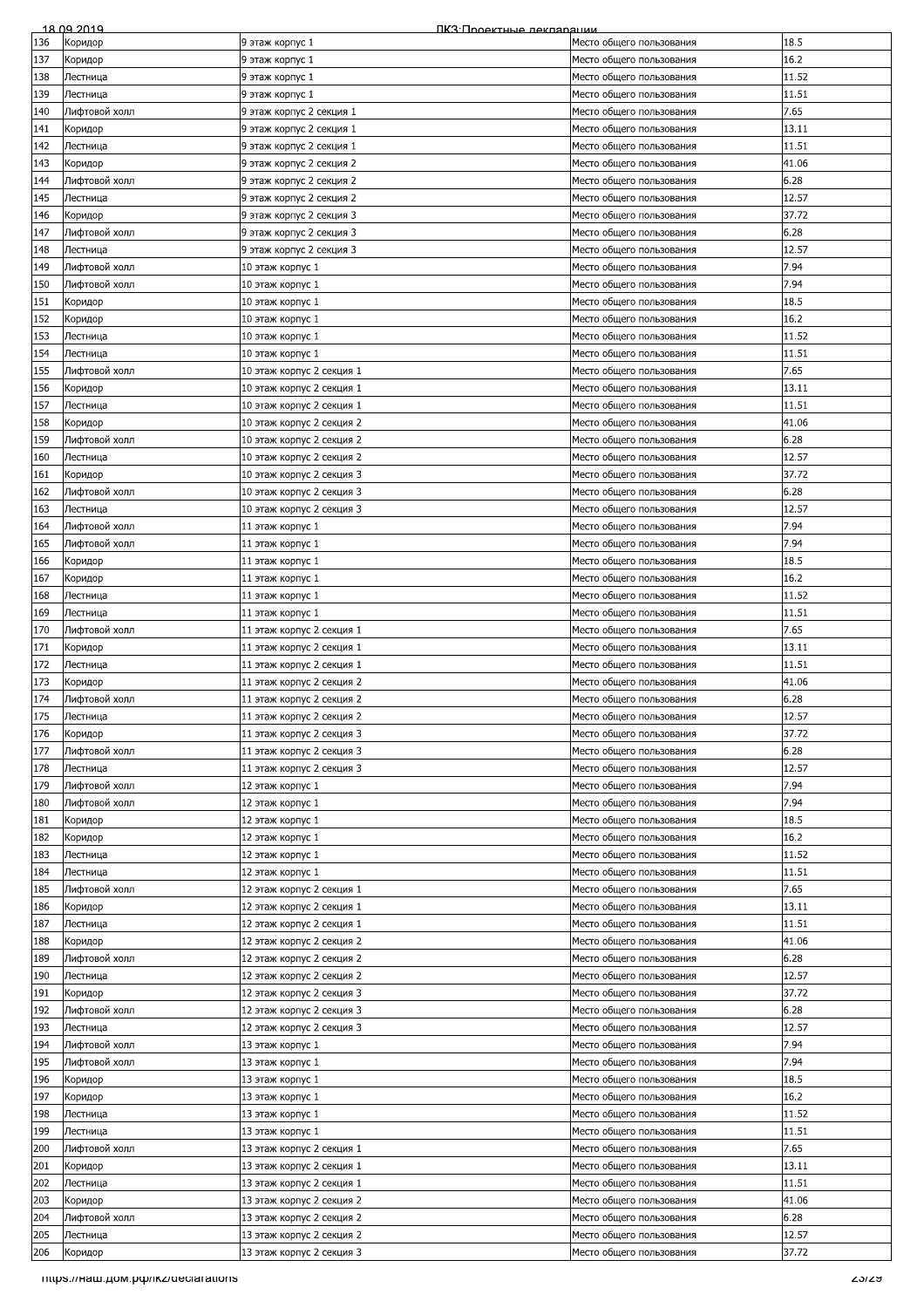|                              | 18.09.2019                                    |                  | ПКЗ:Проектные лекпарации                       |  |                          |       |
|------------------------------|-----------------------------------------------|------------------|------------------------------------------------|--|--------------------------|-------|
| 207                          | Лифтовой холл                                 |                  | 13 этаж корпус 2 секция 3                      |  | Место общего пользования | 6.28  |
| 208                          | Лестница                                      |                  | 13 этаж корпус 2 секция 3                      |  | Место общего пользования | 12.57 |
| 209                          | Лифтовой холл                                 |                  | 14 этаж корпус 1                               |  | Место общего пользования | 7.94  |
|                              |                                               |                  |                                                |  |                          | 7.94  |
| 210                          | Лифтовой холл                                 |                  | 14 этаж корпус 1                               |  | Место общего пользования |       |
| 211                          | Коридор                                       |                  | 14 этаж корпус 1                               |  | Место общего пользования | 18.5  |
| 212                          | Коридор                                       |                  | 14 этаж корпус 1                               |  | Место общего пользования | 16.2  |
| 213                          | Лестница                                      |                  | 14 этаж корпус 1                               |  | Место общего пользования | 11.52 |
| 214                          | Лестница                                      |                  | 14 этаж корпус 1                               |  | Место общего пользования | 11.51 |
| 215                          | Лифтовой холл                                 |                  | 14 этаж корпус 2 секция 1                      |  | Место общего пользования | 7.65  |
|                              |                                               |                  |                                                |  |                          |       |
| 216                          | Коридор                                       |                  | 14 этаж корпус 2 секция 1                      |  | Место общего пользования | 13.11 |
| 217                          | Лестница                                      |                  | 14 этаж корпус 2 секция 1                      |  | Место общего пользования | 11.51 |
| 218                          | Коридор                                       |                  | 14 этаж корпус 2 секция 2                      |  | Место общего пользования | 41.06 |
| 219                          | Лифтовой холл                                 |                  | 14 этаж корпус 2 секция 2                      |  | Место общего пользования | 6.28  |
| 220                          | Лестница                                      |                  | 14 этаж корпус 2 секция 2                      |  | Место общего пользования | 12.57 |
| 221                          |                                               |                  |                                                |  |                          | 37.72 |
|                              | Коридор                                       |                  | 14 этаж корпус 2 секция 3                      |  | Место общего пользования |       |
| 222                          | Лифтовой холл                                 |                  | 14 этаж корпус 2 секция 3                      |  | Место общего пользования | 6.28  |
| 223                          | Лестница                                      |                  | 14 этаж корпус 2 секция 3                      |  | Место общего пользования | 12.57 |
| 224                          | Лифтовой холл                                 |                  | 15 этаж корпус 1                               |  | Место общего пользования | 7.94  |
| 225                          | Лифтовой холл                                 |                  | 15 этаж корпус 1                               |  | Место общего пользования | 7.94  |
| 226                          | Коридор                                       |                  | 15 этаж корпус 1                               |  | Место общего пользования | 18.5  |
|                              |                                               |                  |                                                |  |                          |       |
| 227                          | Коридор                                       |                  | 15 этаж корпус 1                               |  | Место общего пользования | 16.2  |
| 228                          | Лестница                                      |                  | 15 этаж корпус 1                               |  | Место общего пользования | 11.52 |
| 229                          | Лестница                                      |                  | 15 этаж корпус 1                               |  | Место общего пользования | 11.51 |
| 230                          | Лифтовой холл                                 |                  | 15 этаж корпус 2 секция 1                      |  | Место общего пользования | 7.65  |
| 231                          | Коридор                                       |                  | 15 этаж корпус 2 секция 1                      |  | Место общего пользования | 13.11 |
| 232                          |                                               |                  | 15 этаж корпус 2 секция 1                      |  |                          | 11.51 |
|                              | Лестница                                      |                  |                                                |  | Место общего пользования |       |
| 233                          | Коридор                                       |                  | 15 этаж корпус 2 секция 2                      |  | Место общего пользования | 41.06 |
| 234                          | Лифтовой холл                                 |                  | 15 этаж корпус 2 секция 2                      |  | Место общего пользования | 6.28  |
| 235                          | Лестница                                      |                  | 15 этаж корпус 2 секция 2                      |  | Место общего пользования | 12.57 |
| 236                          | Коридор                                       |                  | 15 этаж корпус 2 секция 3                      |  | Место общего пользования | 37.72 |
| 237                          | Лифтовой холл                                 |                  | 15 этаж корпус 2 секция 3                      |  | Место общего пользования | 6.28  |
|                              |                                               |                  |                                                |  |                          | 12.57 |
| 238                          | Лестница                                      |                  | 15 этаж корпус 2 секция 3                      |  | Место общего пользования |       |
| 239                          | Лифтовой холл                                 |                  | 16 этаж корпус 1                               |  | Место общего пользования | 7.94  |
| 240                          | Лифтовой холл                                 |                  | 16 этаж корпус 1                               |  | Место общего пользования | 7.94  |
| 241                          | Коридор                                       |                  | 16 этаж корпус 1                               |  | Место общего пользования | 18.5  |
| 242                          | Коридор                                       |                  | 16 этаж корпус 1                               |  | Место общего пользования | 16.2  |
| 243                          | Лестница                                      |                  | 16 этаж корпус 1                               |  | Место общего пользования | 11.52 |
|                              |                                               |                  | 16 этаж корпус 1                               |  |                          | 11.51 |
| 244                          | Лестница                                      |                  |                                                |  | Место общего пользования |       |
| 245                          | Лифтовой холл                                 |                  | 16 этаж корпус 2 секция 1                      |  | Место общего пользования | 7.65  |
| 246                          | Коридор                                       |                  | 16 этаж корпус 2 секция 1                      |  | Место общего пользования | 13.11 |
| 247                          | Лестница                                      |                  | 16 этаж корпус 2 секция 1                      |  | Место общего пользования | 11.51 |
| 248                          | Коридор                                       |                  | 16 этаж корпус 2 секция 2                      |  | Место общего пользования | 41.06 |
| 249                          | Лифтовой холл                                 |                  | 16 этаж корпус 2 секция 2                      |  | Место общего пользования | 6.28  |
|                              |                                               |                  |                                                |  |                          |       |
| 250                          | Лестница                                      |                  | 16 этаж корпус 2 секция 2                      |  | Место общего пользования | 12.57 |
| 251                          | Коридор                                       |                  | 16 этаж корпус 2 секция 3                      |  | Место общего пользования | 37.72 |
| 252                          | Лифтовой холл                                 |                  | 16 этаж корпус 2 секция 3                      |  | Место общего пользования | 6.28  |
| 253                          | Лестница                                      |                  | 16 этаж корпус 2 секция 3                      |  | Место общего пользования | 12.57 |
| 254                          | Лифтовой холл                                 |                  | 17 этаж корпус 1                               |  | Место общего пользования | 7.94  |
| 255                          | Лифтовой холл                                 |                  | 17 этаж корпус 1                               |  | Место общего пользования | 7.94  |
|                              |                                               |                  | 17 этаж корпус 1                               |  |                          | 18.5  |
| 256                          | Коридор                                       |                  |                                                |  | Место общего пользования |       |
| 257                          | Коридор                                       |                  | 17 этаж корпус 1                               |  | Место общего пользования | 16.2  |
| 258                          | Лестница                                      |                  | 17 этаж корпус 1                               |  | Место общего пользования | 11.52 |
| 259                          | Лестница                                      |                  | 17 этаж корпус 1                               |  | Место общего пользования | 11.51 |
| 260                          | Лифтовой холл                                 |                  | 17 этаж корпус 2 секция 1                      |  | Место общего пользования | 7.65  |
| 261                          | Коридор                                       |                  | 17 этаж корпус 2 секция 1                      |  | Место общего пользования | 13.11 |
|                              |                                               |                  |                                                |  |                          |       |
| 262                          | Лестница                                      |                  | 17 этаж корпус 2 секция 1                      |  | Место общего пользования | 11.51 |
| 263                          | Коридор                                       |                  | 17 этаж корпус 2 секция 2                      |  | Место общего пользования | 41.06 |
| 264                          | Лифтовой холл                                 |                  | 17 этаж корпус 2 секция 2                      |  | Место общего пользования | 6.28  |
| 265                          | Лестница                                      |                  | 17 этаж корпус 2 секция 2                      |  | Место общего пользования | 12.57 |
| 266                          | Коридор                                       |                  | 17 этаж корпус 2 секция 3                      |  | Место общего пользования | 37.72 |
| 267                          | Лифтовой холл                                 |                  | 17 этаж корпус 2 секция 3                      |  | Место общего пользования | 6.28  |
|                              |                                               |                  |                                                |  |                          |       |
| 268                          | Лестница                                      |                  | 17 этаж корпус 2 секция 3                      |  | Место общего пользования | 12.57 |
|                              | 16.2 Перечень технологического и инженер-     |                  |                                                |  |                          |       |
|                              | ного оборудования, предназначенного для       |                  | 16.2.1                                         |  |                          |       |
|                              | обслуживания более чем одного помещения       |                  |                                                |  |                          |       |
|                              | в данном доме                                 |                  |                                                |  |                          |       |
| N <sub>o</sub>               | Описание места расположения                   |                  |                                                |  |                          |       |
|                              | помещения                                     | Вид оборудования |                                                |  | Назначения               |       |
| $\mathbf{1}$<br><b>BHC</b>   |                                               |                  | Насосная установка хоз-питьевого водоснабжения |  | Водоснабжение            |       |
| $\overline{c}$<br><b>BHC</b> |                                               |                  | Насосная пожарная установка                    |  | Пожаротушение            |       |
|                              | Секции 1,2,3,4,5                              |                  |                                                |  |                          |       |
| l3                           |                                               |                  | Система автоматической пожарной сигнализации   |  | для обнаружения пожара   |       |
|                              | многоквартирного дома                         |                  |                                                |  |                          |       |
|                              | mups.//Ham.pom.po/ikz/declarations<br>24/29 - |                  |                                                |  |                          |       |
|                              |                                               |                  |                                                |  |                          |       |
|                              |                                               |                  |                                                |  |                          |       |
|                              |                                               |                  |                                                |  |                          |       |
|                              |                                               |                  |                                                |  |                          |       |
|                              |                                               |                  |                                                |  |                          |       |
|                              |                                               |                  |                                                |  |                          |       |
|                              |                                               |                  |                                                |  |                          |       |
|                              |                                               |                  |                                                |  |                          |       |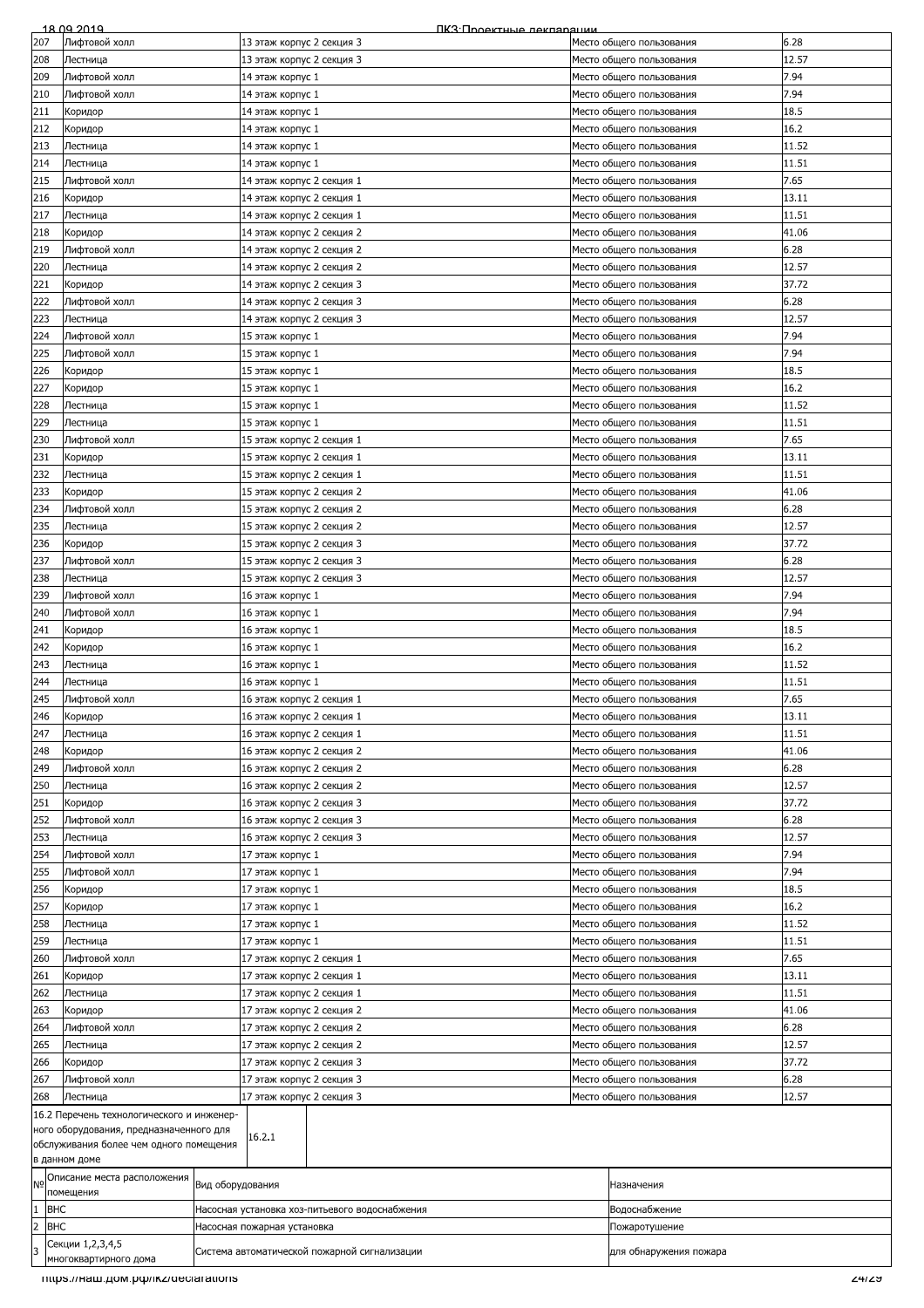|                                                                                                                                | 18 09 2019                                                                                                                                                                                                                                                                                                                                               | ПКЗ Проектные леклярации                                                                                    |                                                                                                                                              |                                                                                                                                                                                                                                                                                         |                                                                  |  |  |
|--------------------------------------------------------------------------------------------------------------------------------|----------------------------------------------------------------------------------------------------------------------------------------------------------------------------------------------------------------------------------------------------------------------------------------------------------------------------------------------------------|-------------------------------------------------------------------------------------------------------------|----------------------------------------------------------------------------------------------------------------------------------------------|-----------------------------------------------------------------------------------------------------------------------------------------------------------------------------------------------------------------------------------------------------------------------------------------|------------------------------------------------------------------|--|--|
|                                                                                                                                | Секции 1,2,3,4,5<br>многоквартирного дома                                                                                                                                                                                                                                                                                                                |                                                                                                             | Система оповещения и управления эвакуацией людей при пожаре<br>для оповещения о пожаре                                                       |                                                                                                                                                                                                                                                                                         |                                                                  |  |  |
| 5                                                                                                                              | Секции 1,2,3,4,5                                                                                                                                                                                                                                                                                                                                         |                                                                                                             |                                                                                                                                              | Система диспетчеризации инженерного оборудования                                                                                                                                                                                                                                        | Для диспетчерской связи с лифтами и контроля входов в            |  |  |
|                                                                                                                                | многоквартирного дома<br>Секции 1,2,3,4,5                                                                                                                                                                                                                                                                                                                |                                                                                                             |                                                                                                                                              |                                                                                                                                                                                                                                                                                         | технические помещения                                            |  |  |
| 6                                                                                                                              | многоквартирного дома<br>Секции 1,2,3,4,5                                                                                                                                                                                                                                                                                                                |                                                                                                             | Система контроля доступа                                                                                                                     |                                                                                                                                                                                                                                                                                         | Для аудиомофонной связи с жильцами и консъержем                  |  |  |
|                                                                                                                                | многоквартирного дома                                                                                                                                                                                                                                                                                                                                    | Система телевидения                                                                                         |                                                                                                                                              |                                                                                                                                                                                                                                                                                         | Для приема сигналов ТВ от головной станции телевидения           |  |  |
| 8                                                                                                                              | Секции 1,2,3,4,5<br>многоквартирного дома                                                                                                                                                                                                                                                                                                                |                                                                                                             |                                                                                                                                              | Система коммерческого учета энергоресурсов                                                                                                                                                                                                                                              | Для учета потребления жильцами тепло- и водоресурсов             |  |  |
| 9                                                                                                                              | Секции 1,2,3,4,5<br>многоквартирного дома                                                                                                                                                                                                                                                                                                                |                                                                                                             |                                                                                                                                              | Система коммерческого учета электроэнергии                                                                                                                                                                                                                                              | Для учета потребления жильцами электроэнергии                    |  |  |
|                                                                                                                                | 10 Пом. ИТП                                                                                                                                                                                                                                                                                                                                              |                                                                                                             |                                                                                                                                              | Теплообменники системы отопления                                                                                                                                                                                                                                                        | Подогрев теплоносителя                                           |  |  |
|                                                                                                                                | 11 Пом. ИТП                                                                                                                                                                                                                                                                                                                                              |                                                                                                             | Теплообменник системы ГВС 1ст.                                                                                                               |                                                                                                                                                                                                                                                                                         | Подогрев воды                                                    |  |  |
|                                                                                                                                | 12 Пом. ИТП                                                                                                                                                                                                                                                                                                                                              |                                                                                                             | Теплообменник системы ГВС 2ст.                                                                                                               | Клапан регулирующий системы отопления Ду40 Ру2,5 МПа Kvs=25м3/ч с                                                                                                                                                                                                                       | Подогрев воды                                                    |  |  |
|                                                                                                                                | 13 Пом. ИТП                                                                                                                                                                                                                                                                                                                                              |                                                                                                             | электроприводом AMV 30                                                                                                                       |                                                                                                                                                                                                                                                                                         |                                                                  |  |  |
|                                                                                                                                | 14 Пом. ИТП                                                                                                                                                                                                                                                                                                                                              |                                                                                                             | электроприводом AMV20                                                                                                                        | Клапан регулирующий системы отопления Ду32 Ру2,5 МПа Kvs=16м3/ч с                                                                                                                                                                                                                       |                                                                  |  |  |
|                                                                                                                                | 15 Пом. ИТП                                                                                                                                                                                                                                                                                                                                              |                                                                                                             |                                                                                                                                              | Клапан соленойдный нормально закрытый EV220B Ду25 Kvs=11м3/ч                                                                                                                                                                                                                            |                                                                  |  |  |
|                                                                                                                                | 16 Пом. ИТП                                                                                                                                                                                                                                                                                                                                              |                                                                                                             |                                                                                                                                              | Регулятор перепада давления AFP-9/VFG2                                                                                                                                                                                                                                                  |                                                                  |  |  |
|                                                                                                                                | 17 Пом. ИТП<br>18 Пом. ИТП                                                                                                                                                                                                                                                                                                                               |                                                                                                             |                                                                                                                                              | Насос циркуляционный системы отопления Q=51.9 м3/ч H=17 N=5.5кВт                                                                                                                                                                                                                        | давления в системе отопления                                     |  |  |
|                                                                                                                                | 19 Пом. ИТП                                                                                                                                                                                                                                                                                                                                              |                                                                                                             |                                                                                                                                              | Hacoc заполнения системы (подпитка) Q=4.2 м3/ч H=49м N=1.5кВт<br>Hacoc циркуляционный системы ГВС Q=5.8м3/ч H=12 N=0,75 кВт                                                                                                                                                             | Подпитка системы отопления<br>Поддержание давления в системе ГВС |  |  |
|                                                                                                                                | 20 Пом. ИТП                                                                                                                                                                                                                                                                                                                                              |                                                                                                             |                                                                                                                                              | Hacoc дренажный Tmax95C G10 m/ч H=10м.в.с N=0.75 квт                                                                                                                                                                                                                                    | Откачивание воды из дренажных приямков                           |  |  |
| 21                                                                                                                             | Пом. ИТП                                                                                                                                                                                                                                                                                                                                                 |                                                                                                             |                                                                                                                                              |                                                                                                                                                                                                                                                                                         |                                                                  |  |  |
|                                                                                                                                | 22 Пом. ИТП                                                                                                                                                                                                                                                                                                                                              |                                                                                                             |                                                                                                                                              | Автоматическая установка поддержания давления системы отопления с двухнасосным                                                                                                                                                                                                          | Поддержание давления в системе отопления                         |  |  |
|                                                                                                                                | 23 Пом. ИТП                                                                                                                                                                                                                                                                                                                                              |                                                                                                             | модулем управления в комплекте                                                                                                               | Предохранительный клапан отопления Py1,6 T<200C Pcpa6 =0,75-1 МПа                                                                                                                                                                                                                       |                                                                  |  |  |
|                                                                                                                                | Секции 1,2,3,4,5                                                                                                                                                                                                                                                                                                                                         |                                                                                                             |                                                                                                                                              | Система электрооборудования и электроосвещения                                                                                                                                                                                                                                          | Электроснабжение и освещение                                     |  |  |
|                                                                                                                                | многоквартирного дома                                                                                                                                                                                                                                                                                                                                    |                                                                                                             |                                                                                                                                              |                                                                                                                                                                                                                                                                                         |                                                                  |  |  |
| 25                                                                                                                             | Корпус 1,2 многоквартирного<br>дома                                                                                                                                                                                                                                                                                                                      | Лифты                                                                                                       |                                                                                                                                              |                                                                                                                                                                                                                                                                                         | 2 грузопассажирских лифта в каждой секции                        |  |  |
|                                                                                                                                |                                                                                                                                                                                                                                                                                                                                                          |                                                                                                             |                                                                                                                                              | 17 О примерном графике реализации проекта строительства, включающем информацию об этапах и о сроках его реализации, в том числе предполагаемом сроке получения разре-<br>шения на ввод в эксплуатацию строящихся (создаваемых) многоквартирных домов и (или) иных объектов недвижимости |                                                                  |  |  |
|                                                                                                                                | 17.1 О примерном графике реализации про-<br>екта строительства                                                                                                                                                                                                                                                                                           |                                                                                                             | 17.1.1                                                                                                                                       | Этап реализации проекта строительства:<br>20 процентов готовности                                                                                                                                                                                                                       |                                                                  |  |  |
|                                                                                                                                |                                                                                                                                                                                                                                                                                                                                                          |                                                                                                             | 17.1.2                                                                                                                                       | Планируемый квартал и год выполнения этапа реализации проекта строительства:<br>3 квартал 2017 г.                                                                                                                                                                                       |                                                                  |  |  |
|                                                                                                                                | 17.1 (2) О примерном графике реализации<br>проекта строительства                                                                                                                                                                                                                                                                                         |                                                                                                             | 17.1.1                                                                                                                                       | Этап реализации проекта строительства:<br>40 процентов готовности                                                                                                                                                                                                                       |                                                                  |  |  |
|                                                                                                                                |                                                                                                                                                                                                                                                                                                                                                          |                                                                                                             | 17.1.2                                                                                                                                       | Планируемый квартал и год выполнения этапа реализации проекта строительства:                                                                                                                                                                                                            |                                                                  |  |  |
|                                                                                                                                | 17.1 (3) О примерном графике реализации                                                                                                                                                                                                                                                                                                                  |                                                                                                             | 17.1.1                                                                                                                                       | 3 квартал 2017 г.<br>Этап реализации проекта строительства:                                                                                                                                                                                                                             |                                                                  |  |  |
|                                                                                                                                | проекта строительства                                                                                                                                                                                                                                                                                                                                    |                                                                                                             | 17.1.2                                                                                                                                       | 60 процентов готовности<br>Планируемый квартал и год выполнения этапа реализации проекта строительства:                                                                                                                                                                                 |                                                                  |  |  |
|                                                                                                                                | 17.1 (4) О примерном графике реализации                                                                                                                                                                                                                                                                                                                  |                                                                                                             |                                                                                                                                              | 4 квартал 2017 г.<br>Этап реализации проекта строительства:                                                                                                                                                                                                                             |                                                                  |  |  |
|                                                                                                                                | проекта строительства                                                                                                                                                                                                                                                                                                                                    |                                                                                                             | 17.1.1                                                                                                                                       | 80 процентов готовности<br>Планируемый квартал и год выполнения этапа реализации проекта строительства:                                                                                                                                                                                 |                                                                  |  |  |
|                                                                                                                                |                                                                                                                                                                                                                                                                                                                                                          |                                                                                                             | 17.1.2                                                                                                                                       | 3 квартал 2019 г.                                                                                                                                                                                                                                                                       |                                                                  |  |  |
| 17.1 (5) О примерном графике реализации<br>проекта строительства                                                               |                                                                                                                                                                                                                                                                                                                                                          | 17.1.1                                                                                                      | Этап реализации проекта строительства:<br>получение разрешения на ввод в эксплуатацию объекта недвижимости                                   |                                                                                                                                                                                                                                                                                         |                                                                  |  |  |
|                                                                                                                                |                                                                                                                                                                                                                                                                                                                                                          | Планируемый квартал и год выполнения этапа реализации проекта строительства:<br>17.1.2<br>1 квартал 2020 г. |                                                                                                                                              |                                                                                                                                                                                                                                                                                         |                                                                  |  |  |
|                                                                                                                                | 18 О планируемой стоимости строительства (создания) многоквартирного дома и (или) иного объекта недвижимости и о размере подлежащих осуществлению платежей, указанных в<br> пунктах 7 и 8 части 1 статьи 18 Федерального закона от 30 декабря 2004г. № 214-ФЗ «Об участии в долевом строительстве многоквартирных домов и иных объектов недвижимости и о |                                                                                                             |                                                                                                                                              |                                                                                                                                                                                                                                                                                         |                                                                  |  |  |
| внесении изменений в некоторые законодательные акты Российской Федерации»<br>18.1 О планируемой стоимости строительства 18.1.1 |                                                                                                                                                                                                                                                                                                                                                          |                                                                                                             |                                                                                                                                              | Планируемая стоимость строительства:                                                                                                                                                                                                                                                    |                                                                  |  |  |
|                                                                                                                                | 18.2 О размере подлежащих осуществлению                                                                                                                                                                                                                                                                                                                  |                                                                                                             |                                                                                                                                              | 1432 682 803,38 py6.                                                                                                                                                                                                                                                                    |                                                                  |  |  |
| платежей, указанных в пунктах 7 и 8 части 1<br>статьи 18 Федерального закона от 30 декабря                                     |                                                                                                                                                                                                                                                                                                                                                          |                                                                                                             |                                                                                                                                              |                                                                                                                                                                                                                                                                                         |                                                                  |  |  |
|                                                                                                                                | 2004 г. № 214-ФЗ «Об участии в долевом                                                                                                                                                                                                                                                                                                                   |                                                                                                             | 18.2.1                                                                                                                                       | О платеже по заключенному в соответствии с законодательством о градостроительной деятельности договору о развитии                                                                                                                                                                       |                                                                  |  |  |
| строительстве многоквартирных домов и                                                                                          |                                                                                                                                                                                                                                                                                                                                                          |                                                                                                             |                                                                                                                                              | застроенной территории:                                                                                                                                                                                                                                                                 |                                                                  |  |  |
|                                                                                                                                | иных объектов недвижимости и о внесении<br>изменений в некоторые законодательные ак-                                                                                                                                                                                                                                                                     |                                                                                                             |                                                                                                                                              |                                                                                                                                                                                                                                                                                         |                                                                  |  |  |
|                                                                                                                                | ты Российской Федерации»                                                                                                                                                                                                                                                                                                                                 |                                                                                                             |                                                                                                                                              |                                                                                                                                                                                                                                                                                         |                                                                  |  |  |
| 18.2.1.1                                                                                                                       |                                                                                                                                                                                                                                                                                                                                                          |                                                                                                             |                                                                                                                                              | Размер платежа по договору о развитии застроенной территории:                                                                                                                                                                                                                           |                                                                  |  |  |
| 18.2.2                                                                                                                         |                                                                                                                                                                                                                                                                                                                                                          |                                                                                                             | О платеже по заключенному в соответствии с законодательством о градостроительной деятельности договору о комплексном<br>освоении территории: |                                                                                                                                                                                                                                                                                         |                                                                  |  |  |
| 18.2.2.1<br>Размер платежа по договору о комплексном освоении территории:                                                      |                                                                                                                                                                                                                                                                                                                                                          |                                                                                                             |                                                                                                                                              |                                                                                                                                                                                                                                                                                         |                                                                  |  |  |
|                                                                                                                                | 19 О способе обеспечения исполнения обязательств застройщика по договору и (или) о банке, в котором участниками долевого строительства должны быть открыты счета эскроу, об<br>уплате обязательных отчислений (взносов) застройщика в компенсационный фонд                                                                                               |                                                                                                             |                                                                                                                                              |                                                                                                                                                                                                                                                                                         |                                                                  |  |  |
|                                                                                                                                | 19.1 О способе обеспечения обязательств                                                                                                                                                                                                                                                                                                                  |                                                                                                             |                                                                                                                                              |                                                                                                                                                                                                                                                                                         |                                                                  |  |  |
|                                                                                                                                | застройщика по договорам участия в долевом 19.1.1                                                                                                                                                                                                                                                                                                        |                                                                                                             |                                                                                                                                              | Планируемый способ обеспечения обязательств застройщика по договорам участия в долевом строительстве:<br>Залог земельного участка                                                                                                                                                       |                                                                  |  |  |
|                                                                                                                                | строительстве<br>mups://Ham.gom.po//ikz/declarations<br>221ZY                                                                                                                                                                                                                                                                                            |                                                                                                             |                                                                                                                                              |                                                                                                                                                                                                                                                                                         |                                                                  |  |  |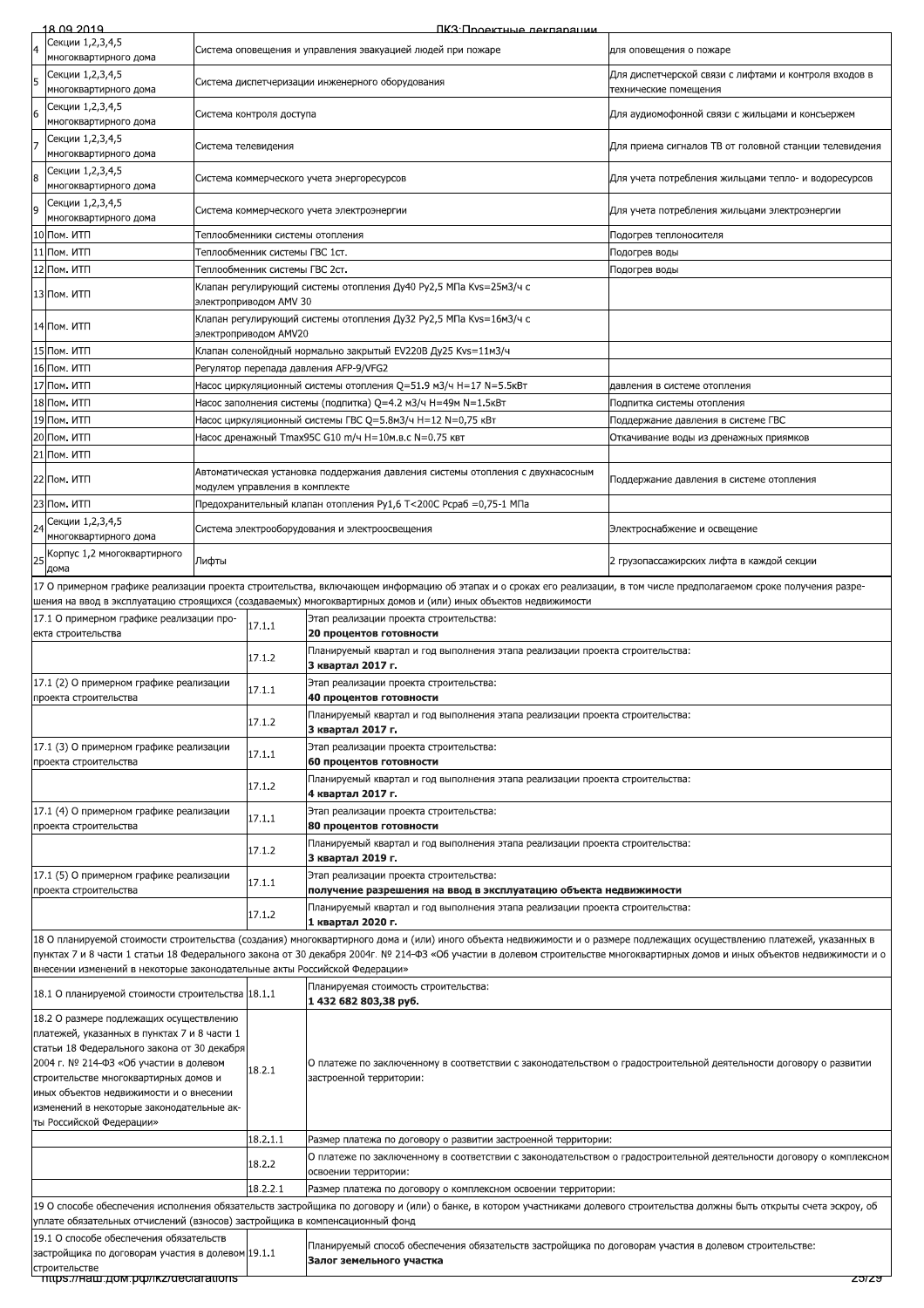| 18.09.2019                                                                                                                                                                                                                                                                                                                                                                                                                |                        | ПКЗ: Проектные лекларации                                                                                                                                                  |
|---------------------------------------------------------------------------------------------------------------------------------------------------------------------------------------------------------------------------------------------------------------------------------------------------------------------------------------------------------------------------------------------------------------------------|------------------------|----------------------------------------------------------------------------------------------------------------------------------------------------------------------------|
|                                                                                                                                                                                                                                                                                                                                                                                                                           | 19.1.2                 | Кадастровый номер земельного участка, находящегося в залоге у участников долевого строительства в силу закона:<br>50:21:10105:5738,50:21:80105:222                         |
| 19.2 О банке, в котором участниками долево-<br>го строительства должны быть открыты счета 19.2.1<br>эскроу                                                                                                                                                                                                                                                                                                                |                        | Организационно-правовая форма кредитной организации, в которой участниками долевого строительства должны быть от-<br>крыты счета эскроу:                                   |
|                                                                                                                                                                                                                                                                                                                                                                                                                           | 19.2.2                 | Полное наименование кредитной организации, в которой участниками долевого строительства должны быть открыты счета<br>эскроу, без указания организационно - правовой формы: |
|                                                                                                                                                                                                                                                                                                                                                                                                                           | 19.2.3                 | Индивидуальный номер налогоплательщика кредитной организации, в которой участниками долевого строительства должны<br>быть открыты счета эскроу:                            |
| 19.3 Об уплате обязательных отчислений<br>(взносов) застройщика в компенсационный<br>фонд                                                                                                                                                                                                                                                                                                                                 | 19.3.1                 | Уплата обязательных отчислений (взносов) в компенсационный фонд:<br>Нет                                                                                                    |
| 19.4 Об уполномоченном банке, в котором у<br>застройщика открыт расчетный счет                                                                                                                                                                                                                                                                                                                                            | 19.4.1                 | Организационно-правовая форма и наименование уполномоченного банка:                                                                                                        |
|                                                                                                                                                                                                                                                                                                                                                                                                                           |                        | Организационно-правовая форма:<br>Публичное акционерное общество                                                                                                           |
|                                                                                                                                                                                                                                                                                                                                                                                                                           |                        | Наименование банка:<br>«Сбербанк», г. Москва                                                                                                                               |
|                                                                                                                                                                                                                                                                                                                                                                                                                           | 19.4.2                 | Реквизиты расчетного счета застройщика в уполномоченном банке:                                                                                                             |
|                                                                                                                                                                                                                                                                                                                                                                                                                           |                        | Номер расчетного счета:<br>40702810038000201849                                                                                                                            |
|                                                                                                                                                                                                                                                                                                                                                                                                                           |                        | Корреспондентский счет:<br>30101810400000000225                                                                                                                            |
|                                                                                                                                                                                                                                                                                                                                                                                                                           |                        | БИК:                                                                                                                                                                       |
|                                                                                                                                                                                                                                                                                                                                                                                                                           |                        | 044525225<br>NHH:                                                                                                                                                          |
|                                                                                                                                                                                                                                                                                                                                                                                                                           |                        | 7707660371<br>кпп:                                                                                                                                                         |
|                                                                                                                                                                                                                                                                                                                                                                                                                           |                        | 500301001                                                                                                                                                                  |
|                                                                                                                                                                                                                                                                                                                                                                                                                           |                        | OFPH:<br>1075050004743                                                                                                                                                     |
|                                                                                                                                                                                                                                                                                                                                                                                                                           |                        | ОКПО:<br>81670099                                                                                                                                                          |
|                                                                                                                                                                                                                                                                                                                                                                                                                           | 19.5.1                 | Информация о форме привлечения застройщиком денежных средств граждан-участников строительства:                                                                             |
| 19.5 Форма привлечения денежных средств                                                                                                                                                                                                                                                                                                                                                                                   |                        | Расчетный счет                                                                                                                                                             |
| 19.6 О целевом кредите (целевом займе), в<br>том числе об информации, позволяющей<br>идентифицировать кредитора, о доступной<br>сумме кредита (займа) с лимитом кредито-<br>вания в соответствии с условиями договора<br>кредита (займа), неиспользованном остатке<br>по кредитной линии на последнюю отчетную<br>дату                                                                                                    | 19.6.1                 | О целевом кредите (целевом займе):                                                                                                                                         |
|                                                                                                                                                                                                                                                                                                                                                                                                                           | 19.6.1.1               | Организационно-правовая форма кредитора:<br>Общество с ограниченной ответственностью                                                                                       |
|                                                                                                                                                                                                                                                                                                                                                                                                                           | 19.6.1.2               | Полное наименование кредитора без указания организационно-правовой формы:<br>АрДиАй                                                                                        |
|                                                                                                                                                                                                                                                                                                                                                                                                                           | 19.6.1.3               | Идентификационный номер налогоплательщика кредитора:<br>7709786891                                                                                                         |
|                                                                                                                                                                                                                                                                                                                                                                                                                           | 19.6.1.4               | Доступная сумма кредита (займа):<br>276 566 544,20                                                                                                                         |
|                                                                                                                                                                                                                                                                                                                                                                                                                           | 19.6.1.5               | Лимит кредитования в соответствии с условиями договора кредита (займа):                                                                                                    |
|                                                                                                                                                                                                                                                                                                                                                                                                                           | 19.6.1.6               | 800 000 000<br>Неиспользованный остаток по кредитной линии на последнюю отчетную дату:                                                                                     |
|                                                                                                                                                                                                                                                                                                                                                                                                                           |                        | 276 566 544,20                                                                                                                                                             |
| 19.7 О количестве заключенных договоров<br>(общая площадь объектов долевого стро-<br>ительства и цена договора) с указанием вида<br>объекта долевого строительства (жилое по-<br>мещение, нежилое помещение, машино-мес-<br>то), с указанием в том числе количества до-<br>говоров, заключенных при условии уплаты<br>обязательных отчислений (взносов) в ком-<br>пенсационный фонд или с использованием<br>счетов эскроу | 19.7.1                 | О количестве договоров участия в долевом строительстве:                                                                                                                    |
|                                                                                                                                                                                                                                                                                                                                                                                                                           | 19.7.1.1<br>19.7.1.1.1 | Вид объекта долевого строительства:<br>Жилые помещения:                                                                                                                    |
|                                                                                                                                                                                                                                                                                                                                                                                                                           | 19.7.1.1.1.1           | Количество договоров, заключенных с использованием счетов эскроу:                                                                                                          |
|                                                                                                                                                                                                                                                                                                                                                                                                                           | 19.7.1.1.1.2           | Количество договоров, заключенных при условии уплаты обязательных отчислений (взносов) в компенсационный фонд:                                                             |
|                                                                                                                                                                                                                                                                                                                                                                                                                           |                        | O<br>Количество договоров, заключенных с использованием иных способов обеспечения гражданской ответственности застройщи-                                                   |
|                                                                                                                                                                                                                                                                                                                                                                                                                           | 19.7.1.1.1.3           | ка:<br>153                                                                                                                                                                 |
|                                                                                                                                                                                                                                                                                                                                                                                                                           | 19.7.1.1.2             | Нежилые помещения:                                                                                                                                                         |
|                                                                                                                                                                                                                                                                                                                                                                                                                           | 19.7.1.1.2.1           | Количество договоров, заключенных с использованием счетов эскроу:                                                                                                          |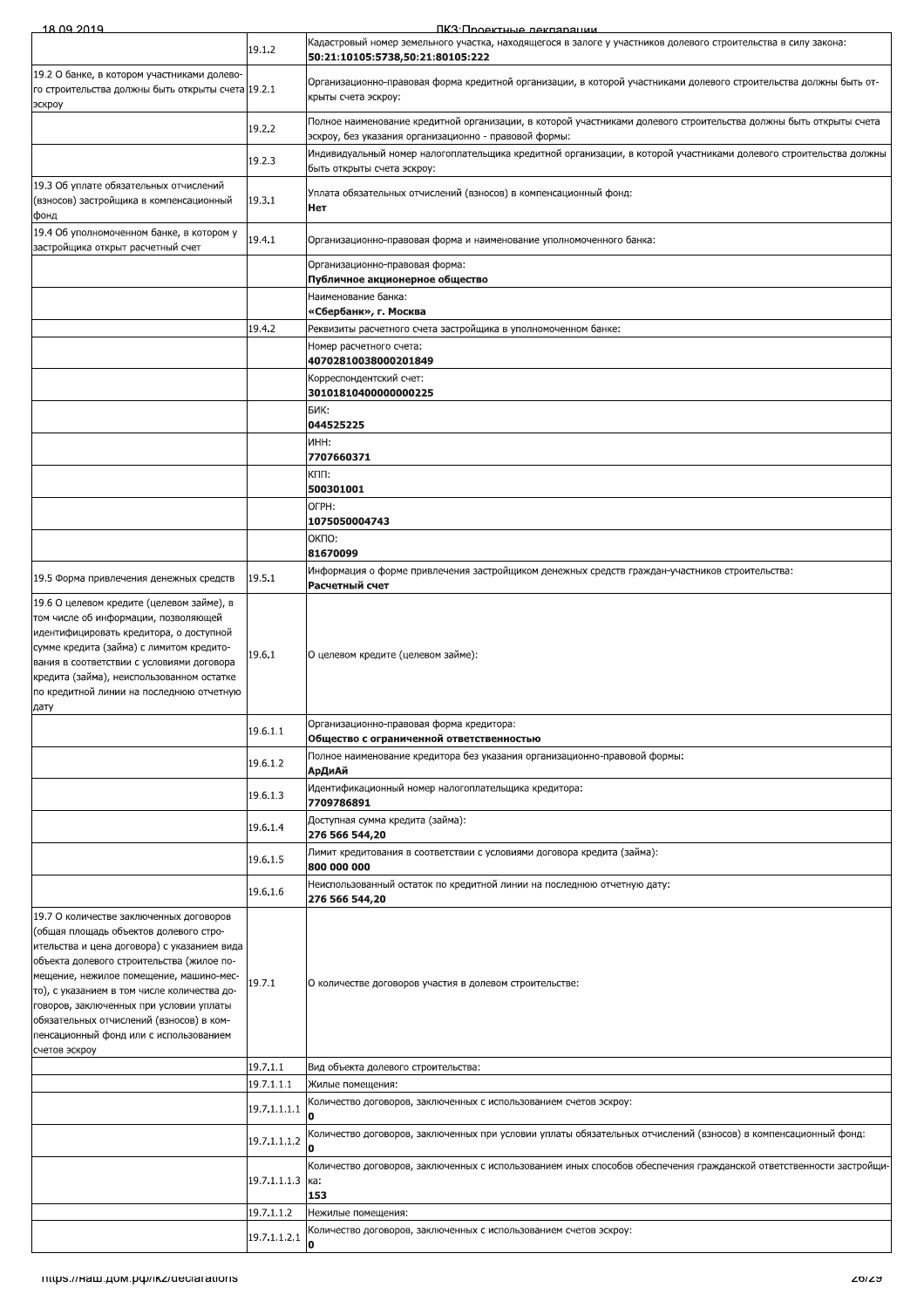ПКЗ Полектные лекпарации

| Количество договоров, заключенных при условии уплаты обязательных отчислений (взносов) в компенсационный фонд:<br>19.7.1.1.2.2<br>O<br>Количество договоров, заключенных с использованием иных способов обеспечения гражданской ответственности застройщи-<br>19.7.1.1.2.3<br>ка:<br>19.7.1.1.3<br>Машино-места:<br>Соличество договоров, заключенных с использованием счетов эскроу:<br>19.7.1.1.3.1<br>«Количество договоров, заключенных при условии уплаты обязательных отчислений (взносов) в компенсационный фонд:<br>19.7.1.1.3.2<br>Количество договоров, заключенных с использованием иных способов обеспечения гражданской ответственности застройщи-<br>19.7.1.1.3.3 ка:<br>ח<br>19.7.2<br>О площади объектов долевого строительства:<br>19.7.2.1<br>Вид объекта долевого строительства:<br>19.7.2.1.1<br>Жилые помещения:<br>Площадь объектов, в отношении которых договор участия в долевом строительстве заключен с использованием счетов эс-<br>19.7.2.1.1.1 кроу:<br>Площадь объектов, в отношении которых договор участия в долевом строительстве заключен при условии уплаты обязатель<br>19.7.2.1.1.2<br>ных отчислений (взносов) в компенсационный фонд:<br>Площадь объектов, в отношении которых договор участия в долевом строительстве заключен с использованием иных спо-<br>19.7.2.1.1.3 собов обеспечения гражданской ответственности застройщика:<br>23 553,41<br>19.7.2.1.2<br>Нежилые помещения:<br>Площадь объектов, в отношении которых договор участия в долевом строительстве заключен с использованием счетов эс-<br>19.7.2.1.2.1<br>кроу:<br>Площадь объектов, в отношении которых договор участия в долевом строительстве заключен при условии уплаты обязатель<br>19.7.2.1.2.2 ных отчислений (взносов) в компенсационный фонд:<br>Площадь объектов, в отношении которых договор участия в долевом строительстве заключен с использованием иных спо-<br>19.7.2.1.2.3 собов обеспечения гражданской ответственности застройщика:<br>179,49<br>19.7.2.1.3<br>Машино-места:<br>Площадь объектов, в отношении которых договор участия в долевом строительстве заключен с использованием счетов эс-<br>19.7.2.1.3.1 кроу:<br>Площадь объектов, в отношении которых договор участия в долевом строительстве заключен при условии уплаты обязатель-<br>19.7.2.1.3.2<br>ных отчислений (взносов) в компенсационный фонд:<br>Площадь объектов, в отношении которых договор участия в долевом строительстве заключен с использованием иных спо-<br>19.7.2.1.3.3 собов обеспечения гражданской ответственности застройщика:<br>19.7.3<br>О цене договоров участия в долевом строительстве:<br>19.7.3.1<br>Вид объекта долевого строительства:<br>19.7.3.1.1<br>Жилые помещения:<br>Суммарная цена договоров, заключенных с использованием счетов эскроу:<br>19.7.3.1.1.1<br>Суммарная цена договоров, заключенных при условии уплаты обязательных отчислений (взносов) в компенсационный фонд:<br>19.7.3.1.1.2<br>Суммарная цена договоров, заключенных с использованием иных способов обеспечения гражданской ответственности зас-<br>19.7.3.1.1.3 тройшика:<br>1 617 845 133,64<br>19.7.3.1.2<br>Нежилые помещения:<br>Суммарная цена договоров, заключенных с использованием счетов эскроу:<br>19.7.3.1.2.1<br>Суммарная цена договоров, заключенных при условии уплаты обязательных отчислений (взносов) в компенсационный фонд:<br>19.7.3.1.2.2<br>Суммарная цена договоров, заключенных с использованием иных способов обеспечения гражданской ответственности зас-<br>19.7.3.1.2.3 тройщика:<br>13 179 358,05<br>19.7.3.1.3<br>Машино-места:<br>Суммарная цена договоров, заключенных с использованием счетов эскроу:<br>19.7.3.1.3.1<br>Суммарная цена договоров, заключенных при условии уплаты обязательных отчислений (взносов) в компенсационный фонд:<br>19.7.3.1.3.2<br>Суммарная цена договоров, заключенных с использованием иных способов обеспечения гражданской ответственности зас-<br>19.7.3.1.3.3 тройщика:<br>0<br>20 Об иных соглашениях и о сделках, на основании которых привлекаются денежные средства для строительства (создания) многоквартирного дома и (или) иного объекта недвижимос-<br>ти, за исключением привлечения денежных средств участников долевого строительства<br>Thups.//Ham.pow.po//ikz/declarations<br>21129 I | 18 11 YU 2011 Y | IK: SI INOAKTHLIA DAKUSALIMM |
|------------------------------------------------------------------------------------------------------------------------------------------------------------------------------------------------------------------------------------------------------------------------------------------------------------------------------------------------------------------------------------------------------------------------------------------------------------------------------------------------------------------------------------------------------------------------------------------------------------------------------------------------------------------------------------------------------------------------------------------------------------------------------------------------------------------------------------------------------------------------------------------------------------------------------------------------------------------------------------------------------------------------------------------------------------------------------------------------------------------------------------------------------------------------------------------------------------------------------------------------------------------------------------------------------------------------------------------------------------------------------------------------------------------------------------------------------------------------------------------------------------------------------------------------------------------------------------------------------------------------------------------------------------------------------------------------------------------------------------------------------------------------------------------------------------------------------------------------------------------------------------------------------------------------------------------------------------------------------------------------------------------------------------------------------------------------------------------------------------------------------------------------------------------------------------------------------------------------------------------------------------------------------------------------------------------------------------------------------------------------------------------------------------------------------------------------------------------------------------------------------------------------------------------------------------------------------------------------------------------------------------------------------------------------------------------------------------------------------------------------------------------------------------------------------------------------------------------------------------------------------------------------------------------------------------------------------------------------------------------------------------------------------------------------------------------------------------------------------------------------------------------------------------------------------------------------------------------------------------------------------------------------------------------------------------------------------------------------------------------------------------------------------------------------------------------------------------------------------------------------------------------------------------------------------------------------------------------------------------------------------------------------------------------------------------------------------------------------------------------------------------------------------------------------------------------------------------------------------------------------------------------------------------------------------------------------------------------------------------------------------------------------------------------------------------------------------------------------------------------------------------------------------------------------------------------------------------------------------------------------------------------------------------------|-----------------|------------------------------|
|                                                                                                                                                                                                                                                                                                                                                                                                                                                                                                                                                                                                                                                                                                                                                                                                                                                                                                                                                                                                                                                                                                                                                                                                                                                                                                                                                                                                                                                                                                                                                                                                                                                                                                                                                                                                                                                                                                                                                                                                                                                                                                                                                                                                                                                                                                                                                                                                                                                                                                                                                                                                                                                                                                                                                                                                                                                                                                                                                                                                                                                                                                                                                                                                                                                                                                                                                                                                                                                                                                                                                                                                                                                                                                                                                                                                                                                                                                                                                                                                                                                                                                                                                                                                                                                                                          |                 |                              |
|                                                                                                                                                                                                                                                                                                                                                                                                                                                                                                                                                                                                                                                                                                                                                                                                                                                                                                                                                                                                                                                                                                                                                                                                                                                                                                                                                                                                                                                                                                                                                                                                                                                                                                                                                                                                                                                                                                                                                                                                                                                                                                                                                                                                                                                                                                                                                                                                                                                                                                                                                                                                                                                                                                                                                                                                                                                                                                                                                                                                                                                                                                                                                                                                                                                                                                                                                                                                                                                                                                                                                                                                                                                                                                                                                                                                                                                                                                                                                                                                                                                                                                                                                                                                                                                                                          |                 |                              |
|                                                                                                                                                                                                                                                                                                                                                                                                                                                                                                                                                                                                                                                                                                                                                                                                                                                                                                                                                                                                                                                                                                                                                                                                                                                                                                                                                                                                                                                                                                                                                                                                                                                                                                                                                                                                                                                                                                                                                                                                                                                                                                                                                                                                                                                                                                                                                                                                                                                                                                                                                                                                                                                                                                                                                                                                                                                                                                                                                                                                                                                                                                                                                                                                                                                                                                                                                                                                                                                                                                                                                                                                                                                                                                                                                                                                                                                                                                                                                                                                                                                                                                                                                                                                                                                                                          |                 |                              |
|                                                                                                                                                                                                                                                                                                                                                                                                                                                                                                                                                                                                                                                                                                                                                                                                                                                                                                                                                                                                                                                                                                                                                                                                                                                                                                                                                                                                                                                                                                                                                                                                                                                                                                                                                                                                                                                                                                                                                                                                                                                                                                                                                                                                                                                                                                                                                                                                                                                                                                                                                                                                                                                                                                                                                                                                                                                                                                                                                                                                                                                                                                                                                                                                                                                                                                                                                                                                                                                                                                                                                                                                                                                                                                                                                                                                                                                                                                                                                                                                                                                                                                                                                                                                                                                                                          |                 |                              |
|                                                                                                                                                                                                                                                                                                                                                                                                                                                                                                                                                                                                                                                                                                                                                                                                                                                                                                                                                                                                                                                                                                                                                                                                                                                                                                                                                                                                                                                                                                                                                                                                                                                                                                                                                                                                                                                                                                                                                                                                                                                                                                                                                                                                                                                                                                                                                                                                                                                                                                                                                                                                                                                                                                                                                                                                                                                                                                                                                                                                                                                                                                                                                                                                                                                                                                                                                                                                                                                                                                                                                                                                                                                                                                                                                                                                                                                                                                                                                                                                                                                                                                                                                                                                                                                                                          |                 |                              |
|                                                                                                                                                                                                                                                                                                                                                                                                                                                                                                                                                                                                                                                                                                                                                                                                                                                                                                                                                                                                                                                                                                                                                                                                                                                                                                                                                                                                                                                                                                                                                                                                                                                                                                                                                                                                                                                                                                                                                                                                                                                                                                                                                                                                                                                                                                                                                                                                                                                                                                                                                                                                                                                                                                                                                                                                                                                                                                                                                                                                                                                                                                                                                                                                                                                                                                                                                                                                                                                                                                                                                                                                                                                                                                                                                                                                                                                                                                                                                                                                                                                                                                                                                                                                                                                                                          |                 |                              |
|                                                                                                                                                                                                                                                                                                                                                                                                                                                                                                                                                                                                                                                                                                                                                                                                                                                                                                                                                                                                                                                                                                                                                                                                                                                                                                                                                                                                                                                                                                                                                                                                                                                                                                                                                                                                                                                                                                                                                                                                                                                                                                                                                                                                                                                                                                                                                                                                                                                                                                                                                                                                                                                                                                                                                                                                                                                                                                                                                                                                                                                                                                                                                                                                                                                                                                                                                                                                                                                                                                                                                                                                                                                                                                                                                                                                                                                                                                                                                                                                                                                                                                                                                                                                                                                                                          |                 |                              |
|                                                                                                                                                                                                                                                                                                                                                                                                                                                                                                                                                                                                                                                                                                                                                                                                                                                                                                                                                                                                                                                                                                                                                                                                                                                                                                                                                                                                                                                                                                                                                                                                                                                                                                                                                                                                                                                                                                                                                                                                                                                                                                                                                                                                                                                                                                                                                                                                                                                                                                                                                                                                                                                                                                                                                                                                                                                                                                                                                                                                                                                                                                                                                                                                                                                                                                                                                                                                                                                                                                                                                                                                                                                                                                                                                                                                                                                                                                                                                                                                                                                                                                                                                                                                                                                                                          |                 |                              |
|                                                                                                                                                                                                                                                                                                                                                                                                                                                                                                                                                                                                                                                                                                                                                                                                                                                                                                                                                                                                                                                                                                                                                                                                                                                                                                                                                                                                                                                                                                                                                                                                                                                                                                                                                                                                                                                                                                                                                                                                                                                                                                                                                                                                                                                                                                                                                                                                                                                                                                                                                                                                                                                                                                                                                                                                                                                                                                                                                                                                                                                                                                                                                                                                                                                                                                                                                                                                                                                                                                                                                                                                                                                                                                                                                                                                                                                                                                                                                                                                                                                                                                                                                                                                                                                                                          |                 |                              |
|                                                                                                                                                                                                                                                                                                                                                                                                                                                                                                                                                                                                                                                                                                                                                                                                                                                                                                                                                                                                                                                                                                                                                                                                                                                                                                                                                                                                                                                                                                                                                                                                                                                                                                                                                                                                                                                                                                                                                                                                                                                                                                                                                                                                                                                                                                                                                                                                                                                                                                                                                                                                                                                                                                                                                                                                                                                                                                                                                                                                                                                                                                                                                                                                                                                                                                                                                                                                                                                                                                                                                                                                                                                                                                                                                                                                                                                                                                                                                                                                                                                                                                                                                                                                                                                                                          |                 |                              |
|                                                                                                                                                                                                                                                                                                                                                                                                                                                                                                                                                                                                                                                                                                                                                                                                                                                                                                                                                                                                                                                                                                                                                                                                                                                                                                                                                                                                                                                                                                                                                                                                                                                                                                                                                                                                                                                                                                                                                                                                                                                                                                                                                                                                                                                                                                                                                                                                                                                                                                                                                                                                                                                                                                                                                                                                                                                                                                                                                                                                                                                                                                                                                                                                                                                                                                                                                                                                                                                                                                                                                                                                                                                                                                                                                                                                                                                                                                                                                                                                                                                                                                                                                                                                                                                                                          |                 |                              |
|                                                                                                                                                                                                                                                                                                                                                                                                                                                                                                                                                                                                                                                                                                                                                                                                                                                                                                                                                                                                                                                                                                                                                                                                                                                                                                                                                                                                                                                                                                                                                                                                                                                                                                                                                                                                                                                                                                                                                                                                                                                                                                                                                                                                                                                                                                                                                                                                                                                                                                                                                                                                                                                                                                                                                                                                                                                                                                                                                                                                                                                                                                                                                                                                                                                                                                                                                                                                                                                                                                                                                                                                                                                                                                                                                                                                                                                                                                                                                                                                                                                                                                                                                                                                                                                                                          |                 |                              |
|                                                                                                                                                                                                                                                                                                                                                                                                                                                                                                                                                                                                                                                                                                                                                                                                                                                                                                                                                                                                                                                                                                                                                                                                                                                                                                                                                                                                                                                                                                                                                                                                                                                                                                                                                                                                                                                                                                                                                                                                                                                                                                                                                                                                                                                                                                                                                                                                                                                                                                                                                                                                                                                                                                                                                                                                                                                                                                                                                                                                                                                                                                                                                                                                                                                                                                                                                                                                                                                                                                                                                                                                                                                                                                                                                                                                                                                                                                                                                                                                                                                                                                                                                                                                                                                                                          |                 |                              |
|                                                                                                                                                                                                                                                                                                                                                                                                                                                                                                                                                                                                                                                                                                                                                                                                                                                                                                                                                                                                                                                                                                                                                                                                                                                                                                                                                                                                                                                                                                                                                                                                                                                                                                                                                                                                                                                                                                                                                                                                                                                                                                                                                                                                                                                                                                                                                                                                                                                                                                                                                                                                                                                                                                                                                                                                                                                                                                                                                                                                                                                                                                                                                                                                                                                                                                                                                                                                                                                                                                                                                                                                                                                                                                                                                                                                                                                                                                                                                                                                                                                                                                                                                                                                                                                                                          |                 |                              |
|                                                                                                                                                                                                                                                                                                                                                                                                                                                                                                                                                                                                                                                                                                                                                                                                                                                                                                                                                                                                                                                                                                                                                                                                                                                                                                                                                                                                                                                                                                                                                                                                                                                                                                                                                                                                                                                                                                                                                                                                                                                                                                                                                                                                                                                                                                                                                                                                                                                                                                                                                                                                                                                                                                                                                                                                                                                                                                                                                                                                                                                                                                                                                                                                                                                                                                                                                                                                                                                                                                                                                                                                                                                                                                                                                                                                                                                                                                                                                                                                                                                                                                                                                                                                                                                                                          |                 |                              |
|                                                                                                                                                                                                                                                                                                                                                                                                                                                                                                                                                                                                                                                                                                                                                                                                                                                                                                                                                                                                                                                                                                                                                                                                                                                                                                                                                                                                                                                                                                                                                                                                                                                                                                                                                                                                                                                                                                                                                                                                                                                                                                                                                                                                                                                                                                                                                                                                                                                                                                                                                                                                                                                                                                                                                                                                                                                                                                                                                                                                                                                                                                                                                                                                                                                                                                                                                                                                                                                                                                                                                                                                                                                                                                                                                                                                                                                                                                                                                                                                                                                                                                                                                                                                                                                                                          |                 |                              |
|                                                                                                                                                                                                                                                                                                                                                                                                                                                                                                                                                                                                                                                                                                                                                                                                                                                                                                                                                                                                                                                                                                                                                                                                                                                                                                                                                                                                                                                                                                                                                                                                                                                                                                                                                                                                                                                                                                                                                                                                                                                                                                                                                                                                                                                                                                                                                                                                                                                                                                                                                                                                                                                                                                                                                                                                                                                                                                                                                                                                                                                                                                                                                                                                                                                                                                                                                                                                                                                                                                                                                                                                                                                                                                                                                                                                                                                                                                                                                                                                                                                                                                                                                                                                                                                                                          |                 |                              |
|                                                                                                                                                                                                                                                                                                                                                                                                                                                                                                                                                                                                                                                                                                                                                                                                                                                                                                                                                                                                                                                                                                                                                                                                                                                                                                                                                                                                                                                                                                                                                                                                                                                                                                                                                                                                                                                                                                                                                                                                                                                                                                                                                                                                                                                                                                                                                                                                                                                                                                                                                                                                                                                                                                                                                                                                                                                                                                                                                                                                                                                                                                                                                                                                                                                                                                                                                                                                                                                                                                                                                                                                                                                                                                                                                                                                                                                                                                                                                                                                                                                                                                                                                                                                                                                                                          |                 |                              |
|                                                                                                                                                                                                                                                                                                                                                                                                                                                                                                                                                                                                                                                                                                                                                                                                                                                                                                                                                                                                                                                                                                                                                                                                                                                                                                                                                                                                                                                                                                                                                                                                                                                                                                                                                                                                                                                                                                                                                                                                                                                                                                                                                                                                                                                                                                                                                                                                                                                                                                                                                                                                                                                                                                                                                                                                                                                                                                                                                                                                                                                                                                                                                                                                                                                                                                                                                                                                                                                                                                                                                                                                                                                                                                                                                                                                                                                                                                                                                                                                                                                                                                                                                                                                                                                                                          |                 |                              |
|                                                                                                                                                                                                                                                                                                                                                                                                                                                                                                                                                                                                                                                                                                                                                                                                                                                                                                                                                                                                                                                                                                                                                                                                                                                                                                                                                                                                                                                                                                                                                                                                                                                                                                                                                                                                                                                                                                                                                                                                                                                                                                                                                                                                                                                                                                                                                                                                                                                                                                                                                                                                                                                                                                                                                                                                                                                                                                                                                                                                                                                                                                                                                                                                                                                                                                                                                                                                                                                                                                                                                                                                                                                                                                                                                                                                                                                                                                                                                                                                                                                                                                                                                                                                                                                                                          |                 |                              |
|                                                                                                                                                                                                                                                                                                                                                                                                                                                                                                                                                                                                                                                                                                                                                                                                                                                                                                                                                                                                                                                                                                                                                                                                                                                                                                                                                                                                                                                                                                                                                                                                                                                                                                                                                                                                                                                                                                                                                                                                                                                                                                                                                                                                                                                                                                                                                                                                                                                                                                                                                                                                                                                                                                                                                                                                                                                                                                                                                                                                                                                                                                                                                                                                                                                                                                                                                                                                                                                                                                                                                                                                                                                                                                                                                                                                                                                                                                                                                                                                                                                                                                                                                                                                                                                                                          |                 |                              |
|                                                                                                                                                                                                                                                                                                                                                                                                                                                                                                                                                                                                                                                                                                                                                                                                                                                                                                                                                                                                                                                                                                                                                                                                                                                                                                                                                                                                                                                                                                                                                                                                                                                                                                                                                                                                                                                                                                                                                                                                                                                                                                                                                                                                                                                                                                                                                                                                                                                                                                                                                                                                                                                                                                                                                                                                                                                                                                                                                                                                                                                                                                                                                                                                                                                                                                                                                                                                                                                                                                                                                                                                                                                                                                                                                                                                                                                                                                                                                                                                                                                                                                                                                                                                                                                                                          |                 |                              |
|                                                                                                                                                                                                                                                                                                                                                                                                                                                                                                                                                                                                                                                                                                                                                                                                                                                                                                                                                                                                                                                                                                                                                                                                                                                                                                                                                                                                                                                                                                                                                                                                                                                                                                                                                                                                                                                                                                                                                                                                                                                                                                                                                                                                                                                                                                                                                                                                                                                                                                                                                                                                                                                                                                                                                                                                                                                                                                                                                                                                                                                                                                                                                                                                                                                                                                                                                                                                                                                                                                                                                                                                                                                                                                                                                                                                                                                                                                                                                                                                                                                                                                                                                                                                                                                                                          |                 |                              |
|                                                                                                                                                                                                                                                                                                                                                                                                                                                                                                                                                                                                                                                                                                                                                                                                                                                                                                                                                                                                                                                                                                                                                                                                                                                                                                                                                                                                                                                                                                                                                                                                                                                                                                                                                                                                                                                                                                                                                                                                                                                                                                                                                                                                                                                                                                                                                                                                                                                                                                                                                                                                                                                                                                                                                                                                                                                                                                                                                                                                                                                                                                                                                                                                                                                                                                                                                                                                                                                                                                                                                                                                                                                                                                                                                                                                                                                                                                                                                                                                                                                                                                                                                                                                                                                                                          |                 |                              |
|                                                                                                                                                                                                                                                                                                                                                                                                                                                                                                                                                                                                                                                                                                                                                                                                                                                                                                                                                                                                                                                                                                                                                                                                                                                                                                                                                                                                                                                                                                                                                                                                                                                                                                                                                                                                                                                                                                                                                                                                                                                                                                                                                                                                                                                                                                                                                                                                                                                                                                                                                                                                                                                                                                                                                                                                                                                                                                                                                                                                                                                                                                                                                                                                                                                                                                                                                                                                                                                                                                                                                                                                                                                                                                                                                                                                                                                                                                                                                                                                                                                                                                                                                                                                                                                                                          |                 |                              |
|                                                                                                                                                                                                                                                                                                                                                                                                                                                                                                                                                                                                                                                                                                                                                                                                                                                                                                                                                                                                                                                                                                                                                                                                                                                                                                                                                                                                                                                                                                                                                                                                                                                                                                                                                                                                                                                                                                                                                                                                                                                                                                                                                                                                                                                                                                                                                                                                                                                                                                                                                                                                                                                                                                                                                                                                                                                                                                                                                                                                                                                                                                                                                                                                                                                                                                                                                                                                                                                                                                                                                                                                                                                                                                                                                                                                                                                                                                                                                                                                                                                                                                                                                                                                                                                                                          |                 |                              |
|                                                                                                                                                                                                                                                                                                                                                                                                                                                                                                                                                                                                                                                                                                                                                                                                                                                                                                                                                                                                                                                                                                                                                                                                                                                                                                                                                                                                                                                                                                                                                                                                                                                                                                                                                                                                                                                                                                                                                                                                                                                                                                                                                                                                                                                                                                                                                                                                                                                                                                                                                                                                                                                                                                                                                                                                                                                                                                                                                                                                                                                                                                                                                                                                                                                                                                                                                                                                                                                                                                                                                                                                                                                                                                                                                                                                                                                                                                                                                                                                                                                                                                                                                                                                                                                                                          |                 |                              |
|                                                                                                                                                                                                                                                                                                                                                                                                                                                                                                                                                                                                                                                                                                                                                                                                                                                                                                                                                                                                                                                                                                                                                                                                                                                                                                                                                                                                                                                                                                                                                                                                                                                                                                                                                                                                                                                                                                                                                                                                                                                                                                                                                                                                                                                                                                                                                                                                                                                                                                                                                                                                                                                                                                                                                                                                                                                                                                                                                                                                                                                                                                                                                                                                                                                                                                                                                                                                                                                                                                                                                                                                                                                                                                                                                                                                                                                                                                                                                                                                                                                                                                                                                                                                                                                                                          |                 |                              |
|                                                                                                                                                                                                                                                                                                                                                                                                                                                                                                                                                                                                                                                                                                                                                                                                                                                                                                                                                                                                                                                                                                                                                                                                                                                                                                                                                                                                                                                                                                                                                                                                                                                                                                                                                                                                                                                                                                                                                                                                                                                                                                                                                                                                                                                                                                                                                                                                                                                                                                                                                                                                                                                                                                                                                                                                                                                                                                                                                                                                                                                                                                                                                                                                                                                                                                                                                                                                                                                                                                                                                                                                                                                                                                                                                                                                                                                                                                                                                                                                                                                                                                                                                                                                                                                                                          |                 |                              |
|                                                                                                                                                                                                                                                                                                                                                                                                                                                                                                                                                                                                                                                                                                                                                                                                                                                                                                                                                                                                                                                                                                                                                                                                                                                                                                                                                                                                                                                                                                                                                                                                                                                                                                                                                                                                                                                                                                                                                                                                                                                                                                                                                                                                                                                                                                                                                                                                                                                                                                                                                                                                                                                                                                                                                                                                                                                                                                                                                                                                                                                                                                                                                                                                                                                                                                                                                                                                                                                                                                                                                                                                                                                                                                                                                                                                                                                                                                                                                                                                                                                                                                                                                                                                                                                                                          |                 |                              |
|                                                                                                                                                                                                                                                                                                                                                                                                                                                                                                                                                                                                                                                                                                                                                                                                                                                                                                                                                                                                                                                                                                                                                                                                                                                                                                                                                                                                                                                                                                                                                                                                                                                                                                                                                                                                                                                                                                                                                                                                                                                                                                                                                                                                                                                                                                                                                                                                                                                                                                                                                                                                                                                                                                                                                                                                                                                                                                                                                                                                                                                                                                                                                                                                                                                                                                                                                                                                                                                                                                                                                                                                                                                                                                                                                                                                                                                                                                                                                                                                                                                                                                                                                                                                                                                                                          |                 |                              |
|                                                                                                                                                                                                                                                                                                                                                                                                                                                                                                                                                                                                                                                                                                                                                                                                                                                                                                                                                                                                                                                                                                                                                                                                                                                                                                                                                                                                                                                                                                                                                                                                                                                                                                                                                                                                                                                                                                                                                                                                                                                                                                                                                                                                                                                                                                                                                                                                                                                                                                                                                                                                                                                                                                                                                                                                                                                                                                                                                                                                                                                                                                                                                                                                                                                                                                                                                                                                                                                                                                                                                                                                                                                                                                                                                                                                                                                                                                                                                                                                                                                                                                                                                                                                                                                                                          |                 |                              |
|                                                                                                                                                                                                                                                                                                                                                                                                                                                                                                                                                                                                                                                                                                                                                                                                                                                                                                                                                                                                                                                                                                                                                                                                                                                                                                                                                                                                                                                                                                                                                                                                                                                                                                                                                                                                                                                                                                                                                                                                                                                                                                                                                                                                                                                                                                                                                                                                                                                                                                                                                                                                                                                                                                                                                                                                                                                                                                                                                                                                                                                                                                                                                                                                                                                                                                                                                                                                                                                                                                                                                                                                                                                                                                                                                                                                                                                                                                                                                                                                                                                                                                                                                                                                                                                                                          |                 |                              |
|                                                                                                                                                                                                                                                                                                                                                                                                                                                                                                                                                                                                                                                                                                                                                                                                                                                                                                                                                                                                                                                                                                                                                                                                                                                                                                                                                                                                                                                                                                                                                                                                                                                                                                                                                                                                                                                                                                                                                                                                                                                                                                                                                                                                                                                                                                                                                                                                                                                                                                                                                                                                                                                                                                                                                                                                                                                                                                                                                                                                                                                                                                                                                                                                                                                                                                                                                                                                                                                                                                                                                                                                                                                                                                                                                                                                                                                                                                                                                                                                                                                                                                                                                                                                                                                                                          |                 |                              |
|                                                                                                                                                                                                                                                                                                                                                                                                                                                                                                                                                                                                                                                                                                                                                                                                                                                                                                                                                                                                                                                                                                                                                                                                                                                                                                                                                                                                                                                                                                                                                                                                                                                                                                                                                                                                                                                                                                                                                                                                                                                                                                                                                                                                                                                                                                                                                                                                                                                                                                                                                                                                                                                                                                                                                                                                                                                                                                                                                                                                                                                                                                                                                                                                                                                                                                                                                                                                                                                                                                                                                                                                                                                                                                                                                                                                                                                                                                                                                                                                                                                                                                                                                                                                                                                                                          |                 |                              |
|                                                                                                                                                                                                                                                                                                                                                                                                                                                                                                                                                                                                                                                                                                                                                                                                                                                                                                                                                                                                                                                                                                                                                                                                                                                                                                                                                                                                                                                                                                                                                                                                                                                                                                                                                                                                                                                                                                                                                                                                                                                                                                                                                                                                                                                                                                                                                                                                                                                                                                                                                                                                                                                                                                                                                                                                                                                                                                                                                                                                                                                                                                                                                                                                                                                                                                                                                                                                                                                                                                                                                                                                                                                                                                                                                                                                                                                                                                                                                                                                                                                                                                                                                                                                                                                                                          |                 |                              |
|                                                                                                                                                                                                                                                                                                                                                                                                                                                                                                                                                                                                                                                                                                                                                                                                                                                                                                                                                                                                                                                                                                                                                                                                                                                                                                                                                                                                                                                                                                                                                                                                                                                                                                                                                                                                                                                                                                                                                                                                                                                                                                                                                                                                                                                                                                                                                                                                                                                                                                                                                                                                                                                                                                                                                                                                                                                                                                                                                                                                                                                                                                                                                                                                                                                                                                                                                                                                                                                                                                                                                                                                                                                                                                                                                                                                                                                                                                                                                                                                                                                                                                                                                                                                                                                                                          |                 |                              |
|                                                                                                                                                                                                                                                                                                                                                                                                                                                                                                                                                                                                                                                                                                                                                                                                                                                                                                                                                                                                                                                                                                                                                                                                                                                                                                                                                                                                                                                                                                                                                                                                                                                                                                                                                                                                                                                                                                                                                                                                                                                                                                                                                                                                                                                                                                                                                                                                                                                                                                                                                                                                                                                                                                                                                                                                                                                                                                                                                                                                                                                                                                                                                                                                                                                                                                                                                                                                                                                                                                                                                                                                                                                                                                                                                                                                                                                                                                                                                                                                                                                                                                                                                                                                                                                                                          |                 |                              |
|                                                                                                                                                                                                                                                                                                                                                                                                                                                                                                                                                                                                                                                                                                                                                                                                                                                                                                                                                                                                                                                                                                                                                                                                                                                                                                                                                                                                                                                                                                                                                                                                                                                                                                                                                                                                                                                                                                                                                                                                                                                                                                                                                                                                                                                                                                                                                                                                                                                                                                                                                                                                                                                                                                                                                                                                                                                                                                                                                                                                                                                                                                                                                                                                                                                                                                                                                                                                                                                                                                                                                                                                                                                                                                                                                                                                                                                                                                                                                                                                                                                                                                                                                                                                                                                                                          |                 |                              |
|                                                                                                                                                                                                                                                                                                                                                                                                                                                                                                                                                                                                                                                                                                                                                                                                                                                                                                                                                                                                                                                                                                                                                                                                                                                                                                                                                                                                                                                                                                                                                                                                                                                                                                                                                                                                                                                                                                                                                                                                                                                                                                                                                                                                                                                                                                                                                                                                                                                                                                                                                                                                                                                                                                                                                                                                                                                                                                                                                                                                                                                                                                                                                                                                                                                                                                                                                                                                                                                                                                                                                                                                                                                                                                                                                                                                                                                                                                                                                                                                                                                                                                                                                                                                                                                                                          |                 |                              |
|                                                                                                                                                                                                                                                                                                                                                                                                                                                                                                                                                                                                                                                                                                                                                                                                                                                                                                                                                                                                                                                                                                                                                                                                                                                                                                                                                                                                                                                                                                                                                                                                                                                                                                                                                                                                                                                                                                                                                                                                                                                                                                                                                                                                                                                                                                                                                                                                                                                                                                                                                                                                                                                                                                                                                                                                                                                                                                                                                                                                                                                                                                                                                                                                                                                                                                                                                                                                                                                                                                                                                                                                                                                                                                                                                                                                                                                                                                                                                                                                                                                                                                                                                                                                                                                                                          |                 |                              |
|                                                                                                                                                                                                                                                                                                                                                                                                                                                                                                                                                                                                                                                                                                                                                                                                                                                                                                                                                                                                                                                                                                                                                                                                                                                                                                                                                                                                                                                                                                                                                                                                                                                                                                                                                                                                                                                                                                                                                                                                                                                                                                                                                                                                                                                                                                                                                                                                                                                                                                                                                                                                                                                                                                                                                                                                                                                                                                                                                                                                                                                                                                                                                                                                                                                                                                                                                                                                                                                                                                                                                                                                                                                                                                                                                                                                                                                                                                                                                                                                                                                                                                                                                                                                                                                                                          |                 |                              |
|                                                                                                                                                                                                                                                                                                                                                                                                                                                                                                                                                                                                                                                                                                                                                                                                                                                                                                                                                                                                                                                                                                                                                                                                                                                                                                                                                                                                                                                                                                                                                                                                                                                                                                                                                                                                                                                                                                                                                                                                                                                                                                                                                                                                                                                                                                                                                                                                                                                                                                                                                                                                                                                                                                                                                                                                                                                                                                                                                                                                                                                                                                                                                                                                                                                                                                                                                                                                                                                                                                                                                                                                                                                                                                                                                                                                                                                                                                                                                                                                                                                                                                                                                                                                                                                                                          |                 |                              |
|                                                                                                                                                                                                                                                                                                                                                                                                                                                                                                                                                                                                                                                                                                                                                                                                                                                                                                                                                                                                                                                                                                                                                                                                                                                                                                                                                                                                                                                                                                                                                                                                                                                                                                                                                                                                                                                                                                                                                                                                                                                                                                                                                                                                                                                                                                                                                                                                                                                                                                                                                                                                                                                                                                                                                                                                                                                                                                                                                                                                                                                                                                                                                                                                                                                                                                                                                                                                                                                                                                                                                                                                                                                                                                                                                                                                                                                                                                                                                                                                                                                                                                                                                                                                                                                                                          |                 |                              |
|                                                                                                                                                                                                                                                                                                                                                                                                                                                                                                                                                                                                                                                                                                                                                                                                                                                                                                                                                                                                                                                                                                                                                                                                                                                                                                                                                                                                                                                                                                                                                                                                                                                                                                                                                                                                                                                                                                                                                                                                                                                                                                                                                                                                                                                                                                                                                                                                                                                                                                                                                                                                                                                                                                                                                                                                                                                                                                                                                                                                                                                                                                                                                                                                                                                                                                                                                                                                                                                                                                                                                                                                                                                                                                                                                                                                                                                                                                                                                                                                                                                                                                                                                                                                                                                                                          |                 |                              |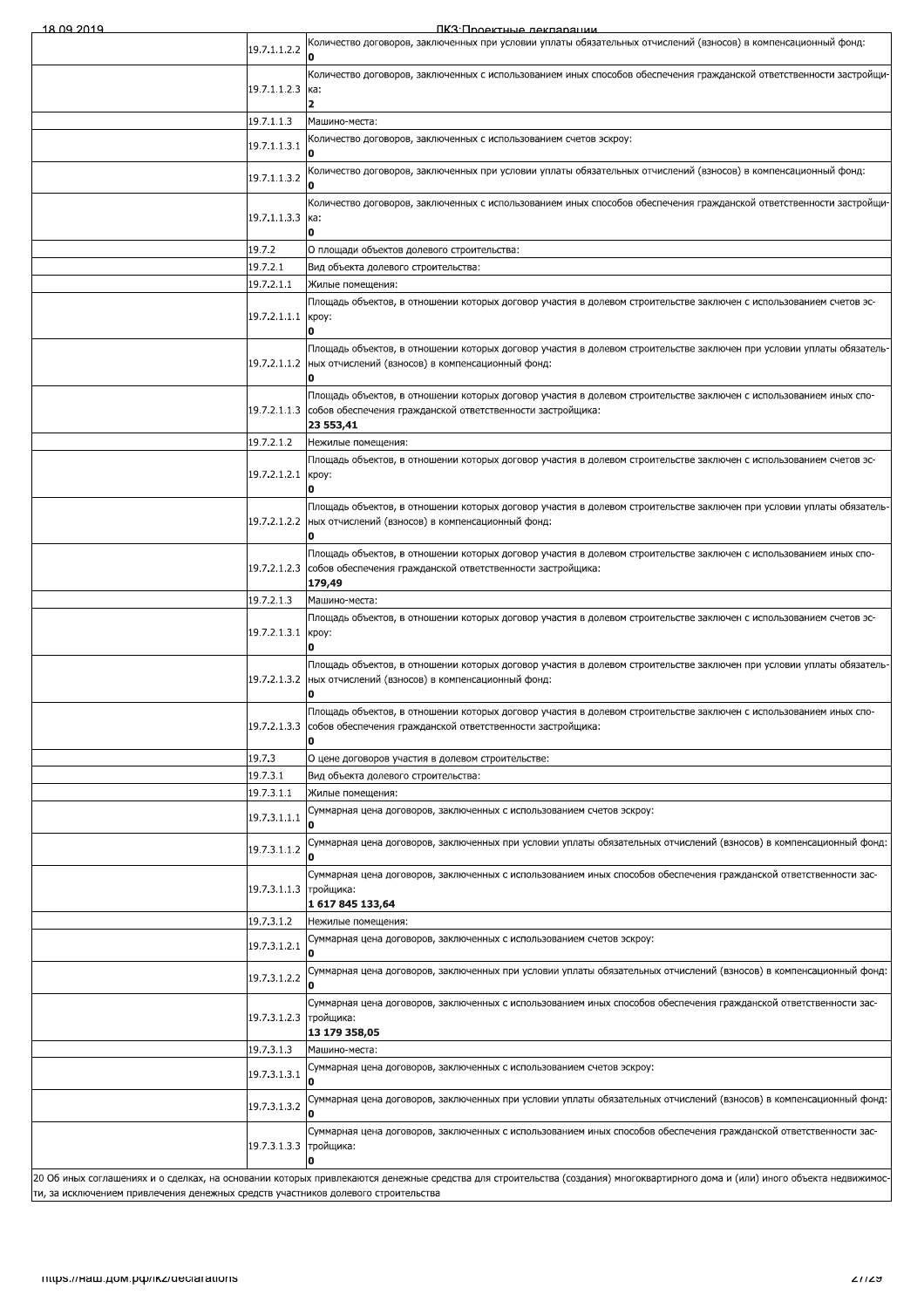| 18 09 2019                                                                                                                                                                                                                                                                                                                                                                                                                                                                                                                                                                                                                                                                                                                        |                                                                                                                                                                             | ПКЗ Подектные лекпарации                                                                                                                                                  |  |  |
|-----------------------------------------------------------------------------------------------------------------------------------------------------------------------------------------------------------------------------------------------------------------------------------------------------------------------------------------------------------------------------------------------------------------------------------------------------------------------------------------------------------------------------------------------------------------------------------------------------------------------------------------------------------------------------------------------------------------------------------|-----------------------------------------------------------------------------------------------------------------------------------------------------------------------------|---------------------------------------------------------------------------------------------------------------------------------------------------------------------------|--|--|
| 20.1 Об иных соглашениях и о сделках, на ос-<br>новании которых привлекаются денежные<br>средства для строительства (создания) мно-<br>гоквартирного дома и (или) иного объекта<br>недвижимости                                                                                                                                                                                                                                                                                                                                                                                                                                                                                                                                   | 20.1.1                                                                                                                                                                      | Вид соглашения или сделки:                                                                                                                                                |  |  |
|                                                                                                                                                                                                                                                                                                                                                                                                                                                                                                                                                                                                                                                                                                                                   | 20.1.2                                                                                                                                                                      | Организационно-правовая форма организации, у которой привлекаются денежные средства:                                                                                      |  |  |
|                                                                                                                                                                                                                                                                                                                                                                                                                                                                                                                                                                                                                                                                                                                                   | 20.1.3                                                                                                                                                                      | Полное наименование организации, у которой привлекаются денежные средства, без указания организационно - правовой<br>формы:                                               |  |  |
|                                                                                                                                                                                                                                                                                                                                                                                                                                                                                                                                                                                                                                                                                                                                   | 20.1.4                                                                                                                                                                      | Индивидуальный номер налогоплательщика организации, у которой привлекаются денежные средства:                                                                             |  |  |
|                                                                                                                                                                                                                                                                                                                                                                                                                                                                                                                                                                                                                                                                                                                                   | 20.1.5                                                                                                                                                                      | Сумма привлеченных средств:                                                                                                                                               |  |  |
|                                                                                                                                                                                                                                                                                                                                                                                                                                                                                                                                                                                                                                                                                                                                   | 20.1.6                                                                                                                                                                      | Определенный соглашением или сделкой срок возврата привлеченных средств:                                                                                                  |  |  |
|                                                                                                                                                                                                                                                                                                                                                                                                                                                                                                                                                                                                                                                                                                                                   | 20.1.7                                                                                                                                                                      | Кадастровый номер земельного участка, являющегося предметом залога в обеспечение исполнения обязательства по возвра-<br>ту привлеченных средств:                          |  |  |
| 21 О размере полностью оплаченного уставного капитала застройщика                                                                                                                                                                                                                                                                                                                                                                                                                                                                                                                                                                                                                                                                 |                                                                                                                                                                             |                                                                                                                                                                           |  |  |
| 21.1 Размер полностью оплаченного уставно-<br>го капитала застройщика                                                                                                                                                                                                                                                                                                                                                                                                                                                                                                                                                                                                                                                             | 21.1.1                                                                                                                                                                      | Размер уставного капитала застройщика:<br>400 000 000 py6.                                                                                                                |  |  |
| настоящего Федерального закона                                                                                                                                                                                                                                                                                                                                                                                                                                                                                                                                                                                                                                                                                                    | 22 Информация в отношении объекта социальной инфраструктуры, указанная в части 6 статьи 18.1 настоящего Федерального закона, в случае, предусмотренном частью 1 статьи 18.1 |                                                                                                                                                                           |  |  |
| 22.1 О виде, назначении объекта социальной<br>инфраструктуры. Об указанных в частях 3 и 4<br>статьи 18.1 договоре о развитии застроенной<br>территории, договоре о комплексном осво-<br>ении территории, в том числе в целях стро-<br>ительства жилья экономического класса, до-<br>говоре о комплексном развитии территории<br>по инициативе правообладателей, договоре о<br>комплексном развитии территории по иници-<br>ативе органа местного самоуправления, иных<br>заключенных застройщиком с органом го-<br>сударственной власти или органом местного<br>самоуправления договоре или соглашении,<br>предусматривающих передачу объекта соци-<br>альной инфраструктуры в государственную<br>или муниципальную собственность | 22.1.1                                                                                                                                                                      | Наличие договора (соглашения), предусматривающего безвозмездную передачу объекта социальной инфраструктуры в го-<br>сударственную или муниципальную собственность:<br>Нет |  |  |
| 23 Иная, не противоречащая законодательству, информация о проекте                                                                                                                                                                                                                                                                                                                                                                                                                                                                                                                                                                                                                                                                 |                                                                                                                                                                             |                                                                                                                                                                           |  |  |
| 23.1 Иная информация о проекте                                                                                                                                                                                                                                                                                                                                                                                                                                                                                                                                                                                                                                                                                                    | 23.1.1                                                                                                                                                                      | Иная информация о проекте:                                                                                                                                                |  |  |
| 24 Сведения о фактах внесения изменений в проектную документацию                                                                                                                                                                                                                                                                                                                                                                                                                                                                                                                                                                                                                                                                  |                                                                                                                                                                             |                                                                                                                                                                           |  |  |
| 24.1 Сведения о фактах внесения изменений<br>в проектную документацию                                                                                                                                                                                                                                                                                                                                                                                                                                                                                                                                                                                                                                                             | 24.1.1                                                                                                                                                                      |                                                                                                                                                                           |  |  |